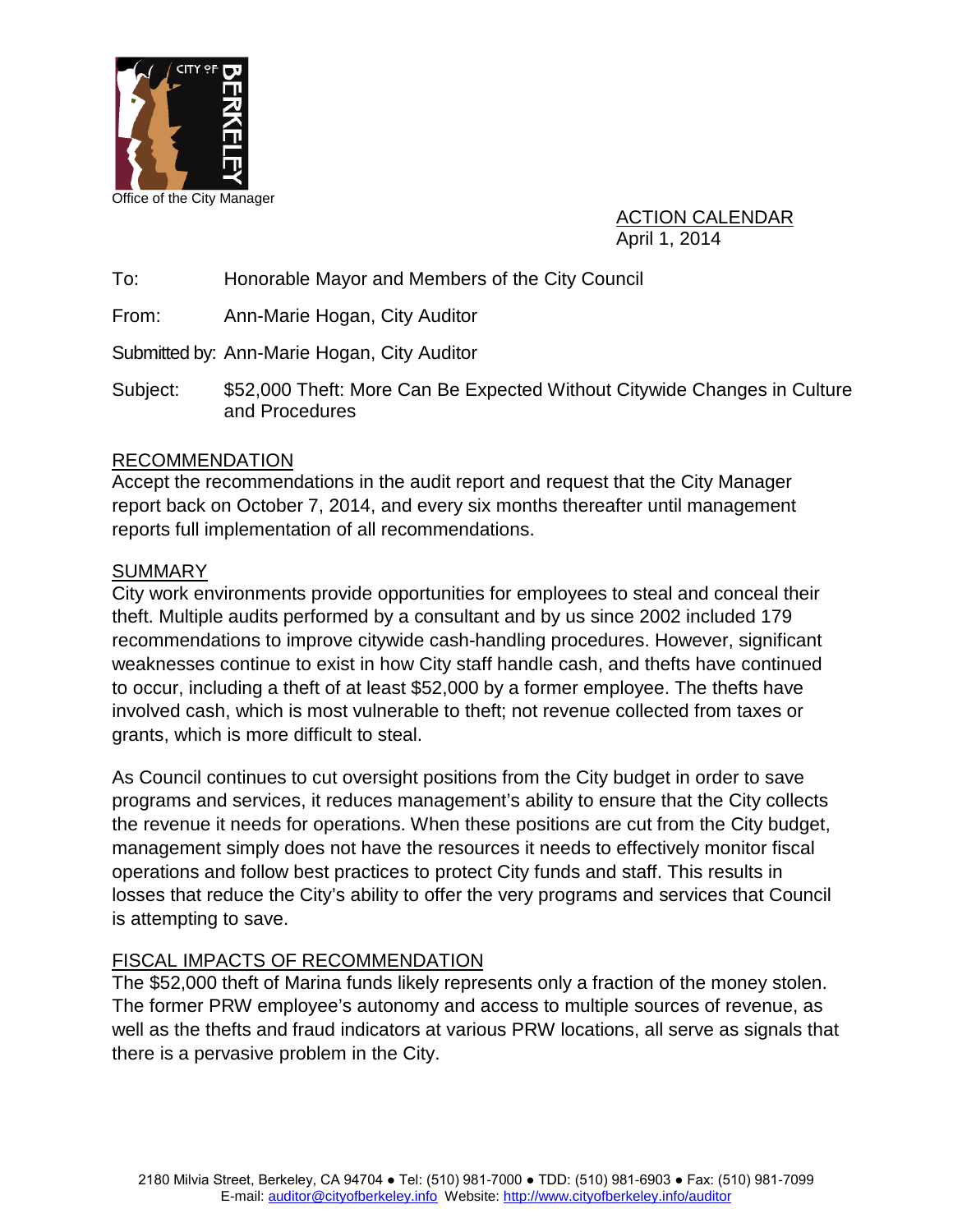The Information Technology Department Director estimates that the City will need to invest \$300,000 in one-time costs to implement a general cashiering system, and \$15,000 to \$30,000 a year in recurring costs to support that system.

#### CURRENT SITUATION AND ITS EFFECTS

Management<sup>[1](#page-0-0)</sup> has not established an environment that promotes strong cash-handling operations or ensures that operational goals are achieved, leaving City money vulnerable to theft and staff vulnerable to false accusations of theft.

#### BACKGROUND

The City performs thousands of dollars in business transactions every day that translate into services and programs for the Berkeley community. Making sure that these revenues are used as intended requires management to establish policies and procedures that protect City staff and money, and to define the roles of cash handlers.

#### ENVIRONMENTAL SUSTAINABILITY

We manage and store our audit workpapers and other documents electronically to significantly reduce our use of paper and ink. Two of our recommendations provide opportunities for management to support the City's environmental sustainability goals. Management can:

- Reduce the use of paper and ink by automating processes such as reconciliations through the use of a general, citywide cashiering system. (Recommendations 1.8)
- Reduce carbon footprints by providing online training so that travel to training destinations is not necessary. (Recommendation 1.10)

#### RATIONALE FOR RECOMMENDATION

Implementing our recommendations will help management protect City revenue from future theft and improve employee safety.

#### CONTACT PERSON

Ann-Marie Hogan, City Auditor, 510-981-6750

#### Attachment:

1: Audit Report: \$52,000 Theft: More Can Be Expected Without Citywide Changes in Culture and Procedures

<sup>&</sup>lt;sup>1</sup> Throughout the audit, "management" specifically refers to the City Manager's Office, department directors, and deputy directors. We use "management" in general terms; however, there are managers who have established an environment that promotes strong cash-handling procedures, which helps ensure achievement of operational goals.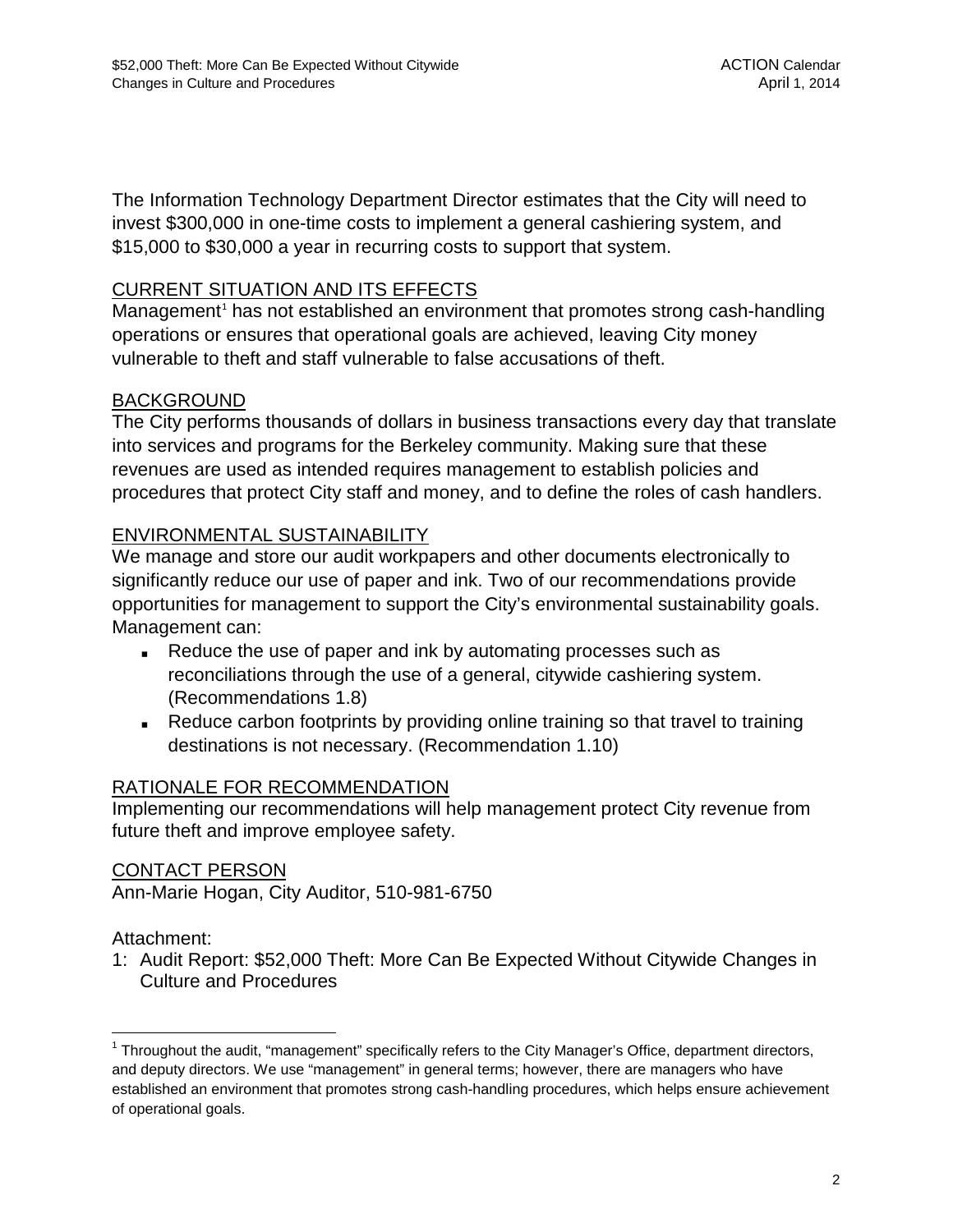# **City of Berkeley Office of the City Auditor**



# **\$52,000 Theft: More Can Be Expected Without Citywide Changes in Culture and Procedures**

Prepared by:

Ann-Marie Hogan, City Auditor, CIA, CGAP Harriet Richardson, Audit Manager, CPA, CIA, CGAP, CRMA Frank Marietti, Senior Auditor, CIA, CGAP, CFE Claudette Biemeret, Senior Auditor, CGAP Lincoln Bogard, Auditor II, Macc, CPA, CFE

Presented to Council April 1, 2014

<span id="page-2-0"></span>2180 Milvia Street, Berkeley, CA 94704 ♦ Tel: (510) 981-6750 ♦ TDD: (510) 981-6903 ♦ Fax: (510) 981-6760 E-mail: [auditor@cityofberkeley.info](mailto:auditor@cityofberkeley.info) ♦ Web[: www.cityofberkeley.info/auditor](http://www.cityofberkeley.info/auditor)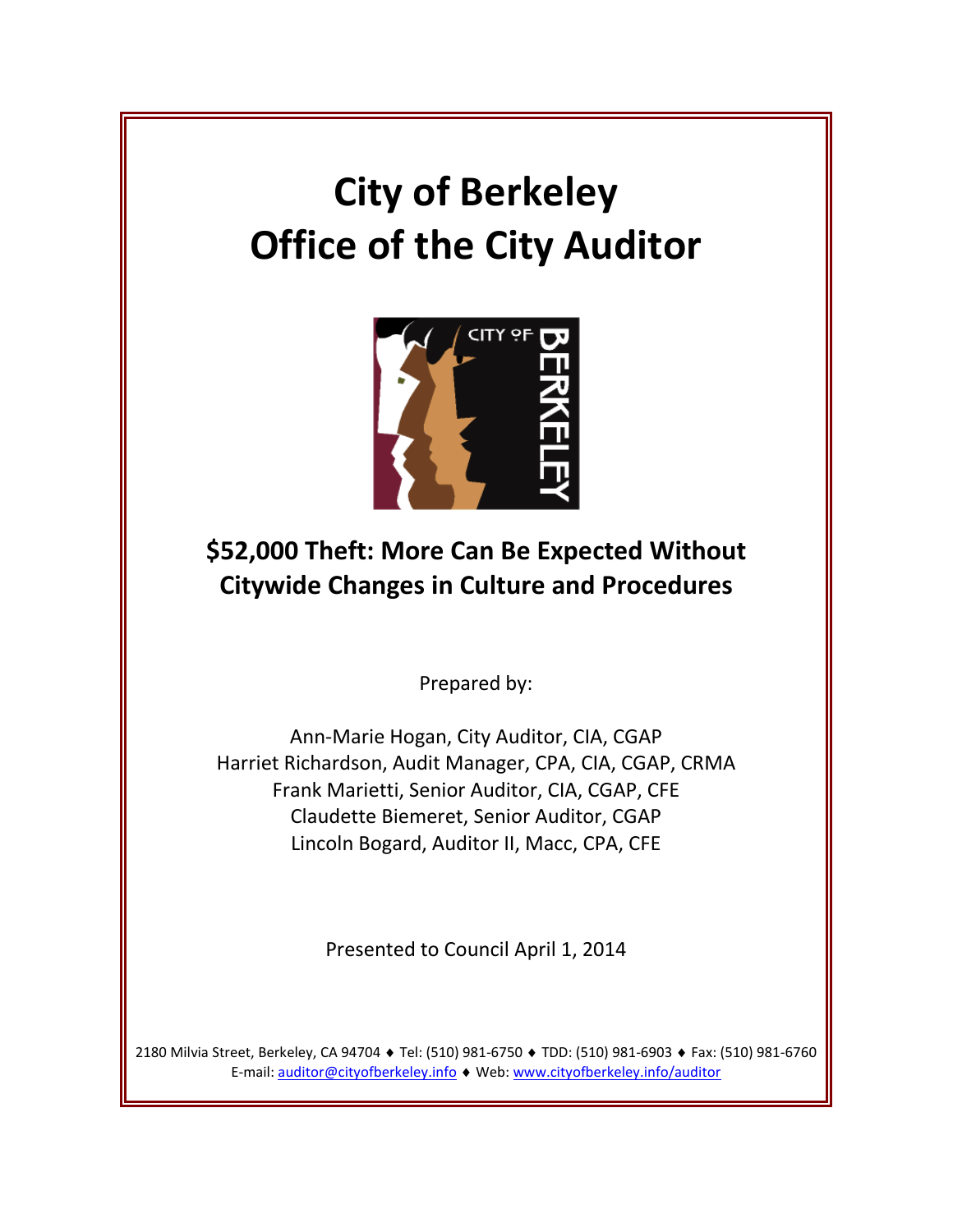# **TABLE OF CONTENTS**

| Revenue collection and monitoring: theft of at least \$52,000; other<br>Finding 1: |
|------------------------------------------------------------------------------------|
|                                                                                    |
|                                                                                    |
| Appendix A:                                                                        |
| Appendix B:<br>Audit Finding, Recommendations, and Management Response Summary 34  |
| Appendix C:                                                                        |
| Appendix D:                                                                        |
| Appendix E:                                                                        |
| Appendix F:                                                                        |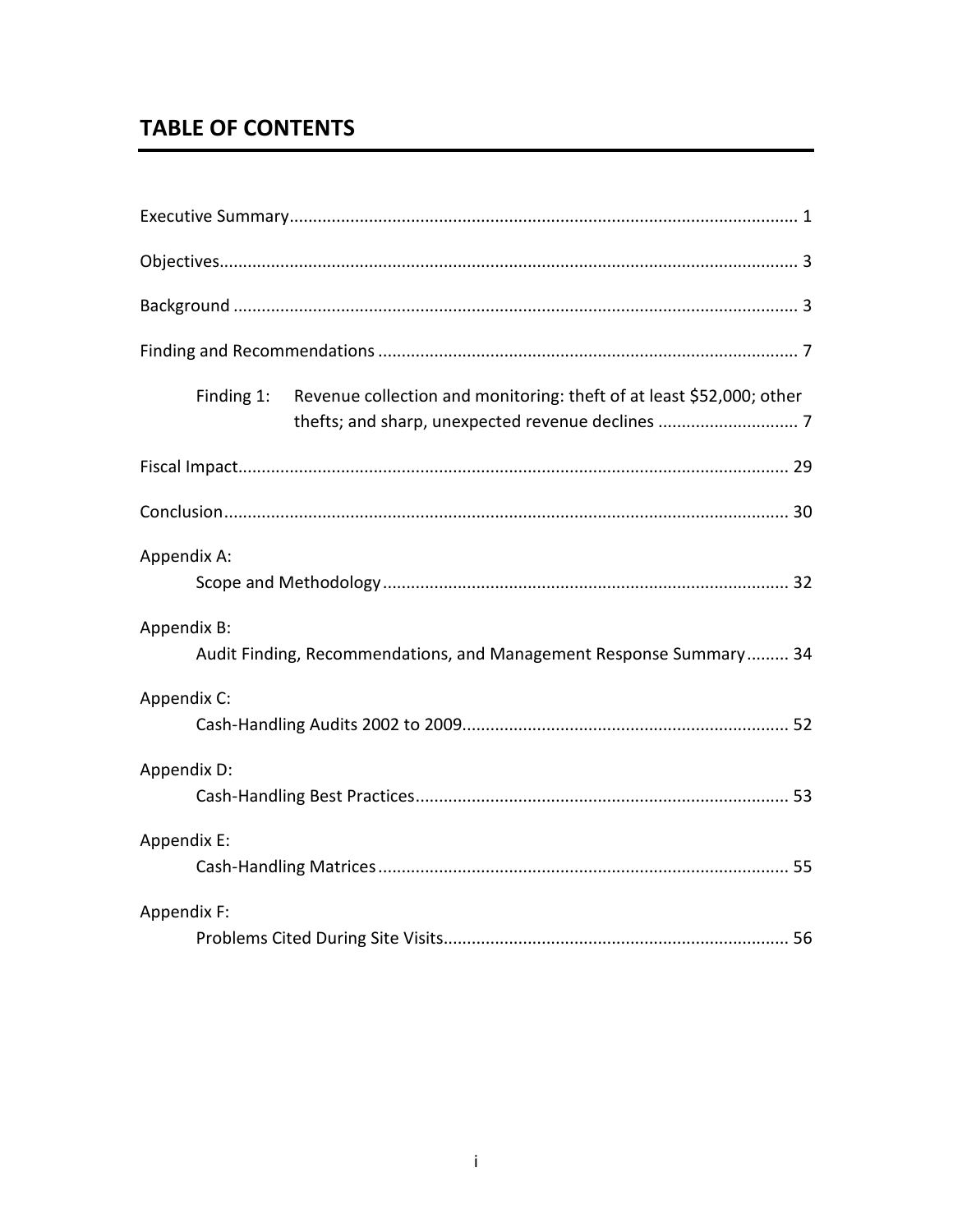

# **City Of Berkeley - Office Of the City Auditor**

**\$52,000 Theft: More Can Be Expected Without Citywide Changes in Culture and Procedures April 1, 2014**

#### **Purpose of the Audit**

We conducted this audit to quantify the total amount of Marina funds stolen by a former employee; identify weaknesses that allowed the theft to occur; and make stronger recommendations to ensure that appropriate procedures are implemented *citywide* to prevent future thefts of City funds.

#### **Executive Summary**

| <b>Weak cash-handling</b><br>procedures are a<br>longstanding citywide<br>issue and make it difficult<br>to identify and prosecute<br>a criminal | City work environments provide opportunities for employees to steal and<br>conceal their theft. Multiple audits performed by a consultant and by us<br>since 2002 included 179 recommendations to improve citywide cash-<br>handling procedures. However, significant weaknesses continue to exist<br>in how City staff handle cash, and thefts have continued to occur. The<br>thefts have involved cash, which is most vulnerable to theft; not revenue<br>collected from taxes or grants, which is more difficult to steal. When theft<br>is discovered, weaknesses in procedures and practices make it difficult for<br>both the police and management to determine who stole the money.<br>This impairs the City's ability to identify an employee who should be fired<br>and prosecuted. It also means that honest employees become suspects in<br>the theft. We reviewed cash-handling practices in Parks, Recreation, and<br>Waterfront because of a theft of Marina funds, but know from the<br>previous audits that cash-handling weaknesses continue to exist citywide.<br>For example, we recently identified cash-handling weaknesses in our<br>audit of the Planning Department's Permit Service Center. <sup>1</sup> |
|--------------------------------------------------------------------------------------------------------------------------------------------------|-------------------------------------------------------------------------------------------------------------------------------------------------------------------------------------------------------------------------------------------------------------------------------------------------------------------------------------------------------------------------------------------------------------------------------------------------------------------------------------------------------------------------------------------------------------------------------------------------------------------------------------------------------------------------------------------------------------------------------------------------------------------------------------------------------------------------------------------------------------------------------------------------------------------------------------------------------------------------------------------------------------------------------------------------------------------------------------------------------------------------------------------------------------------------------------------------------------------------------------|
| \$52,000 in Marina funds<br>stolen; weak procedures                                                                                              | The City incurred a theft of at least \$52,000 because management <sup>2</sup> has<br>not fully understood and implemented cash-handling procedures and has<br>received insufficient guidance from Finance. Fortunately, a PRW<br>employee identified a \$650 anomaly in cash-receipt records for the<br>Marina. The employee followed city policy and reported it to manage-<br>ment. The former PRW director confirmed the error to be a theft. The<br>theft led to this audit and to us identifying the additional stolen funds.                                                                                                                                                                                                                                                                                                                                                                                                                                                                                                                                                                                                                                                                                                 |
| <b>Cutting oversight</b><br>positions eliminates the<br>very foundation needed<br>to support programs                                            | Exacerbating the problem are eliminations of City staff positions that are<br>responsible for cash-handling and other fiscal activities. Council and<br>management believe they must cut these administrative and oversight<br>positions to save programs, but these staff provide the very foundation<br>that allows the City to provide programs and services. Council must be<br>willing to cut direct services to properly address fraud risks. Without the<br>support administrative and oversight positions provide, the City lacks<br>staff who have the skills needed to monitor fiscal operations. City budget                                                                                                                                                                                                                                                                                                                                                                                                                                                                                                                                                                                                             |

<span id="page-4-1"></span><sup>&</sup>lt;sup>1</sup> http://www.cityofberkeley.info/uploadedFiles/Auditor/Level 3 - General/A.1 RPT\_Audit%20Report\_Final\_032514.pdf

<span id="page-4-0"></span> $2$  Throughout this report, "management" specifically refers to the City Manager's Office, department directors, and deputy directors. We are using "management" in general terms; however, there are managers who do understand and have implemented appropriate cash-handling procedures in some City departments.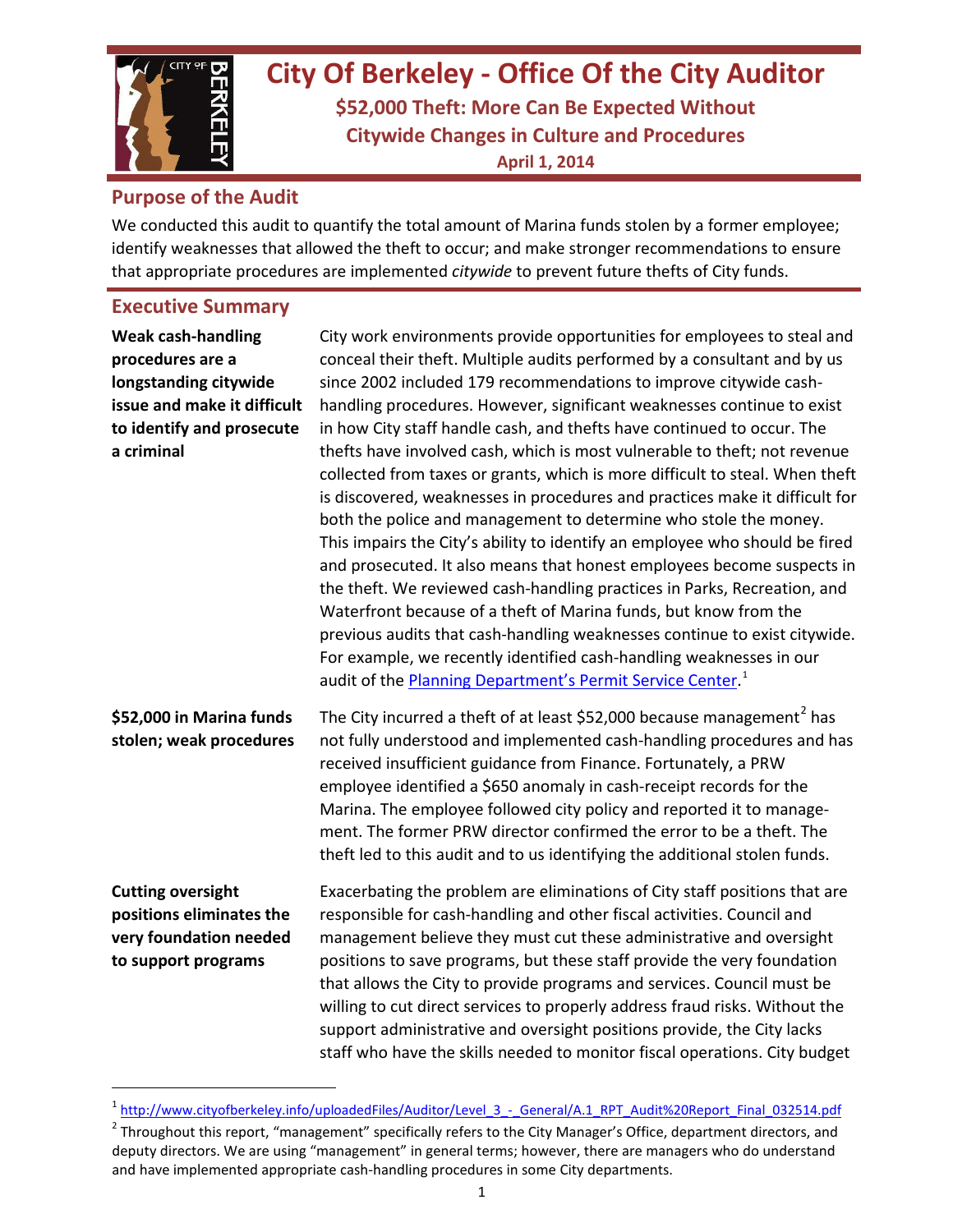reductions create more opportunities for theft and errors because there are no longer enough staff to ensure that employees cannot perform inappropriate combinations of activities that would allow them to commit or conceal theft.

**Warning signs exist that there was or is more theft**

Several red flags in PRW operations suggest that more theft may have occurred or may be continuing to occur:

- Boat launch revenue sharply declined for three consecutive years after PRW tripled the launch fee. See graph below.
- No boat launch revenue in August 2007 a peak boating month.
- **Thousands of dollars in refunds at the Tuolumne Camp store, which** was essentially a concession stand.
- An employee mixed personal money with the City's and provided a complex story explaining the resulting deposit error.
- The former employee who stole the \$52,000 performed work and had system access that should be divided among employees.

#### **Recommendations**

Changes in City culture, focus, job responsibilities, and budget policy are needed to protect City revenue from future theft. Council and management should place as much value on safeguarding assets as they do on providing programs and services, and communicate this importance to employees so they work in an environment that supports the City's goals of maximizing revenues and providing programs and services while protecting City staff. Our recommendations provide a roadmap to:

- **EXECUTE:** Strengthen the City's cash-handling policies and procedures.
- Ensure that cash-handling staff understand and abide by the established policies and procedures.
- Require cash-handling supervisors to correct deficiencies in their cash-handling operations.
- Require Finance to be more proactive in providing citywide cash-handling guidance.
- Establish methods to ensure customers pay so the City receives all fees due for services provided.

We provided our recommendations to the City Manager and PRW management prior to publishing this audit to allow them to begin implementing changes as soon as possible. The City Manager has already provided direction to departments for improving cash-handling practices and PRW has begun revising its policies and procedures.



2180 Milvia Street, Berkeley, CA 94704 ♦ Tel: (510) 981-6750 ♦ TDD: (510) 981-6903 ♦ Fax: (510) 981-6760 E-mail[: auditor@cityofberkeley.info](mailto:auditor@cityofberkeley.info) ♦ Web[: www.cityofberkeley.info/auditor](http://www.cityofberkeley.info/auditor) A full copy of the report can be obtained at: *[http://www.cityofberkeley.info/uploadedFiles/Auditor/Level\\_3\\_-\\_General/A.2\\_RPT\\_PRW%20Cash%20Handling\\_Final.pdf](http://www.cityofberkeley.info/uploadedFiles/Auditor/Level_3_-_General/A.2_RPT_PRW%20Cash%20Handling_Final.pdf)*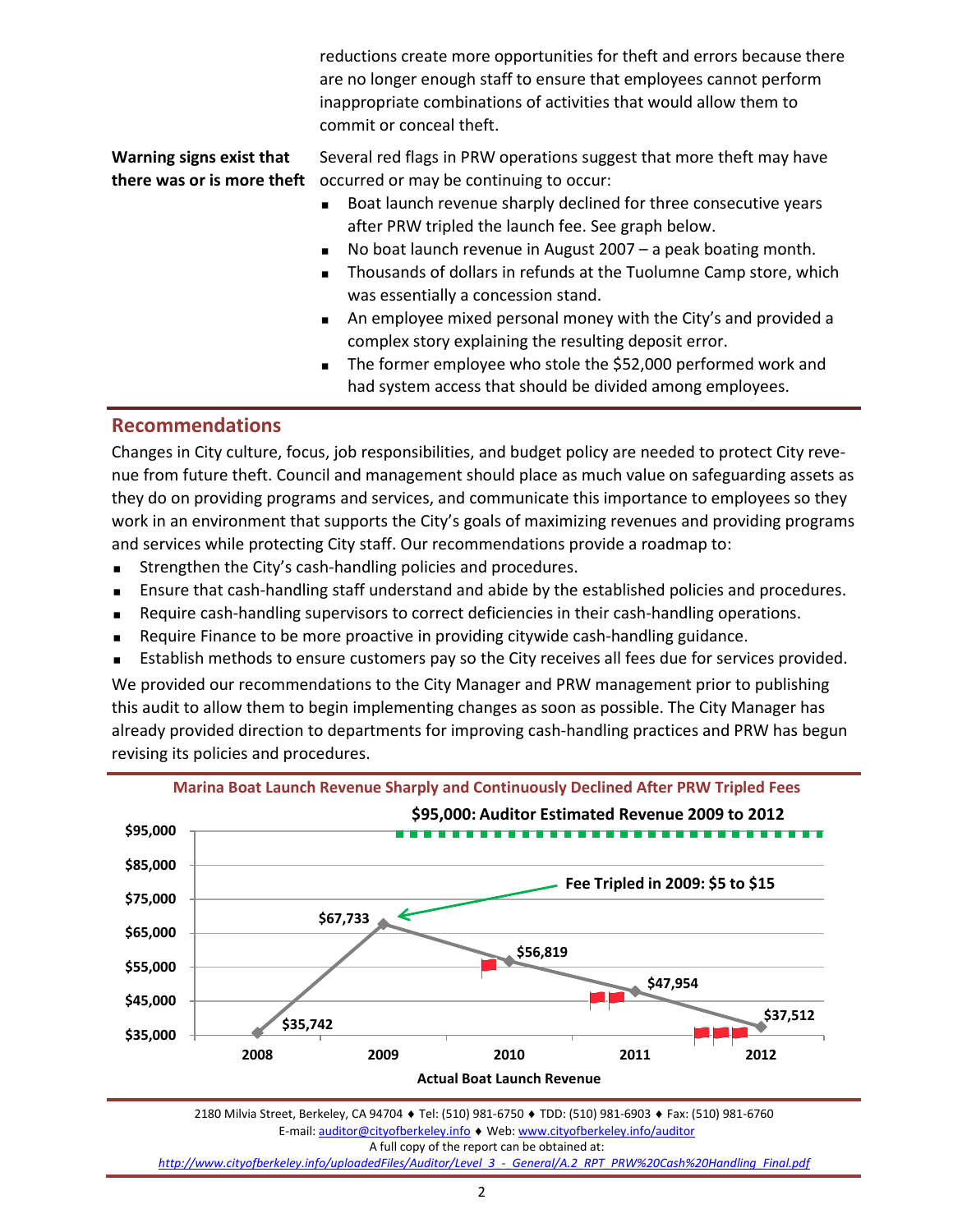### **AUDIT OBJECTIVES**

Significant weaknesses in procedures allowed a former employee in Parks, Recreation, and Waterfront to steal at least \$52,000 in cash from the City's Marina fund. The former Parks, Recreation, and Waterfront Director requested this audit when the theft was discovered. We conducted this audit to quantify the total amount of Marina funds taken, identify the specific weaknesses that allowed the theft to occur, and make stronger recommendations to ensure that appropriate procedures are implemented on a *citywide* basis to prevent future thefts of City funds.

Our specific audit objective was to determine whether procedures over cash handling ensure accuracy of collections and deposits.

#### **BACKGROUND**

#### **The City must protect its cash to continue to provide programs and services**

Five principles for establishing policies and procedures

The City performs thousands of dollars in business transactions every day that translate into services and programs for the Berkeley community. Making sure that these revenues are used as intended starts with establishing policies and procedures that protect City staff and money, and defining the roles of cash handlers. This is accomplished through a framework of five basic principles:

- 1. *Control Environment* Create an environment that promotes honesty, accuracy, and ethical standards.
- 2. *Risk Assessment* Identify, evaluate, and analyze the risks related to achieving financial objectives.
- 3. *Control Activities* Create policies and procedures to help staff achieve financial objectives.
- 4. *Information and Communication*  Identify, capture, and share data and information in a form and within a timeframe that allows employees to carry out their assigned duties.
- 5. *Monitoring* Assess the quality of performance by reviewing activities and transactions for accuracy and reasonableness.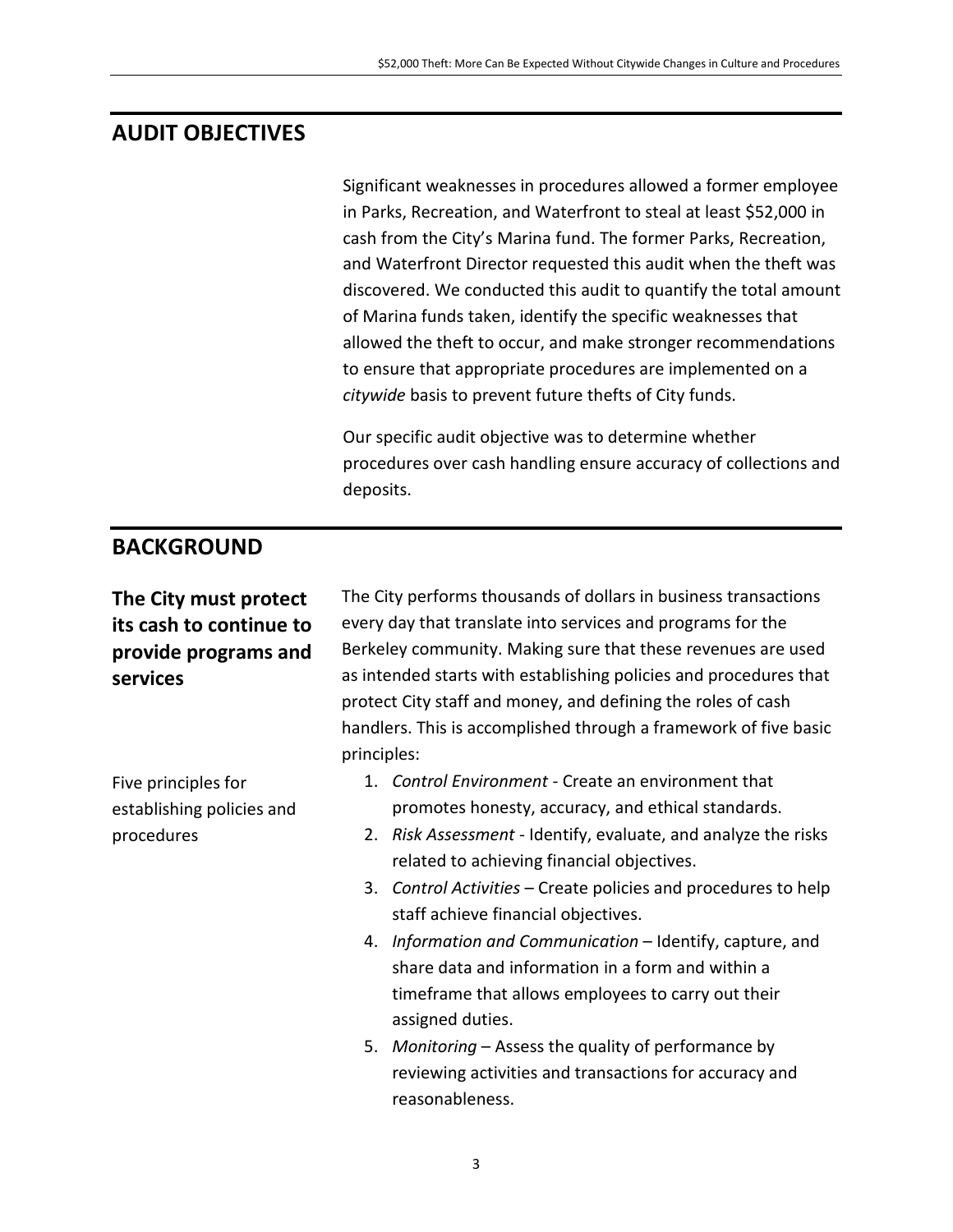|                                                                 | Known as the COSO <sup>3</sup> Internal Control-Integrated Framework, the<br>five principles aid an organization in designing, implementing,<br>and assessing its policies and procedures for all aspects of its<br>business and operating environment.                                                                                                                                                                                                                                                                                                                                                                                                                                                                                                                                                                                           |
|-----------------------------------------------------------------|---------------------------------------------------------------------------------------------------------------------------------------------------------------------------------------------------------------------------------------------------------------------------------------------------------------------------------------------------------------------------------------------------------------------------------------------------------------------------------------------------------------------------------------------------------------------------------------------------------------------------------------------------------------------------------------------------------------------------------------------------------------------------------------------------------------------------------------------------|
| Defining cash - it's more<br>than currency and coins            | Cash handling covers all methods of payment: cash, check,<br>money order, payment card (credit or debit), wire transfer,<br>traveler's check, cashier's check, and voucher. The City primarily<br>accepts payment in the form of cash, check, and payment card,<br>with cash being the most vulnerable to theft.                                                                                                                                                                                                                                                                                                                                                                                                                                                                                                                                  |
| <b>Protect cash and</b><br>employees by using<br>best practices | Cash-handling best practices can be separated into four<br>categories:<br>1. Separating Activities - no one person has total<br>responsibility for all cash-handling activities.<br>2. Accountability, Authorization, and Approval – cash is<br>collected and recorded, and documented and secured;<br>and staff who performed an activity can be identified.<br>3. Security – cash is physically protected and cash handlers<br>work in a safe environment.<br>4. Review and Reconciliation - confirms cash was recorded<br>correctly and deposited to the bank.<br>Management is faced with the following potential consequences<br>if best practices are not used:<br>theft and concealment of theft<br>lost revenue<br>misreported revenue<br>unnoticed errors<br>unsafe workplace<br>harm to reputation<br>inability to fully recover losses |
|                                                                 | A detailed table of best practices for each category is in<br>Appendix D.                                                                                                                                                                                                                                                                                                                                                                                                                                                                                                                                                                                                                                                                                                                                                                         |

<span id="page-7-0"></span><sup>&</sup>lt;sup>3</sup> The Committee of Sponsoring Organizations of the Treadway Commission is a joint initiative of five private-sector organizations dedicated to providing thought leadership through the development of frameworks and guidance on enterprise risk management, internal control, and fraud deterrence: http://www.coso.org/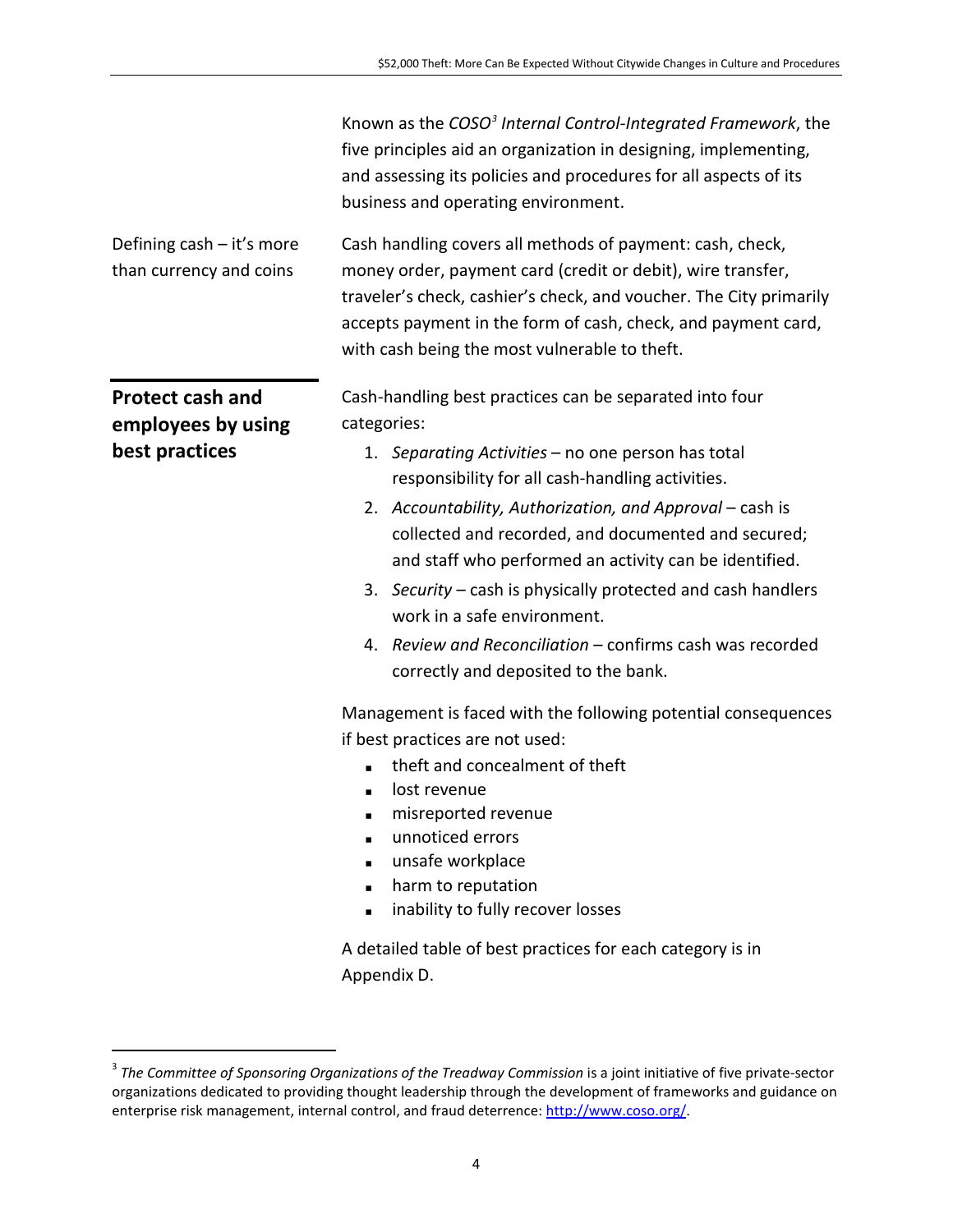### **Fight theft by separating job assignments**

One of management's best tools for preventing theft is separating the activities in a process among employees. Doing so provides for checks and balances by placing tasks into four sections that mirror the best practices categories:

|                                                                  | <b>Custody of Cash &amp;</b><br><b>Other Assets</b>                                                                                                                                                                                                                                                                                                                                                                                                                                                                                                                                                                                                                                                                                               | <b>Recordkeeping</b>  |
|------------------------------------------------------------------|---------------------------------------------------------------------------------------------------------------------------------------------------------------------------------------------------------------------------------------------------------------------------------------------------------------------------------------------------------------------------------------------------------------------------------------------------------------------------------------------------------------------------------------------------------------------------------------------------------------------------------------------------------------------------------------------------------------------------------------------------|-----------------------|
|                                                                  | <b>Authorization</b>                                                                                                                                                                                                                                                                                                                                                                                                                                                                                                                                                                                                                                                                                                                              | <b>Reconciliation</b> |
|                                                                  | When setting the framework for cash-handling operations,<br>management uses this tool to define cash-handler roles and<br>responsibilities to make sure no one person can perform<br>activities that would allow him or her to commit or conceal<br>theft.                                                                                                                                                                                                                                                                                                                                                                                                                                                                                        |                       |
|                                                                  | Appendix E provides examples of cash-handling matrices that<br>help management in separating activities among employees.                                                                                                                                                                                                                                                                                                                                                                                                                                                                                                                                                                                                                          |                       |
| No such thing as a<br>perfect world –<br>mitigating the risks    | Scarce resources - people, money, and time - may prevent<br>management from always using best practices. Through a risk<br>assessment, management identifies the gaps in procedures to<br>determine what else can be done to reduce or eliminate theft<br>and loss, and provide employee safety. These mitigating<br>activities are divided into three categories: preventing,<br>detecting, and monitoring. Mitigating activities work only when<br>they are performed by a supervisor who has no involvement in<br>accepting and recording cash. For example, a supervisor can<br>detect problems by reviewing transaction reports when there is<br>a single employee responsible for accepting, recording, and<br>adjusting customer payments. |                       |
| <b>Employee thefts</b><br>prompted past cash-<br>handling audits | Thefts in 2001 and in 2007 prompted the two series of cash-<br>handling audits that we issued in fiscal years 2003 and 2008. We<br>focused on the practices and procedures that allowed those<br>thefts to occur, but we did not investigate the thefts to quantify<br>the total amounts stolen. The time spent on performing an in-                                                                                                                                                                                                                                                                                                                                                                                                              |                       |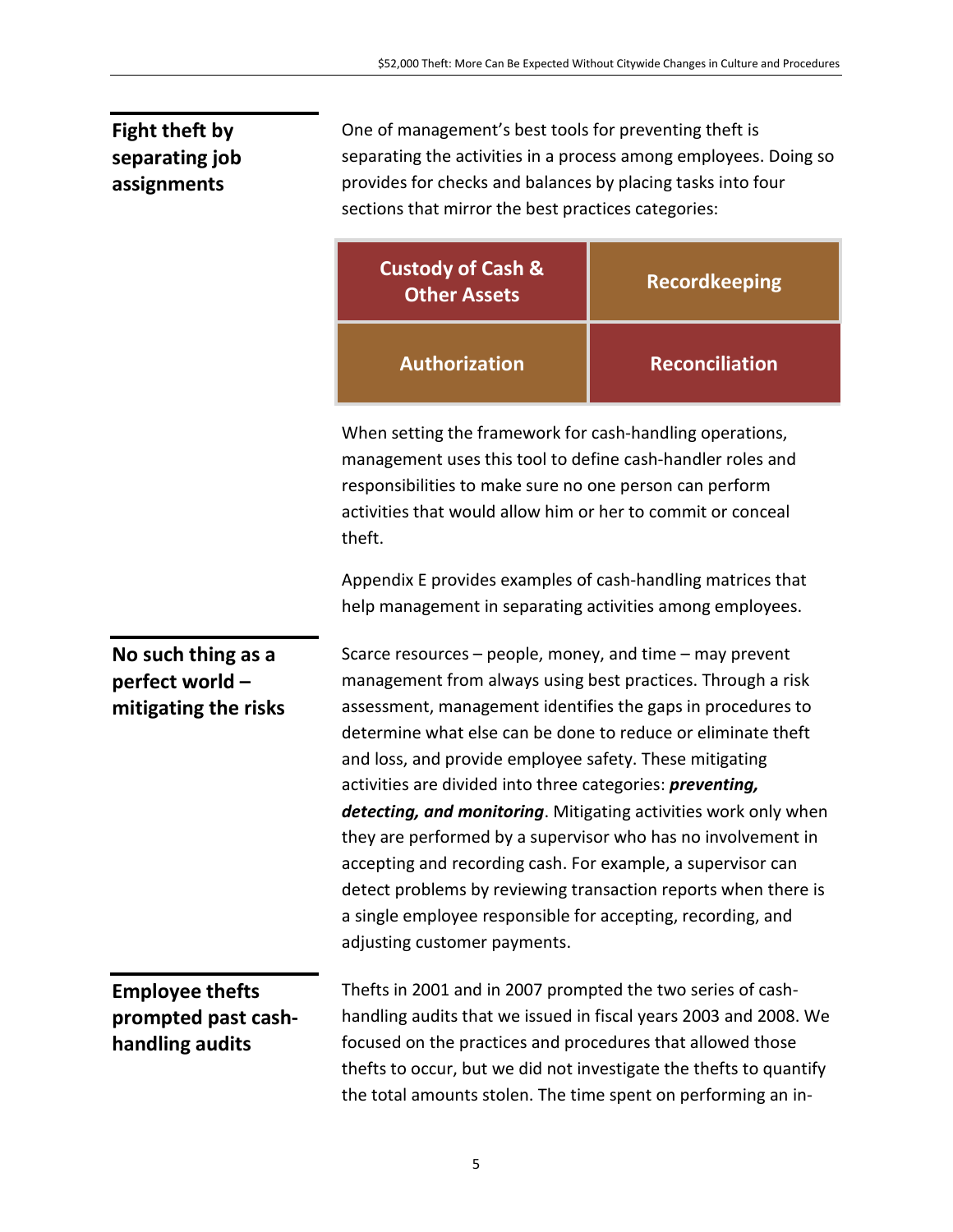|                                                                         | depth investigation to prove theft and quantify the amount<br>stolen is so costly that it is likely greater than the cost of having a<br>position responsible for managing and monitoring citywide cash-<br>handling operations. While time consuming, this effort is<br>necessary in order to identify and prosecute a thief. This amount<br>of work can be avoided by dedicating resources to cash-handling<br>oversight and to preventing opportunities for theft.                                                                                         |  |
|-------------------------------------------------------------------------|---------------------------------------------------------------------------------------------------------------------------------------------------------------------------------------------------------------------------------------------------------------------------------------------------------------------------------------------------------------------------------------------------------------------------------------------------------------------------------------------------------------------------------------------------------------|--|
| Over a decade of<br>cash-handling audits:<br><b>129 recommendations</b> | We have conducted a number of cash-handling audits over the<br>past decade that focused on improving the methods and<br>procedures City departments use to handle and safeguard cash.<br>We made 129 recommendations and found that many of the<br>same problems existed at multiple locations in different<br>departments. Appendix C lists and provides links to our reports.<br>Despite having made those recommendations and departments<br>having reported most of them as implemented, reports of theft<br>in City departments have continued to occur. |  |
| Consultant also made 50<br>cash-handling<br>recommendations             | An outside consulting firm, Harvey Rose Accountancy<br>Corporation, issued a review of citywide cash-handling<br>operations in 2002 and made 50 recommendations aimed at<br>improving City cash-handling activities. The firm directed its<br>recommendations to select departments responsible for cash-<br>handling operations:<br>City Manager's Office<br>$\blacksquare$<br>Finance<br>$\blacksquare$<br><b>Health and Human Services</b><br>Parks, Recreation, and Waterfront<br><b>Public Works</b>                                                     |  |
| 179 total<br>recommendations<br>since 2002                              | The consulting firm's recommendations were similar to those<br>that we made over the past decade. Because we did not issue<br>the report, we did not follow up on the action taken by<br>management to address the concerns. Combined with our<br>recommendations, City management has received 179<br>recommendations aimed at improving citywide cash-handling<br>operations since 2002.                                                                                                                                                                    |  |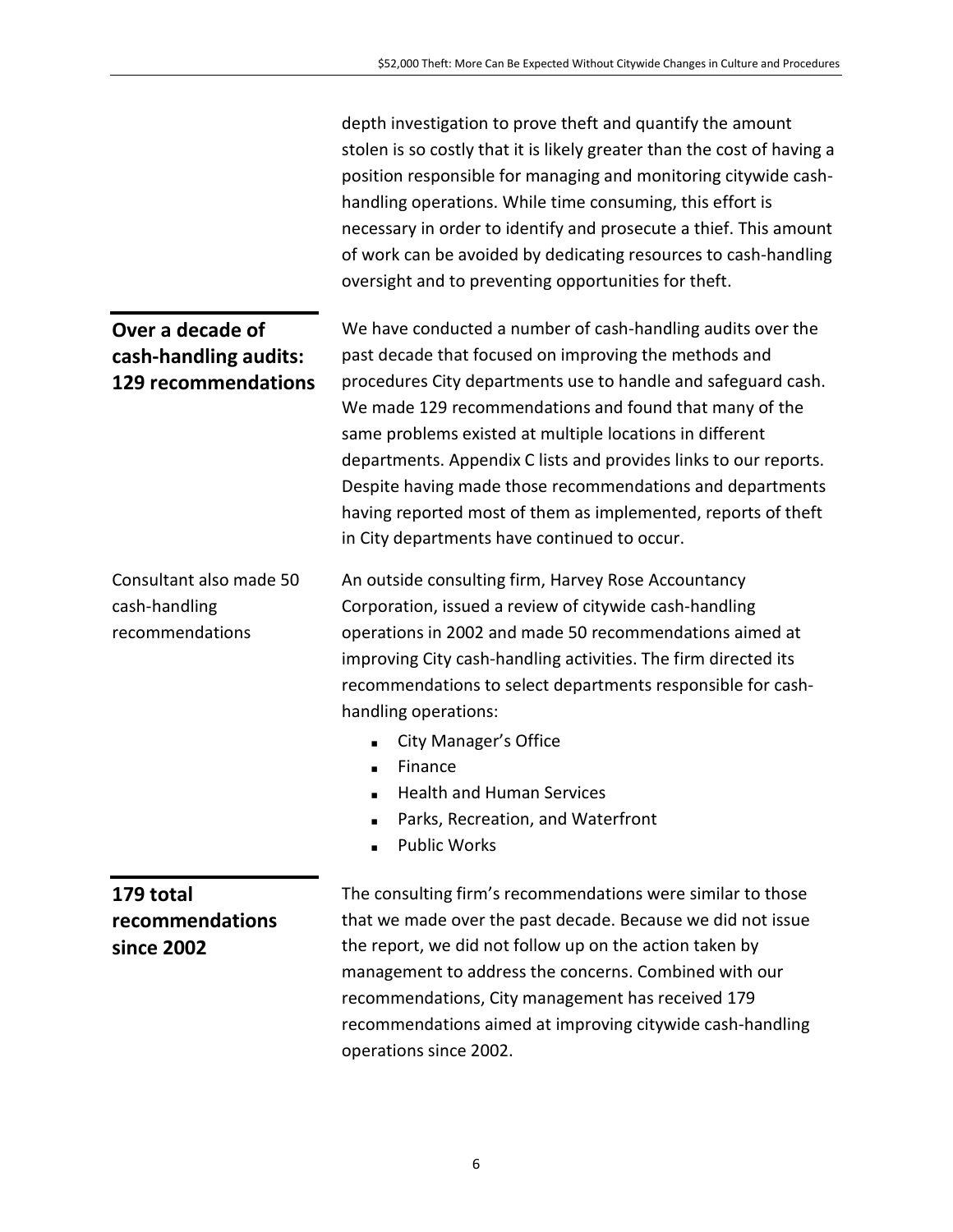#### **FINDING AND RECOMMENDATIONS**

**Finding 1: Revenue collection and monitoring: theft of at least \$52,000; other thefts; and sharp, unexpected revenue declines**

The City incurred a theft of at least \$52,000 because management<sup>[4](#page-7-0)</sup> has not fully understood and implemented cash-handling procedures and has received insufficient guidance from Finance. Thefts of Parks, Recreation, and Waterfront money were a sign that a larger problem existed:

- $2001 $370$  theft of Marina funds
- 2007 \$175 theft of Willard Pool funds
- 2011 \$650 theft of Marina funds

All three cases show history repeated. Parks, Recreation, and Waterfront (PRW) management was informed of the crimes and we conducted audits of PRW cash-handling practices after each theft. We performed the work and provided management with recommendations to improve its practices and procedures. Unfortunately, management did not take the appropriate action to prevent theft and protect innocent staff from false accusations of theft. This allowed at least two more thefts to take place in 2012 while this audit was in progress: \$45 at the James Kenny Recreation Center and \$55 at the Frances Albrier Community Center.

PRW employee took action and reported theft A PRW employee discovered the \$650 Marina theft. While reviewing cash-receipt records, the employee found a suspicious error and investigated the problem. Once recognizing the error as possible theft, the employee followed city policy and immediately reported it to management who then took action to report it the Berkeley Police Department. By properly understanding that unusual cash-receipt entries require investigation, the PRW employee was able to help uncover the Marina theft.

\$650 only a portion of the \$52,000 stolen

Council and management have not fully understood that small thefts are a sign of a much more pervasive problem. Our extensive investigation of Marina funds in 2011 proved that the \$650 theft was only slightly more than one percent of the \$52,000 stolen. If

<span id="page-10-0"></span><sup>&</sup>lt;sup>4</sup> "Management" refers to the City Manager's Office, department directors, and deputy directors. We are using management in general terms; however, there are managers who do understand and have implemented appropriate cash-handling procedures in some City departments.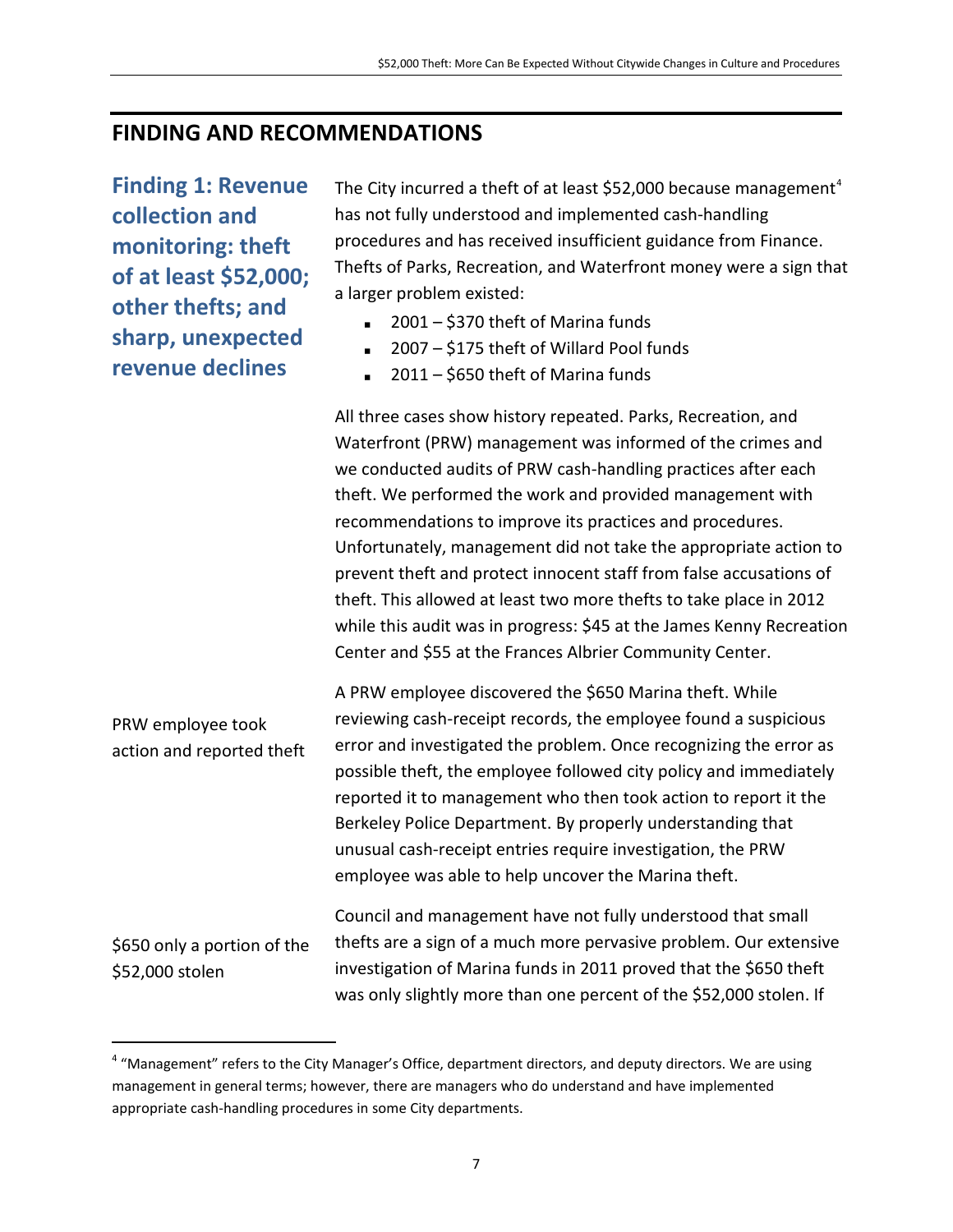we had done the same level of work in our 2003 and 2008 audits, we likely would have uncovered more theft.

The Berkeley Police Department investigated each theft, but they were unable to identify the thief because the practices and procedures in place made everyone a potential suspect. This left the Berkeley PD with little to go on to pinpoint who actually stole the money and made innocent staff feel uncomfortable and falsely accused. It also means that the thief continued to work for the City and handle cash. Our extensive investigation of the \$650 theft at the beginning of this audit helped provide the police department with enough evidence to confirm that a former PRW employee was responsible for the \$52,000 theft. However, the former employee continued to work for the City for three months after the theft was initially reported because the BPD did not have the evidence it needed to identify the thief.

In part, the problem lies with our recommendations not being detailed enough to help Council and management understand the meaning of "internal controls," a common auditor phrase but one that requires explaining. To assist Council and management in gaining this understanding, we put a great deal of time and effort into this audit so that we could provide them with detailed information for making improvements. We believe it was worth the investment of our time to do a more comprehensive audit of citywide cash-handling operations rather than the short, quick audits we have done in the past.

We wrote this report to help Council and management understand what internal controls are and what they need to do to protect City cash and staff. Simply said, internal controls are the policies, procedures, and practices that help management and staff reach operational goals. What those goals are vary throughout the City depending on the program and activity. For cash-handling activities, the goal is to maximize City revenue. That cannot be done when opportunities to steal cash exist. The objective to maximize City revenue is intricately linked with the City's objective to provide programs – one cannot succeed if the other fails:

Significant effort made to provide Council and management with better guidance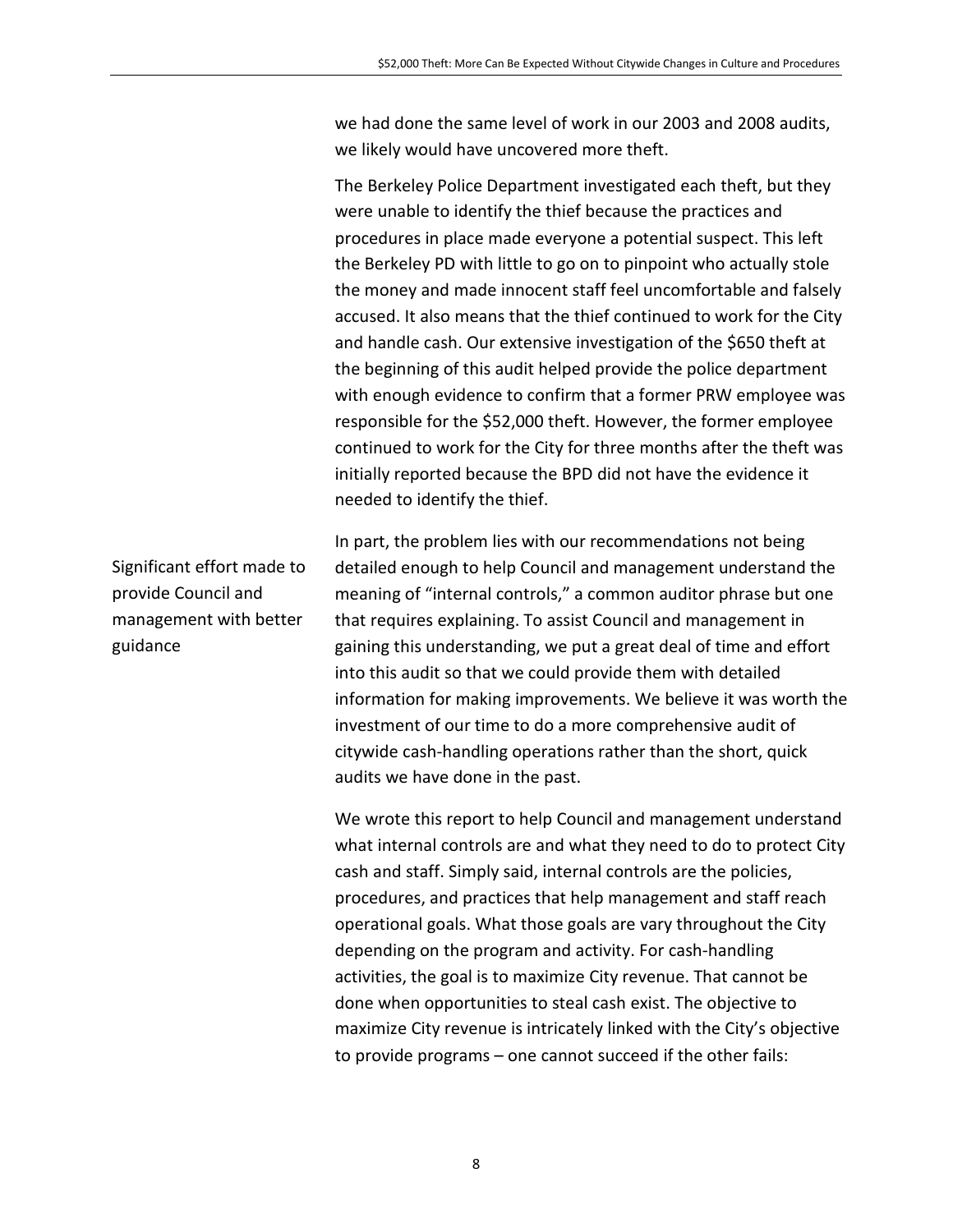

**\$52,000 in Marina funds stolen: 80 times more than originally discovered** A former PRW employee stole over \$52,000 in cash from the Marina: \$48,000 from Marina activities and \$4,000 from the 2010 Kite Festival parking revenues. The employee committed the theft at PRW's administrative offices over a 15-month period before raising suspicions of theft. The employee was able to commit the crime and conceal it because of the level of trust and the access the employee had over Parks, Recreation, and Waterfront cashhandling and fiscal operations. Simple procedures such as reconciliations would have alerted management to the crime but no one was monitoring Marina deposits. To protect the City, the details of how the former employee was able to steal the money and hide that activity are not presented here; however, we provided that information to management.

\$52,000 is likely not all that was stolen Equally as disturbing is that the \$52,000 is likely not all that was stolen. The practices and procedures in place highly suggest that the former employee had the opportunity to do more damage. The employee:

- **Processed payments received for other funds at various** times during the same period when Marina funds were missing.
- Had the ability to move funds from other sources to replenish funds taken.
- Had staff provide their passwords to the City's financial system so the employee could both perform and approve transactions.
- Had total autonomy, which involved procedures that should have been divided among different employees.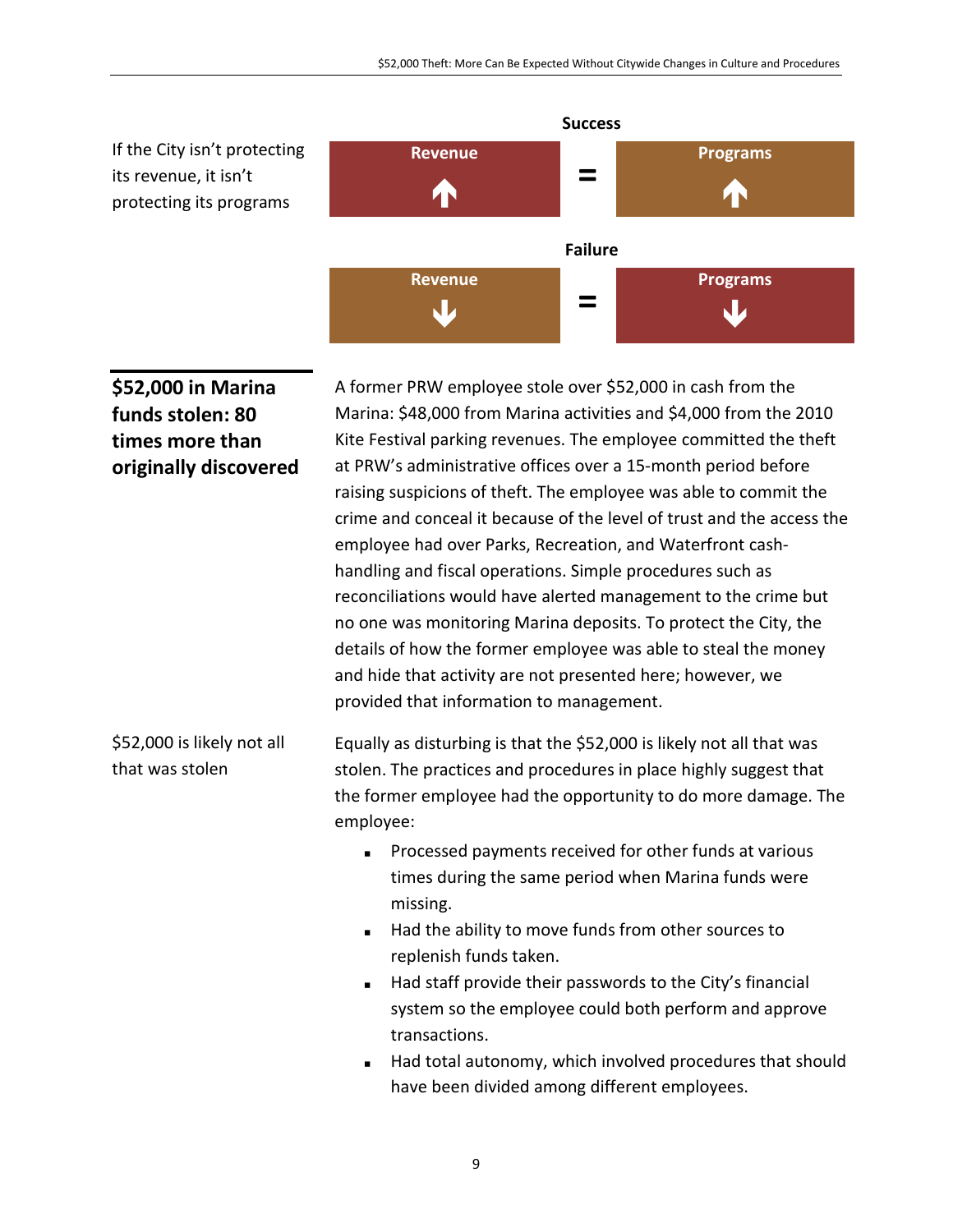Our detailed investigation provided the Berkeley Police Department with evidence that the former employee committed the crime. Had we not done that work, the police would not have known who stole the money and would not have had the proof and evidence they needed for their investigation. Police detectives questioned several other PRW employees as a result of our initial audit work and have since cleared the case. No one else is suspected of being involved with this crime. The City was able to recover just over \$47,000 in stolen funds through its insurance provider.

**Significant decline in revenue suggestive of more theft and problems with revenue collection**

Boat launch revenues were \$169,000 less than could have been expected. This is a cumulative amount over a four-year period. PRW charges a small fee to boaters to launch their vessel at the Marina's north dock. In early 2009, that fee increased from \$5 to \$10 and then to \$15, and PRW should have expected their launch revenues to increase consistent with the projections in its rateincrease proposal. Instead, the fees declined:



**Note:** Our projection uses 2008 as the base year. The total collected that year was nearly \$36,000. We took into consideration that monthly and seasonal launch pass fees did not increase, that the first \$5 increase occurred in January 2009, and the second \$5 increase in July 2009. Our analysis considers all other factors as equal and calculates the expected revenue based on the number of single-day launch tickets we estimated were issued in 2008.

Revenue declined despite two fee increases; no action taken to reverse trend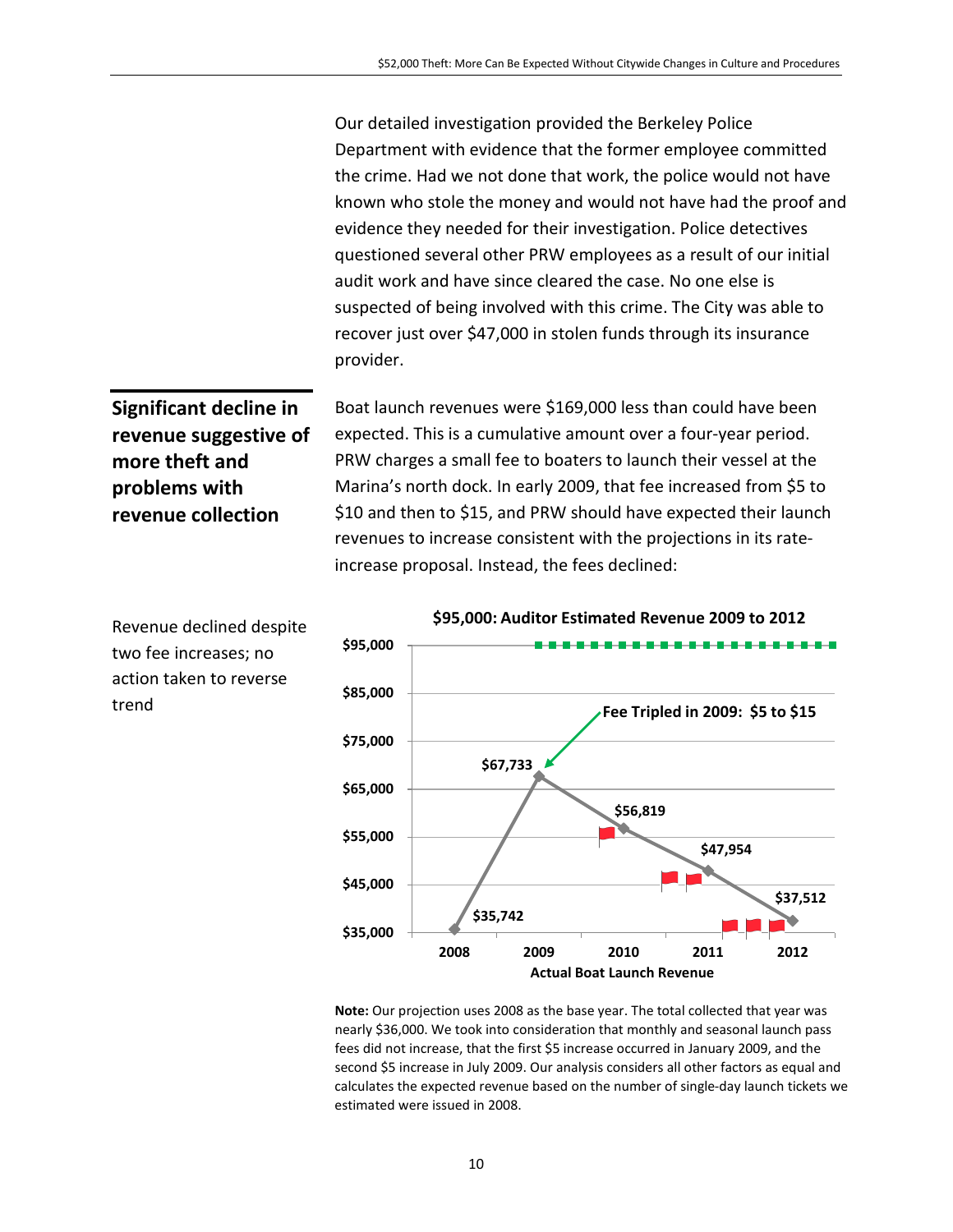Evidence points to more theft or problems with collecting expected revenues

This downward trend is not due to the theft committed by the former PRW employee. That employee took money after it was recorded in the Marina's standalone accounting system, The Marina Program. The table above uses amounts recorded in that system, which means it reflects cash collected before the former employee stole the money. This picture tells us that there is evidence that someone else may have been and may continue to be stealing Marina funds. This could also be from a combination of other factors, for example:

- economic recession
- bad weather
- **fee increases**
- **fluctuations in the recreational fisheries**
- customer theft

There are no barriers in place to restrict boaters from accessing the launch ramp. This allows customers to launch without paying, and there are no staff onsite to monitor and ensure boaters pay to launch. There is a launch-ramp ticket machine next to the ramp that takes only cash. Marina staff said that boaters often insert wet bills, which causes problems with the bill feeder. When the ticket machine malfunctions, Marina staff place a notice on it directing boaters to the Marina Office to pay for their launch. The office is not located near the launch ramp and boaters might not make the effort to go to there and pay.

Zero dollars collected for boat launch tickets in August 2007 – highly unusual

Evidence suggests that the Marina has been losing launch revenue to theft since at least 2007:

- **SO collected in August 2007 and January 2008**
- \$5,000 less collected in July 2007 compared to July 2008
- \$19,600 less collected in total for 2007 compared to 2008

PRW did not enact any fee increases that would account for the change in revenues from 2007 to 2008, and discussions with management confirmed that the Cosco Busan oil spill and Marina construction projects in 2007 did not disrupt launch access: The oil spill closed the ramp for only a couple of days in November 2007 and the construction project did not cause any closures.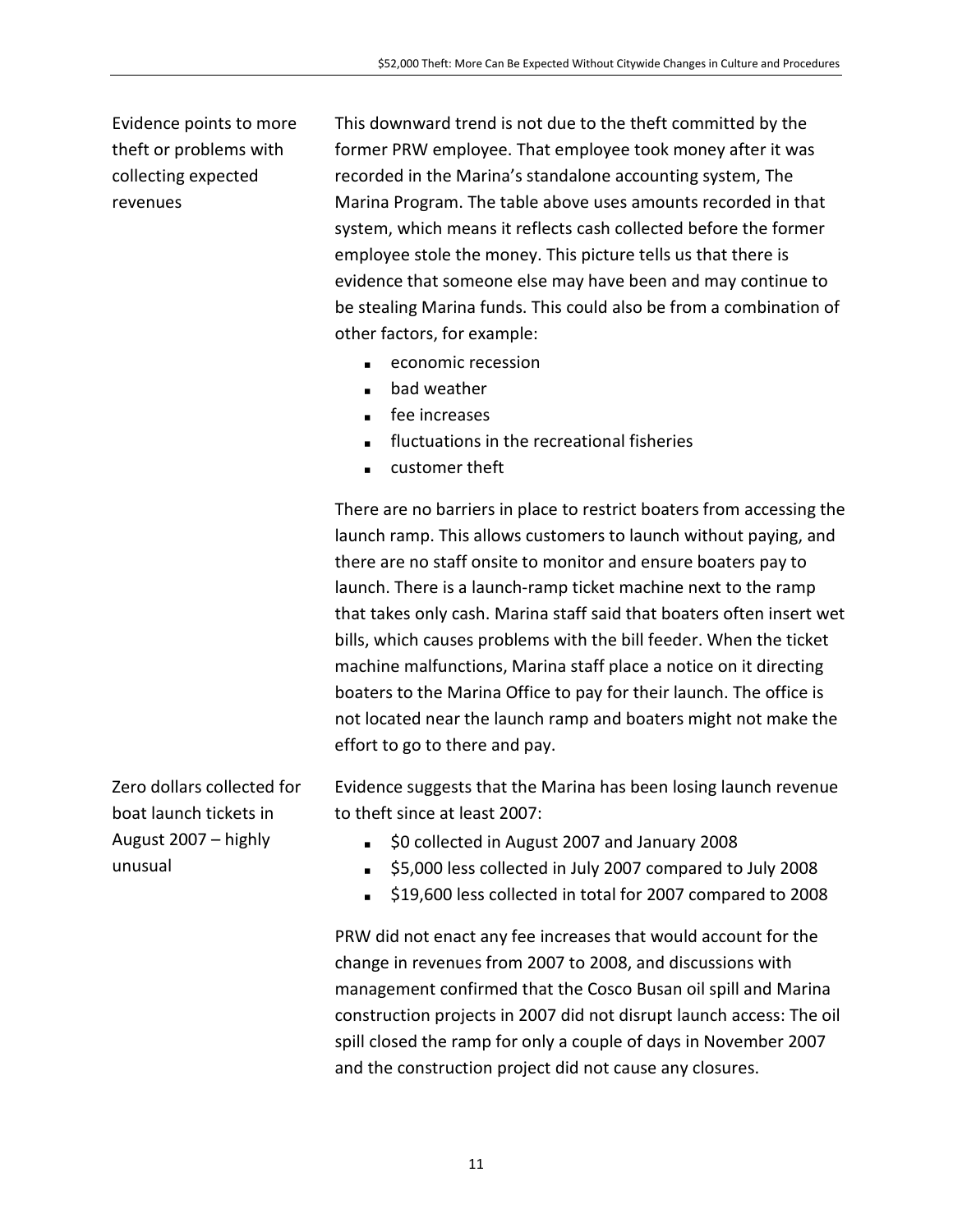The Marina documents support that the low launch and missing revenue in 2007 is at least partially due to theft. We found gaps in launch ticket numbers and delays in preparing daily closeout forms, which are strong indicators that someone was hiding theft.

As mentioned, boaters could choose to launch their boats without paying because there are no barriers in place to prevent that from happening. However, this cannot fully account for the missing and serious decline in launch revenues in 2007: Given the amount of launch receipts at other times, it is extremely unlikely that not a single boater would go to the Marina Office to pay for a launch if the ticket machine is not working or that every boater would take advantage of the ease with which they can launch without paying.

**Responsible cash handling includes monitoring revenue and taking action to reverse unexpected downward trends**

While there are other factors that would prevent revenues from reaching \$95,000 or cause revenues to decline, it is highly suspect that launch revenue would decline \$10,000 a year for three consecutive years to the point that 2012 revenue was barely more than it was in 2008, before the fee increases. Discussions with PRW management and staff during our audit provided no indication that activity at the Marina has changed to such a degree as to explain the alarming and sharp decline in launch revenue. After we issued the draft audit, the new PRW Director provided examples of factors other than theft that could have contributed to the decline.

Marina fund expected to reach a deficit by 2016 – theft may be a contributor

Management reported that the Marina is not receiving enough revenue to cover the cost of operations and that the Marina fund is expected to reach a deficit by 2016. Council approved fee  $increases<sup>5</sup>$  $increases<sup>5</sup>$  $increases<sup>5</sup>$  to reduce the expected deficit, but management has not addressed theft as a contributor to the decline in revenue. While the fee increases are justified to match economic factors, they do not remove management's responsibility to ensure the City collects all of its revenue.

<span id="page-15-0"></span> $^5$  On May 21, 2013, Council approved increasing berth rental and special event parking fees, but launch fees remained the same. The fees went into effect July 1, 2013: [http://www.ci.berkeley.ca.us/Clerk/City\\_Council/2013/05May/Documents/2013-05-](http://www.ci.berkeley.ca.us/Clerk/City_Council/2013/05May/Documents/2013-05-21_Item_31c_Marina_Fee_Increases.aspx) 21 Item 31c Marina Fee Increases.aspx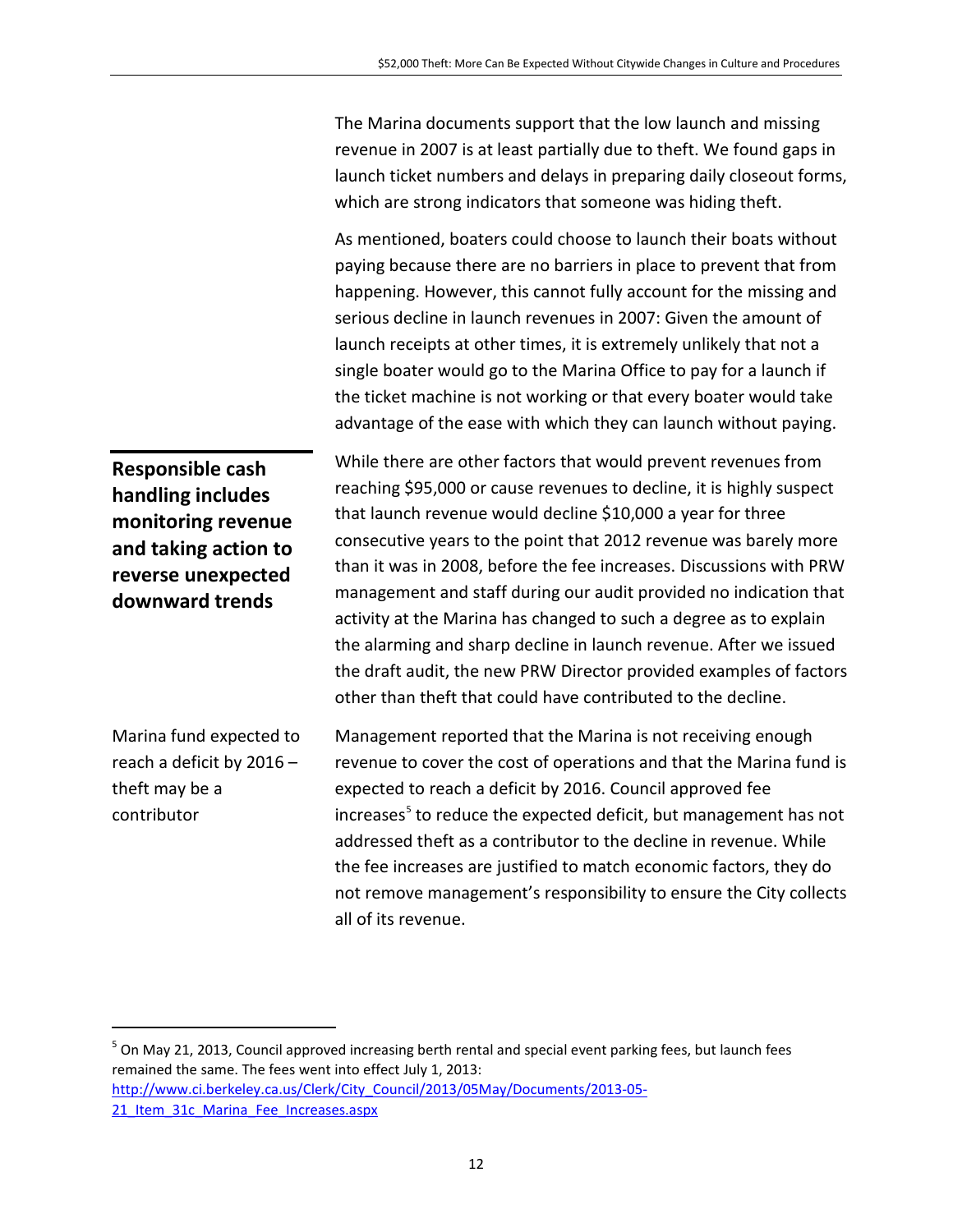#### **Unexplained refunds and deposit error are signs of more problems**

Tuolumne Camp transactions show thousands of dollars in store refunds – a very high volume for what was essentially a concession stand. The former camp manager reported that most of those refunds were corrections to sales. Campers were able to run tabs during their stay and pay in one lump sum before their departure. This practice increases the likelihood that customers will not pay for all of their purchases. When a cashier made an error, either over- or undercharging the customer by a portion of the total sales, the cashier used the refund mode to back out the entire transaction and then reentered it for the correct amount. This practice creates more work, gives a false impression of what was actually refunded, and could be used to hide theft. Camp staff also did "practice" refunds. This, too, creates a false impression of what was actually refunded. A true refund should record only an amount that was actually returned to a customer.

Refunds could be used to hide theft PRW administrative offices were not aware of these refunds. The supporting documentation showed that not all corrections were entered back into the system and none were properly documented to explain for a reviewer why the refund was necessary. Refunds have the potential to be used to cover theft. Without a proper explanation, management cannot be sure they were legitimate.

Suspicious deposit error An Echo Camp employee made a deposit error and explained that, in part, the error was a result of mixing personal money with the camp's. Staff should never combine their own money with the City's. Doing so makes it difficult to determine which funds belong to the City and is against City policy: Administrative Regulation 3.20 specifically states that employees are not permitted to mix City money with money from different sources.

> The employee's explanation of what happened was confusing and difficult to follow. It was a sign that the error was more than a simple mistake and possibly improper use of the City's money.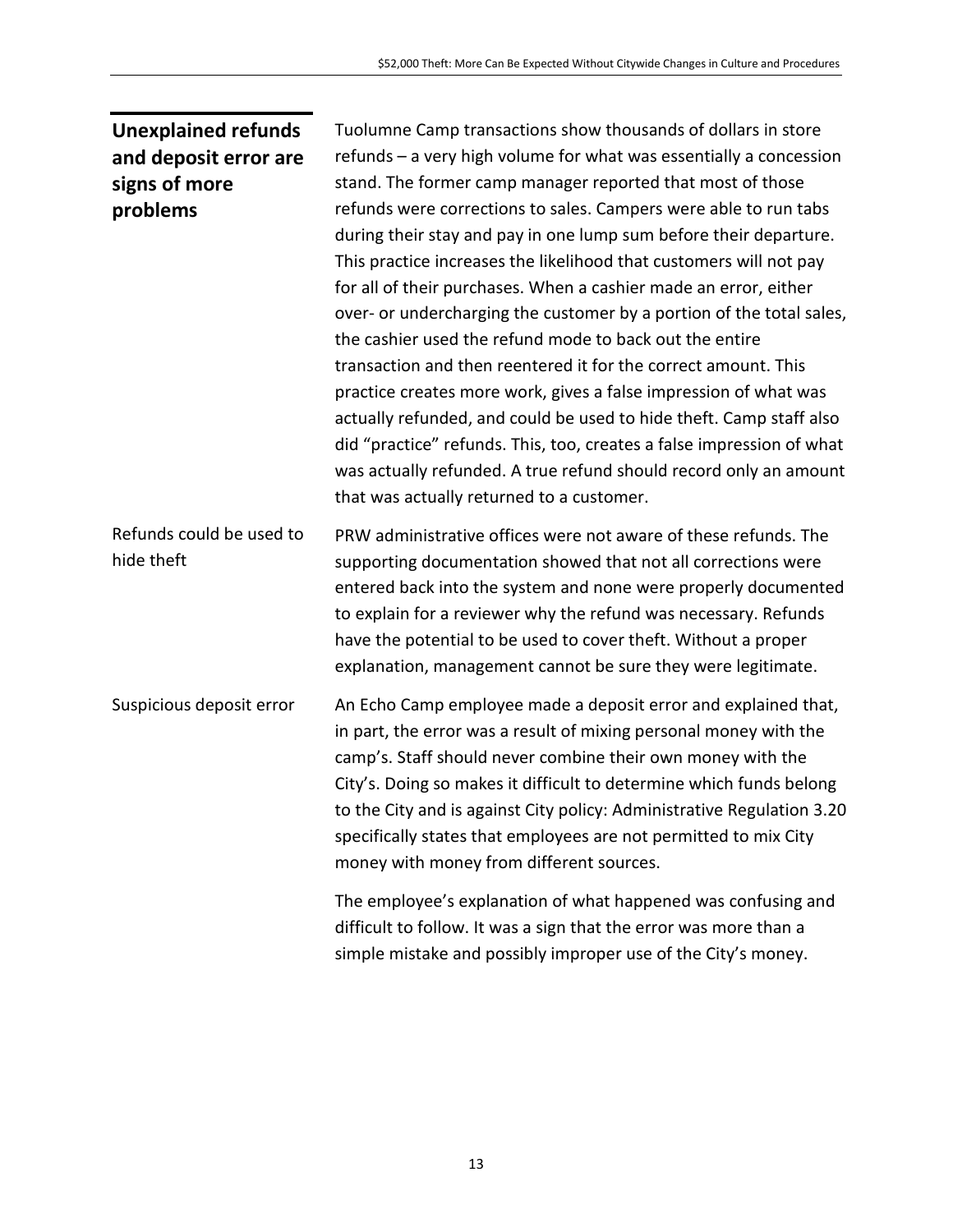#### **Former employee used account adjustments to hide theft**

The former employee who stole \$4,000 from the City's 2010 Kite Festival parking fees moved money within the City's financial system to hide that theft. The City's past practices allowed the employee to both prepare and approve an adjusting journal entry to move money from an unrelated account to the Kite Festival project account and cover the theft. Although Finance-Accounting gave final authorization for the adjustment, no one questioned that a secondary reviewer had not approved it. Accounting staff allowed the adjustment because "cash netted to zero," meaning that it did not result in unbalanced cash accounts. Accounting staff's opinion was that since the adjustment did not affect cash balances, there was no concern.

There is no oversight of adjusting journal entries when supervisors approve the entries they request

Finance updated the City's policy for preparing, reviewing, and approving adjusting journal entries in April 2013. Finance included a requirement for the person who approves the entry to be someone other than the person who prepared it. This creates a check for making sure the entry is appropriate. However, a common practice is for a supervisor to propose an adjustment and ask a subordinate to prepare the entry. That same supervisor then approves the entry. This practice defeats the purpose of separating the preparation and approval process because the supervisor is essentially approving his or her own adjusting journal entry.

It is unrealistic to expect support staff to monitor their boss

While it is true that the person preparing the adjusting journal entry should be capable of understanding whether the accounting is correct and identifying a bookkeeping error, it is unrealistic to expect subordinates to question their boss. Staff may not feel that it is their place to do so and may worry that the supervisor will retaliate if questioned. It is also unlikely that these employees will have a complete understanding of their department's operations and goals, making it much more difficult to identify an improper entry. For those reasons, employees may unwittingly prepare an adjusting journal entry that is being used to cover theft or other illicit activity.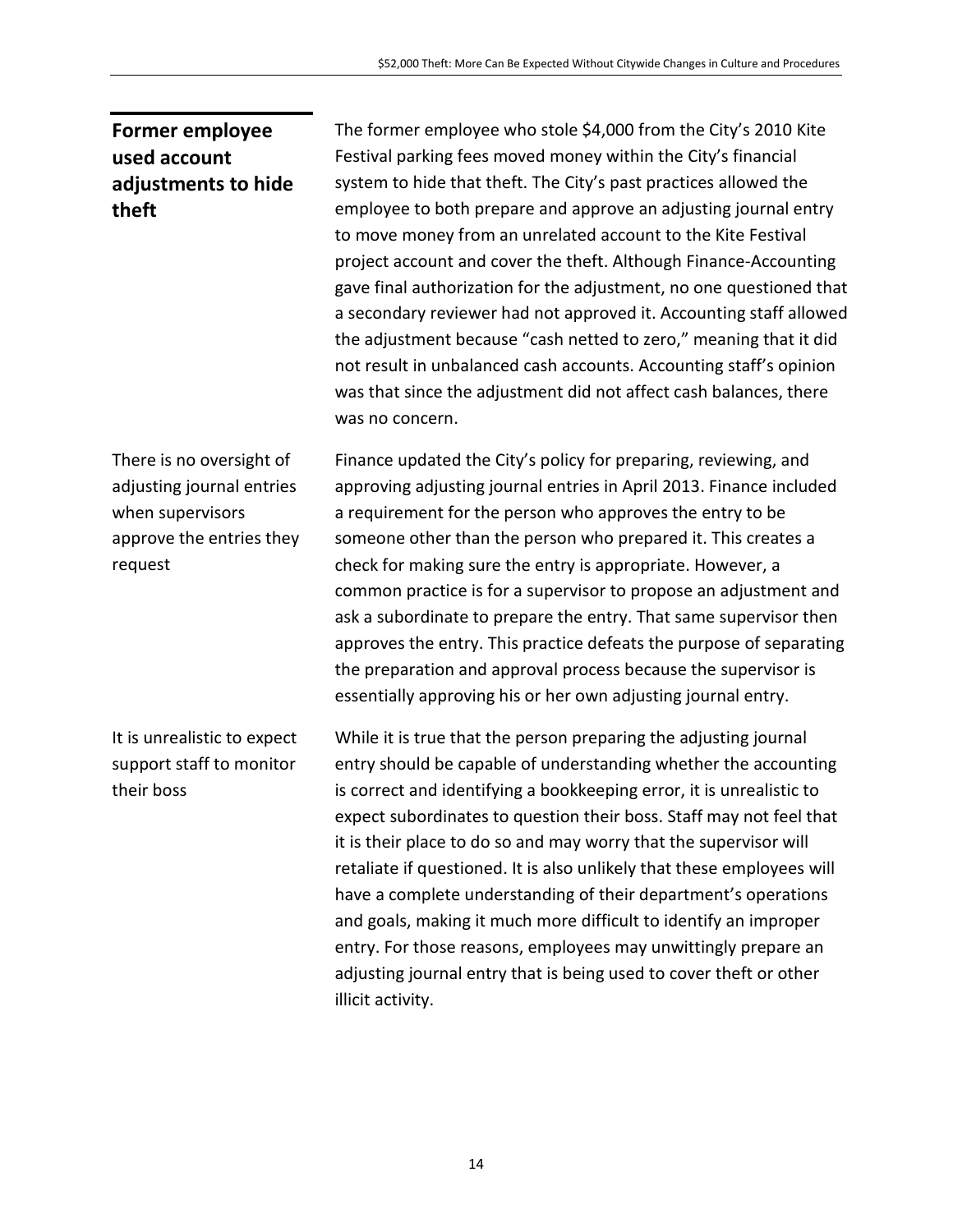#### **Moving money in budgets could be a way to hide theft**

Administrative staff are

doing things right

Budget modifications are another potential way to conceal theft. The City uses these modifications to reflect budget changes that occur throughout the year, mostly for changes to planned expenditures. For example, damage caused by heavy rains may require staff to move money from an administration account to a landscaping account to cover the cost of unplanned services. Staff may do so as long as the move is within the same fund and does not affect salary and benefit accounts. The Budget Office procedures require a supervisor to sign off on expenditure modifications prepared by a staff member, but this does not always happen in practice.

A dishonest employee may see budget modifications as an opportunity to shuffle planned expenditures so that management does not notice when revenues fail to cover expenses. It is necessary in budgeting that there are enough expected revenues to cover planned expenditures. We did not find any evidence that this actually occurred, but management did not recognize that it was a risk to their operations and one that they should be monitoring.

It is important to acknowledge when things are done well. PRW's administrative staff follow cash-handling practices that help ensure that the City's money is accounted for:

- The division manager approves the work of the supervisor when the supervisor performs cash-handling tasks.
- Staff use tamperproof bags and moneybags to secure and transfer deposits to Finance.
- Staff review their work for accuracy, research errors, and seek assistance from their supervisor to correct mistakes.
- Staff and supervisors document adjustments to create evidence supporting the need for the correction.
- Staff count cash and prepare deposits with their supervisor present.
- Staff place their deposits in the safe with their supervisor present.
- Staff remove their deposits from the safe with their supervisor present before taking the locked moneybag to Finance.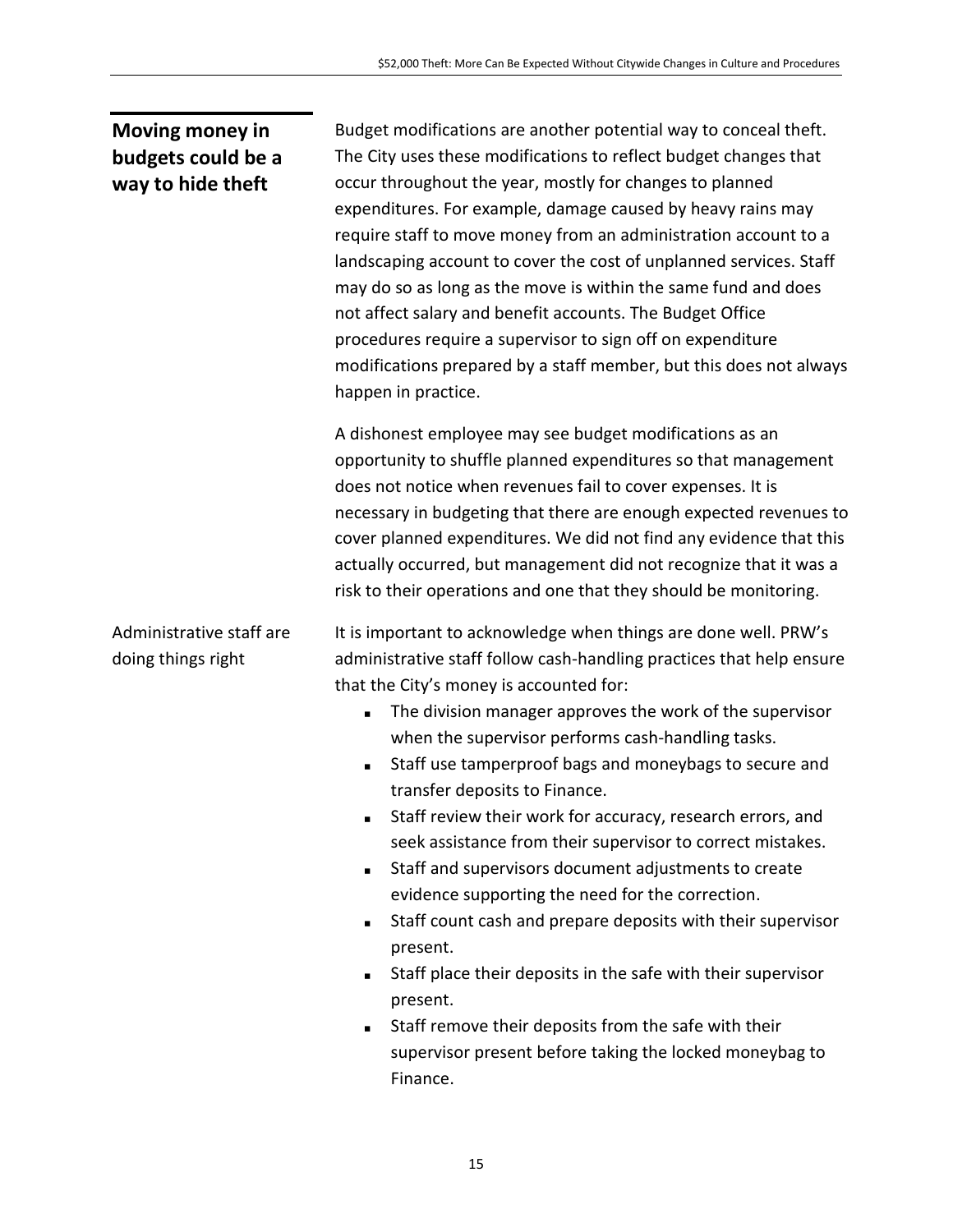Cash handling is not a focus of program-based staff whose primary work is to provide recreational opportunities at various locations throughout the City and in the Sierras. In contrast, cash handling is a focus for PRW's administrative staff who work in offices in downtown Berkeley that are designed for administrative work. The differences in both the location and design of the work facilities provide the administrative staff the opportunity to better understand best practices and allow them to establish an environment dedicated to cash-handling operations.

**The root of the sufficient oversight** Poor guidance and insufficient oversight led to the problems discussed in this report. Despite knowing that money was stolen on multiple occasions and requesting assistance from Finance to assist in performing a risk assessment, PRW management did not evaluate its actual practices to identify risks and understand what is allowing for the thefts. This created an environment that does not promote strong cash-handling operations or ensure that operational goals are achieved, leaving both City money and staff vulnerable. A significant contributor to the poor environment is that

management has not monitored those in charge of cash-handling operations. Instead, it fosters a culture of too much trust by allowing the work of those with fiscal responsibilities to go unchecked. This type of autonomy is what allowed the former PRW employee to steal from the City. While it is true that those in charge of daily operations must be trusted to get their work done, it is equally as important that what they do is understood and evaluated by management so staff are not given the opportunity to commit and hide theft. Monitoring also helps management verify that the work done results in their departments reaching their goals.

Another contributor to the poor environment is that Finance's cash-handling administrative regulation  $3.20^6$  $3.20^6$  requires staff at each cash-handling site to develop their own practices and procedures. This requirement results in various procedures that are often little

# **problem: poor guidance and lack of**

Too much trust allows management to be taken advantage of

<span id="page-19-0"></span> $6$  City of Berkeley Administrative Regulation Number 3.20: Cash Handling Policy and Guidelines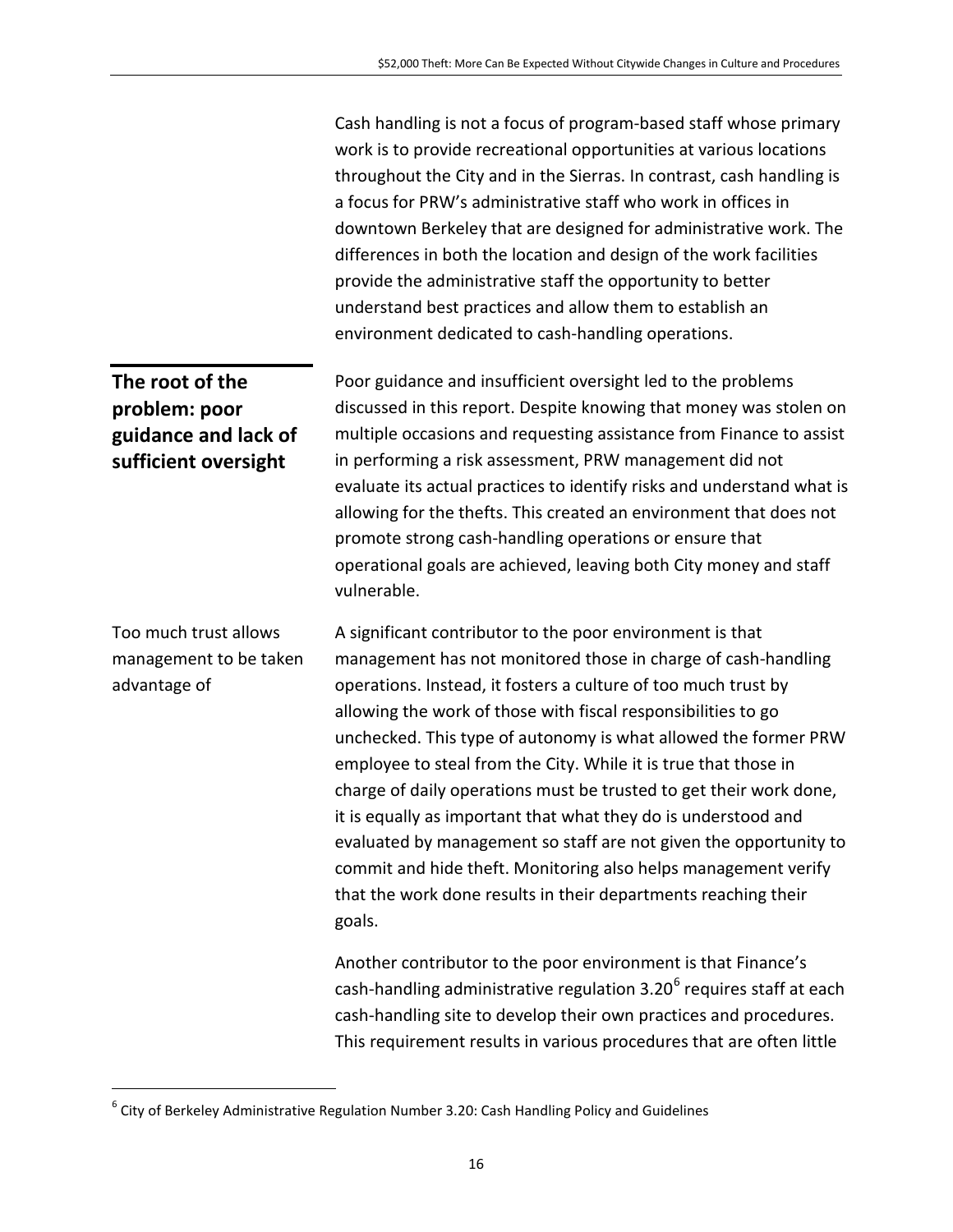more than how-to lists for closing registers at the end of a shift, or it results in no procedures at all. Some of PRW's site-specific procedures were written by someone who does not have an understanding of cash-handling requirements and best practices. In all instances where procedures do exist, they fail to explain to staff why they are performing certain tasks so that accountability, fiscal responsibility, and management's intent are understood. Staff need to understand why they do their work. If they do not, they may skip vital steps, making the City vulnerable to theft and loss. They may also compromise their safety. Staff may also feel the need to take shortcuts after having taken on additional work previously performed by others whose positions have since been eliminated through budget cuts. This makes it even more important to explain to staff what they should and should not do so they and the City remain protected when staffing levels are too low to follow best practices.

Management has difficulty providing oversight and establishing procedures because they are not experts in cash handling. They must rely on others with knowledge of and experience with the best practices for handling cash to provide direction and guidance. That knowledge and experience is in Finance. The department is responsible for:

- establishing and enforcing the City's cash-handling administrative regulation;
- **nabilihary** monitoring compliance with the City's cash-handling administrative regulation;
- **providing cash-handling training; and**
- providing a citywide cash-handling manual.

Unfortunately, the level of guidance Finance provides is not enough and lends itself to cash-handling errors:

 *Cash-Handling Regulation* – The administrative regulation makes cash handling a decentralized function. This results in varied practices throughout the City that are difficult to manage and monitor. It is written for staff who have a complete understanding of cash-handling requirements, not for those whose expertise lies in program management. It also puts the burden of developing cash-handling

It is often more important to know what *not* to do than it is to know what to do

Finance is looked to as the leader in cashhandling knowledge and experience

Available guidance does not provide management the best level of assistance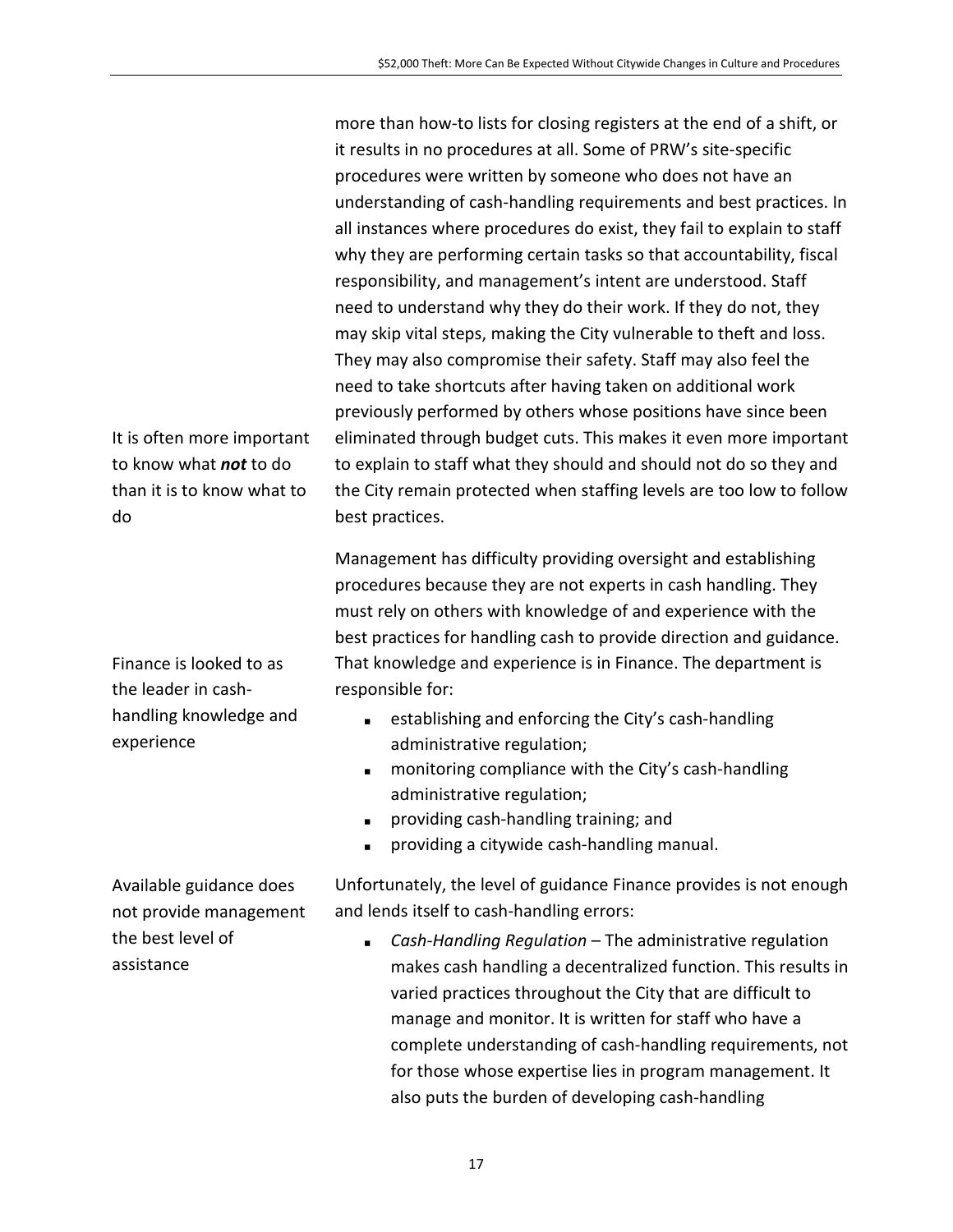procedures on individual departments, which do not have the level of knowledge needed for developing best-practice procedures.

- *Monitoring Compliance* The issues cited in this report show that Finance has not ensured that departments follow cash-handling best practices or put mitigating procedures in place when limited resources prevent the use of best practices.
- *Cash-Handling Training* Finance staffing levels have prevented the department from providing regular cashhandling training. The department committed to providing one training a year starting in 2013. This is not enough. Current staff need regular refreshers and new staff need the basics. Once-a-year training also fails to provide guidance to seasonal employees for summer programs. These individuals often have no experience with cash handling and, in fact, may not have any work experience.
- *Cash-Handling Manual* Finance's cash-handling manual does not help management understand the meaning of "internal controls." It is written in broad terms with terminology best suited for those who already have an understanding of cash-handling requirements. It does not fully cover best practices or discuss the necessity of dividing cash-handling activities into stages to minimize the opportunity for theft, and it does not cover the use of mitigating procedures to reduce the risk of loss or theft when it is not possible or practical to separate tasks. It also lacks the "why" factor to help employees understand what is required of them so they know what do to, as well as what not to do.

**Many cash handlers do not undergo a background check** The City's hiring policy<sup>[7](#page-19-0)</sup> requires potential employees expected to handle cash to undergo a thorough background check. This includes a credit check and using fingerprint identification to check for a criminal history. The credit check helps identify people with

Finance does not have enough staff to provide the necessary level of cash-handling training

<span id="page-21-0"></span> $^7$  City of Berkeley Administrative Regulation Number 3.21: Policy for Hiring Employees Responsible for Cash Handling and Asset Management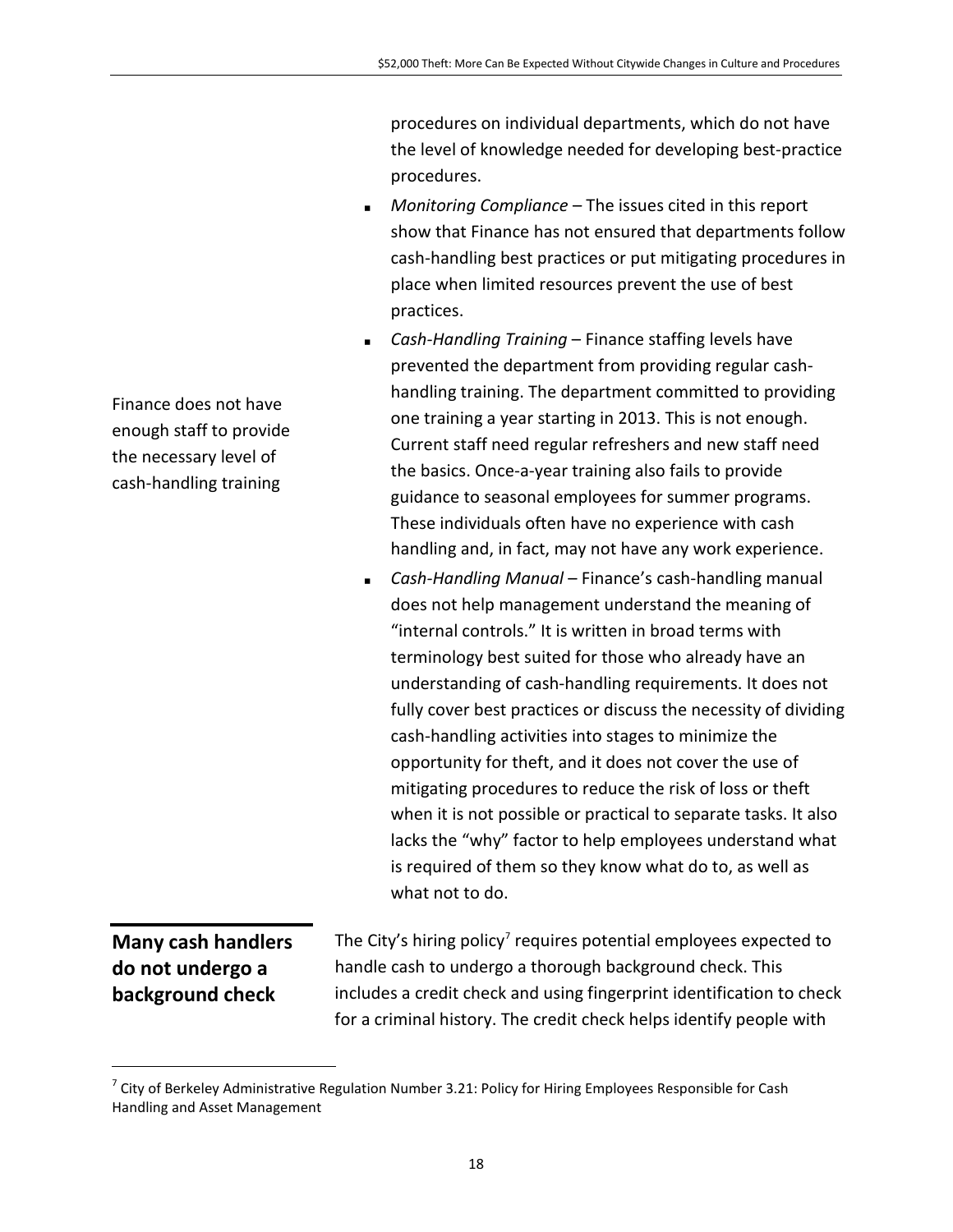financial problems or lavish lifestyles who might feel pressured to steal. *The 2012 Marquet Report on Embezzlement* reported that five years of data showed that nearly 55 percent of embezzlers stole money to support a lavish lifestyle and nearly 35 percent did so because of a gambling addiction that led to financial problems. In many cases, gambling was also part of the lavish lifestyle.<sup>[8](#page-21-0)</sup>

Many job descriptions do not include cash handling as a regular duty though staff in the positions perform those tasks. This results in potential employees not being indentified as individuals who should undergo a thorough background check before they are hired to handle cash. There are also a number of existing employees who handle cash but did not undergo the background check. They were grandfathered in because they held cashhandling positions before the City policy was adopted. This means there is potentially an employee with financial problems who handles City money and might feel pressure to commit theft to solve those problems. As this report reflects, it is possible that this person would also have total autonomy in performing his or her work. This puts other employees at risk of false accusations of theft.

Parks, Recreation, and Waterfront seasonal employees who might be expected to handle cash are not subject to credit checks before they are hired. This is most likely not necessary because many of these potential hires are young and have little to no credit history. However, this lack of exposure to fiscal responsibilities supports the need for the City to provide cash-handling training to inexperienced employees before they are expected to handle cash. The training should provide staff the ability to fully understand the policies, practices, and procedures necessary to safeguard City money. PRW does run a Live Scan check on potential seasonal hires to check for a criminal record because they will be working with children.

Innocent employees at risk of false accusations of theft

<span id="page-22-0"></span> <sup>8</sup> Marquet International, Ltd.©, *The 2012 Marquet Report on Embezzlement*, May 14, 2013: [http://www.marquetinternational.com/pdf/the\\_2012\\_marquet\\_report\\_on\\_embezzlement.pdf](http://www.marquetinternational.com/pdf/the_2012_marquet_report_on_embezzlement.pdf)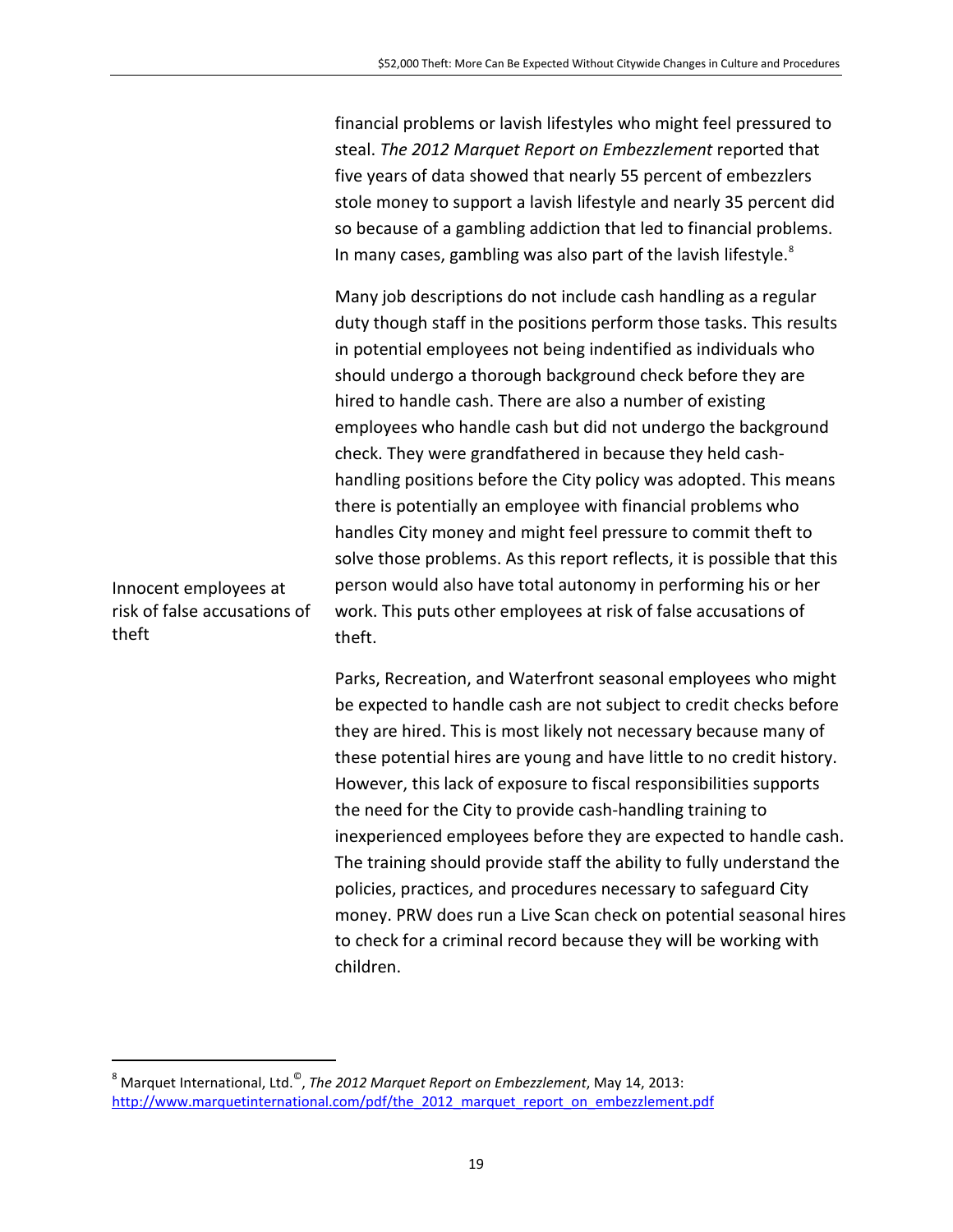"Fraud is not exclusively a management concern. The responsibility to deter and detect fraud also is shared with other stakeholders including the board…."

- *Financial Executive*, November 2011<sup>[9](#page-22-0)</sup>

Staffing shortages continue to be one of the underlying issues that cause problems with cash-handling activities:

- Those charged with oversight no longer have the time to monitor the work of others.
- **Management is not able to separate cash-handling tasks** among different employees because they do not have enough staff.
- Supervising positions intended to provide daily oversight and guidance no longer exist or perform the actual work they are meant to oversee.
- **Those responsible for managing cash-handling activities are** not able to get the guidance they need.
- Those responsible for providing citywide guidance cannot provide the level of assistance that is needed.

Staffing shortages exist because of eliminations of key administrative and oversight positions. Council and management sacrifice those positions in order to save programs, which ultimately results in them undermining their own efforts. The very programs Council and management are trying to save fall victim to lost revenues. In some cases, this loss is offset by fee increases that make the programs and activities less obtainable to those that want or need them.

PRW has lost 3.23 positions that helped with oversight and administration

Cuts to oversight positions have taken place citywide. In PRW alone, Council has eliminated 3.23 positions that provided administrative support or oversight. In 2003, the department had 35.01 such positions and by 2015 it will have 31.78. This includes reductions to full-time career positions, as well as hourly employees who primarily work at camps during the spring and summer. This places pressure on remaining staff to do more work and requires those without the necessary knowledge to perform work outside of their capabilities.

<span id="page-23-0"></span> <sup>9</sup> *Financial Executive* is published by Financial Executives International, an organization that exchanges ideas about best practices for senior-level financial executives to help provide insight for informed decision making: <http://www.financialexecutives.org/>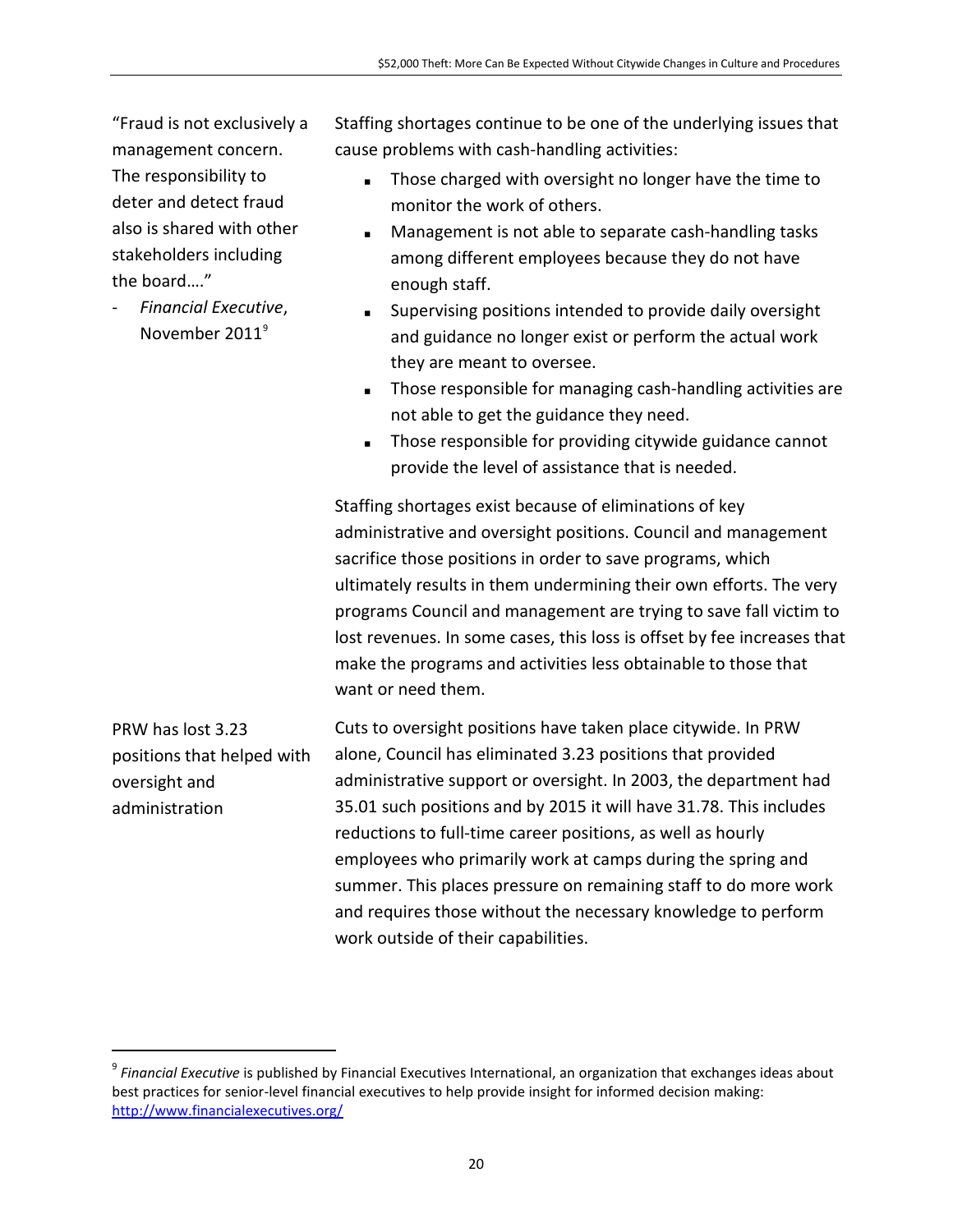#### **Good news – PRW management starting to take action**

PRW management took a step towards fixing their cash-handling problems by hiring a new Senior Management Analyst. Her responsibilities include correcting the problems with PRW cashhandling operations, which she is addressing by performing a risk assessment and evaluating actual practices. One of her strengths is understanding the value of management's role in monitoring staff, which she realizes includes her work.

#### **Recommendations The City Manager should, on a citywide basis:**

Require cash-handling staff to read essential City policies and training materials

Require supervisors to verify cash-handling staff have read essential City policies and training materials and take action if those staff do not follow policies

- 1.1 Require all City staff with cash-handling responsibilities to read the following immediately and at least annually thereafter, and new employees to read the documents prior to being assigned cash-handling tasks:
	- Administrative Regulation 3.20, Cash Handling Policy and Guidelines
	- **Administrative Regulation 3.17, Fraud, Abuse and** Misuse of City Resources
	- $\blacksquare$  The Basics: Cash Handling Training 101 a PowerPoint presentation in the Finance section of Groupware
- 1.2 Require each cash-handling supervisor to:
	- **EXECUTE:** instruct all staff reporting to her or him to abide by the requirements in the documents listed in recommendation 1.1.
	- take appropriate disciplinary action when staff do not abide by the requirements.
	- obtain written approval from the department director, after discussing the risks with Finance, to implement mitigating procedures when staffing levels do not allow full compliance with the requirements in those documents.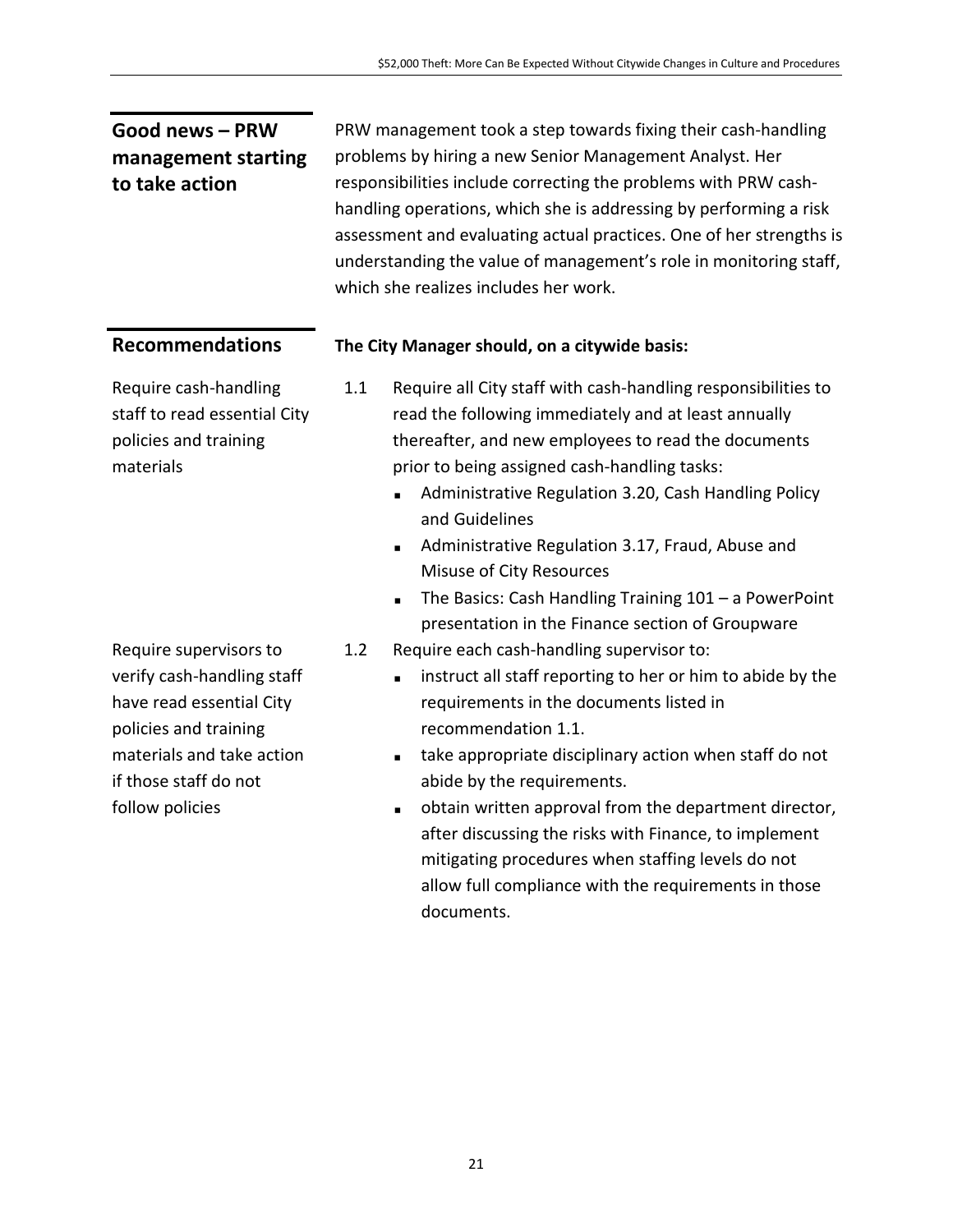Require cash-handling supervisors to identify and address deficiencies in cash-handling operations and take action to correct them

Communicate the City's commitment to maximize revenue by requiring department directors to monitor fiscal activity

- 1.3 Require cash-handling supervisors to identify requirements in the documents listed in Recommendation 1.1 that currently are not being followed and whether any of the cash-handling deficiencies identified by the Auditor's Office and listed in Appendix F exist in each supervisor's area of responsibility. Take immediate corrective action to ensure compliance with City cashhandling policies and to eliminate deficiencies listed in Appendix F.
- 1.4 Communicate with department directors the City's commitment to reaching goals for revenue maximization by requiring departments to:
	- **Perform revenue trend analyses at a granular level to** look for unexpected and unexplained changes in revenue by activity, for example, boat launch and camp registrations. The analyses should include yearto-year comparisons with detail by month so management can compare activity against prior years to see if it is consistent or reflects changes, such as fee increases.
	- **Work with Finance to investigate anomalies that signal** theft or other significant problems affecting the City's ability to maximize revenue and reach targets.
	- **Provide oversight of adjusting journal entries and** nonroutine budget modifications so that someone does not both request and approve entries. Oversight options include:
		- Having a department manager approve entries that are requested by a supervisor but prepared by clerical staff.
		- Having another employee who does not directly report to the supervisor who requested the entry approve it, so long as that person has a reasonable understanding of departmental and City operations and enough authority to raise concerns about the entry.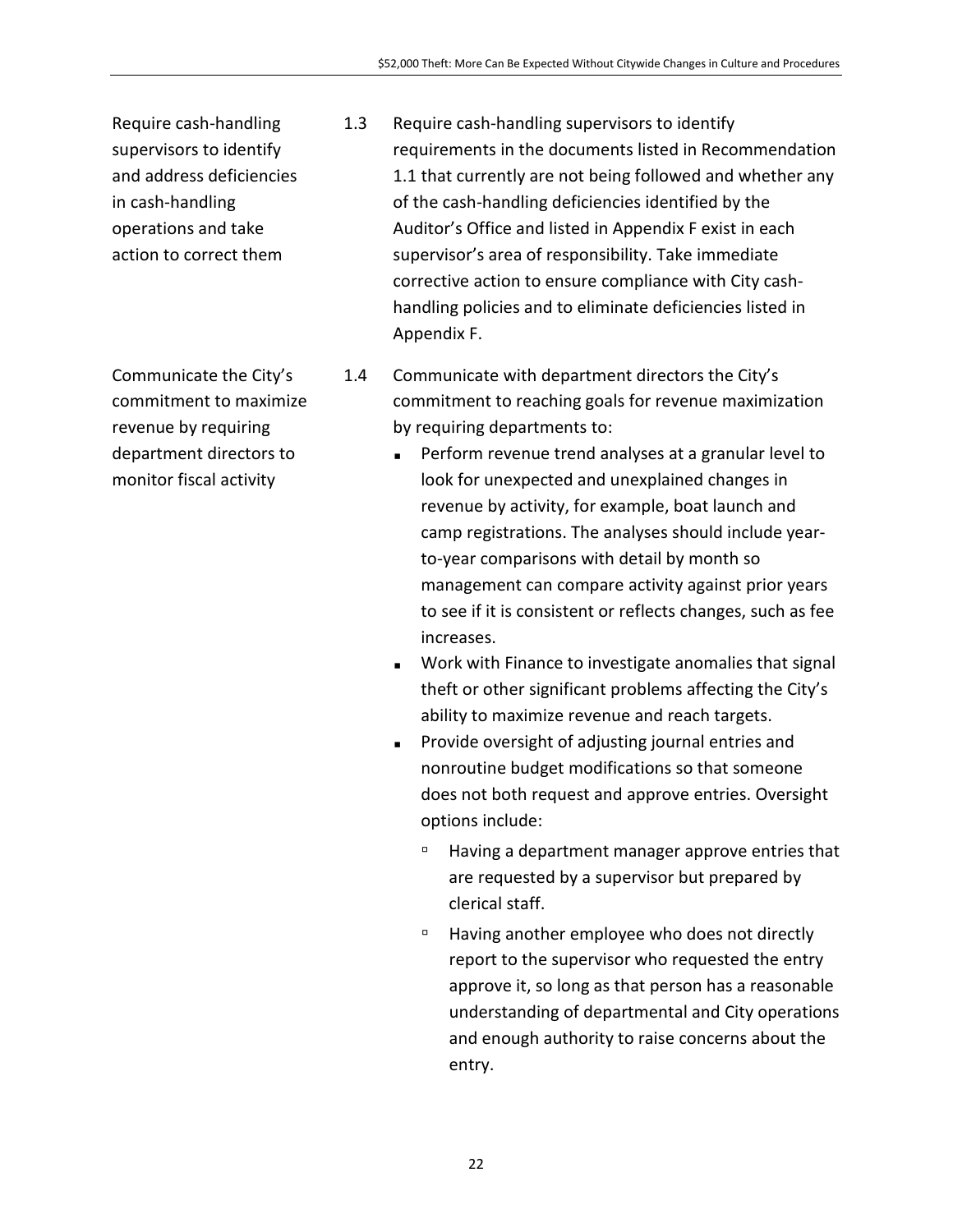- Having a manager not involved with adjusting journal entries and budget modifications sample nonroutine adjustments on a regular basis (for example, monthly) to check that the entries were for a legitimate need.
- 1.5 Work with the Department of Human Resources to establish a list of all positions that have cash-handling responsibilities to identify positions that require background checks as part of the hiring process.

1.6 Establish a requirement to have staff who currently perform cash-handling activities undergo the same thorough background check that is required for potential new cash handlers, if they were grandfathered in after City established the requirement. Take immediate action to perform the background checks, if agreement is reached.

- 1.7 Work with Finance to dedicate personnel to be responsible for citywide cash-handling improvements. The personnel should:
	- Be classified at a sufficiently senior level to be able to provide definitive guidance to senior management on a reasonably equal footing.
	- Have a strong background in accounting, auditing, and policies, practices, and procedures for cash handling.
	- Excellent written and oral communication skills.
	- Be responsible for:
		- Giving guidance to staff in all City departments.
		- Rewriting cash-handling and related administrative regulations.
		- Developing standard citywide cash-handling procedures.
		- Providing ongoing cash-handling training and monitoring.
		- Enforcing cash-handling policies.

Also see recommendations 1.9 to 1.13.

Identify all positions with cash-handling responsibilities

Perform background checks on current cashhandlers, if possible

Dedicate personnel in Finance to make citywide cash-handling improvements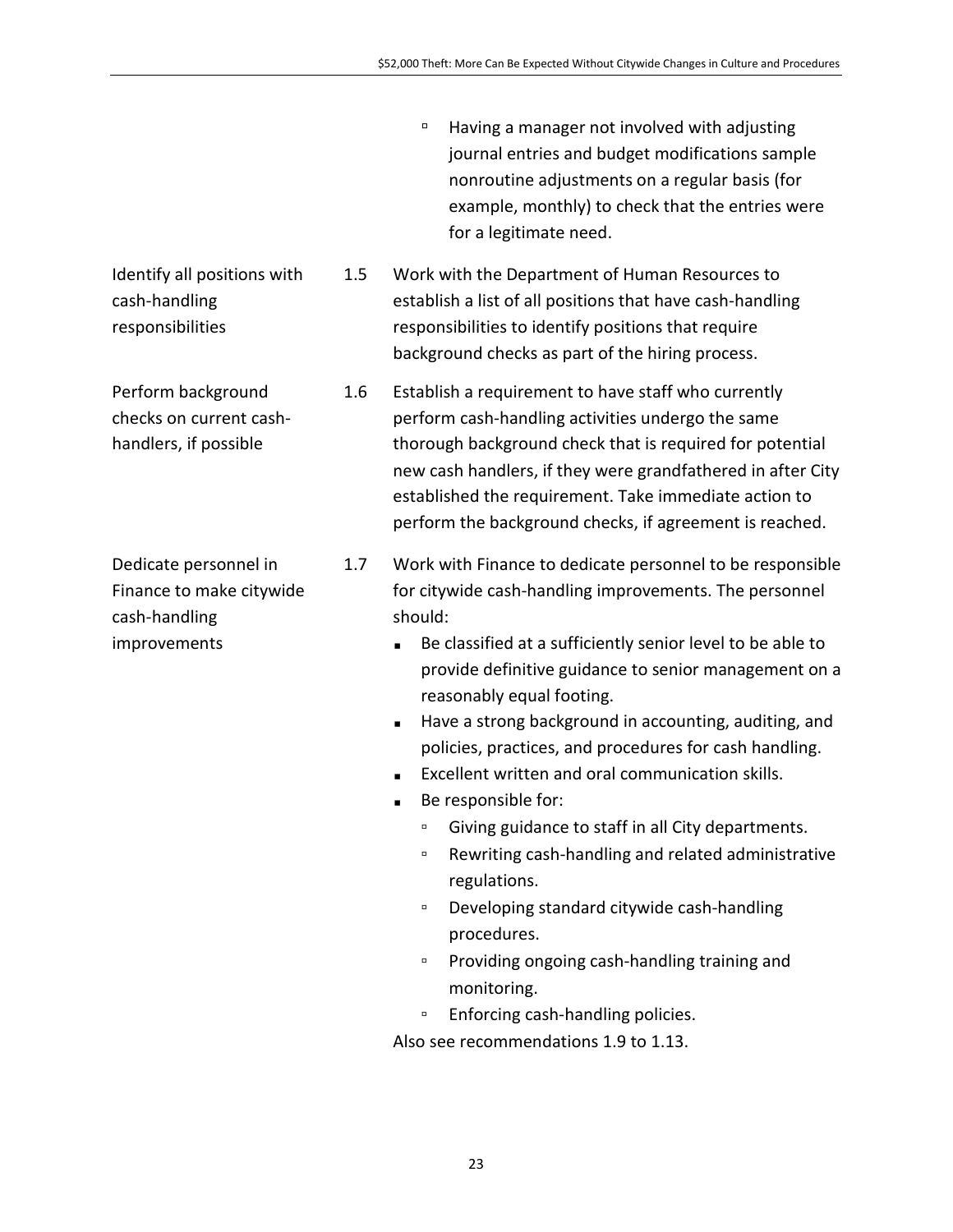#### **The Finance Department should:**

Implement a general cash-handling system for citywide use

- 1.8 In collaboration with the Department of Information Technology, implement a general cash-handling system to serve as the city's single portal for all cash-collection activities. Such a system would allow Finance to:
	- Integrate with the City's financial system, FUND\$, for automatic input of cash receipts.
	- **Remove manual processes (e.g., reconciliations) and** free up staff time to perform other cash-handling oversight activities.
	- Develop graphic workflow maps that can generate procedures for processing cash transactions, and identify the specific positions assigned to each step in the cash-handling sequence.
	- Use automated restrictions to prevent staff from processing cash transactions when they:
		- Have not taken the required cash-handling training.
		- Are not assigned to processing cash-receipt transactions.
- 1.9 Rewrite Administrative Regulation 3.20, Cash Handling Policy and Guidelines to:
	- Define the roles of the personnel dedicated to citywide cash-handling improvements. Also see recommendation 1.7.
	- **Make it City policy that:** 
		- Cash-handling guidance and policy enforcement is a centralized function in Finance.
		- Finance is responsible for establishing a single set of citywide cash-handling procedures so that staff throughout the City use standard best practices. Also see recommendation 1.12.
		- Finance is responsible for providing guidance to departments in developing supplemental procedures to address activities that apply only to a particular location, for example, securing and monitoring boat launch revenues at the Marina. Also see recommendation 1.13.

Rewrite the cashhandling administrative regulation to make cash handling a centralized function in Finance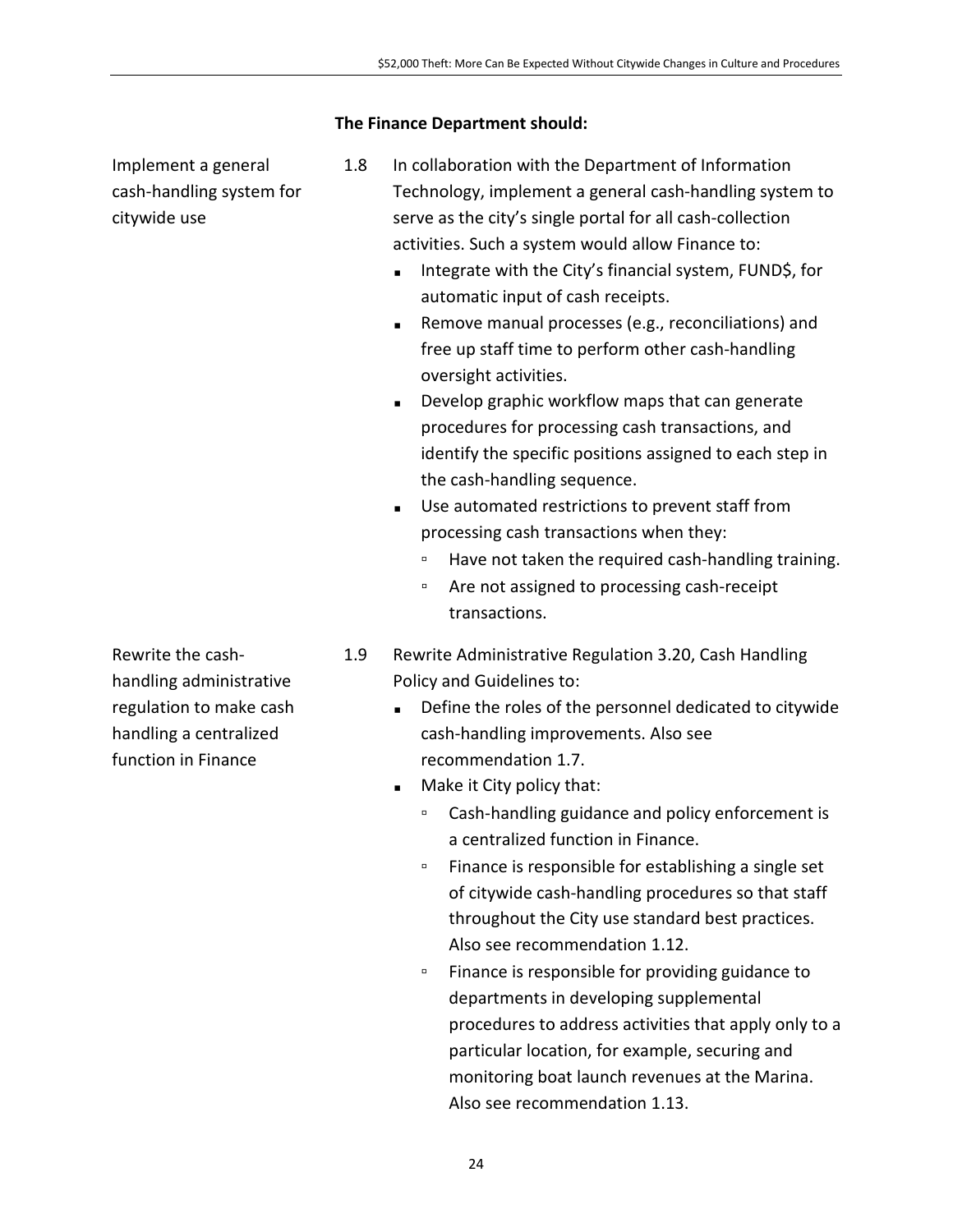- Department managers report in writing to the City Manager, with a copy to the Finance Director, the risk to revenue and staff when resource limitations prevent them from following cash-handling best practices.
- Cash-handling training is mandatory for new cash handlers before they begin handling cash, at least every two years for current employees, and every five years for management. Also see recommendation 1.10.
- Cash handlers read the documents as discussed in recommendations 1.1.
- Supervisors perform the review of cash-handling operations as discussed in recommendation 1.3.
- 1.10 Provide ongoing training to staff with cash-handling and fiscal operations responsibilities. Training can be accomplished using in-person and online formats and should include:
	- General and supervisor sessions covering the City standards discussed in Administrative Regulation 3.20: Cash Handling Policy and Guidelines, and the citywide cash-handling procedures. Also see recommendations 1.9 and 1.12.
	- Site-specific sessions to cover supplemental procedures to City standards for cash-handling needs unique to different locations. Also see recommendation 1.9, 1.12, and 1.13.
	- New-employee sessions for employees hired for seasonal work and who may have no work or cashhandling experience.
	- **Management sessions covering best practices and** mitigating procedures, monitoring those in charge of fiscal operations, and identifying signs of theft.

Provide ongoing training to staff with cashhandling and fiscal operations responsibilities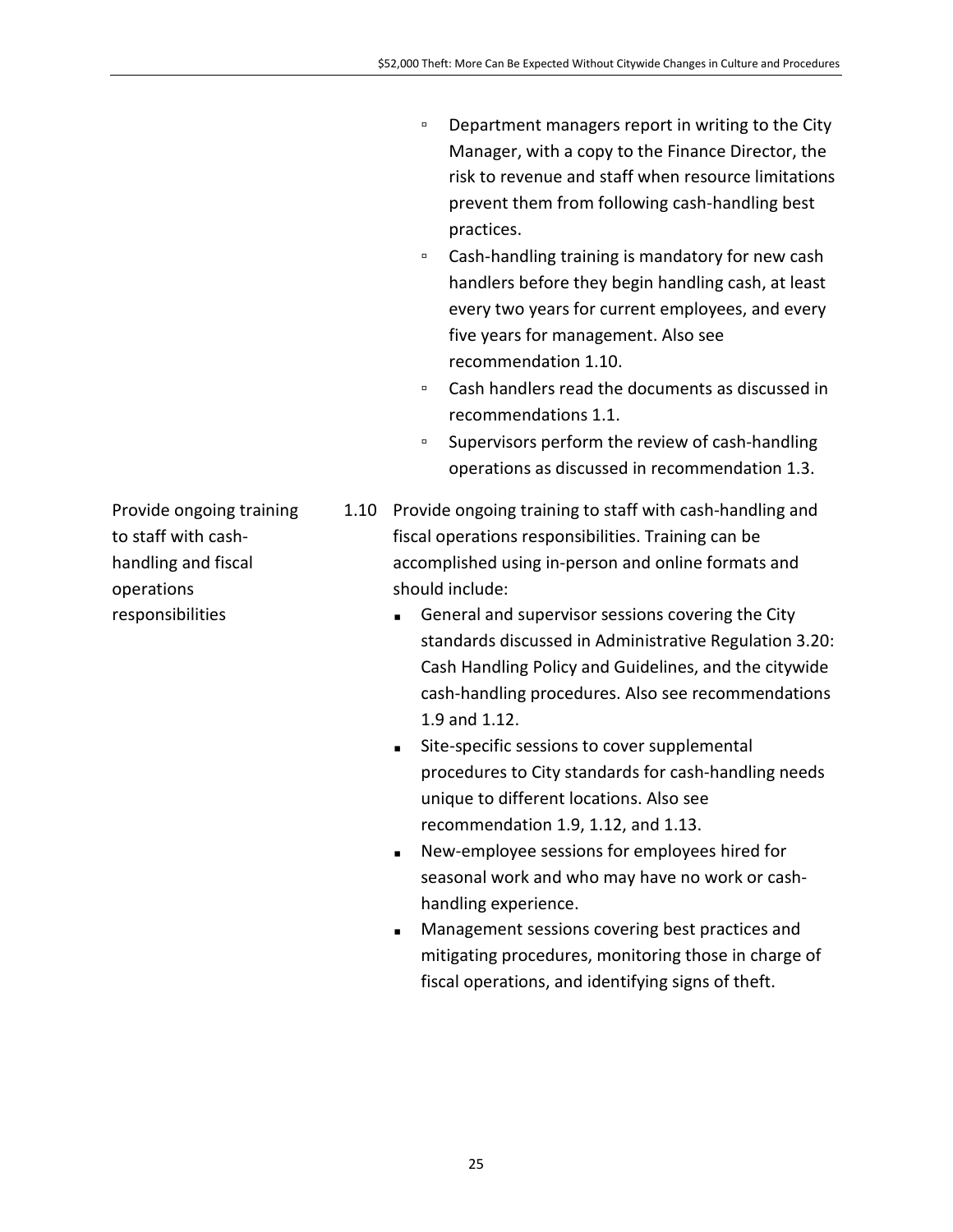Provide ongoing monitoring of cashhandling and fiscal operations

- 1.11 Provide ongoing monitoring of cash-handling and fiscal operations. This includes:
	- **Reviewing a sample of the work done by those with** cash-handling oversight responsibilities to ensure they are not performing work for which they provide oversight.
	- **Ensuring compliance with cash-handling policies and** procedures.
	- **Performing surprise cash counts and evaluations of** actual practices.
	- Ensuring access to accounting systems, safes, and cashhandling locations is restricted to the minimum number of staff needed to perform authorized tasks, and that access is divided among enough staff to prevent an individual from being able to steal and conceal the theft.
	- Denying exceptions to daily deposits for departments that have known cash-handling deficiencies.
	- Reexamining cash-handling activities annually for all locations that have daily-deposit exceptions to ensure they continue to meet City standards.
- 1.12 Revise the cash-handling manual to create comprehensive, citywide cash-handling policies and procedures. These procedures should:
	- Explain cash-handling policies, practices, and procedures in such a way that it can be understood by those who are not experts in cash handling.
	- Incorporate best practices for cash handling, which includes separating tasks among employees to ensure they cannot perform inappropriate combinations of activities that would allow them to commit or conceal theft. Also see Appendix D.
	- Describe mitigating practices that are acceptable for departments to follow when best practices cannot be used because of limited staffing, money, or time.
	- Explain *"why"*: why cash-handling activities are separated, why tasks must be performed so staff

Develop citywide cashhandling policies and procedures to replace the current, general cashhandling manual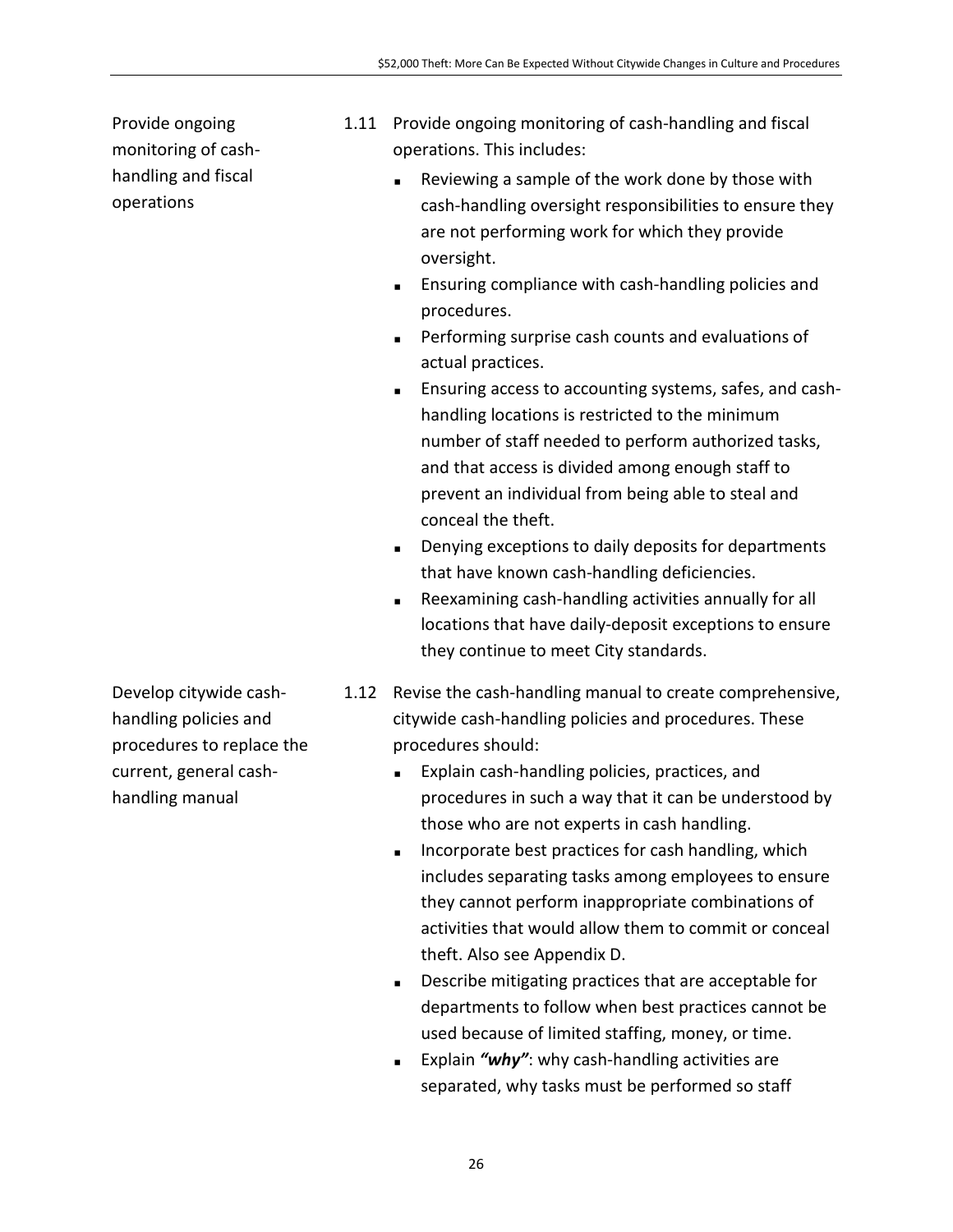understand the importance of their work, and why omitting steps could make the City vulnerable to theft and loss and compromise employee safety.

- Define the standard forms, equipment, and supplies staff are to use for cash-handling activities. For example, standard deposit forms, safes, cash registers, and tamperproof bags.
- **Explain every employee's responsibility to protect the** City against fraud, abuse, and misuse, and report suspected or known fraud, abuse, and misuse in accordance with the requirements in Administrative Regulation 3.20, Cash Handling Policy and Guidelines.
- Require supervisors who do not accept and record cash to reconcile standalone accounting systems to the City's financial system, FUND\$, and investigate variances.
- **Explain that departments must provide Finance with** assurance that a location requesting a daily-deposit exception, including exception renewals, has the ability to secure and protect City money from loss until it can make the deposit before Finance will approve an exception.
- Require daily-deposit exception approvals to have oneyear expiration dates and for Finance to renew the exception before a department can continue with its exception to daily deposits.

#### **All departments with cash-handling operations should:**

Create supplemental procedures for sitespecific cash-handling operations

1.13 Develop supplemental cash-handling procedures describing activities unique to site-specific operations to accompany Finance's cash-handling manual. Obtain guidance from Finance to ensure that these procedures adequately protect cash and cash handlers. Also see recommendations 1.9 and 1.12.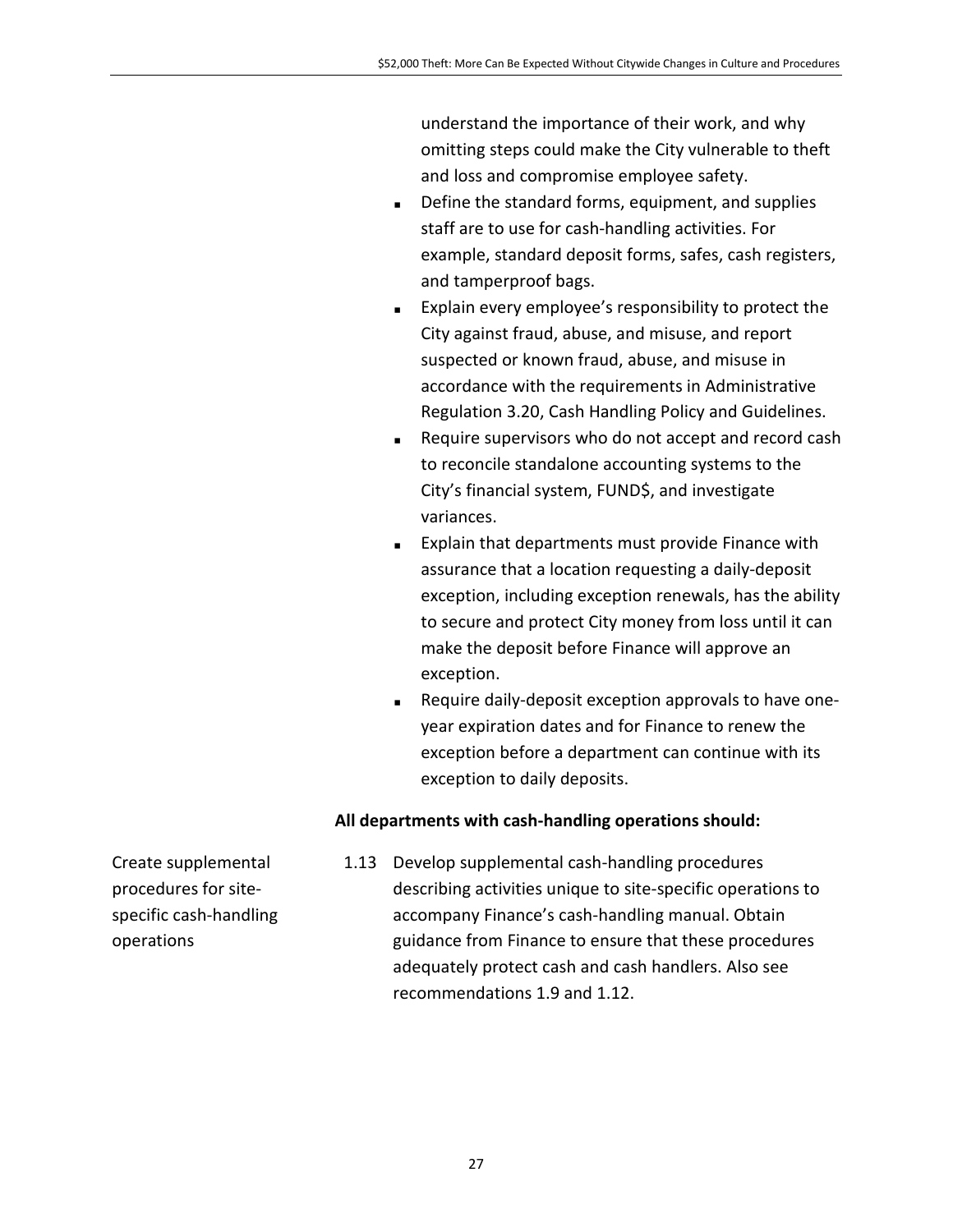#### **The Parks, Recreation, and Waterfront Department should:**

- 1.14 Install a launch-ramp ticket machine that accepts credit and debit cards for payment.
- 1.15 In connection with recommendation 1.14, install an access system such as barrier arms that open only after providing a paid ticket at the launch area to ensure boaters pay for a launch before using the ramp. This may require PRW to redesign the parking area to provide enough space for boaters to park their vehicles and trailers after they pay for the launch ticket and still have access to the amenities (boat-washing stations, etc.). The parking area should have a separate exit that opens by sensing that a vehicle has driven up to it so that boaters are not required to use a ticket to exit, since there is a likelihood tickets will get wet, which could cause machinery to malfunction.
- 1.16 Require customers to pay for their goods at the time of purchase and cease the use of tabs at camps and other locations, if any, that allow for this practice.

#### **The Budget Office should:**

1.17 Enforce its budget modification procedures by requiring a signature on the support documentation from the supervisor who approves budget modifications, and reject budget modifications that lack signatures from both the preparer and approver.

> The City Manager agreed with the recommendations. The full response is at Appendix B.

Install a launch-ramp ticket machine that accepts payment cards and use barriers to ensure boaters pay to launch

Require customers to pay for their goods at the time of purchase

Reject budget modifications lacking signatures from preparer and approver

*City Manager's Response*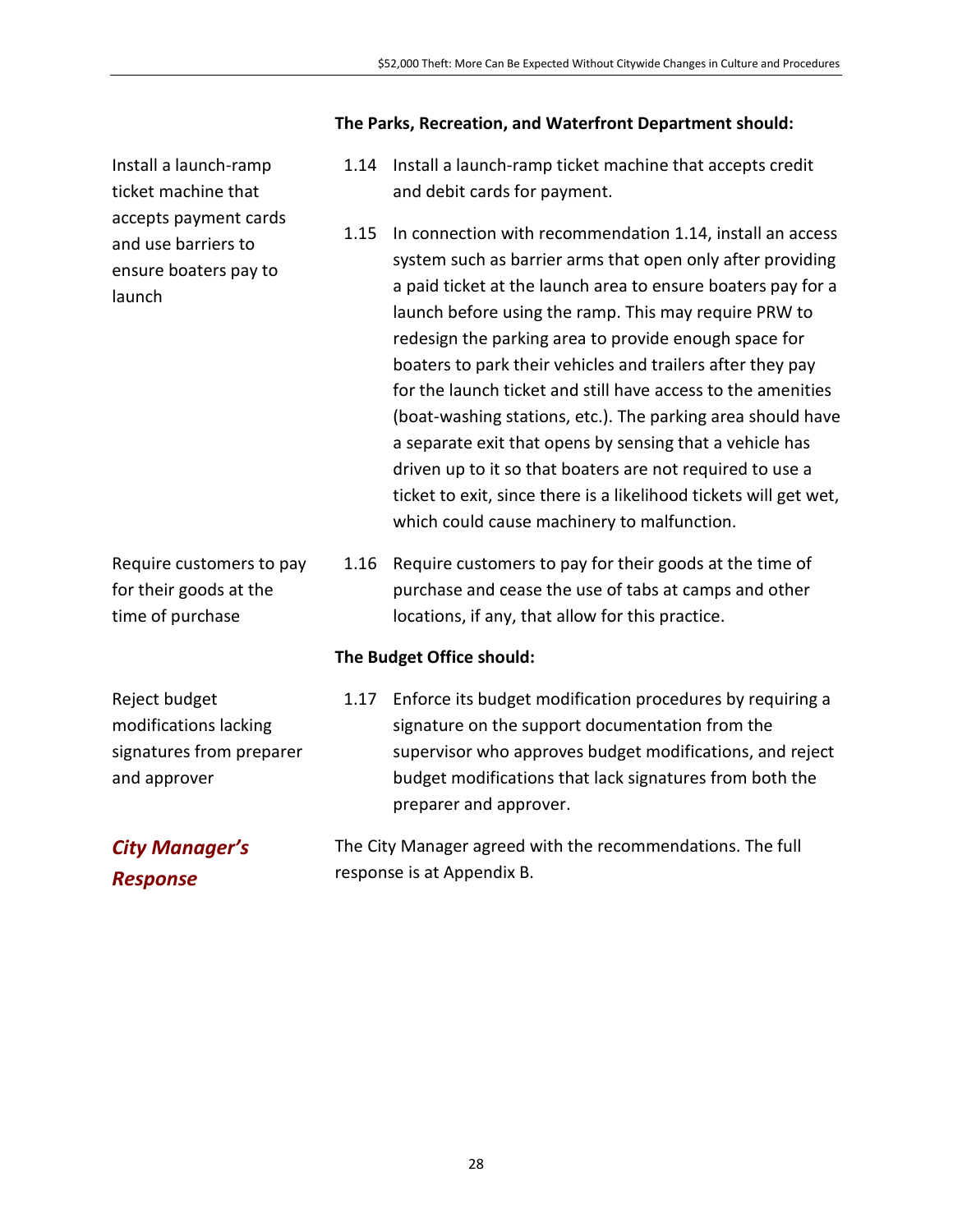## **FISCAL IMPACT**

| \$5.4 million in PRW<br>revenue is not well<br>protected from theft             | Parks, Recreation, and Waterfront collects over \$5.4 million<br>annually in revenues for programs and services, and the risk is<br>high that someone could steal from this money and conceal the<br>theft. This is money collected directly from customers for<br>recreational activities; it is not revenue collected from taxes and<br>grants. Management uses different methods to protect those<br>funds and ensure receipt of that revenue.                                                                                                                        |
|---------------------------------------------------------------------------------|--------------------------------------------------------------------------------------------------------------------------------------------------------------------------------------------------------------------------------------------------------------------------------------------------------------------------------------------------------------------------------------------------------------------------------------------------------------------------------------------------------------------------------------------------------------------------|
|                                                                                 | The \$5.4 million represents only a fraction of the money<br>vulnerable. There are a number of other locations throughout the<br>City where employees directly receive revenue, either over the<br>counter or through the mail. Without citywide guidance, the<br>practices and procedures put into place may not be strong enough<br>to protect the City from theft and loss.                                                                                                                                                                                           |
| \$52,000 in theft is a<br>sign of a larger<br>problem                           | The \$52,000 theft of Marina funds likely represents only a fraction<br>of the money stolen. The former PRW employee's autonomy and<br>access to multiple sources of revenue, as well as the thefts and<br>fraud indicators at various PRW locations, all serve as signals that<br>there is a pervasive problem in the City.                                                                                                                                                                                                                                             |
| The people who really<br>know your business are<br>the ones who work for<br>you | The value of having dedicated staff to help establish strong<br>policies and procedures, monitor performance, and provide<br>guidance for cash-handling activities cannot be quantified. City<br>personnel who fully understand city operations are able to quickly<br>see problems by being present to observe operations, and are<br>readily available to give management and cash-handlers help<br>when needed. Unlike a consultant, these employees have a<br>stronger commitment to the City, resulting in higher productivity<br>and stronger citywide operations. |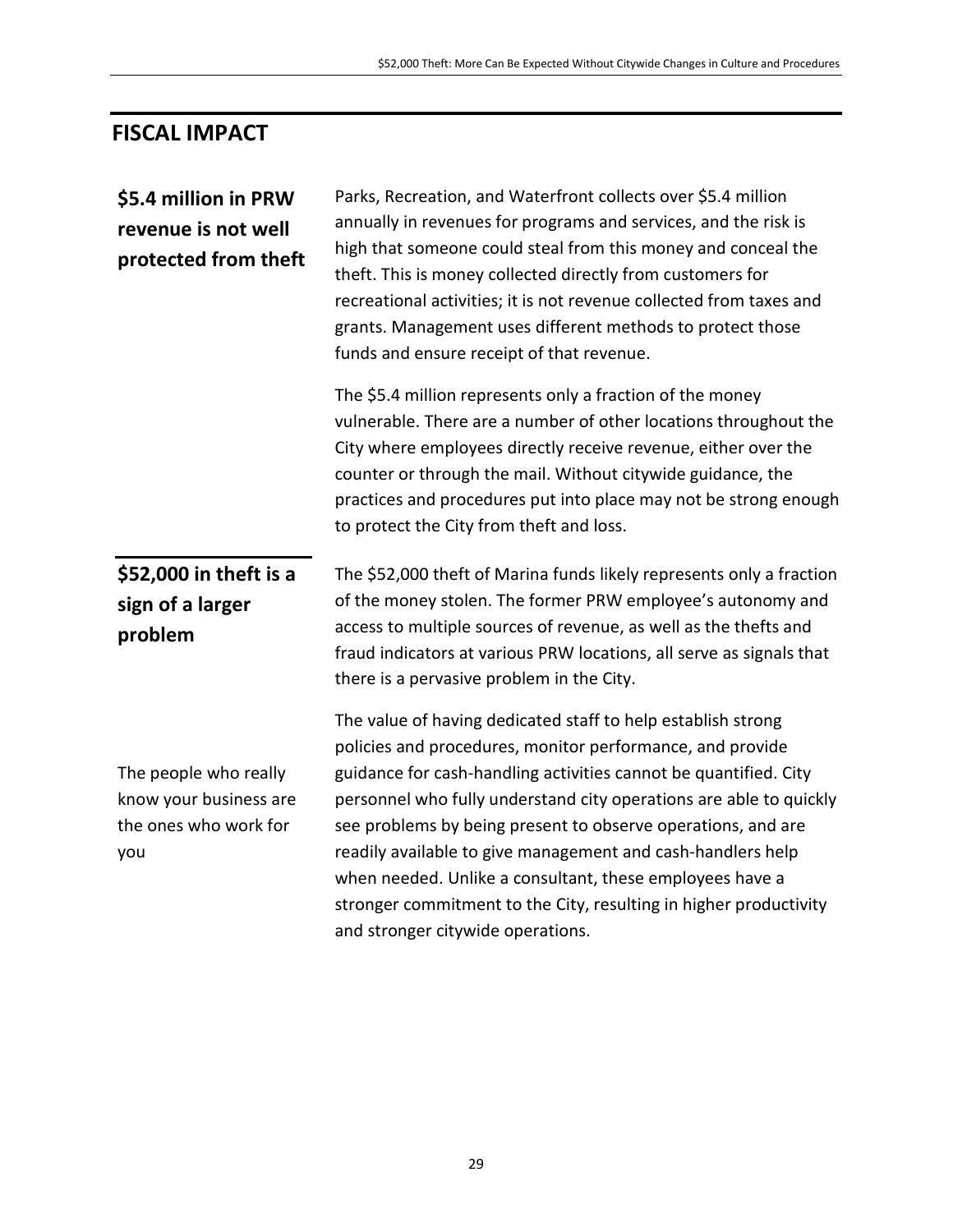**Investment in general cashiering system will free up staff time to perform other work**

The Department of Information Technology estimates that the City will need to invest \$300,000 in one-time costs to implement a general cashiering system, and \$15,000 to \$30,000 a year in recurring costs. The one-time costs include both the labor needed to implement the software and the actual cost of the system. Recurring costs are for vendor maintenance fees, which are generally based on a percentage of software costs and will vary depending on the system the City choices to purchase. The City will see the value of these costs through efficiency in automated processes that will allow staff to spend more time on other tasks such as oversight, and revenue-monitoring and revenuegenerating projects.

### **CONCLUSION**

**No matter who is responsible for daily tasks, management is ultimately accountable**

Berkeley's ability to continue to offer programs and services requires management to make immediate citywide changes to cash-handling policies, practices, and procedures. The practices of allowing supervisors to perform work without oversight and leaving it to those with limited cash-handling knowledge to establish procedures can no longer continue. Management must provide staff with consistent and clear cash-handling guidance so they can help their departments reach their revenue goals. It is true that management must be able to assign responsibility to employees to get work done on a daily basis, but it is management that is ultimately accountable for making sure the City collects all revenue due for program and services.

**The City's best course of action is centralized oversight of cash-handling operations**

A centralized source for all cash-handling guidance offers the best opportunity for the City to make improvements. It will provide management and employees consistent guidance that will help reduce errors and the risk of theft, and make cashhandling operations more efficient. It will also help ensure that staff are following City policies and using cash-handling best practices. Management will be able to turn to subject-matter experts who know what to do when best practices are not practical, instead of allowing for poor procedures that make it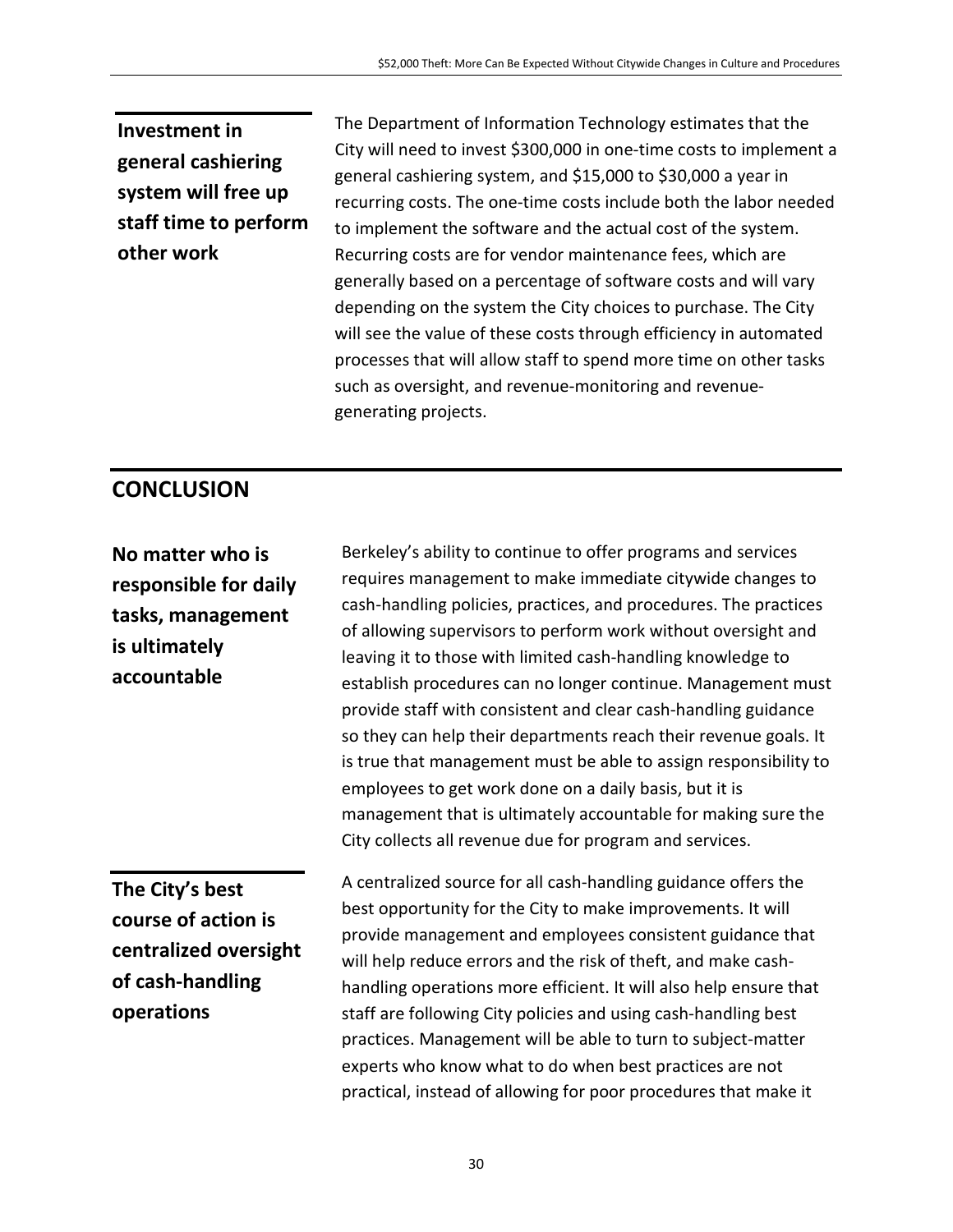possible for someone to commit and conceal theft. Having clear, concise, and consistent policies and procedures written by those skilled in cash management will help City management send a message that cash handling is important to the City's fiscal health.

**An environment that promotes strong cash-handling practices protects employees**

**Budget cuts continue to reduce management's ability to properly protect City funds and staff**

Management's failure to create an environment that supports strong cash-handling operations allowed a former employee's thefts to continue for well over a year before being discovered. It also placed innocent staff under scrutiny. They become subject to personnel and police investigations, which further erodes the environment because these employees become frustrated and angry. This is particularly true when employees have been performing work using the guidance and tools provided, yet those leave them vulnerable to false accusation.

As Council continues to cut oversight positions from the City budget in order to save programs and services, it reduces management's ability to ensure that the City collects the revenue it needs for operations. When these positions are cut from the City budget, management simply does not have the resources it needs to effectively monitor fiscal operations and follow best practices to protect City funds and staff. This results in losses that reduce the City's ability to offer the very programs and services that Council is attempting to save.

**Management is already taking action to improve its cashhandling activities**

We would like to thank Parks, Recreation, and Waterfront Services for its continued cooperation during this audit. We appreciate the steps that PRW management has already taken to improve its cash-handling activities. We would also like to thank the PRW staff who took action when identifying anomalies in cash receipts, which helped uncover theft. This demonstrated an understanding of the need to identify and report fraud to protect City funds.

We would also like to thank the City Manager's Office for recognizing a need to make citywide changes to improve how staff handle cash received for City programs and services.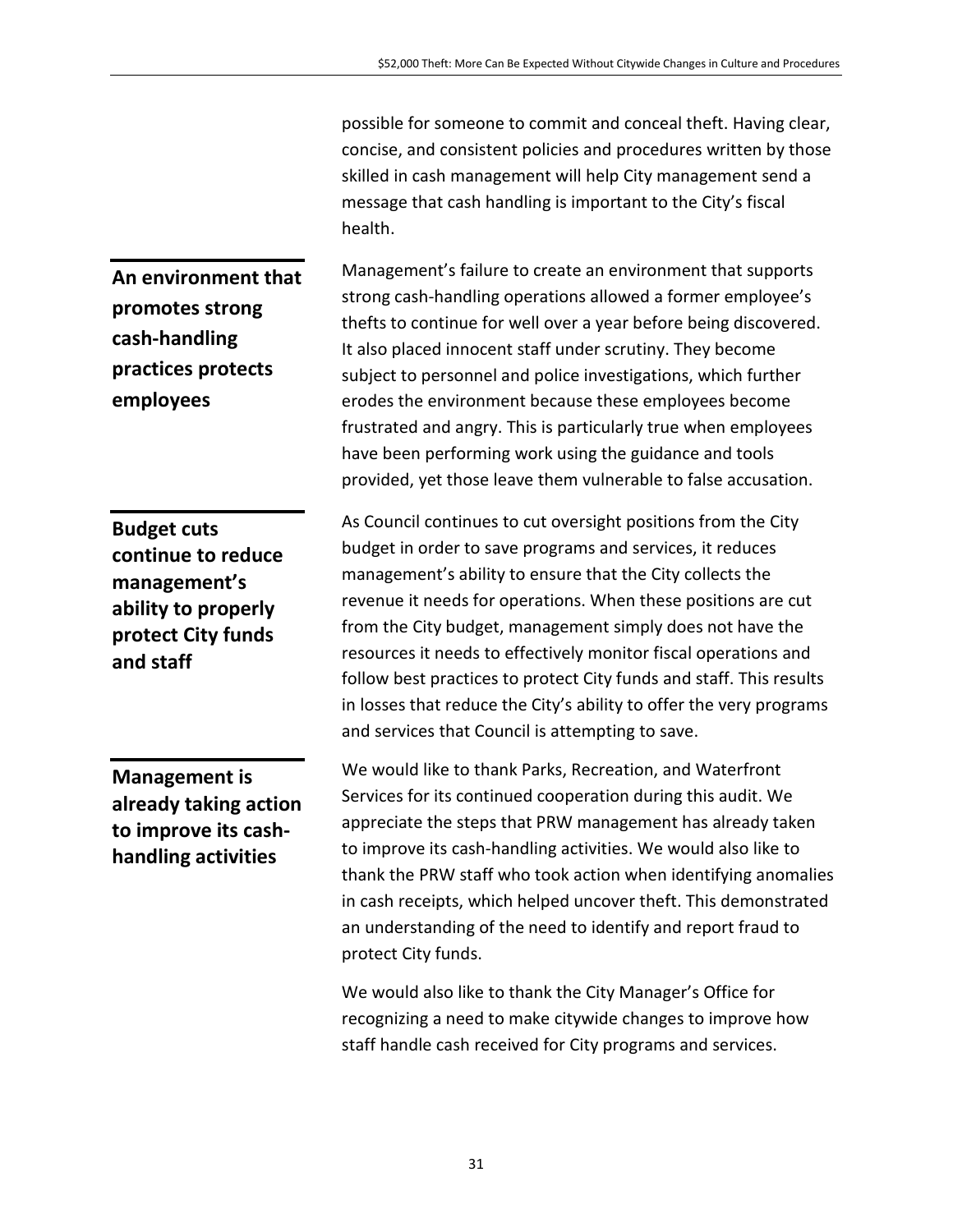#### **APPENDIX A:**

### **Scope and Methodology**

We audited Parks, Recreation, and Waterfront's cash-handling activities. We focused on the department's policies, procedures, and practices for ensuring secure and accurate cash collections, deposits, and reporting. We included the City's hiring practices for cash handlers in our review. We met with management and asked specific questions about their response to the theft of Marina funds to determine whether they took action after the theft was discovered to prevent further occurrences. We also asked management whether they evaluated their overall cash-handling practices and performed a risk assessment to understand and address weaknesses in cash-handling operations. We met with staff in Finance-Accounting; Budget Office; and Parks, Recreation, and Waterfront to understand the actual practices in use by those who have cash-handling or fiscal-operations responsibilities. We also visited five PRW locations to witness cash-handling operations.

We reviewed industry best practices for cash-handling operations and the *COSO Internal Control-Integrated Framework* to establish benchmarks. We compared those standards against:

- **City administrative regulations**
- PRW's policies, practices, and procedures
- Finance's cash-handling manual, training programs, and accounting practices

#### *Detailed Examination of Transactions and Trend Analysis*

We did an extensive review of Marina transactions from July 2009 to April 2011 to demonstrate that the reported theft of \$650 in January 2011 was a sign of a larger problem. We expanded our work to review select PRW transactions from July 2008 to May 2013. We limited our examination to weekend transactions and adjustments, which are more likely to identify theft:

- **Weekend transactions** We used a sample size calculator<sup>[10](#page-23-0)</sup> and input a confidence level of 95 percent and a confidence interval of 5 percent to determine a sample size of 60. We used the individual transactions to identify the deposit batches recorded to the City's financial system, FUND\$. We examined the support for each transaction in the batch to determine whether any was altered or missing information, and to ensure that each transaction was recorded to FUND\$ in the correct amount. We identified an unusually large number of refunds at Tuolumne Camp and we expanded our audit work to quantify the amount of refunds in our sample.
- *Adjustments* We judgmentally narrowed our selection to identify adjustments coded as corrections or reversals, greater than or equal to \$1,000, and made during the employment period when the former PRW employee used adjustments to cover theft.

<sup>&</sup>lt;sup>10</sup> ACL data-analytics software:<http://www.acl.com/>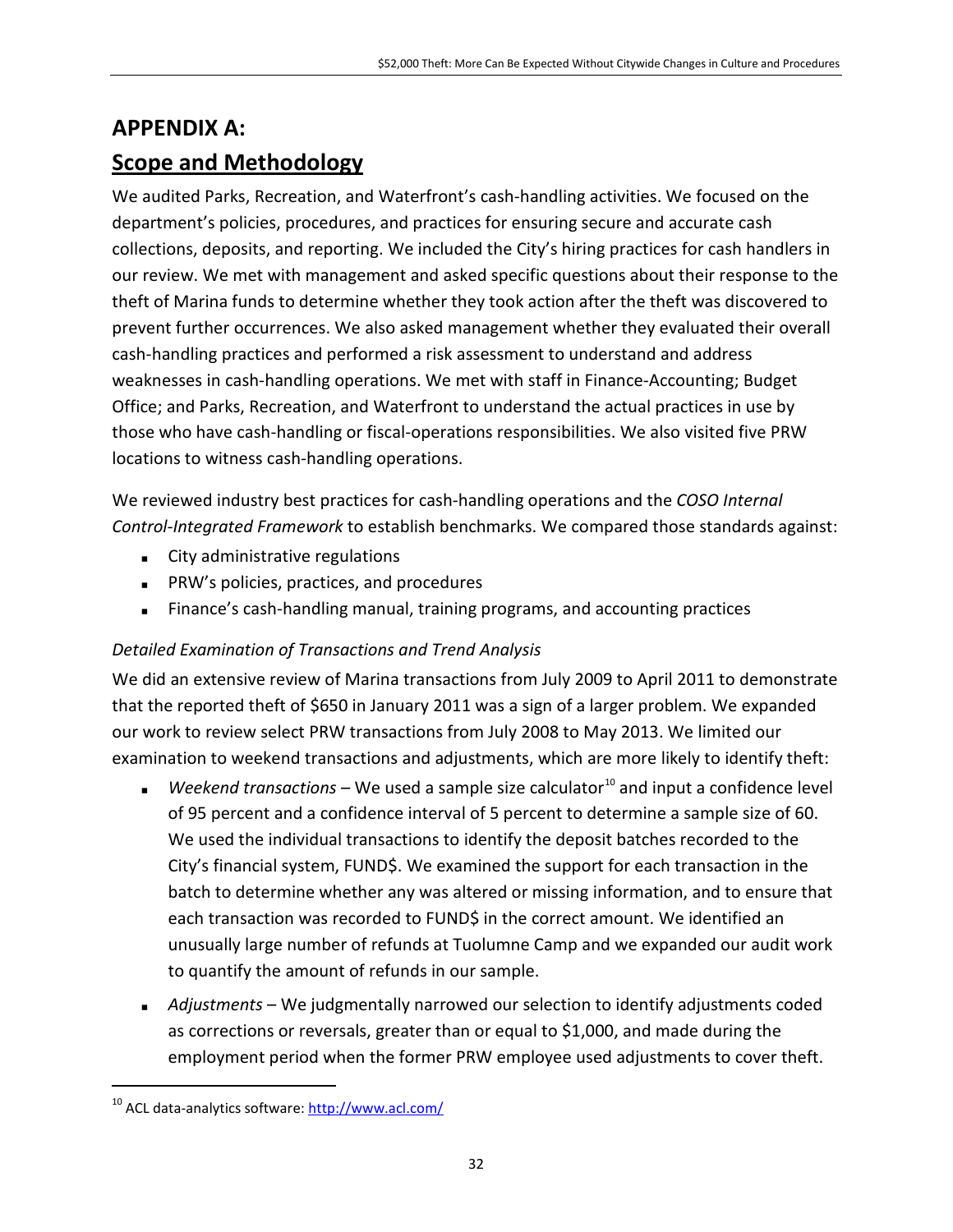This resulted in 55 adjustments for review. We examined the explanations and support to determine whether the adjustments were reasonable and necessary. We did not review the support for nine of the adjustments because it is stored offsite. Instead, we met with Finance staff and the traced the money within FUND\$ to provide ourselves with reasonable assurance that those transactions were valid and necessary.

We obtained all transactions recorded to the Marina Program to analyze fiscal performance at the Marina from January 1, 2007, to June 30, 2013. Our trend analysis showed unusual patterns in fiscal activity, including highly irregular activity in launch revenue. This prompted our review of launch tickets and related revenue support from April 1, 2007, to November 30, 2007.

#### *Data Reliability*

We assessed the reliability of FUND\$ data by reviewing them for reasonableness and completeness. We found the data fields were consistently populated as expected. We traced select data to source documents to determine if it was accurate. Our FUND\$ Change [Management Audit](http://www.cityofberkeley.info/uploadedFiles/Auditor/Level_3_-_General/ChgMgmtReportFinalWeb.pdf)<sup>[11](#page-35-0)</sup> disclosed that Information Technology has given its programmers unrestricted access to production files. At the time we used FUND\$ data for our audit, this had not been corrected and compromised data integrity. Since we did not find any variances between the data and the underlying source documents, we concluded that the data in our sample pool was not altered. We determined the data were sufficiently reliable for the purposes of our audit.

We assessed the reliability of the Marina Program to determine if we could rely on it as a basis for quantifying the theft of Marina receipts. We compared transactions recorded in original Marina Program reports to launch ramp receipts, FUND\$ records, and deposit documentation. We identified 72 instances of forged documentation and 56 instances of missing source documentation that occurred after the activity was recorded in the Marina Program. The variances between the receipts recorded in the Marina Program and those recorded in FUND\$ allowed us to reasonably conclude that there had been theft of Marina activity revenue. This also allowed us to conclude that the Marina Program data were sufficiently reliable for examining launch revenue and to perform a trend analysis.

#### *Standards Compliance Statement*

We conducted this performance audit in accordance with generally accepted government auditing standards. Those standards require that we plan and perform the audit to obtain sufficient, appropriate evidence to provide a reasonable basis for our findings and conclusions based on our audit objectives. We believe that the evidence obtained provides a reasonable basis for our findings and conclusions based on our audit objectives.

<sup>&</sup>lt;sup>11</sup> http://www.cityofberkeley.info/uploadedFiles/Auditor/Level 3 - General/ChgMgmtReportFinalWeb.pdf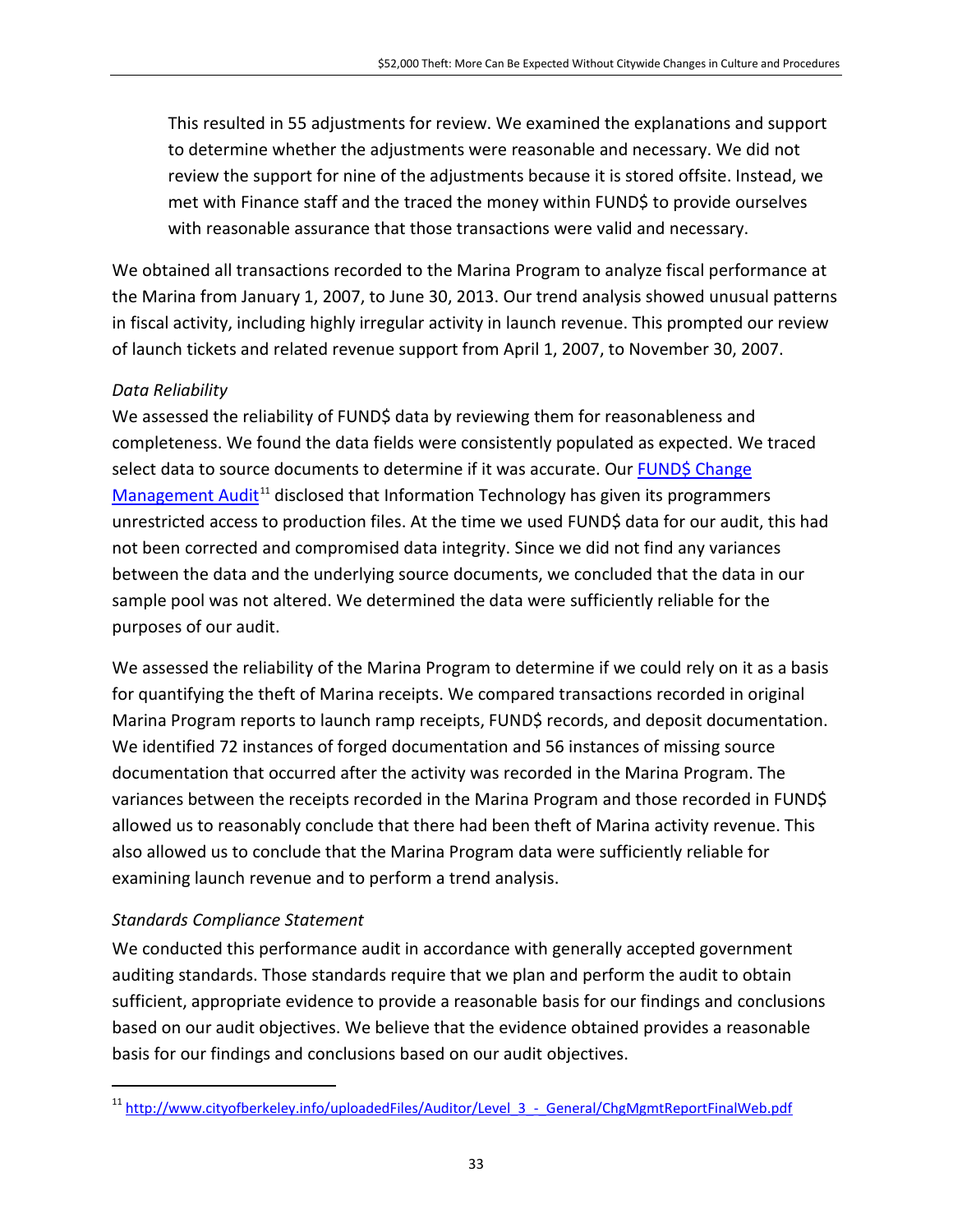### **APPENDIX B**

## **Audit Finding, Recommendations, and Management Response Summary**

|     | Audit Title: \$52,000 Theft: More Can Be Expected Without Citywide Changes in Culture and Procedures                                                                                                                                                                                                                                                                                                                                                                                                                |                     |                                                                                                                                                                                                                                                                                                                                                                                                                                                      |                                                                             |                                                                                                                      |  |  |
|-----|---------------------------------------------------------------------------------------------------------------------------------------------------------------------------------------------------------------------------------------------------------------------------------------------------------------------------------------------------------------------------------------------------------------------------------------------------------------------------------------------------------------------|---------------------|------------------------------------------------------------------------------------------------------------------------------------------------------------------------------------------------------------------------------------------------------------------------------------------------------------------------------------------------------------------------------------------------------------------------------------------------------|-----------------------------------------------------------------------------|----------------------------------------------------------------------------------------------------------------------|--|--|
|     | <b>Finding and Recommendations</b>                                                                                                                                                                                                                                                                                                                                                                                                                                                                                  | <b>Lead Dept.</b>   | <b>Agree, Partially Agree, or Do Not Agree</b><br>and Corrective Action Plan                                                                                                                                                                                                                                                                                                                                                                         | <b>Expected or</b><br><b>Actual</b><br><b>Implementation</b><br><b>Date</b> | <b>Status of Outstanding Audit</b><br><b>Recommendations and</b><br><b>Implementation Progress</b><br><b>Summary</b> |  |  |
|     |                                                                                                                                                                                                                                                                                                                                                                                                                                                                                                                     |                     | Finding: Revenue collection and monitoring: theft of at least \$52,000; other thefts; and sharp, unexpected revenue declines                                                                                                                                                                                                                                                                                                                         |                                                                             |                                                                                                                      |  |  |
| 1.1 | Require all City staff with cash-<br>handling responsibilities to read the<br>following immediately and at least<br>annually thereafter, and new<br>employees to read the documents<br>prior to being assigned cash-handling<br>tasks:<br>Administrative Regulation 3.20,<br>Cash Handling Policy and Guidelines<br>Administrative Regulation 3.17,<br>Fraud, Abuse and Misuse of City<br>Resources<br>The Basics: Cash Handling Training<br>101 - a PowerPoint presentation in<br>the Finance section of Groupware | <b>City Manager</b> | Agree. The City Manager will issue a<br>memorandum to all City Department<br>Directors, and annually thereafter,<br>directing them to assign all employees<br>with cash-handling responsibilities to read<br>the policies and regulations referenced in<br>Finding 1.1. That same memorandum will<br>direct that new employees with cash<br>handling assignments will be provided<br>copies of those documents in their first<br>week of employment. | May 30, 2014                                                                | <b>Initial Status: Memo</b><br>distributed February 28, 2014                                                         |  |  |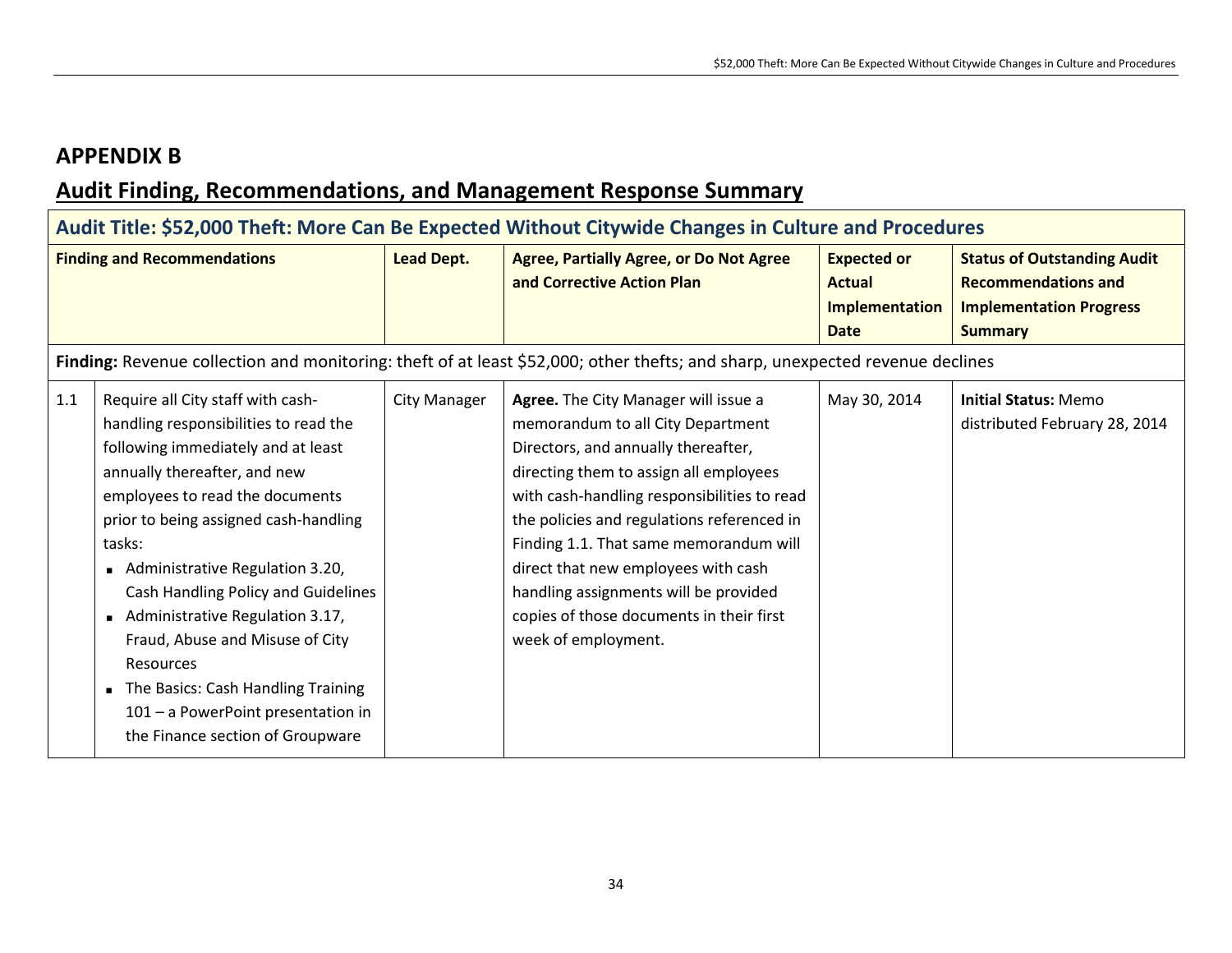| Audit Title: \$52,000 Theft: More Can Be Expected Without Citywide Changes in Culture and Procedures |                                                                                                                                                                                                                                                                                                                                                                                                                                                                                                                               |                     |                                                                                                                                                                                                                                                                                                                                                                                                                                                                                |                                                                      |                                                                                                                      |  |  |
|------------------------------------------------------------------------------------------------------|-------------------------------------------------------------------------------------------------------------------------------------------------------------------------------------------------------------------------------------------------------------------------------------------------------------------------------------------------------------------------------------------------------------------------------------------------------------------------------------------------------------------------------|---------------------|--------------------------------------------------------------------------------------------------------------------------------------------------------------------------------------------------------------------------------------------------------------------------------------------------------------------------------------------------------------------------------------------------------------------------------------------------------------------------------|----------------------------------------------------------------------|----------------------------------------------------------------------------------------------------------------------|--|--|
| <b>Finding and Recommendations</b>                                                                   |                                                                                                                                                                                                                                                                                                                                                                                                                                                                                                                               | <b>Lead Dept.</b>   | <b>Agree, Partially Agree, or Do Not Agree</b><br>and Corrective Action Plan                                                                                                                                                                                                                                                                                                                                                                                                   | <b>Expected or</b><br><b>Actual</b><br>Implementation<br><b>Date</b> | <b>Status of Outstanding Audit</b><br><b>Recommendations and</b><br><b>Implementation Progress</b><br><b>Summary</b> |  |  |
| 1.2                                                                                                  | Require each cash-handling supervisor<br>to:<br>instruct all staff reporting to her or<br>him to abide by the requirements in<br>the documents listed in<br>recommendation 1.1.<br>take appropriate disciplinary action<br>when staff do not abide by the<br>requirements.<br>obtain written approval from the<br>department director, after<br>discussing the risks with Finance, to<br>implement mitigating procedures<br>when staffing levels do not allow<br>full compliance with the<br>requirements in those documents. | <b>City Manager</b> | Agree. The Memorandum to Department<br>Directors noted in response to Finding 1.1<br>above will also include a directive that<br>supervisors in each Department reinforce<br>the requirements set forth in the<br>documents referenced in Finding 1.1. With<br>respect to disciplinary action, managers<br>and supervisors will abide by the<br>appropriate progressive discipline process<br>as set forth in the various memoranda of<br>agreement with the bargaining units. | June 30, 2014                                                        | <b>Initial Status: Memo</b><br>distributed February 28, 2014                                                         |  |  |
| 1.3                                                                                                  | Require cash-handling supervisors to<br>identify requirements in the<br>documents listed in recommendation<br>1.1 that currently are not being<br>followed and whether any of the cash-<br>handling deficiencies identified by the<br>Auditor's Office and listed in Appendix                                                                                                                                                                                                                                                 | City Manager        | Agree. The City Manager will issue a<br>Memorandum to all Department Directors<br>that requests each Department to identify<br>any cash handling deficiencies in its<br>operations and to work with the Finance<br>Department as needed to resolve those<br>deficiencies as soon as possible.                                                                                                                                                                                  | June 30, 2014                                                        | <b>Initial Status: Memo</b><br>distributed February 28, 2014                                                         |  |  |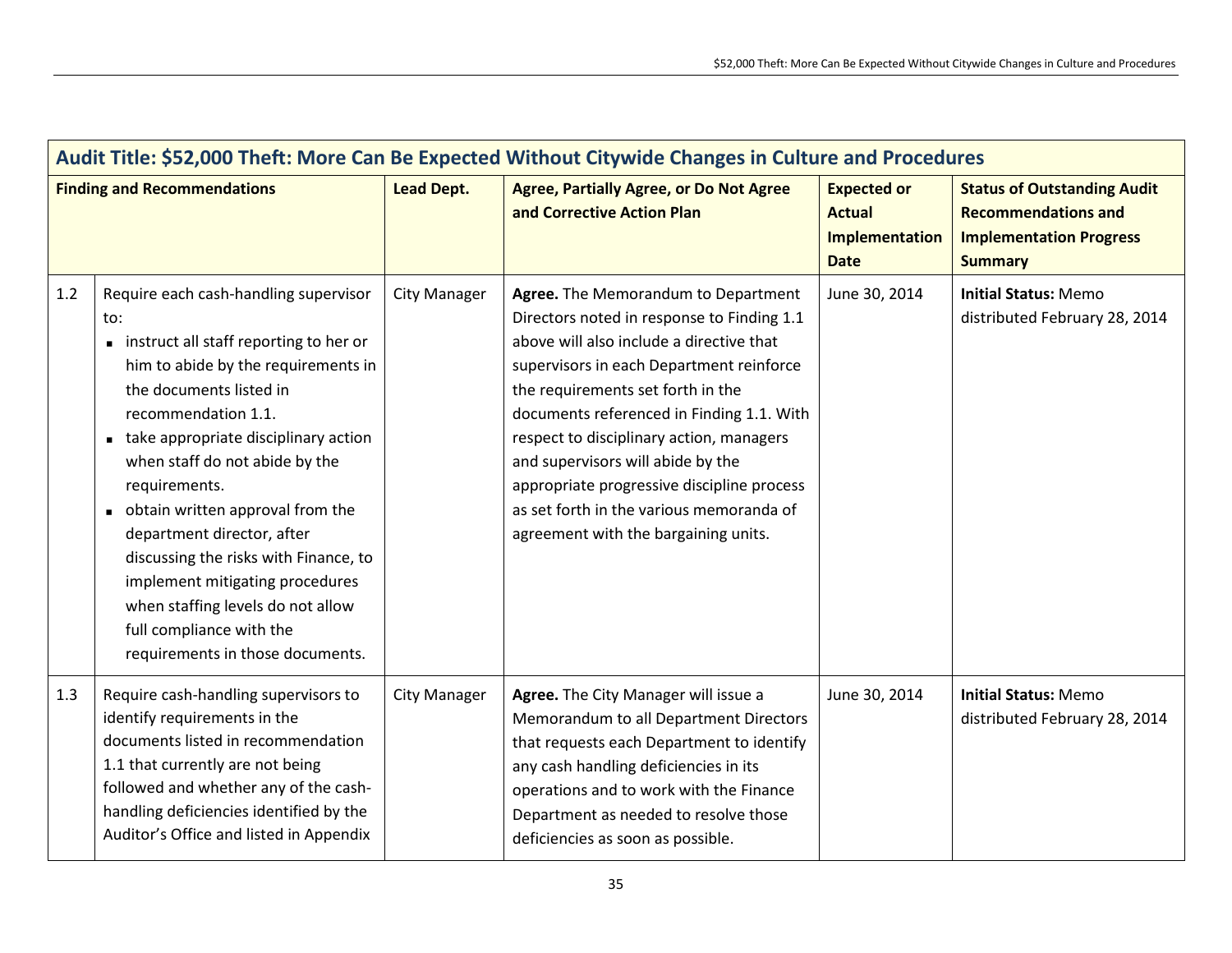| Audit Title: \$52,000 Theft: More Can Be Expected Without Citywide Changes in Culture and Procedures |                                                                                                                                                                                                                                                                                                                                                                                                                                                                                                                                                                        |                     |                                                                                                                                                                                                                                                                                                                                              |                                                                      |                                                                                                                      |  |
|------------------------------------------------------------------------------------------------------|------------------------------------------------------------------------------------------------------------------------------------------------------------------------------------------------------------------------------------------------------------------------------------------------------------------------------------------------------------------------------------------------------------------------------------------------------------------------------------------------------------------------------------------------------------------------|---------------------|----------------------------------------------------------------------------------------------------------------------------------------------------------------------------------------------------------------------------------------------------------------------------------------------------------------------------------------------|----------------------------------------------------------------------|----------------------------------------------------------------------------------------------------------------------|--|
| <b>Finding and Recommendations</b>                                                                   |                                                                                                                                                                                                                                                                                                                                                                                                                                                                                                                                                                        | <b>Lead Dept.</b>   | <b>Agree, Partially Agree, or Do Not Agree</b><br>and Corrective Action Plan                                                                                                                                                                                                                                                                 | <b>Expected or</b><br><b>Actual</b><br>Implementation<br><b>Date</b> | <b>Status of Outstanding Audit</b><br><b>Recommendations and</b><br><b>Implementation Progress</b><br><b>Summary</b> |  |
|                                                                                                      | F exist in each supervisor's area of<br>responsibility. Take immediate<br>corrective action to ensure compliance<br>with City cash-handling policies and to<br>eliminate deficiencies listed in<br>Appendix F.                                                                                                                                                                                                                                                                                                                                                         |                     |                                                                                                                                                                                                                                                                                                                                              |                                                                      |                                                                                                                      |  |
| 1.4                                                                                                  | Communicate with department<br>directors the City's commitment to<br>reaching goals for revenue<br>maximization by requiring<br>departments to:<br>Perform revenue trend analyses at<br>a granular level to look for<br>unexpected and unexplained<br>changes in revenue by activity, for<br>example, boat launch and camp<br>registrations. The analyses should<br>include year-to-year comparisons<br>with detail by month so<br>management can compare activity<br>against prior years to see if it is<br>consistent or reflects changes, such<br>as fee increases. | <b>City Manager</b> | Agree. The City Manager will issue a<br>Memorandum to Department Directors<br>with the information included in this<br>Finding. The Memorandum will offer the<br>assistance of the Budget Office with<br>regard to processes for budget analyses<br>and modifications should Departments<br>need assistance in improving their<br>processes. | June 30, 2014                                                        | <b>Initial Status: Memo</b><br>distributed February 28, 2014                                                         |  |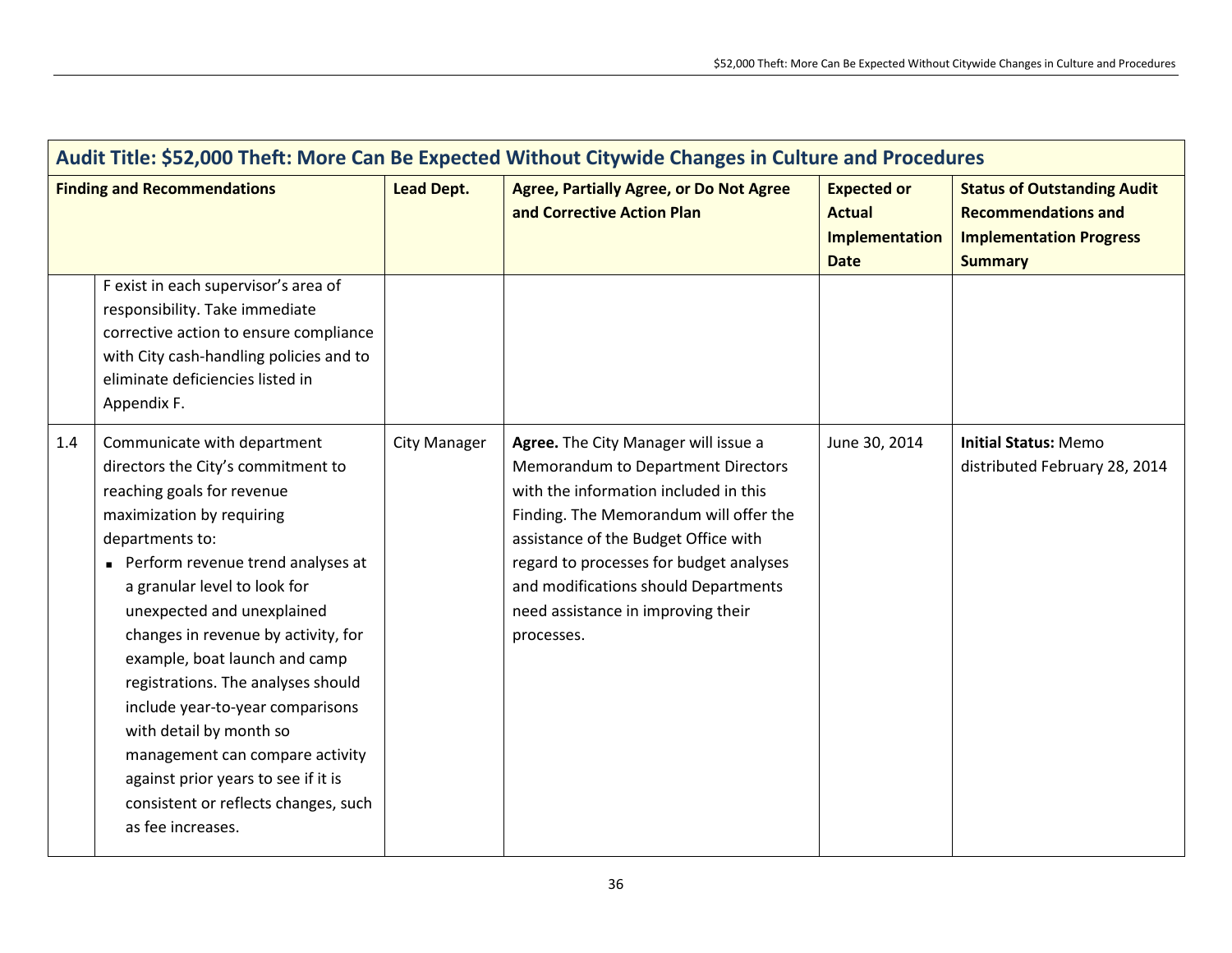| Audit Title: \$52,000 Theft: More Can Be Expected Without Citywide Changes in Culture and Procedures                                                                                                                                                                                                                                                                                                                                                                                                                                                                                                                                                                                                                                                                                                                             |                   |                                                                              |                                                                      |                                                                                                                      |  |
|----------------------------------------------------------------------------------------------------------------------------------------------------------------------------------------------------------------------------------------------------------------------------------------------------------------------------------------------------------------------------------------------------------------------------------------------------------------------------------------------------------------------------------------------------------------------------------------------------------------------------------------------------------------------------------------------------------------------------------------------------------------------------------------------------------------------------------|-------------------|------------------------------------------------------------------------------|----------------------------------------------------------------------|----------------------------------------------------------------------------------------------------------------------|--|
| <b>Finding and Recommendations</b>                                                                                                                                                                                                                                                                                                                                                                                                                                                                                                                                                                                                                                                                                                                                                                                               | <b>Lead Dept.</b> | <b>Agree, Partially Agree, or Do Not Agree</b><br>and Corrective Action Plan | <b>Expected or</b><br><b>Actual</b><br>Implementation<br><b>Date</b> | <b>Status of Outstanding Audit</b><br><b>Recommendations and</b><br><b>Implementation Progress</b><br><b>Summary</b> |  |
| • Work with Finance to investigate<br>anomalies that signal theft or other<br>significant problems affecting the<br>City's ability to maximize revenue<br>and reach targets.<br>Provide oversight of adjusting<br>$\blacksquare$<br>journal entries and nonroutine<br>budget modifications so that<br>someone does not both request<br>and approve entries. Oversight<br>options include:<br>Having a department manager<br>$\Box$<br>approve entries that are<br>requested by a supervisor but<br>prepared by clerical staff.<br>Having another employee who<br>$\Box$<br>does not directly report to the<br>supervisor who requested the<br>entry approve it, so long as that<br>person has a reasonable<br>understanding of departmental<br>and City operations and enough<br>authority to raise concerns<br>about the entry. |                   |                                                                              |                                                                      |                                                                                                                      |  |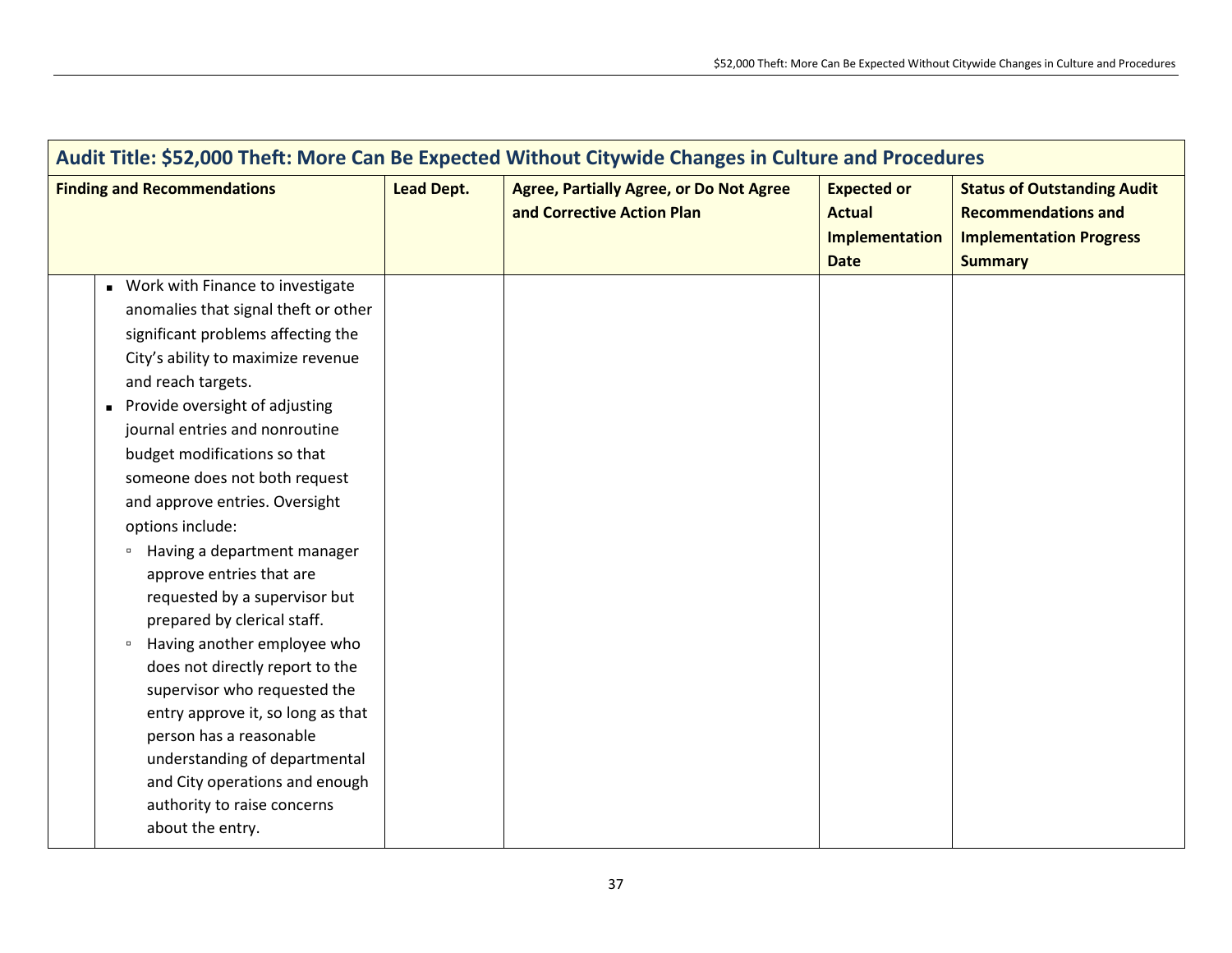| Audit Title: \$52,000 Theft: More Can Be Expected Without Citywide Changes in Culture and Procedures |                                                                                                                                                                                                                                                    |                     |                                                                              |                                                                             |                                                                                                                                                                                                                                                                                                                                                                                                                              |  |
|------------------------------------------------------------------------------------------------------|----------------------------------------------------------------------------------------------------------------------------------------------------------------------------------------------------------------------------------------------------|---------------------|------------------------------------------------------------------------------|-----------------------------------------------------------------------------|------------------------------------------------------------------------------------------------------------------------------------------------------------------------------------------------------------------------------------------------------------------------------------------------------------------------------------------------------------------------------------------------------------------------------|--|
| <b>Finding and Recommendations</b>                                                                   |                                                                                                                                                                                                                                                    | <b>Lead Dept.</b>   | <b>Agree, Partially Agree, or Do Not Agree</b><br>and Corrective Action Plan | <b>Expected or</b><br><b>Actual</b><br><b>Implementation</b><br><b>Date</b> | <b>Status of Outstanding Audit</b><br><b>Recommendations and</b><br><b>Implementation Progress</b><br><b>Summary</b>                                                                                                                                                                                                                                                                                                         |  |
|                                                                                                      | Having a manager not involved<br>$\Box$<br>with adjusting journal entries<br>and budget modifications<br>sample nonroutine adjustments<br>on a regular basis (for example,<br>monthly) to check that the<br>entries were for a legitimate<br>need. |                     |                                                                              |                                                                             |                                                                                                                                                                                                                                                                                                                                                                                                                              |  |
| 1.5                                                                                                  | Work with the Department of Human<br>Resources to establish a list of all<br>positions that have cash-handling<br>responsibilities to identify positions<br>that require background checks as part<br>of the hiring process.                       | <b>City Manager</b> | Agree.                                                                       | December 31,<br>2014                                                        | <b>Initial Status: Partially</b><br>implemented. The<br><b>Department of Parks</b><br>Recreation & Waterfront has<br>identified all positions for<br>which cash handling is a<br>responsibility and provided<br>that information to Human<br>Resources on January 17,<br>2014. For any position<br>identified as responsible for<br>handling cash, background<br>checks will be performed for<br>the recommended candidates. |  |

T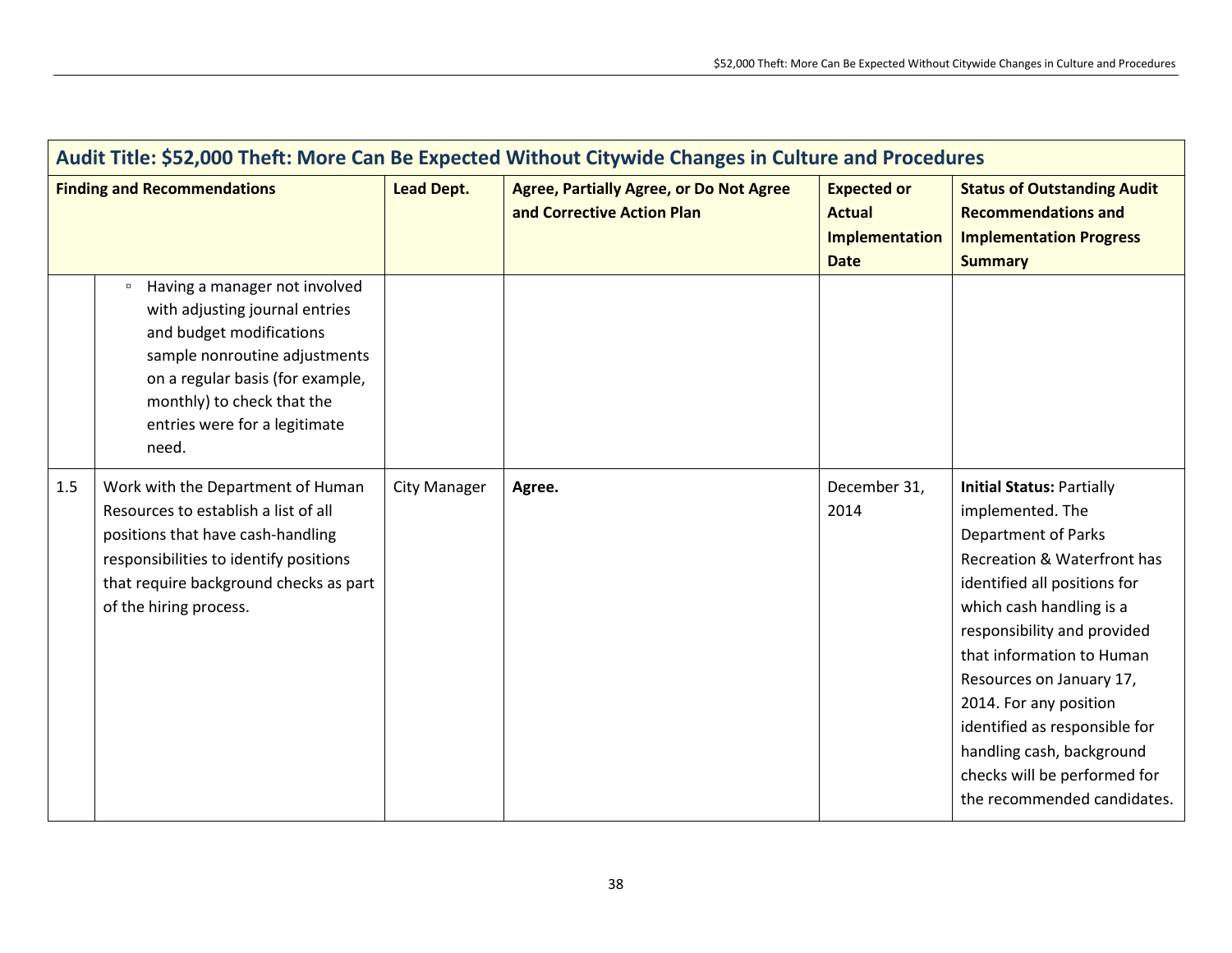| Audit Title: \$52,000 Theft: More Can Be Expected Without Citywide Changes in Culture and Procedures |                                                                                                                                                                                                                                                                                                                                                                     |                     |                                                                                                                                                                                                                                                                                                                                                                                                                                                                                                                                                                                                                                                |                                                                      |                                                                                                                      |  |  |
|------------------------------------------------------------------------------------------------------|---------------------------------------------------------------------------------------------------------------------------------------------------------------------------------------------------------------------------------------------------------------------------------------------------------------------------------------------------------------------|---------------------|------------------------------------------------------------------------------------------------------------------------------------------------------------------------------------------------------------------------------------------------------------------------------------------------------------------------------------------------------------------------------------------------------------------------------------------------------------------------------------------------------------------------------------------------------------------------------------------------------------------------------------------------|----------------------------------------------------------------------|----------------------------------------------------------------------------------------------------------------------|--|--|
| <b>Finding and Recommendations</b>                                                                   |                                                                                                                                                                                                                                                                                                                                                                     | <b>Lead Dept.</b>   | <b>Agree, Partially Agree, or Do Not Agree</b><br>and Corrective Action Plan                                                                                                                                                                                                                                                                                                                                                                                                                                                                                                                                                                   | <b>Expected or</b><br><b>Actual</b><br>Implementation<br><b>Date</b> | <b>Status of Outstanding Audit</b><br><b>Recommendations and</b><br><b>Implementation Progress</b><br><b>Summary</b> |  |  |
| 1.6                                                                                                  | Establish a requirement to have staff<br>who currently perform cash-handling<br>activities undergo the same thorough<br>background check that is required for<br>potential new cash handlers, if they<br>were grandfathered in after City<br>established the requirement. Take<br>immediate action to perform the<br>background checks, if agreement is<br>reached. | <b>City Manager</b> | Agree. Compliance with this Finding is<br>dependent upon a meet and confer<br>process with the affected Unions. The City<br>Manager agrees to request that the<br>Unions participate in a meet and confer<br>process regarding this issue and agrees to<br>report on the outcome of that process<br>once concluded. The meet and confer<br>process will also need to address the<br>outcome should an existing employee<br>undergo a background check that<br>identifies an area of concern based on the<br>Auditor's recommendation, yet this<br>employee has never received any<br>disciplinary action during their tenure with<br>the City. | June 30, 2015                                                        |                                                                                                                      |  |  |
| 1.7                                                                                                  | Work with Finance to dedicate<br>personnel to be responsible for<br>citywide cash-handling improvements.<br>The personnel should:<br>Be classified at a sufficiently senior<br>level to be able to provide<br>definitive guidance to senior                                                                                                                         | <b>City Manager</b> | Agree. Senior level staff in the Finance<br>Department will be responsible for City-<br>wide cash handling guidelines, training,<br>oversight and final review of Department<br>specific processes. The timing of the<br>ultimate staff assignments is dependent<br>upon successful implementation of other                                                                                                                                                                                                                                                                                                                                    | June 30, 2015                                                        |                                                                                                                      |  |  |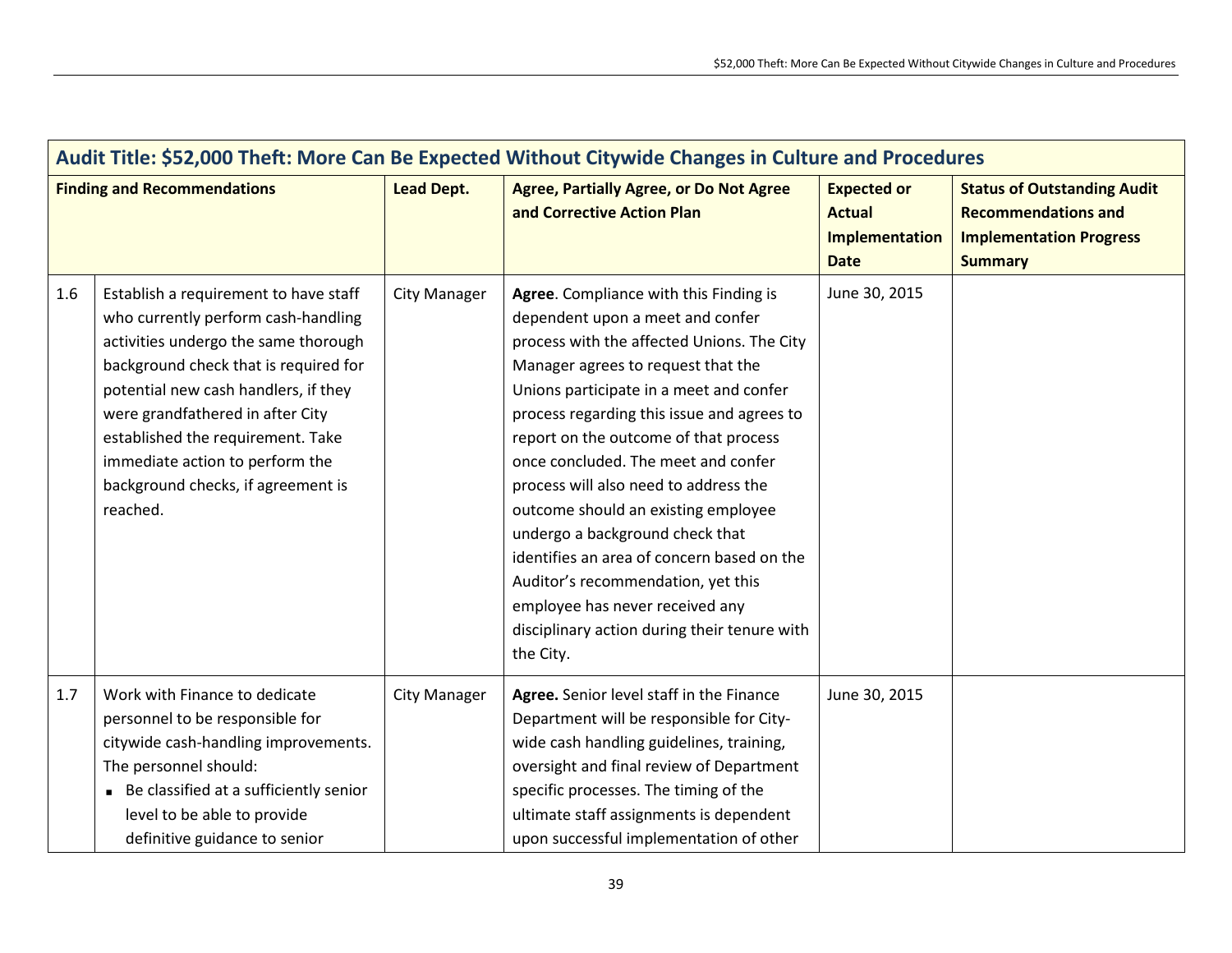|                                                                                                                                                                                                                                                                                                                                                                                                                                                                                                                                                                                                                                                         | Audit Title: \$52,000 Theft: More Can Be Expected Without Citywide Changes in Culture and Procedures |                                                                                                                                                                                                                                                                                                                                                                                                                                                                                                                                                                                                                                                                                                                                                                                                                                                                                                                                                                     |                                                                             |                                                                                                                      |  |  |
|---------------------------------------------------------------------------------------------------------------------------------------------------------------------------------------------------------------------------------------------------------------------------------------------------------------------------------------------------------------------------------------------------------------------------------------------------------------------------------------------------------------------------------------------------------------------------------------------------------------------------------------------------------|------------------------------------------------------------------------------------------------------|---------------------------------------------------------------------------------------------------------------------------------------------------------------------------------------------------------------------------------------------------------------------------------------------------------------------------------------------------------------------------------------------------------------------------------------------------------------------------------------------------------------------------------------------------------------------------------------------------------------------------------------------------------------------------------------------------------------------------------------------------------------------------------------------------------------------------------------------------------------------------------------------------------------------------------------------------------------------|-----------------------------------------------------------------------------|----------------------------------------------------------------------------------------------------------------------|--|--|
| <b>Finding and Recommendations</b>                                                                                                                                                                                                                                                                                                                                                                                                                                                                                                                                                                                                                      | <b>Lead Dept.</b>                                                                                    | <b>Agree, Partially Agree, or Do Not Agree</b><br>and Corrective Action Plan                                                                                                                                                                                                                                                                                                                                                                                                                                                                                                                                                                                                                                                                                                                                                                                                                                                                                        | <b>Expected or</b><br><b>Actual</b><br><b>Implementation</b><br><b>Date</b> | <b>Status of Outstanding Audit</b><br><b>Recommendations and</b><br><b>Implementation Progress</b><br><b>Summary</b> |  |  |
| management on a reasonably equal<br>footing.<br>Have a strong background in<br>accounting, auditing, and policies,<br>practices, and procedures for cash<br>handling.<br><b>Excellent written and oral</b><br>communication skills.<br>Be responsible for:<br>Giving guidance to staff in all<br>$\Box$<br>City departments.<br>Rewriting cash-handling and<br>$\Box$<br>related administrative<br>regulations.<br>Developing standard citywide<br>$\Box$<br>cash-handling procedures.<br>Providing ongoing cash-handling<br>$\Box$<br>training and monitoring.<br>Enforcing cash-handling policies.<br>$\Box$<br>Also see recommendations 1.9 to 1.13. |                                                                                                      | automated processes such as Accela for<br>Business License Tax payments, Official<br>Payments for on-line payments for various<br>lines of business including building permits<br>and implementation of an updated<br>General Cashiering system that is vital to<br>City-wide operations.<br>The plan will be to utilize the Revenue<br><b>Collection Manager in the Treasury</b><br>Division, the Revenue Development<br>Supervisor and a Revenue Development<br>Specialist (to be hired), under the<br>direction of the Finance Director to<br>accomplish these responsibilities.<br>The Finance Department restarted<br>citywide cash-handling training on<br>November 15, 2012, and will restart<br>ongoing monitoring of cash-handling<br>operations at all of the City's cash-<br>handling sites, to ensure compliance with<br>cash-handling policies and procedures, as<br>soon as several technology upgrades are<br>completed and personnel are available. |                                                                             |                                                                                                                      |  |  |

 $\mathbf{r}$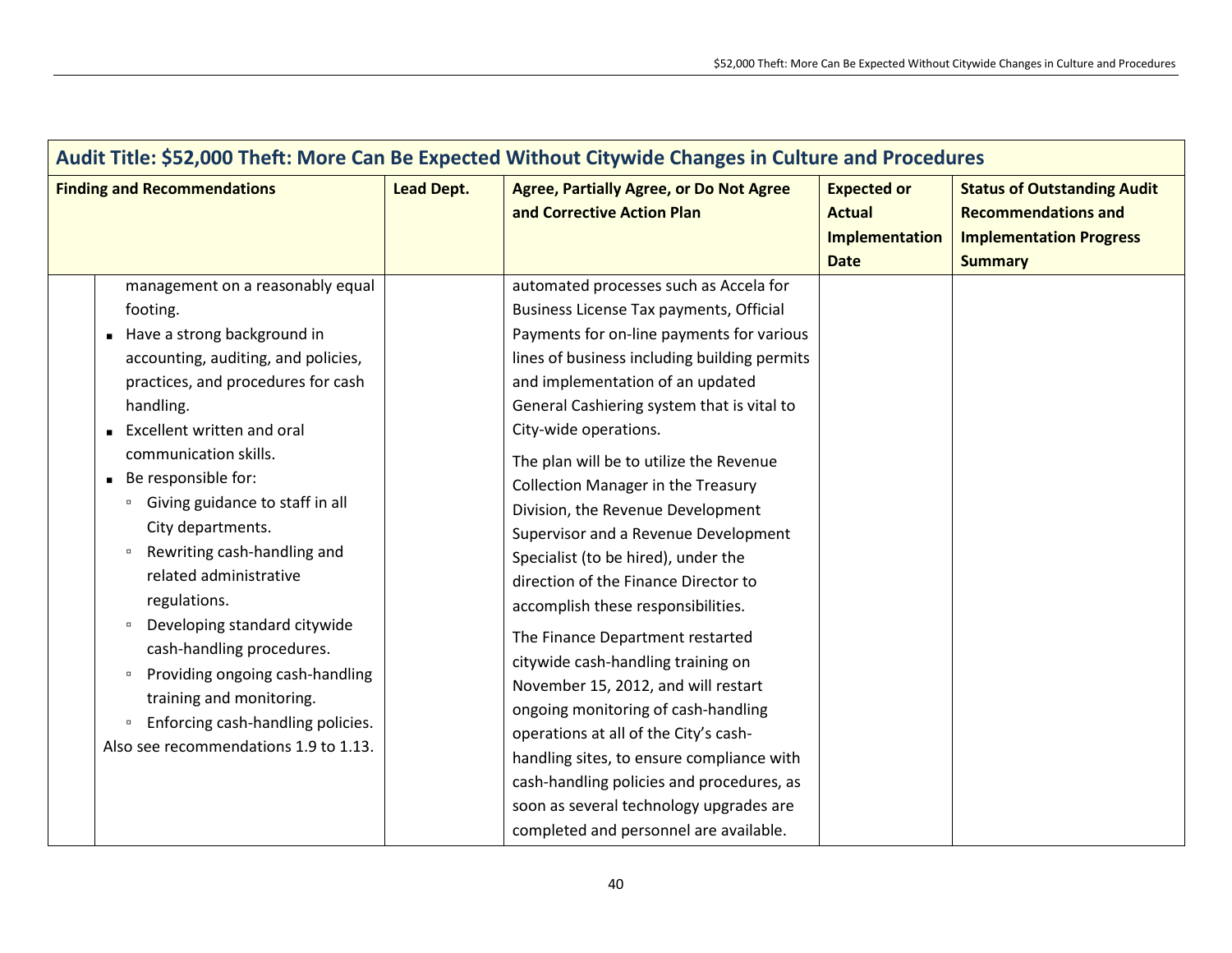| Audit Title: \$52,000 Theft: More Can Be Expected Without Citywide Changes in Culture and Procedures |                                                                                                                                                                                                                                                                                                                                                                                                                                                                                                                                                                                                                                                                                                                                                                                                                                                                      |                   |                                                                                                                                                                                                                                                                                                                                                                                                                                                                                                                                                                                                                                                                                                                                                                                                                                                |                                                                      |                                                                                                                      |  |
|------------------------------------------------------------------------------------------------------|----------------------------------------------------------------------------------------------------------------------------------------------------------------------------------------------------------------------------------------------------------------------------------------------------------------------------------------------------------------------------------------------------------------------------------------------------------------------------------------------------------------------------------------------------------------------------------------------------------------------------------------------------------------------------------------------------------------------------------------------------------------------------------------------------------------------------------------------------------------------|-------------------|------------------------------------------------------------------------------------------------------------------------------------------------------------------------------------------------------------------------------------------------------------------------------------------------------------------------------------------------------------------------------------------------------------------------------------------------------------------------------------------------------------------------------------------------------------------------------------------------------------------------------------------------------------------------------------------------------------------------------------------------------------------------------------------------------------------------------------------------|----------------------------------------------------------------------|----------------------------------------------------------------------------------------------------------------------|--|
| <b>Finding and Recommendations</b>                                                                   |                                                                                                                                                                                                                                                                                                                                                                                                                                                                                                                                                                                                                                                                                                                                                                                                                                                                      | <b>Lead Dept.</b> | <b>Agree, Partially Agree, or Do Not Agree</b><br>and Corrective Action Plan                                                                                                                                                                                                                                                                                                                                                                                                                                                                                                                                                                                                                                                                                                                                                                   | <b>Expected or</b><br><b>Actual</b><br>Implementation<br><b>Date</b> | <b>Status of Outstanding Audit</b><br><b>Recommendations and</b><br><b>Implementation Progress</b><br><b>Summary</b> |  |
| 1.8                                                                                                  | In collaboration with the Department<br>of Information Technology, implement<br>a general cash-handling system to<br>serve as the city's single portal for all<br>cash-collection activities. Such a<br>system would allow Finance to:<br>Integrate with the City's financial<br>system, FUND\$, for automatic input<br>of cash receipts.<br>Remove manual processes (e.g.,<br>reconciliations) and free up staff<br>time to perform other cash-<br>handling oversight activities.<br>Develop graphic workflow maps<br>that can generate procedures for<br>processing cash transactions, and<br>identify the specific positions<br>assigned to each step in the cash-<br>handling sequence.<br>Use automated restrictions to<br>prevent staff from processing cash<br>transactions when they:<br><sup>o</sup> Have not taken the required<br>cash-handling training. | Finance           | Agree. To deal with the impact on cash-<br>handling and cash reconciliations of other<br>City departments upgrading their<br>software, plans are already underway to<br>procure centralized cashiering software.<br>Centralized cashiering software is<br>software that all kinds of other operating<br>software, including financial, can integrate<br>with seamlessly. It could allow the City<br>to:<br>1. Implement automated restrictions to<br>prevent staff from processing, if they<br>are not authorized or have not<br>completed required training;<br>2. Automate input/output for<br>receipting;<br>3. Drastically decrease the number of<br>paper-based and manual processes<br>(e.g., reconciliations), and free staff<br>time to perform other work; and,<br>4. Help produce workflow maps to<br>explain processing procedures. | June 30, 2015                                                        |                                                                                                                      |  |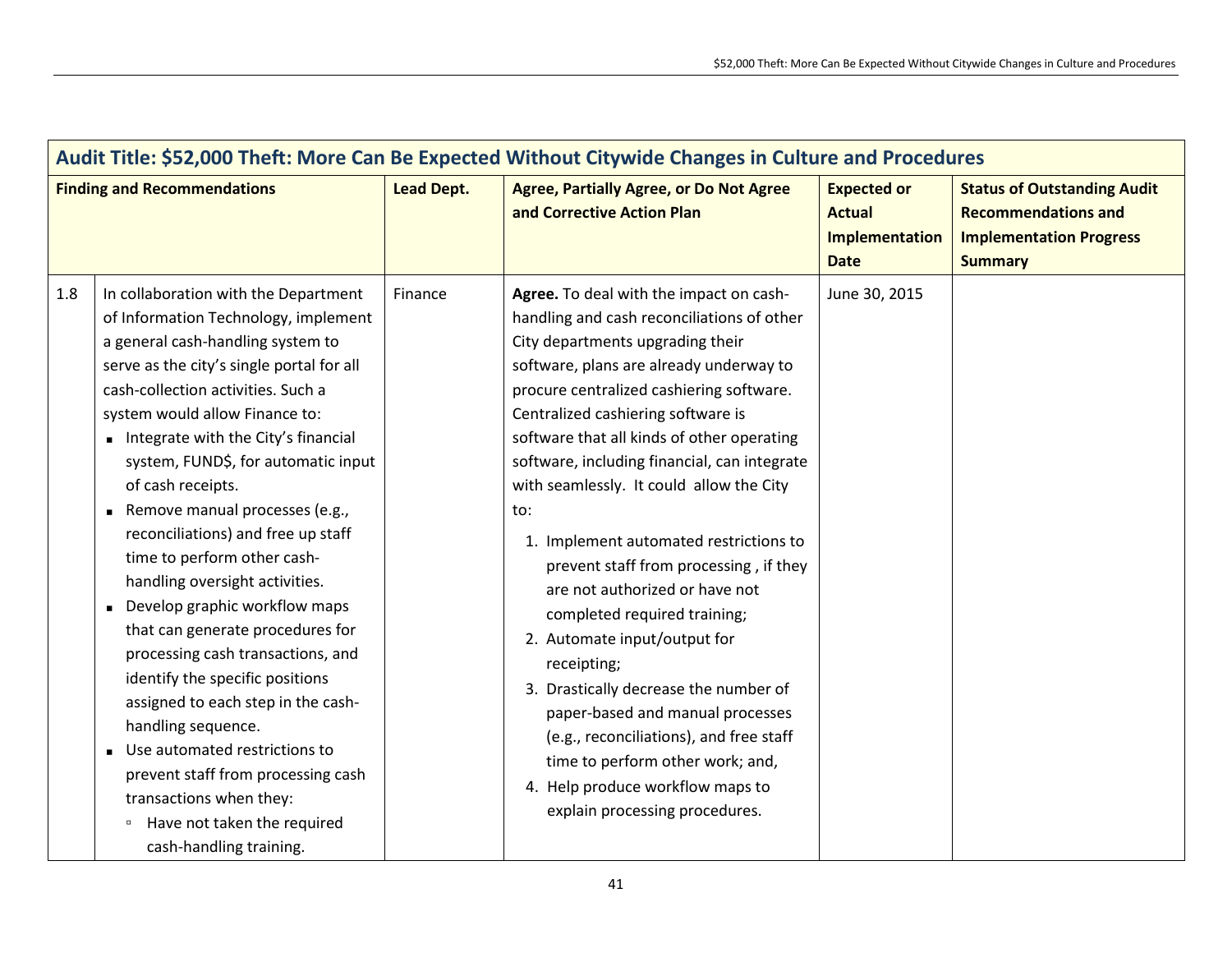| Audit Title: \$52,000 Theft: More Can Be Expected Without Citywide Changes in Culture and Procedures |                                                                                                                                                                                                                                                                                                                                                                                                                                   |                   |                                                                                                                                                                                                                                                                                                                                                                                                                                                                                                                               |                                                                      |                                                                                                                      |  |
|------------------------------------------------------------------------------------------------------|-----------------------------------------------------------------------------------------------------------------------------------------------------------------------------------------------------------------------------------------------------------------------------------------------------------------------------------------------------------------------------------------------------------------------------------|-------------------|-------------------------------------------------------------------------------------------------------------------------------------------------------------------------------------------------------------------------------------------------------------------------------------------------------------------------------------------------------------------------------------------------------------------------------------------------------------------------------------------------------------------------------|----------------------------------------------------------------------|----------------------------------------------------------------------------------------------------------------------|--|
| <b>Finding and Recommendations</b>                                                                   |                                                                                                                                                                                                                                                                                                                                                                                                                                   | <b>Lead Dept.</b> | <b>Agree, Partially Agree, or Do Not Agree</b><br>and Corrective Action Plan                                                                                                                                                                                                                                                                                                                                                                                                                                                  | <b>Expected or</b><br><b>Actual</b><br>Implementation<br><b>Date</b> | <b>Status of Outstanding Audit</b><br><b>Recommendations and</b><br><b>Implementation Progress</b><br><b>Summary</b> |  |
|                                                                                                      | Are not assigned to processing<br>$\Box$<br>cash-receipt transactions.                                                                                                                                                                                                                                                                                                                                                            |                   | Currently, each of the new non-FUND\$<br>software has its own cashiering system. As<br>software in operating departments is<br>added or replaced, it causes additional<br>cash balancing steps and results in an<br>inefficient reconciliation process, and<br>challenges data integrity. Centralized<br>cashiering software can resolve these<br>problems for the Finance Customer<br>Service Counter and Accounting staff.                                                                                                  |                                                                      |                                                                                                                      |  |
| 1.9                                                                                                  | Rewrite Administrative Regulation<br>3.20, Cash Handling Policy and<br>Guidelines to:<br>Define the roles of the personnel<br>dedicated to citywide cash-handling<br>improvements. Also see<br>recommendation 1.7.<br>Make it City policy that:<br>Cash-handling guidance and<br>$\Box$<br>policy enforcement is a<br>centralized function in Finance.<br><sup>o</sup> Finance is responsible for<br>establishing a single set of | Finance           | Agree. AR 3.20 will be revised to include<br>the roles of the Finance staff dedicated to<br>citywide cash-handling operations and the<br>roles of City departments that manage<br>cash-handling operations.<br>The AR will be clear that Finance is<br>responsible for providing guidance to<br>departments by developing citywide cash-<br>handling guidelines, and by providing<br>guidance to departments' in the<br>departments' development of<br>supplemental procedures tailored to their<br>cash-handling operations. | June 30, 2015                                                        |                                                                                                                      |  |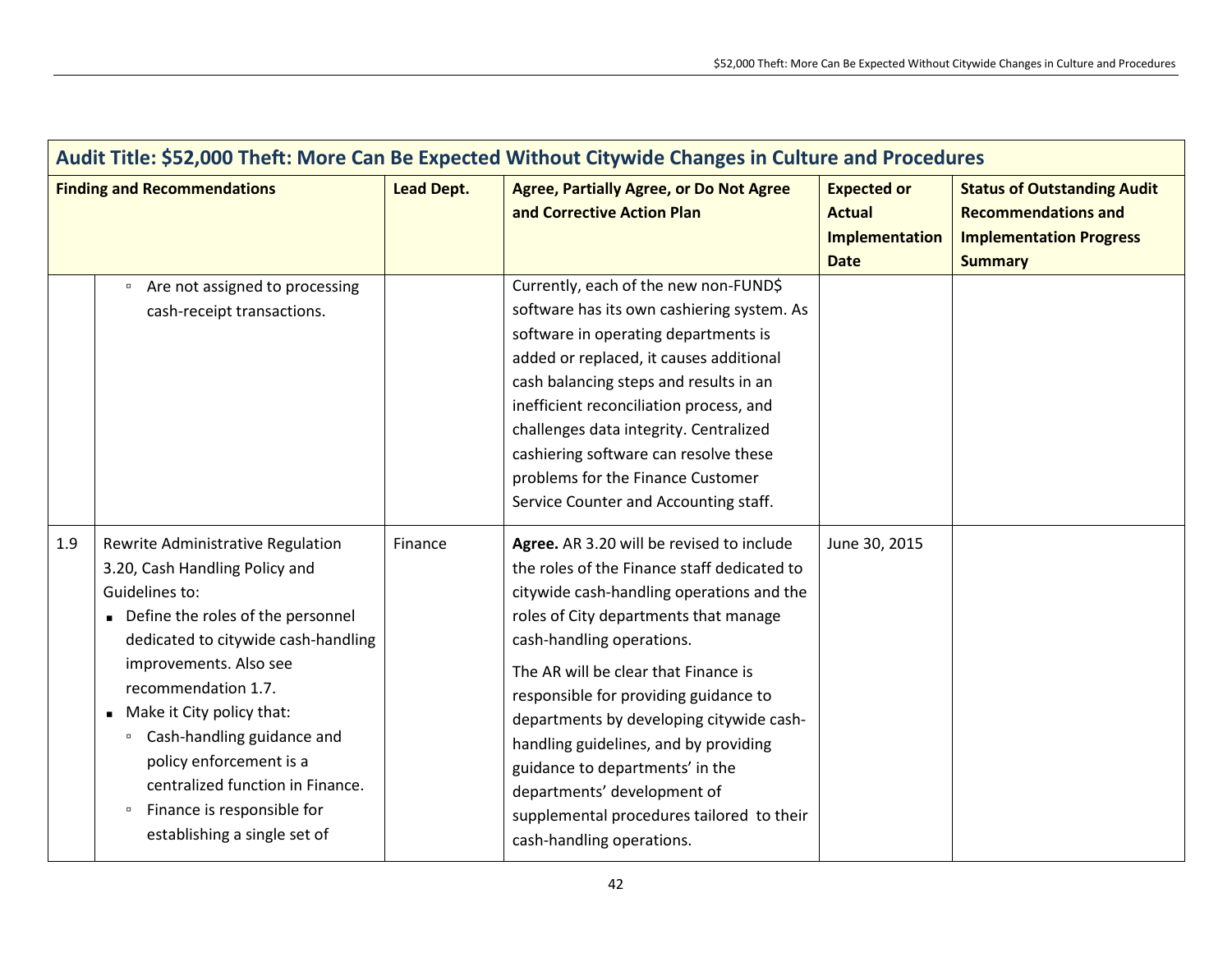| Audit Title: \$52,000 Theft: More Can Be Expected Without Citywide Changes in Culture and Procedures |                                         |                   |                                                                              |                                                                      |                                                                                                                      |  |
|------------------------------------------------------------------------------------------------------|-----------------------------------------|-------------------|------------------------------------------------------------------------------|----------------------------------------------------------------------|----------------------------------------------------------------------------------------------------------------------|--|
|                                                                                                      | <b>Finding and Recommendations</b>      | <b>Lead Dept.</b> | <b>Agree, Partially Agree, or Do Not Agree</b><br>and Corrective Action Plan | <b>Expected or</b><br><b>Actual</b><br>Implementation<br><b>Date</b> | <b>Status of Outstanding Audit</b><br><b>Recommendations and</b><br><b>Implementation Progress</b><br><b>Summary</b> |  |
|                                                                                                      | citywide cash-handling                  |                   | The AR will also be revised to detail the                                    |                                                                      |                                                                                                                      |  |
|                                                                                                      | procedures so that staff                |                   | mandatory training requirements and                                          |                                                                      |                                                                                                                      |  |
|                                                                                                      | throughout the City use                 |                   | other steps required before employees                                        |                                                                      |                                                                                                                      |  |
|                                                                                                      | standard best practices. Also see       |                   | can handle City cash.                                                        |                                                                      |                                                                                                                      |  |
|                                                                                                      | recommendation 1.12.                    |                   |                                                                              |                                                                      |                                                                                                                      |  |
|                                                                                                      | Finance is responsible for<br>$\Box$    |                   |                                                                              |                                                                      |                                                                                                                      |  |
|                                                                                                      | providing guidance to                   |                   |                                                                              |                                                                      |                                                                                                                      |  |
|                                                                                                      | departments in developing               |                   |                                                                              |                                                                      |                                                                                                                      |  |
|                                                                                                      | supplemental procedures to              |                   |                                                                              |                                                                      |                                                                                                                      |  |
|                                                                                                      | address activities that apply only      |                   |                                                                              |                                                                      |                                                                                                                      |  |
|                                                                                                      | to a particular location, for           |                   |                                                                              |                                                                      |                                                                                                                      |  |
|                                                                                                      | example, securing and                   |                   |                                                                              |                                                                      |                                                                                                                      |  |
|                                                                                                      | monitoring boat launch                  |                   |                                                                              |                                                                      |                                                                                                                      |  |
|                                                                                                      | revenues at the Marina. Also see        |                   |                                                                              |                                                                      |                                                                                                                      |  |
|                                                                                                      | recommendation 1.13.                    |                   |                                                                              |                                                                      |                                                                                                                      |  |
|                                                                                                      | Department managers report in<br>$\Box$ |                   |                                                                              |                                                                      |                                                                                                                      |  |
|                                                                                                      | writing to the City Manager,            |                   |                                                                              |                                                                      |                                                                                                                      |  |
|                                                                                                      | with a copy to the Finance              |                   |                                                                              |                                                                      |                                                                                                                      |  |
|                                                                                                      | Director, the risk to revenue and       |                   |                                                                              |                                                                      |                                                                                                                      |  |
|                                                                                                      | staff when resource limitations         |                   |                                                                              |                                                                      |                                                                                                                      |  |
|                                                                                                      | prevent them from following             |                   |                                                                              |                                                                      |                                                                                                                      |  |
|                                                                                                      | cash-handling best practices.           |                   |                                                                              |                                                                      |                                                                                                                      |  |
|                                                                                                      | Cash-handling training is<br>$\Box$     |                   |                                                                              |                                                                      |                                                                                                                      |  |
|                                                                                                      | mandatory for new cash                  |                   |                                                                              |                                                                      |                                                                                                                      |  |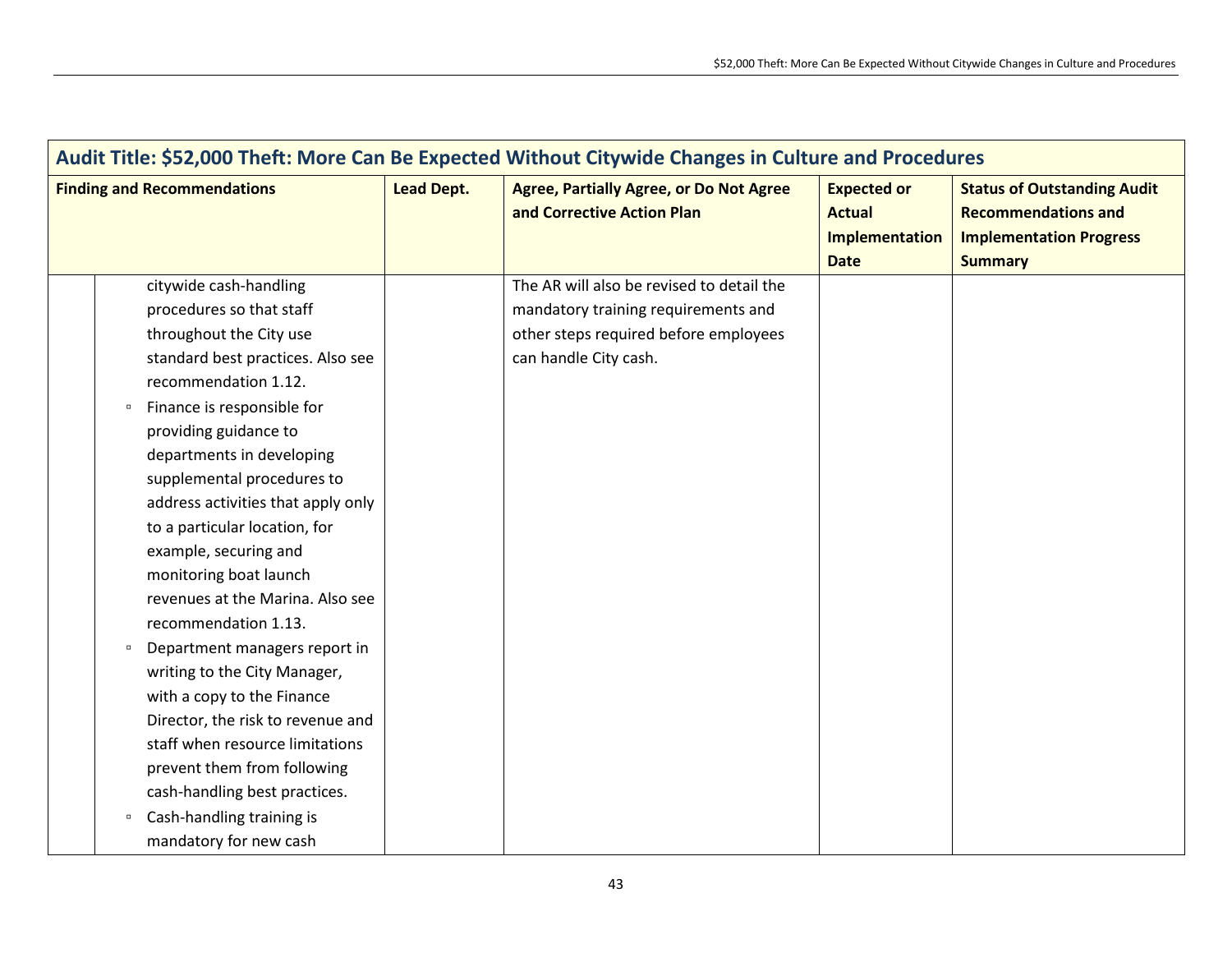| Audit Title: \$52,000 Theft: More Can Be Expected Without Citywide Changes in Culture and Procedures |                                                                                                                                                                                                                                                                                                                                                                                           |                   |                                                                                                                                                                                                                                                                                                                                                                                    |                                                                      |                                                                                                                      |  |
|------------------------------------------------------------------------------------------------------|-------------------------------------------------------------------------------------------------------------------------------------------------------------------------------------------------------------------------------------------------------------------------------------------------------------------------------------------------------------------------------------------|-------------------|------------------------------------------------------------------------------------------------------------------------------------------------------------------------------------------------------------------------------------------------------------------------------------------------------------------------------------------------------------------------------------|----------------------------------------------------------------------|----------------------------------------------------------------------------------------------------------------------|--|
| <b>Finding and Recommendations</b>                                                                   |                                                                                                                                                                                                                                                                                                                                                                                           | <b>Lead Dept.</b> | <b>Agree, Partially Agree, or Do Not Agree</b><br>and Corrective Action Plan                                                                                                                                                                                                                                                                                                       | <b>Expected or</b><br><b>Actual</b><br>Implementation<br><b>Date</b> | <b>Status of Outstanding Audit</b><br><b>Recommendations and</b><br><b>Implementation Progress</b><br><b>Summary</b> |  |
|                                                                                                      | handlers before they begin<br>handling cash, at least every two<br>years for current employees,<br>and every five years for<br>management. Also see<br>recommendation 1.10.<br>Cash handlers read the<br>$\Box$<br>documents as discussed in<br>recommendations 1.1.<br>Supervisors perform the review<br>$\Box$<br>of cash-handling operations as<br>discussed in recommendation<br>1.3. |                   |                                                                                                                                                                                                                                                                                                                                                                                    |                                                                      |                                                                                                                      |  |
| 1.10                                                                                                 | Provide ongoing training to staff with<br>cash-handling and fiscal operations<br>responsibilities. Training can be<br>accomplished using in-person and<br>online formats and should include:<br>General and supervisor sessions<br>covering the City standards<br>discussed in Administrative<br>Regulation 3.20: Cash Handling<br>Policy and Guidelines, and the                         | Finance           | Agree. The ongoing cash-handling training<br>will be modified to incorporate training<br>specifically for new employees who may<br>not have work experience, or unique cash-<br>handling operations, and training<br>specifically geared towards managers and<br>their responsibilities for establishing,<br>monitoring, evaluating, and adjusting<br>internal control procedures. | June 30, 2015                                                        |                                                                                                                      |  |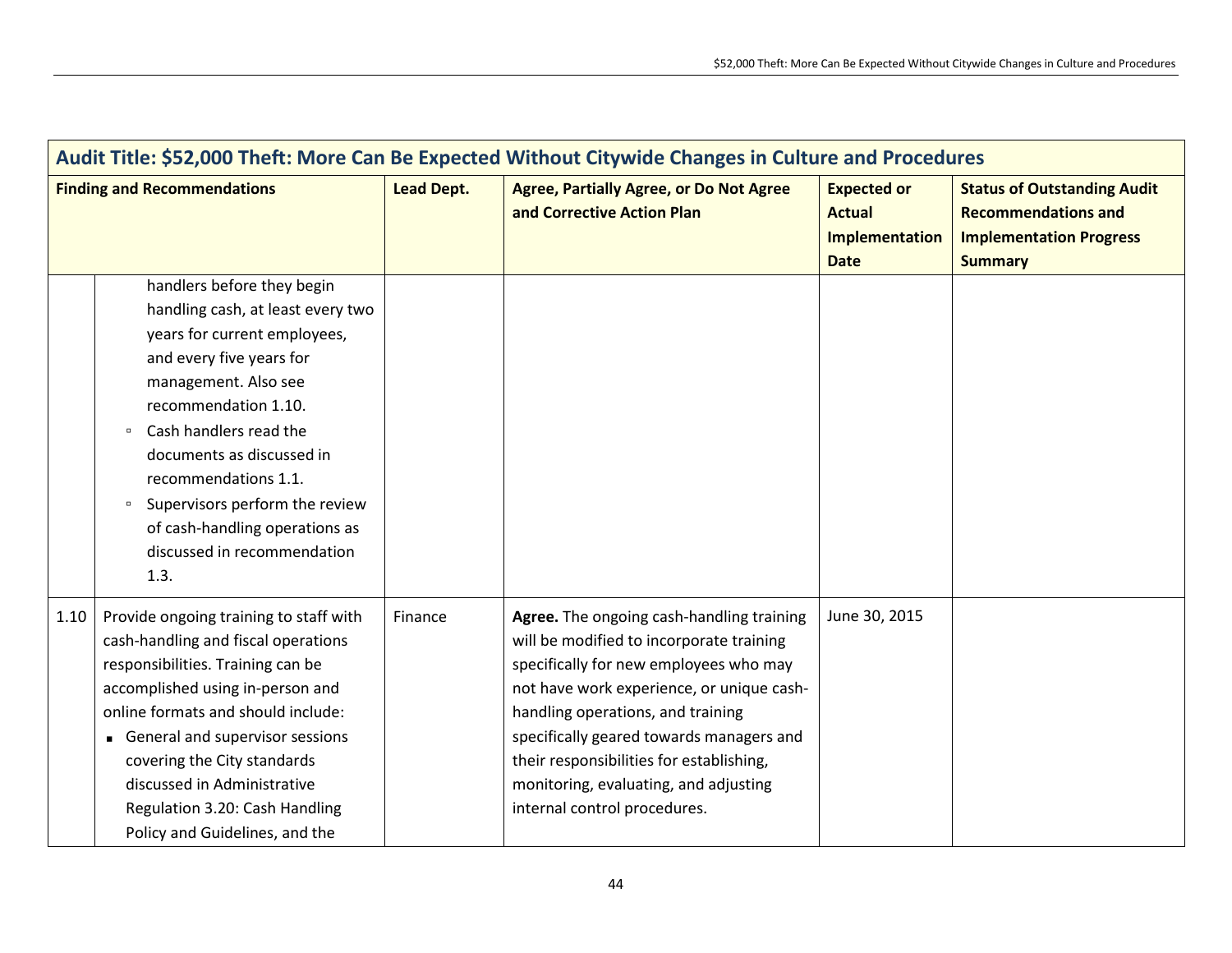| Audit Title: \$52,000 Theft: More Can Be Expected Without Citywide Changes in Culture and Procedures |                                                                                                                                                                                                                                                                                                                                                                                                                                                                                                                                                                                      |                   |                                                                                                                                                                                                                              |                                                                      |                                                                                                                      |
|------------------------------------------------------------------------------------------------------|--------------------------------------------------------------------------------------------------------------------------------------------------------------------------------------------------------------------------------------------------------------------------------------------------------------------------------------------------------------------------------------------------------------------------------------------------------------------------------------------------------------------------------------------------------------------------------------|-------------------|------------------------------------------------------------------------------------------------------------------------------------------------------------------------------------------------------------------------------|----------------------------------------------------------------------|----------------------------------------------------------------------------------------------------------------------|
| <b>Finding and Recommendations</b>                                                                   |                                                                                                                                                                                                                                                                                                                                                                                                                                                                                                                                                                                      | <b>Lead Dept.</b> | <b>Agree, Partially Agree, or Do Not Agree</b><br>and Corrective Action Plan                                                                                                                                                 | <b>Expected or</b><br><b>Actual</b><br>Implementation<br><b>Date</b> | <b>Status of Outstanding Audit</b><br><b>Recommendations and</b><br><b>Implementation Progress</b><br><b>Summary</b> |
|                                                                                                      | citywide cash-handling procedures.<br>Also see recommendations 1.9 and<br>1.12.<br>Site-specific sessions to cover<br>supplemental procedures to City<br>standards for cash-handling needs<br>unique to different locations. Also<br>see recommendation 1.9, 1.12, and<br>1.13.<br>New-employee sessions for<br>employees hired for seasonal work<br>and who may have no work or<br>cash-handling experience.<br>Management sessions covering<br>best practices and mitigating<br>procedures, monitoring those in<br>charge of fiscal operations, and<br>identifying signs of theft. |                   |                                                                                                                                                                                                                              |                                                                      |                                                                                                                      |
| 1.11                                                                                                 | Provide ongoing monitoring of cash-<br>handling and fiscal operations. This<br>includes:<br>Reviewing a sample of the work<br>done by those with cash-handling                                                                                                                                                                                                                                                                                                                                                                                                                       | Finance           | Agree. After the Revenue Development<br>Specialist position is filled, Finance will re-<br>start the ongoing monitoring of citywide<br>cash-handling operations. This review will<br>include, among other things, monitoring | June 30, 2015                                                        |                                                                                                                      |

 $\mathbf{r}$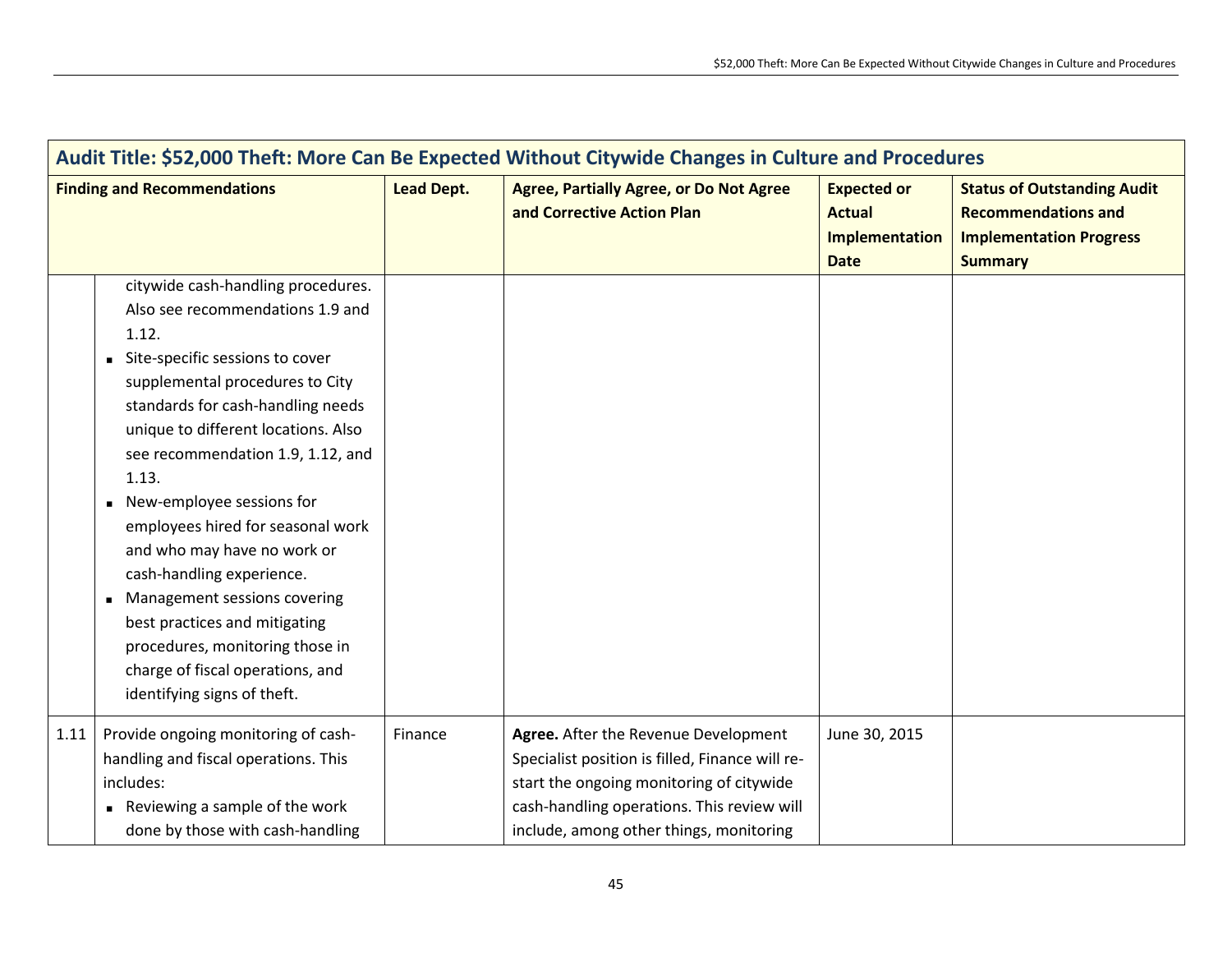| Audit Title: \$52,000 Theft: More Can Be Expected Without Citywide Changes in Culture and Procedures                                                                                                                                                                                                                                                                                                                                                                                                                                                                                                                                                                                                                                                                                                                                                               |                   |                                                                                                               |                                                                      |                                                                                                                      |  |  |
|--------------------------------------------------------------------------------------------------------------------------------------------------------------------------------------------------------------------------------------------------------------------------------------------------------------------------------------------------------------------------------------------------------------------------------------------------------------------------------------------------------------------------------------------------------------------------------------------------------------------------------------------------------------------------------------------------------------------------------------------------------------------------------------------------------------------------------------------------------------------|-------------------|---------------------------------------------------------------------------------------------------------------|----------------------------------------------------------------------|----------------------------------------------------------------------------------------------------------------------|--|--|
| <b>Finding and Recommendations</b>                                                                                                                                                                                                                                                                                                                                                                                                                                                                                                                                                                                                                                                                                                                                                                                                                                 | <b>Lead Dept.</b> | <b>Agree, Partially Agree, or Do Not Agree</b><br>and Corrective Action Plan                                  | <b>Expected or</b><br><b>Actual</b><br>Implementation<br><b>Date</b> | <b>Status of Outstanding Audit</b><br><b>Recommendations and</b><br><b>Implementation Progress</b><br><b>Summary</b> |  |  |
| oversight responsibilities to ensure<br>they are not performing work for<br>which they provide oversight.<br><b>Ensuring compliance with cash-</b><br>handling policies and procedures.<br>Performing surprise cash counts<br>and evaluations of actual practices.<br><b>Ensuring access to accounting</b><br>systems, safes, and cash-handling<br>locations is restricted to the<br>minimum number of staff needed<br>to perform authorized tasks, and<br>that access is divided among<br>enough staff to prevent an<br>individual from being able to steal<br>and conceal the theft.<br>Denying exceptions to daily<br>deposits for departments that have<br>known cash-handling deficiencies.<br>Reexamining cash-handling<br>activities annually for all locations<br>that have daily-deposit exceptions<br>to ensure they continue to meet<br>City standards. |                   | for compliance with cash-handling policies<br>and procedures, and the performance of<br>surprise cash counts. |                                                                      |                                                                                                                      |  |  |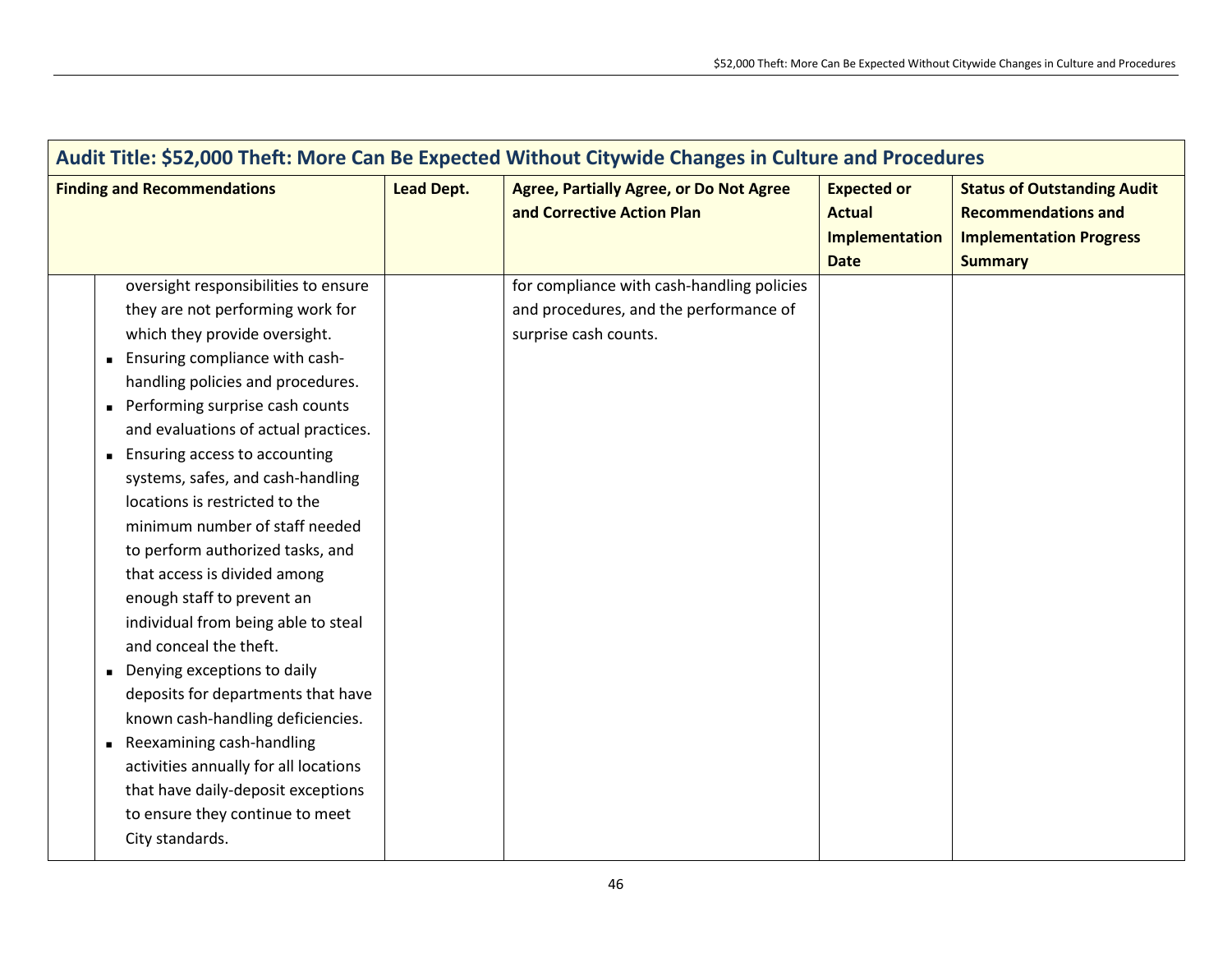| Audit Title: \$52,000 Theft: More Can Be Expected Without Citywide Changes in Culture and Procedures |                                                                                                                                                                                                                                                                                                                                                                                                                                                                                                                                                                                                                                                                                                                                                                                                                                                                    |                   |                                                                                                                                                                                                                                                                                                                                                                                                                                    |                                                                      |                                                                                                                      |  |
|------------------------------------------------------------------------------------------------------|--------------------------------------------------------------------------------------------------------------------------------------------------------------------------------------------------------------------------------------------------------------------------------------------------------------------------------------------------------------------------------------------------------------------------------------------------------------------------------------------------------------------------------------------------------------------------------------------------------------------------------------------------------------------------------------------------------------------------------------------------------------------------------------------------------------------------------------------------------------------|-------------------|------------------------------------------------------------------------------------------------------------------------------------------------------------------------------------------------------------------------------------------------------------------------------------------------------------------------------------------------------------------------------------------------------------------------------------|----------------------------------------------------------------------|----------------------------------------------------------------------------------------------------------------------|--|
| <b>Finding and Recommendations</b>                                                                   |                                                                                                                                                                                                                                                                                                                                                                                                                                                                                                                                                                                                                                                                                                                                                                                                                                                                    | <b>Lead Dept.</b> | <b>Agree, Partially Agree, or Do Not Agree</b><br>and Corrective Action Plan                                                                                                                                                                                                                                                                                                                                                       | <b>Expected or</b><br><b>Actual</b><br>Implementation<br><b>Date</b> | <b>Status of Outstanding Audit</b><br><b>Recommendations and</b><br><b>Implementation Progress</b><br><b>Summary</b> |  |
| 1.12                                                                                                 | Revise citywide cash-handling policies<br>and procedures. These procedures<br>should:<br>Explain cash-handling policies,<br>practices, and procedures in such a<br>way that it can be understood by<br>those who are not experts in cash<br>handling.<br>Incorporate best practices for cash<br>handling, which includes separating<br>tasks among employees to ensure<br>they cannot perform inappropriate<br>combinations of activities that<br>would allow them to commit or<br>conceal theft. Also see Appendix D.<br>Describe mitigating practices that<br>are acceptable for departments to<br>follow when best practices cannot<br>be used because of limited staffing,<br>money, or time.<br>Explain "why": why cash-handling<br>$\blacksquare$<br>activities are separated, why tasks<br>must be performed so staff<br>understand the importance of their | Finance           | Agree. The citywide cash-handling<br>procedures will be revised to include the<br>following:<br>1. Detailed explanation of each of the<br>policies or procedures, and their<br>purpose<br>2. Best practices for segregating duties<br>and responsibilities<br>3. Best practices for receiving funds<br>4. Best practices for custody of funds<br>5. Best practices for depositing funds<br>6. Best practices for reconciling funds | June 30, 2015                                                        |                                                                                                                      |  |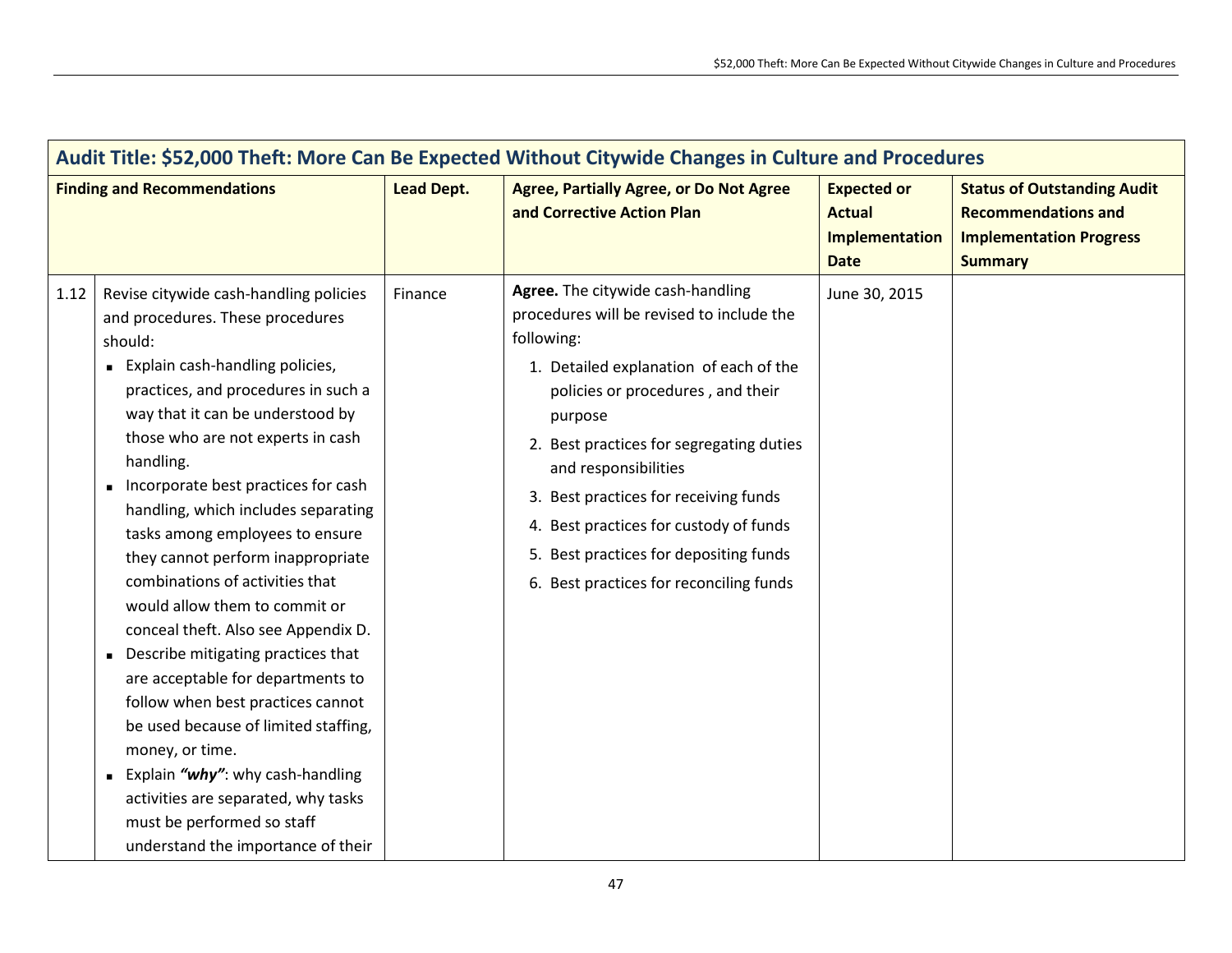| Audit Title: \$52,000 Theft: More Can Be Expected Without Citywide Changes in Culture and Procedures                                                                                                                                                                                                                                                                                                                                                                                                                                                                                                                                                                                                                                                                                                        |                   |                                                                              |                                                                      |                                                                                                                      |  |
|-------------------------------------------------------------------------------------------------------------------------------------------------------------------------------------------------------------------------------------------------------------------------------------------------------------------------------------------------------------------------------------------------------------------------------------------------------------------------------------------------------------------------------------------------------------------------------------------------------------------------------------------------------------------------------------------------------------------------------------------------------------------------------------------------------------|-------------------|------------------------------------------------------------------------------|----------------------------------------------------------------------|----------------------------------------------------------------------------------------------------------------------|--|
| <b>Finding and Recommendations</b>                                                                                                                                                                                                                                                                                                                                                                                                                                                                                                                                                                                                                                                                                                                                                                          | <b>Lead Dept.</b> | <b>Agree, Partially Agree, or Do Not Agree</b><br>and Corrective Action Plan | <b>Expected or</b><br><b>Actual</b><br>Implementation<br><b>Date</b> | <b>Status of Outstanding Audit</b><br><b>Recommendations and</b><br><b>Implementation Progress</b><br><b>Summary</b> |  |
| work, and why omitting steps could<br>make the City vulnerable to theft<br>and loss and compromise employee<br>safety.<br>Define the standard forms,<br>equipment, and supplies staff are<br>to use for cash-handling activities.<br>For example, standard deposit<br>forms, safes, cash registers, and<br>tamperproof bags.<br>Explain every employee's<br>responsibility to protect the City<br>against fraud, abuse, and misuse,<br>and report suspected or known<br>fraud, abuse, and misuse in<br>accordance with the requirements<br>in Administrative Regulation 3.20,<br>Cash Handling Policy and<br>Guidelines.<br>Require supervisors who do not<br>accept and record cash to reconcile<br>standalone accounting systems to<br>the City's financial system, FUND\$,<br>and investigate variances. |                   |                                                                              |                                                                      |                                                                                                                      |  |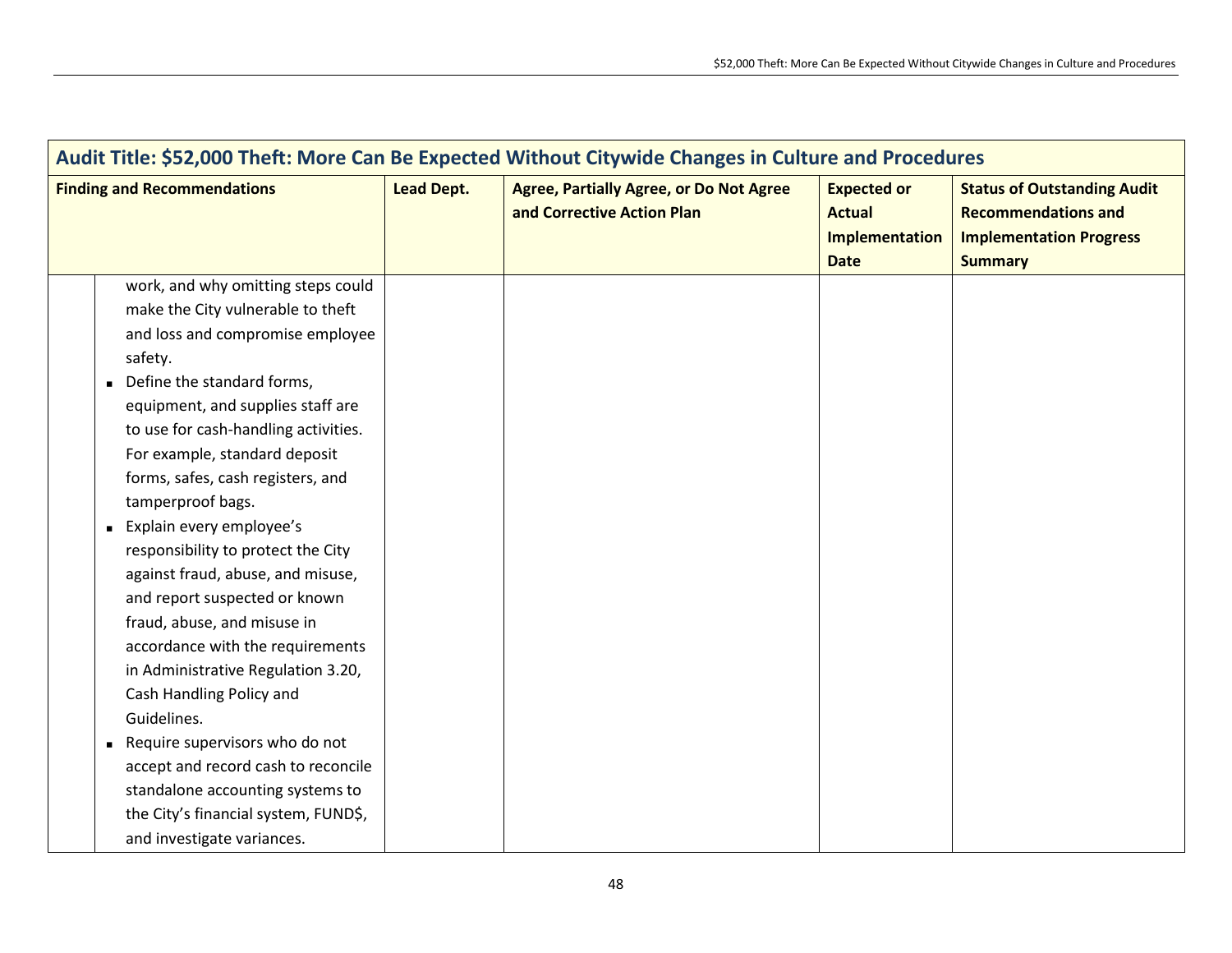| Audit Title: \$52,000 Theft: More Can Be Expected Without Citywide Changes in Culture and Procedures |                                                                                                                                                                                                                                                                                                                                                                                                                                                                                                                          |                    |                                                                                                                                                                                                                                                        |                                                                      |                                                                                                                                                                           |
|------------------------------------------------------------------------------------------------------|--------------------------------------------------------------------------------------------------------------------------------------------------------------------------------------------------------------------------------------------------------------------------------------------------------------------------------------------------------------------------------------------------------------------------------------------------------------------------------------------------------------------------|--------------------|--------------------------------------------------------------------------------------------------------------------------------------------------------------------------------------------------------------------------------------------------------|----------------------------------------------------------------------|---------------------------------------------------------------------------------------------------------------------------------------------------------------------------|
| <b>Finding and Recommendations</b>                                                                   |                                                                                                                                                                                                                                                                                                                                                                                                                                                                                                                          | <b>Lead Dept.</b>  | <b>Agree, Partially Agree, or Do Not Agree</b><br>and Corrective Action Plan                                                                                                                                                                           | <b>Expected or</b><br><b>Actual</b><br>Implementation<br><b>Date</b> | <b>Status of Outstanding Audit</b><br><b>Recommendations and</b><br><b>Implementation Progress</b><br><b>Summary</b>                                                      |
|                                                                                                      | Explain that departments must<br>provide Finance with assurance<br>that a location requesting a daily-<br>deposit exception, including<br>exception renewals, has the ability<br>to secure and protect City money<br>from loss until it can make the<br>deposit before Finance will approve<br>an exception.<br>Require daily-deposit exception<br>approvals to have one-year<br>expiration dates and for Finance to<br>renew the exception before a<br>department can continue with its<br>exception to daily deposits. |                    |                                                                                                                                                                                                                                                        |                                                                      |                                                                                                                                                                           |
| 1.13                                                                                                 | Develop supplemental cash-handling<br>procedures describing activities unique<br>to site-specific operations to<br>accompany Finance's cash-handling<br>manual. Obtain guidance from Finance<br>to ensure that these procedures<br>adequately protect cash and cash<br>handlers. Also see recommendations<br>1.9 and 1.12.                                                                                                                                                                                               | All<br>Departments | Agree. Each City cash-handling site will<br>have specific procedures tailored to site-<br>specific operations. Departments will<br>obtain guidance from Finance regarding<br>whether or not these procedures secure<br>cash and protect cash handlers. | June 30, 2015                                                        | <b>Initial Status: Partially</b><br>implemented. PRW<br>procedures are currently being<br>revised and updated. Other<br>City departments will respond<br>at a later date. |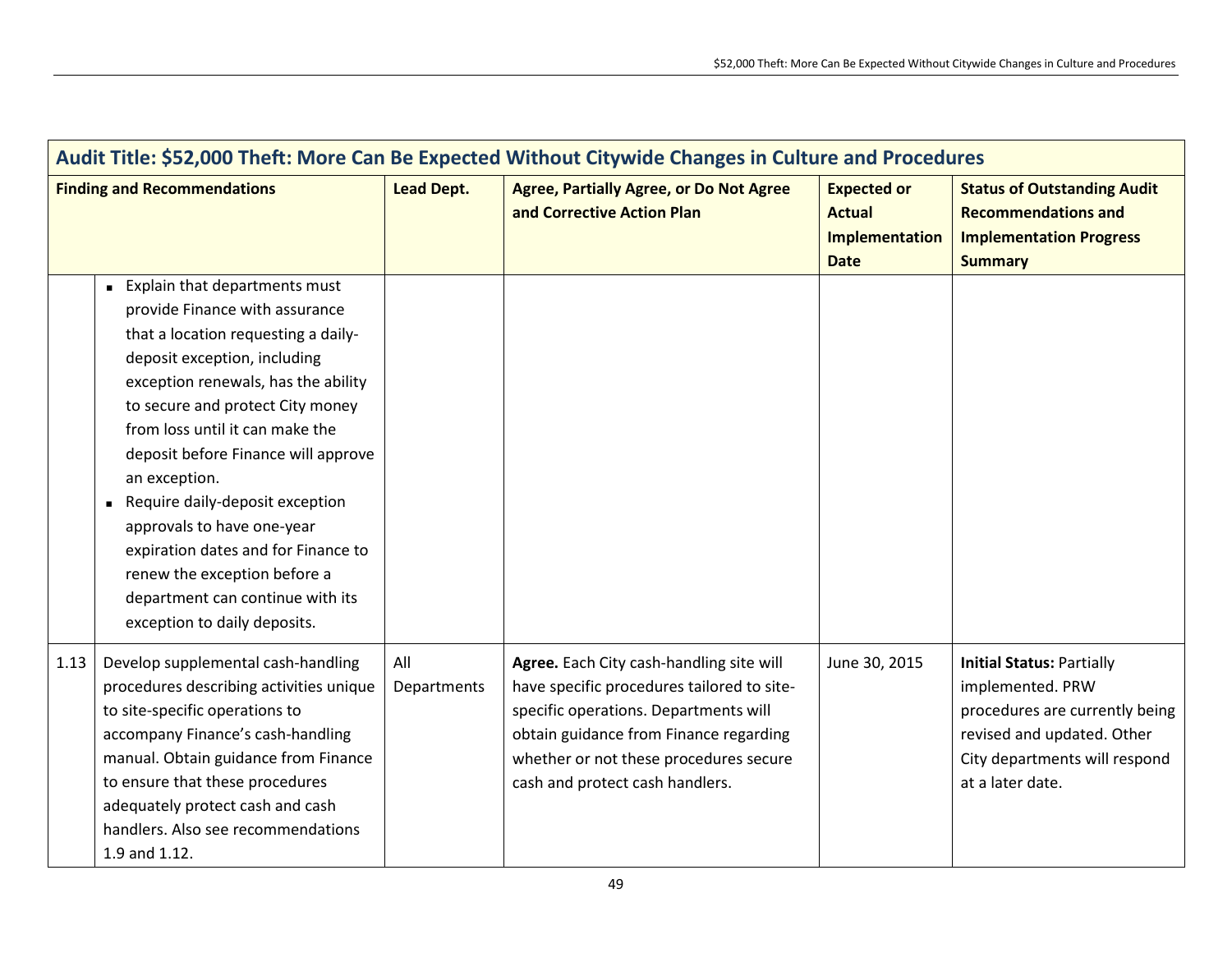| Audit Title: \$52,000 Theft: More Can Be Expected Without Citywide Changes in Culture and Procedures |                                                                                                                                                                                                                                                                                                                                                                                                                                                                                                                                                                                                                                                                                                                                                                          |                   |                                                                                                                              |                                                                             |                                                                                                                                                                                                                                                           |
|------------------------------------------------------------------------------------------------------|--------------------------------------------------------------------------------------------------------------------------------------------------------------------------------------------------------------------------------------------------------------------------------------------------------------------------------------------------------------------------------------------------------------------------------------------------------------------------------------------------------------------------------------------------------------------------------------------------------------------------------------------------------------------------------------------------------------------------------------------------------------------------|-------------------|------------------------------------------------------------------------------------------------------------------------------|-----------------------------------------------------------------------------|-----------------------------------------------------------------------------------------------------------------------------------------------------------------------------------------------------------------------------------------------------------|
|                                                                                                      | <b>Finding and Recommendations</b>                                                                                                                                                                                                                                                                                                                                                                                                                                                                                                                                                                                                                                                                                                                                       | <b>Lead Dept.</b> | <b>Agree, Partially Agree, or Do Not Agree</b><br>and Corrective Action Plan                                                 | <b>Expected or</b><br><b>Actual</b><br><b>Implementation</b><br><b>Date</b> | <b>Status of Outstanding Audit</b><br><b>Recommendations and</b><br><b>Implementation Progress</b><br><b>Summary</b>                                                                                                                                      |
| 1.14                                                                                                 | Install a launch-ramp ticket machine<br>that accepts credit and debit cards for<br>payment.                                                                                                                                                                                                                                                                                                                                                                                                                                                                                                                                                                                                                                                                              | PRW               | Agree. A new machine that accepts cash<br>and credit cards has been purchased and<br>installed at the Marina launch ramp.    | February 1,<br>2014                                                         | Initial Status: Implemented.                                                                                                                                                                                                                              |
| 1.15                                                                                                 | In connection with recommendation<br>1.14, install an access system such as<br>barrier arms that open only after<br>providing a paid ticket at the launch<br>area to ensure boaters pay for a launch<br>before using the ramp. This may<br>require PRW to redesign the parking<br>area to provide enough space for<br>boaters to park their vehicles and<br>trailers after they pay for the launch<br>ticket and still have access to the<br>amenities (boat-washing stations,<br>etc.). The parking area should have a<br>separate exit that opens by sensing<br>that a vehicle has driven up to it so<br>that boaters are not required to use a<br>ticket to exit, since there is a likelihood<br>tickets will get wet, which could cause<br>machinery to malfunction. | <b>PRW</b>        | Agree. The PRW Department will design<br>and install a barrier arm system in concert<br>with the launch ramp ticket machine. | September 2014                                                              | Initial Status: Design and<br>configuration options are<br>under consideration.<br>Approximate one-time<br>construction and installation<br>costs will be \$55,000; and<br>annual costs for service and<br>maintenance will be<br>approximately \$10,000. |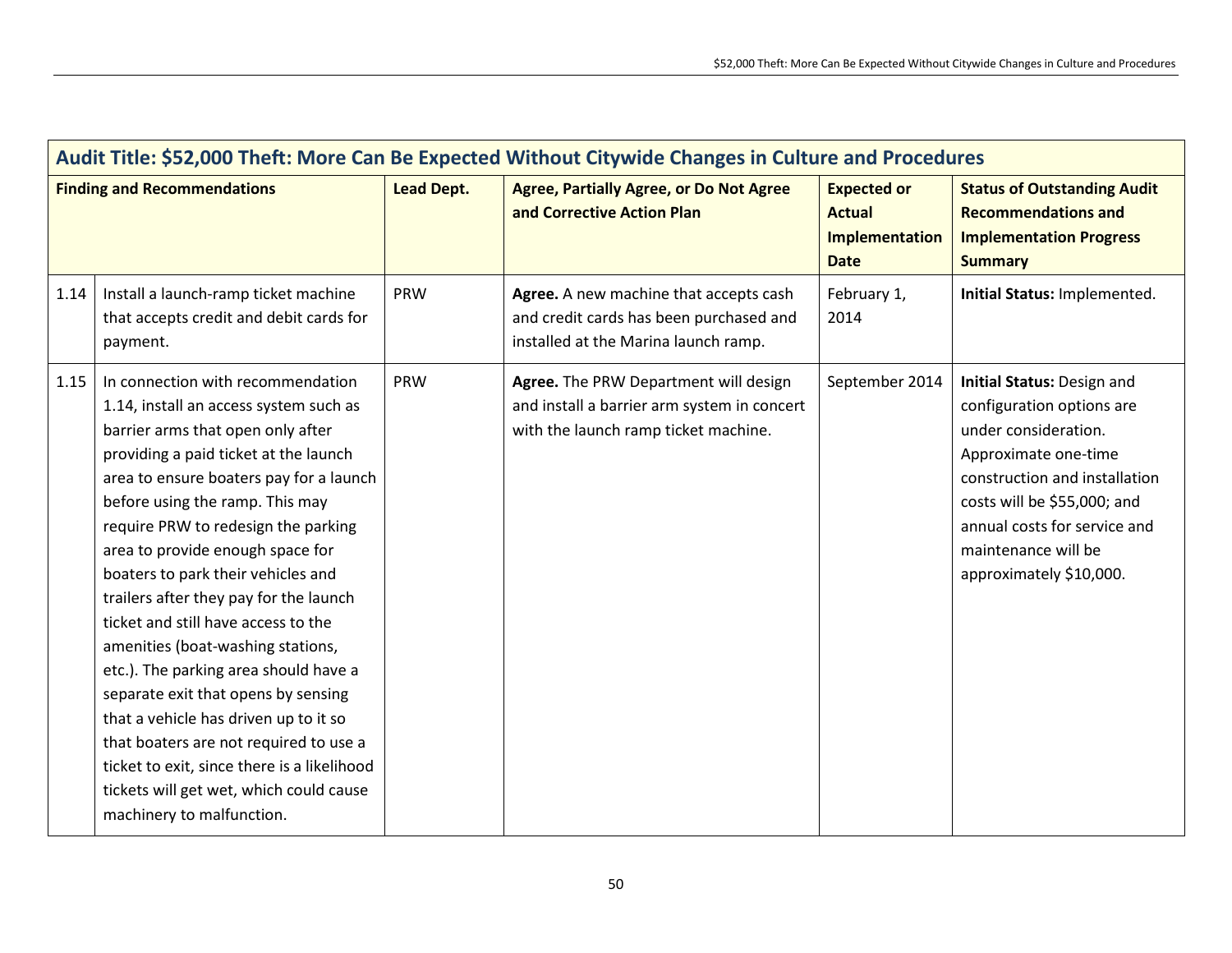| Audit Title: \$52,000 Theft: More Can Be Expected Without Citywide Changes in Culture and Procedures |                                                                                                                                                                                                                                                                     |                      |                                                                                                                                                                                                                                                                                                                                                                                                                                                                                                                     |                                                                      |                                                                                                                                                                                                                                                                     |
|------------------------------------------------------------------------------------------------------|---------------------------------------------------------------------------------------------------------------------------------------------------------------------------------------------------------------------------------------------------------------------|----------------------|---------------------------------------------------------------------------------------------------------------------------------------------------------------------------------------------------------------------------------------------------------------------------------------------------------------------------------------------------------------------------------------------------------------------------------------------------------------------------------------------------------------------|----------------------------------------------------------------------|---------------------------------------------------------------------------------------------------------------------------------------------------------------------------------------------------------------------------------------------------------------------|
|                                                                                                      | <b>Finding and Recommendations</b>                                                                                                                                                                                                                                  | <b>Lead Dept.</b>    | <b>Agree, Partially Agree, or Do Not Agree</b><br>and Corrective Action Plan                                                                                                                                                                                                                                                                                                                                                                                                                                        | <b>Expected or</b><br><b>Actual</b><br>Implementation<br><b>Date</b> | <b>Status of Outstanding Audit</b><br><b>Recommendations and</b><br><b>Implementation Progress</b><br><b>Summary</b>                                                                                                                                                |
| 1.16                                                                                                 | Require customers to pay for their<br>goods at the time of purchase and<br>cease the use of tabs at camps and<br>other locations, if any, that allow for<br>this practice.                                                                                          | PRW                  | Agree. The Department agrees that there<br>was some inherent risk in the practice of<br>allowing campers at the Berkeley<br>Tuolumne Camp to run tabs for purchases<br>at the camp store. It was a much<br>appreciated service that the BTC campers<br>relied on to protect children at the camp<br>from carrying sums of money for small<br>purchases at the camp store. However,<br>the Department is evaluating the risk and<br>will propose an alternative, risk-mitigating<br>action for the 2014 family camp. | May 1, 2014                                                          | Initial Status: The practice of<br>allowing tabs occurred only at<br>the Berkeley Tuolumne Camp.<br>This practice has been<br>suspended and risk-mitigating<br>options for providing this<br>service are under<br>consideration for the summer<br>2014 camp season. |
| 1.17                                                                                                 | Enforce its budget modification<br>procedures by requiring a signature on<br>the support documentation from the<br>supervisor who approves budget<br>modifications, and reject budget<br>modifications that lack signatures from<br>both the preparer and approver. | <b>Budget Office</b> | Agree. All budget modifications should<br>have two signatures, one signature not<br>being that of the same person who<br>prepared the modification in FUND\$. This<br>dual signature policy will be enforced and<br>the Budget Office will (1) reject budget<br>modifications that do not contain dual<br>signatures, and (2) ensure that one of the<br>signatures is not that of the preparer of<br>the budget modification.                                                                                       | February 13,<br>2014                                                 | Initial Status: Implemented.<br>The importance of enforcing<br>the dual signature policy has<br>been reiterated to Budget<br>Office staff.                                                                                                                          |

 $\mathbf{r}$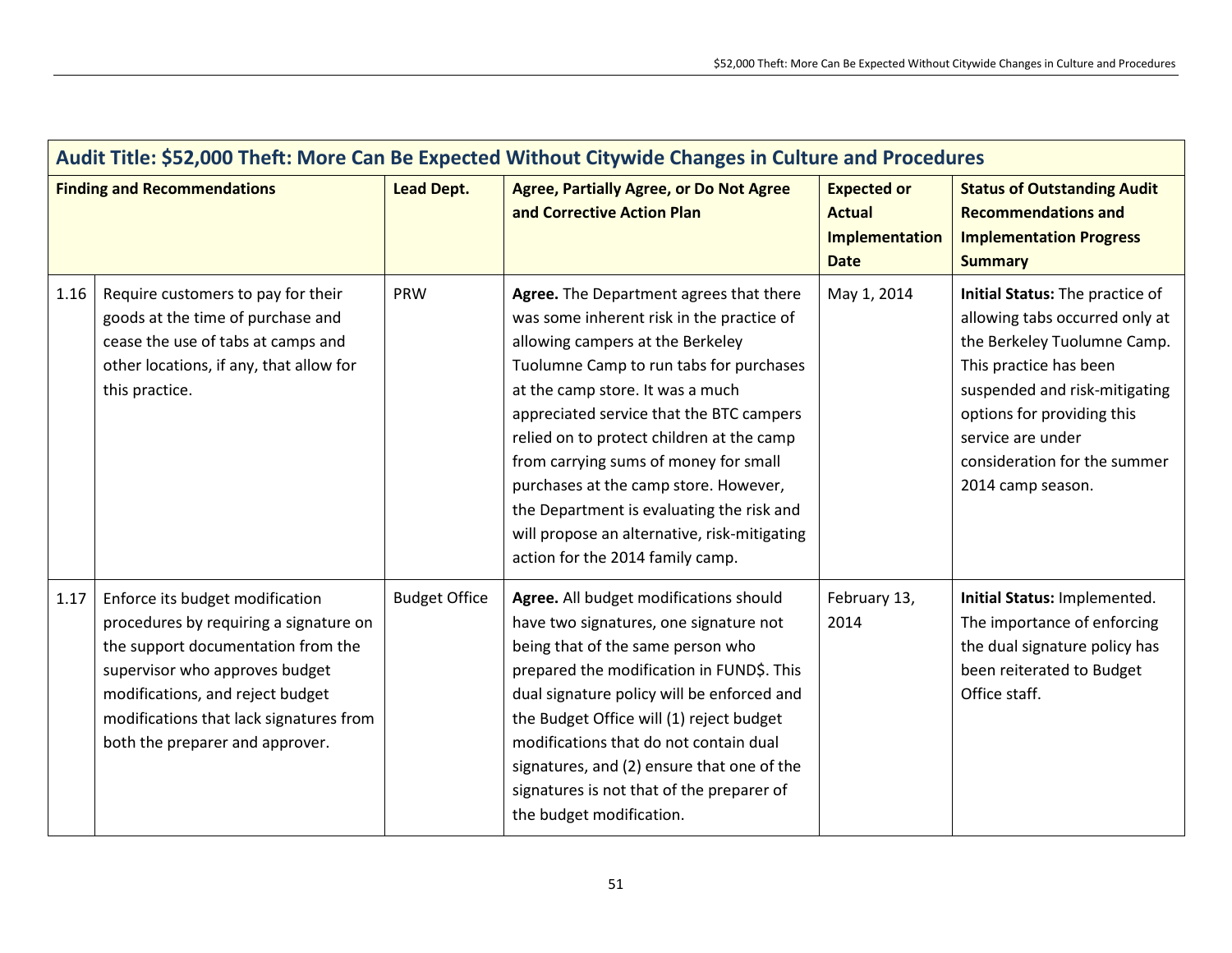### **APPENDIX C**

# **Cash-Handling Audits from 2002 to 2009\***

|                        |                    |                                              | <b>Total</b>           |
|------------------------|--------------------|----------------------------------------------|------------------------|
| <b>Department</b>      | <b>Issue Date</b>  | <b>Audit Title</b>                           | <b>Recommendations</b> |
| Parks, Recreation,     | September 17, 2002 | Parks, Recreation, & Waterfront-             | 20                     |
| and Waterfront         |                    | <b>Cash Receipts/Cash Handling Audit</b>     |                        |
| Finance                | September 17, 2002 | Treasury - Cash Receipts/Cash                | 19                     |
|                        |                    | <b>Handling Audit</b>                        |                        |
| Finance                | April 8, 2003      | <b>Customer Service Cash Receipts/Cash</b>   | 23                     |
|                        |                    | <b>Handling Audit</b>                        |                        |
| <b>Public Works</b>    | July 8, 2003       | <b>Transfer Station Cash Receipts/Cash</b>   | 20                     |
|                        |                    | <b>Handling Audit</b>                        |                        |
| Finance                | May 16, 2006       | <b>Follow-Up Cash Receipts/Cash</b>          | $\overline{7}$         |
|                        |                    | <b>Handling Audit</b>                        |                        |
| Parks, Recreation,     | October 9, 2007    | <b>Marina Surprise Cash Count Audit:</b>     | 5                      |
| and Waterfront         |                    | <b>Controls Over Cash Receipts Need</b>      |                        |
|                        |                    | Improvement                                  |                        |
| City Manager's         | October 9, 2007    | <b>Animal Shelter Surprise Cash Count</b>    | 6                      |
| Office                 |                    | <b>Audit: Controls Need Improvement</b>      |                        |
| Planning and           | November 6, 2007   | Permit Service Center Surprise Cash          | 5                      |
| Development            |                    | <b>Count: Need to Address Long</b>           |                        |
|                        |                    | <b>Standing Security and Accountability</b>  |                        |
|                        |                    | <b>Concerns</b>                              |                        |
| Parks, Recreation,     | November 6, 2007   | <b>Nature Center Surprise Cash Count</b>     | $\overline{7}$         |
| and Waterfront         |                    | <b>Audit: Controls Over Cash Receipts</b>    |                        |
|                        |                    | <b>Need Improvement</b>                      |                        |
| Finance                | January 15, 2008   | Taxi Scrip Cash Count Audit -                | 5                      |
|                        |                    | <b>Controls Over Cash Handling Need</b>      |                        |
|                        |                    | Improvement                                  |                        |
| <b>Public Works</b>    | November 18, 2008  | <b>Transfer Station Receipts: Additional</b> | 6                      |
|                        |                    | <b>Improvements Needed</b>                   |                        |
| <b>Health Services</b> | December 15, 2009  | <b>Mental Health Adult Clinic Surprise</b>   | 6                      |
|                        |                    | <b>Cash Count: Client Funds Could Be</b>     |                        |
|                        |                    | Lost, Stolen, or Misused                     |                        |
|                        |                    | <b>Total:</b>                                | 129                    |

\*All reports are available at <http://www.cityofberkeley.info/ContentDisplay.aspx?id=7236>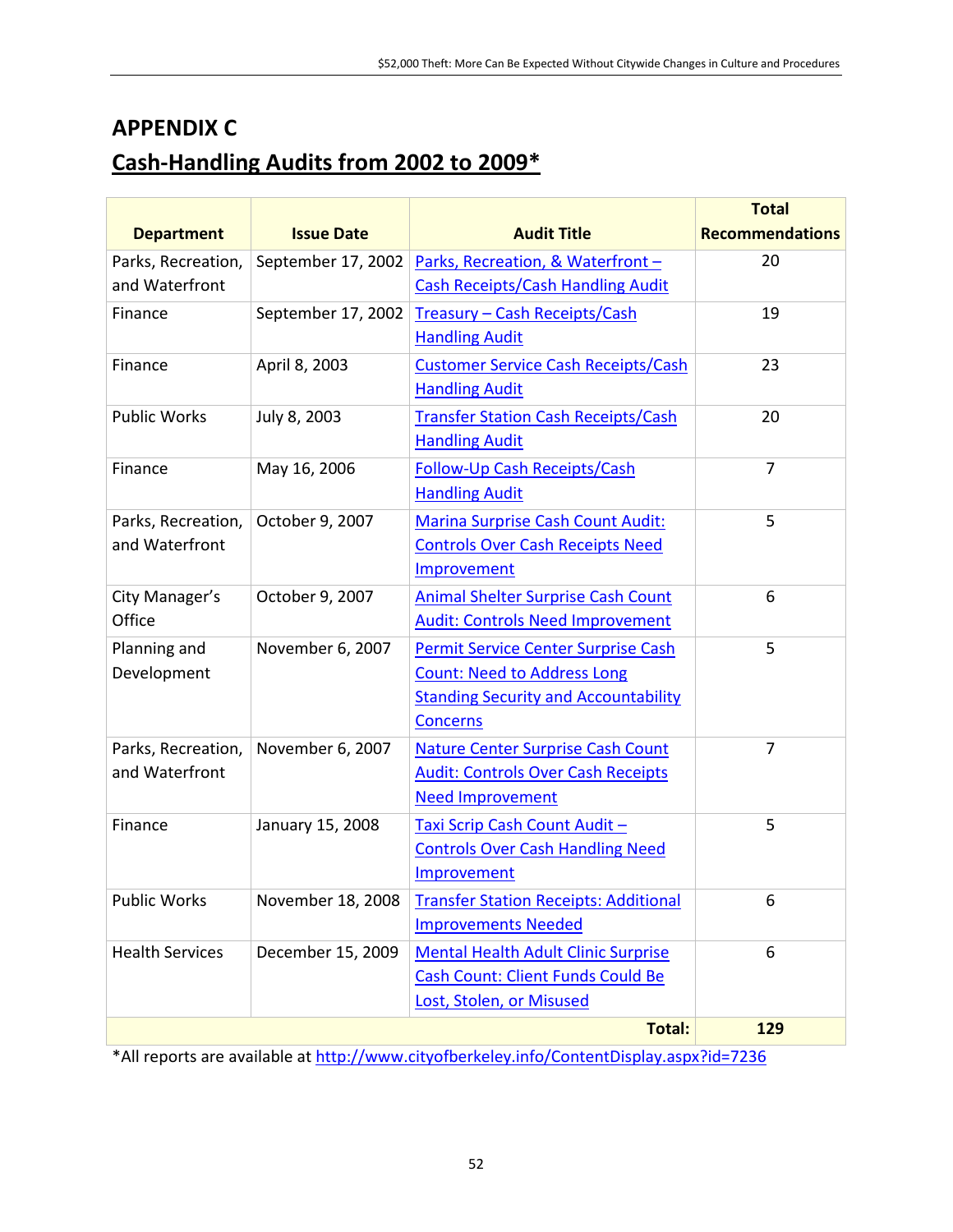### **APPENDIX D**

# **Cash-Handling Best Practices**

| <b>Separate</b>            | Have different people:                                                                                                               |
|----------------------------|--------------------------------------------------------------------------------------------------------------------------------------|
| <b>Activities</b>          | Receive and deposit cash<br>$\Box$                                                                                                   |
|                            | Record cash payments to accounting systems<br>α                                                                                      |
|                            | Reconcile cash receipts to deposits and financial systems<br>$\Box$                                                                  |
|                            | Bill for goods and services<br>$\Box$                                                                                                |
|                            | Follow up on collection of returned checks<br>$\Box$                                                                                 |
|                            | Distribute payroll and other checks<br>$\Box$                                                                                        |
| Accountability,            | Ensure cash is accounted for, secured, and traceable to staff:                                                                       |
| Authorization,             | Record cash receipts at the moment received<br>$\Box$                                                                                |
| and Approval               | Keep money secure at all times<br>$\Box$                                                                                             |
|                            | Document transfers of money - physically and within accounting<br>$\Box$<br>systems                                                  |
|                            | Give receipts to customers (regardless of whether they request one)<br>$\Box$                                                        |
|                            | Have cashiers create and use their own unique login identification<br>α                                                              |
|                            | Never share passwords, codes, or keys<br>α                                                                                           |
|                            | Give each cashier a separate cash drawer<br>α                                                                                        |
|                            | Require supervisors to witness preparation of and to verify deposits<br>$\Box$                                                       |
|                            | Require supervisors to approve voids and refunds at the moment they<br>$\Box$<br>occur                                               |
|                            | Have two people sign as witnesses of deposits added to and removed<br>$\Box$<br>from a safe, and transported for deposit to the bank |
|                            | When proper accountability exists, management can answer the four W's:                                                               |
|                            | Who has access to cash<br>$\Box$                                                                                                     |
|                            | Why they have access to cash<br>$\Box$                                                                                               |
|                            | Where cash is at all times<br>$\Box$                                                                                                 |
|                            | What has occurred from beginning to end of a transaction<br>$\Box$                                                                   |
| Security of                | Protect employees and cash:                                                                                                          |
| cash and                   | Conduct background checks on all prospective cash handlers<br>$\Box$                                                                 |
| employees<br>handling cash | Conduct cash transactions in public view (in front of customer) and<br>$\Box$<br>count cash out of public view                       |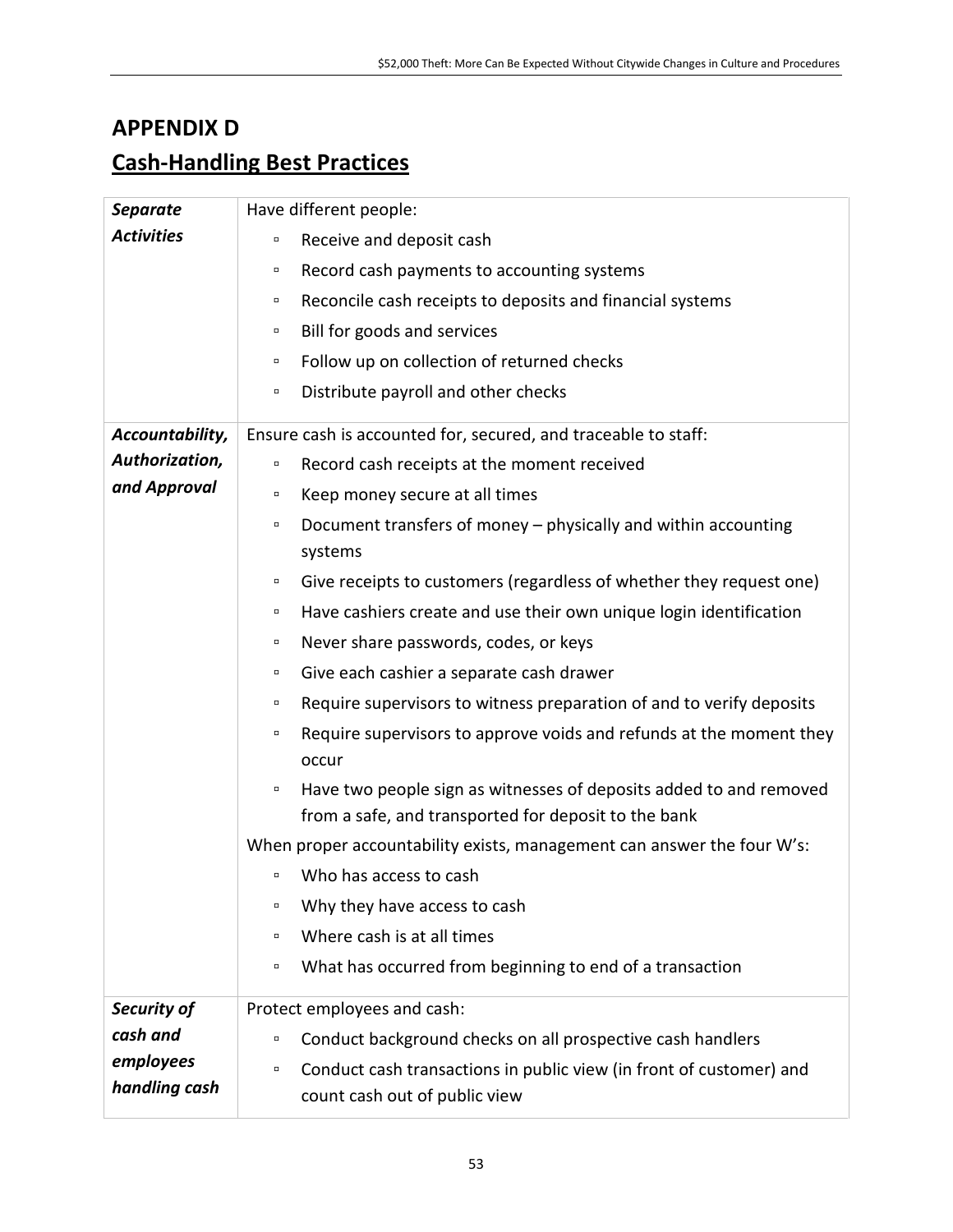|                       | Have two people conduct cash counts to verify reconciliations and<br>$\Box$<br>deposits                                      |
|-----------------------|------------------------------------------------------------------------------------------------------------------------------|
|                       | Restrict access to cash to as few people as possible<br>α                                                                    |
|                       | Lock cash in a secure location, such as a safe<br>α.                                                                         |
|                       | Use tamperproof deposit bags and locking moneybags<br>$\Box$                                                                 |
|                       | Provide passwords, combinations, and keys only to authorized<br>$\Box$<br>employees                                          |
|                       | Change passwords, combinations, and keys at least once a year and<br>$\Box$<br>when there is employee turnover               |
|                       | Minimize how much money is held overnight<br>$\Box$                                                                          |
|                       | Use a buddy system when taking money from one location to another<br>$\Box$                                                  |
|                       | Install panic buttons in cash-handling locations<br>α                                                                        |
|                       | Use security cameras to monitor cash-handling areas<br>α.                                                                    |
| <b>Review and</b>     | Confirm transactions are recorded correctly:                                                                                 |
| <b>Reconciliation</b> | Record cash receipts when received<br>$\Box$                                                                                 |
|                       | Count, balance, and deposit cash receipts daily<br>α                                                                         |
|                       | Compare receipts to deposit records<br>α                                                                                     |
|                       | Perform periodic surprise cash counts<br>$\Box$                                                                              |
|                       | Review actual practices at least annually<br>α                                                                               |
|                       | Update procedures to address gaps or improve operations<br>$\Box$                                                            |
|                       | Monitor trends; investigate unexpected trends and significant<br>$\Box$<br>deviations from expected results (e.g., $\pm$ 5%) |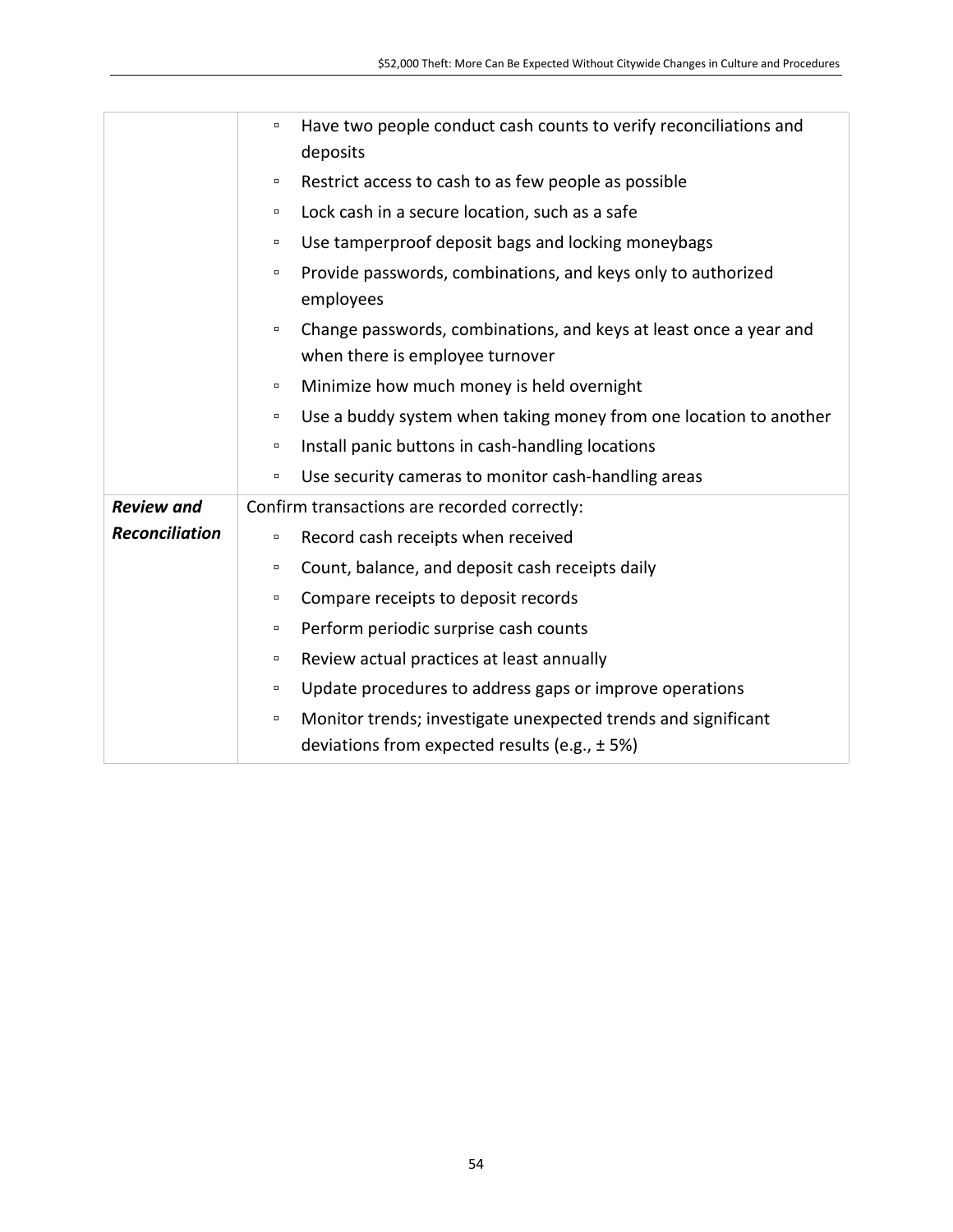# **APPENDIX E Cash-Handling Matrices**

Management can use the following matrices as guides in determining whether cash-handling tasks are properly separated among staff so that an employee is not given the opportunity to commit and conceal theft. Ideally, management should use the three-person matrix. When staffing limitations prevent that, management should use the two-person matrix to put detection procedures in place that would make it difficult for an employee to conceal theft.

| <b>Three-Person Cash-Handling Operation</b> |                           |                            |                                             |                                    |                              |                                                     |
|---------------------------------------------|---------------------------|----------------------------|---------------------------------------------|------------------------------------|------------------------------|-----------------------------------------------------|
|                                             |                           |                            | <b>Best Practice</b>                        |                                    |                              |                                                     |
|                                             | <b>Accepts</b><br>Payment | <b>Prepares</b><br>deposit | <b>Reconciles</b><br>receipts to<br>deposit | <b>Records</b><br>deposit to<br>GL | <b>Makes cash</b><br>deposit | <b>Compares</b><br>deposits to<br><b>GL</b> entries |
| Individual #1                               | X                         |                            |                                             |                                    | X                            |                                                     |
| Individual #2                               |                           | χ                          |                                             |                                    |                              |                                                     |
| Individual #3                               |                           |                            | X                                           | X                                  |                              | X                                                   |

| <b>Two-Person Cash-Handling Operation</b> |                           |                            |                                                                   |                                    |                              |                                                     |
|-------------------------------------------|---------------------------|----------------------------|-------------------------------------------------------------------|------------------------------------|------------------------------|-----------------------------------------------------|
|                                           |                           |                            | <b>Mitigates Risk When Three-Person Operation is Not Possible</b> |                                    |                              |                                                     |
|                                           | <b>Accepts</b><br>Payment | <b>Prepares</b><br>deposit | <b>Reconciles</b><br>receipts to<br>deposit                       | <b>Records</b><br>deposit to<br>GL | <b>Makes cash</b><br>deposit | <b>Compares</b><br>deposits to<br><b>GL</b> entries |
| Individual #1                             | X                         | X                          |                                                                   |                                    | X                            |                                                     |
| Individual #2                             |                           |                            | X                                                                 | X                                  |                              | X                                                   |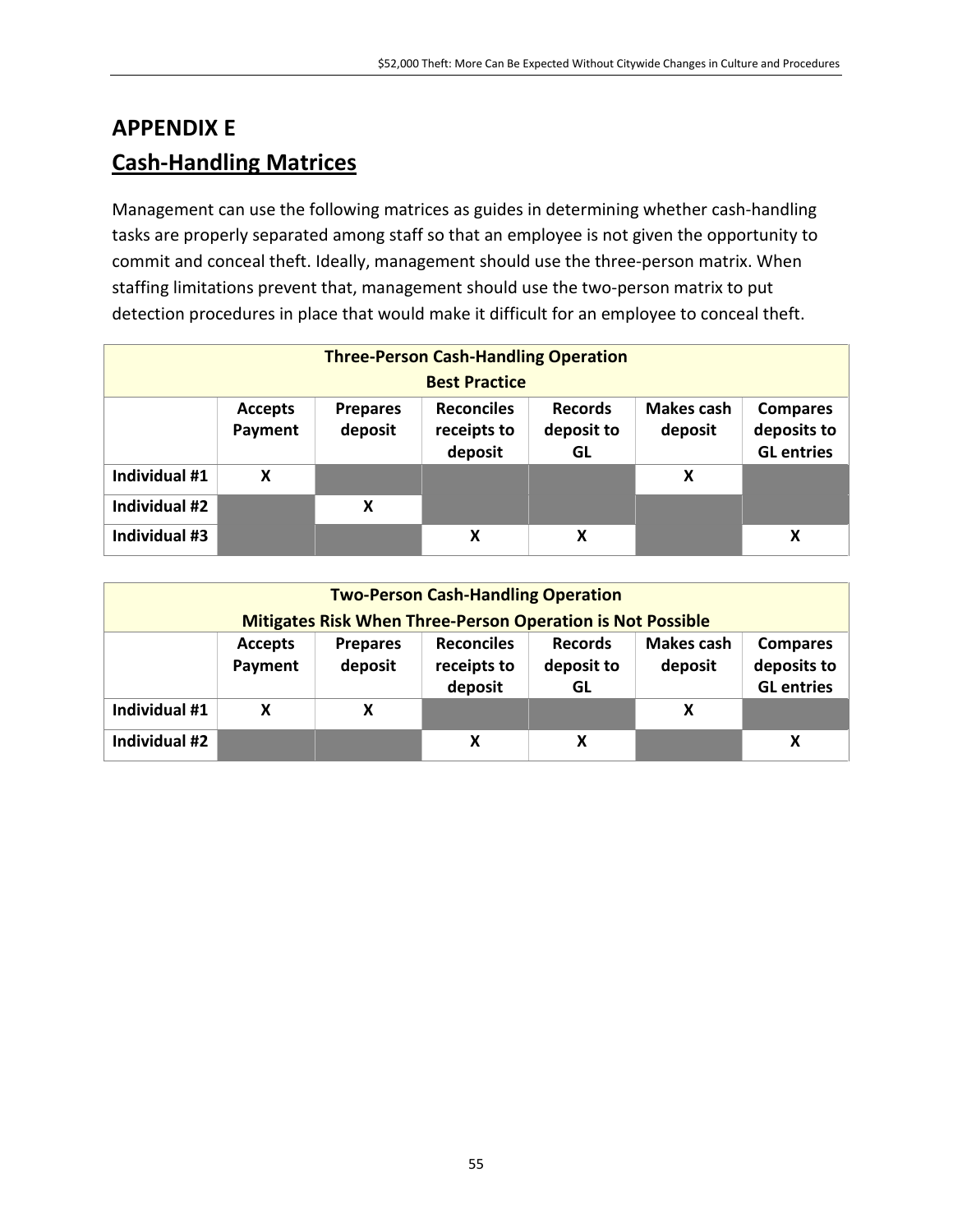## **APPENDIX F Problems Cited During Site Visits**

We visited five PRW cash-handling locations during our audit and witnessed practices that either were actual problems or could lead to problems if not addressed. We are specifically not citing the location where we observed a problem because the focus needs to be on widespread cash management, not on fixing a problem only at the location where we saw it. We also reviewed cash-handling procedures that are or could be potential problems. Our goal is to provide management with information about the risks associated with the practices we witnessed so they can make informed improvements to protect cash and employees. We recognize that there may be established procedures that address the potential problem, but we did not witness those practices and so cannot form an opinion about their usefulness. Therefore, we are citing the issue to provide management with information to make informed decisions. Although we provide details to help management, this table does not list every possible risk or solution. It does, however, help management see the different methods it can use to reduce theft and error, including those that management may use to mitigate risks when best practices cannot be implemented.

| <b>CASH REGISTERS AND SECURITY</b>                            |                                                                                                                                                                                                                                                                                                                                                                                                                                                                                                                                                                                   |                                                                                                                                                                                                                                                                                                                                                                                                                                                                                                                                                                                                                                                                                                                  |
|---------------------------------------------------------------|-----------------------------------------------------------------------------------------------------------------------------------------------------------------------------------------------------------------------------------------------------------------------------------------------------------------------------------------------------------------------------------------------------------------------------------------------------------------------------------------------------------------------------------------------------------------------------------|------------------------------------------------------------------------------------------------------------------------------------------------------------------------------------------------------------------------------------------------------------------------------------------------------------------------------------------------------------------------------------------------------------------------------------------------------------------------------------------------------------------------------------------------------------------------------------------------------------------------------------------------------------------------------------------------------------------|
| <b>Problem or Potential Problem</b>                           | <b>Risks</b>                                                                                                                                                                                                                                                                                                                                                                                                                                                                                                                                                                      | <b>Best Solutions</b>                                                                                                                                                                                                                                                                                                                                                                                                                                                                                                                                                                                                                                                                                            |
| Cash register key kept in register<br>during operating hours. | A cashier could inadvertently forget to turn<br>the operating mode to "off" when he or she<br>leaves the register momentarily. This would<br>give others the ability to use the register to<br>access the cash: employees not assigned to<br>cashier, vendors onsite to do repairs,<br>customers left unattended, and so on. This<br>access makes it difficult to identify who stole<br>money and prosecute the thief. It also<br>makes honest people look guilty.<br>Someone other than the supervisor could<br>switch from basic operating mode to void or<br>programming mode. | A register should have two keys: one for regular<br>cashiering operations and another for programming<br>and voiding transactions:<br>Only the supervisor should have the key to switch<br>$\Box$<br>the register to programming and void modes.<br>Only the cashier assigned to the register should<br>$\Box$<br>have the operations key. The cashier should<br>always put the register in the "locked" position<br>and remove the key when walking away from the<br>register.<br>Lock all keys in a safe during nonoperating hours.<br>$\Box$<br>Why do this? - Management will know who has access to<br>the cash and when. This will help them identify a thief<br>and clear the name of innocent employees. |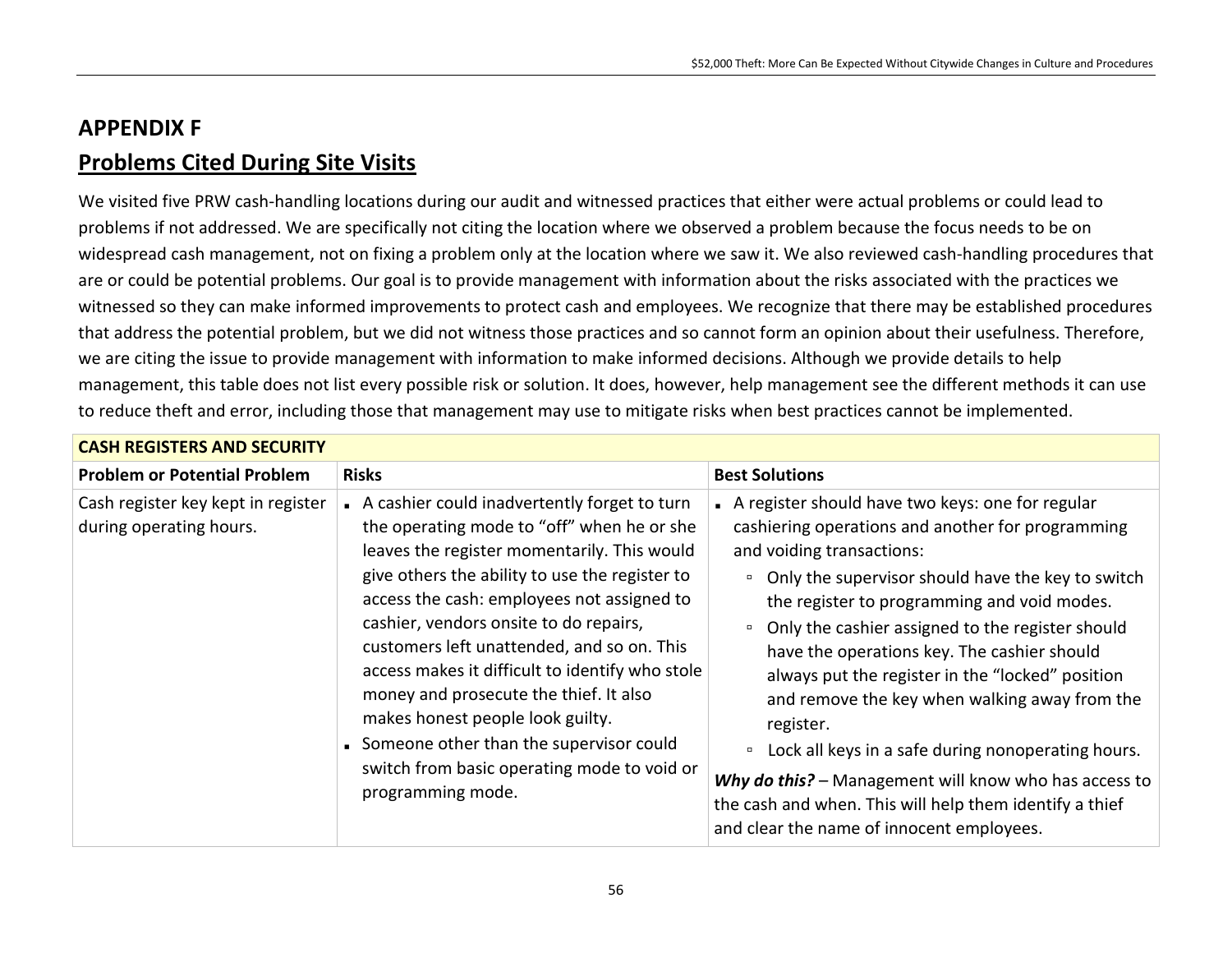| <b>CASH REGISTERS AND SECURITY</b>                                                                     |                                                                                                                                                                                                                                                                                                                                                                                                                                                                                |                                                                                                                                                                                                                                                                                                                                                                                                                                        |
|--------------------------------------------------------------------------------------------------------|--------------------------------------------------------------------------------------------------------------------------------------------------------------------------------------------------------------------------------------------------------------------------------------------------------------------------------------------------------------------------------------------------------------------------------------------------------------------------------|----------------------------------------------------------------------------------------------------------------------------------------------------------------------------------------------------------------------------------------------------------------------------------------------------------------------------------------------------------------------------------------------------------------------------------------|
| <b>Problem or Potential Problem</b>                                                                    | <b>Risks</b>                                                                                                                                                                                                                                                                                                                                                                                                                                                                   | <b>Best Solutions</b>                                                                                                                                                                                                                                                                                                                                                                                                                  |
| Cash register not turned on until<br>first transaction occurs.                                         | Staff may not have closed out the register at<br>the end of the previous shift and those<br>transactions will be included in the day's<br>sales. This will cause the register to not<br>balance at the end of the day.<br>Staff would not be aware of a register<br>malfunction until a customer is present to<br>pay. This could result in the customer<br>walking away frustrated or provide an<br>opportunity for staff to collect cash and not<br>enter into the register. | Turn on the cash register as part of opening<br>procedures.<br>Why do this? - Cash handlers are able to verify that the<br>starting total is at zero and that the cash register is in<br>proper working order before business begins.                                                                                                                                                                                                  |
| Cash register has quick release<br>button allowing unrestricted<br>access to cash drawer.              | Anyone near the register could steal cash:<br>the cashier, other employees, vendors<br>onsite to do repairs, customers left<br>unattended, and so on. This access makes it<br>difficult to identify who stole money and<br>prosecute the thief. It also makes honest<br>people look guilty.                                                                                                                                                                                    | Use cash registers that do not have a quick-release<br>lever.<br>$-$ or $-$<br>Use a register that requires the cash drawer to be<br>unlocked for this lever to work and keep the cash<br>drawer locked when the register is unattended, even<br>if only momentarily.<br>Why do this? - Management will know who has access to<br>the cash and when. This will help them identify a thief<br>and clear the name of innocent employees. |
| Cashiers share cash<br>register/drawer; others have<br>access when cashier is on break<br>or at lunch. | One of the cashiers could steal money and<br>management would not be able to<br>determine which one. This access makes it<br>difficult to identify who stole money and<br>prosecute the thief. It also makes honest<br>people look guilty.                                                                                                                                                                                                                                     | Require a 1:1 relationship with a cash drawer and<br>$\blacksquare$<br>cashier. Management can:<br><sup>□</sup> Use multiple registers and assign a specific<br>employee to a specific register at the start of each<br>shift.<br>$-$ or $-$                                                                                                                                                                                           |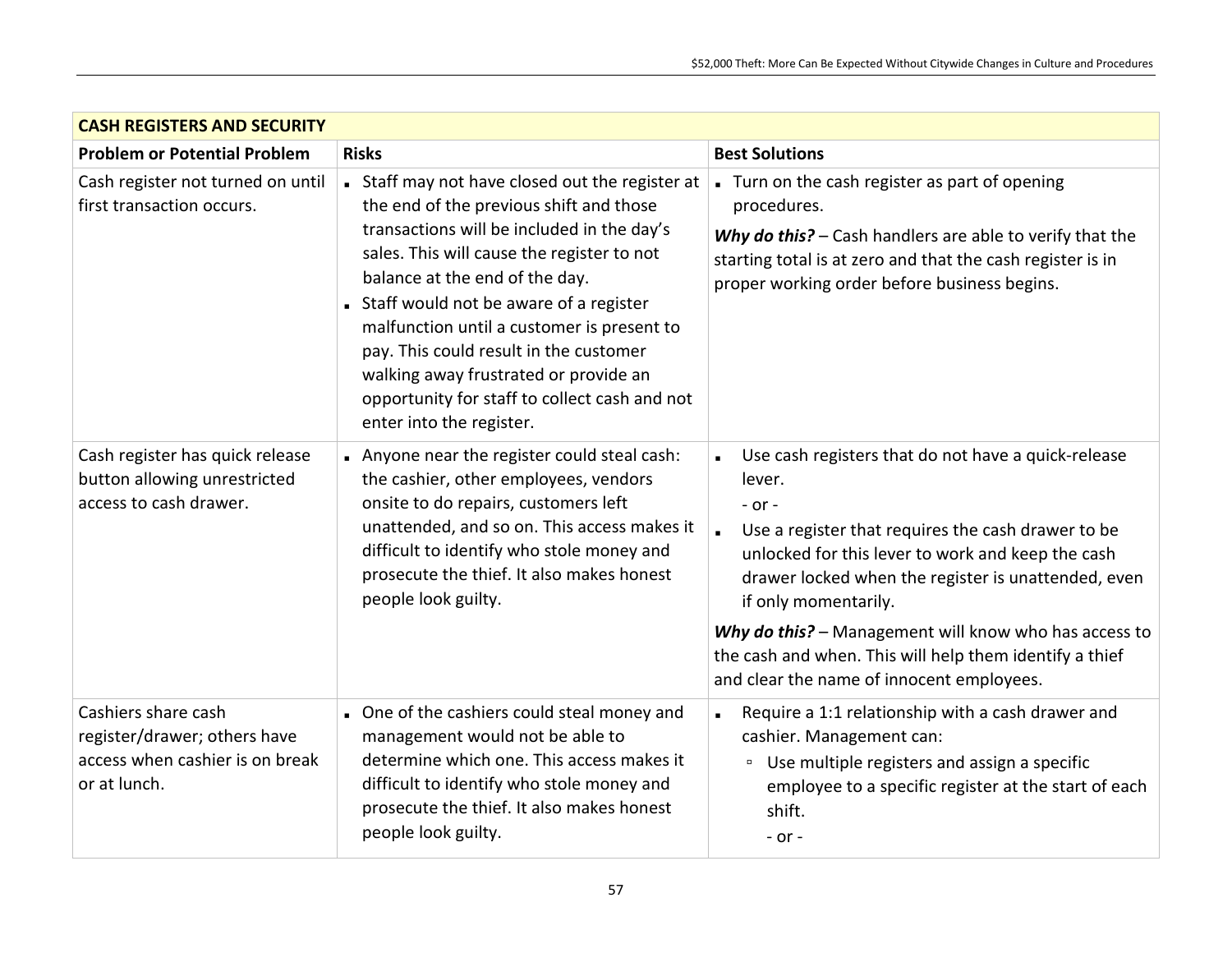| <b>CASH REGISTERS AND SECURITY</b>         |                                                                                                             |                                                                                                                                                                                                                                                                                                                                                                                                                                                                                                                                                                                                           |
|--------------------------------------------|-------------------------------------------------------------------------------------------------------------|-----------------------------------------------------------------------------------------------------------------------------------------------------------------------------------------------------------------------------------------------------------------------------------------------------------------------------------------------------------------------------------------------------------------------------------------------------------------------------------------------------------------------------------------------------------------------------------------------------------|
| <b>Problem or Potential Problem</b>        | <b>Risks</b>                                                                                                | <b>Best Solutions</b>                                                                                                                                                                                                                                                                                                                                                                                                                                                                                                                                                                                     |
|                                            |                                                                                                             | <sup>o</sup> Allow only one person to cashier throughout the<br>day.<br>$-$ or $-$<br>Assign cash drawers to individual cashiers and<br>$\Box$<br>require a change in cash drawer when one cashier<br>fills in while the other goes to lunch or takes a<br>break - this is a standard practice used at grocery<br>stores during shift changes. Cashiers should lock<br>the lids on their individual cash drawers and keep<br>their keys on a wrist key coil, then lock the drawer<br>in a safe that physically cannot be opened unless<br>two people are present to use their unique codes<br>to open it. |
|                                            |                                                                                                             | Why do this? - Management will know who has access to<br>the cash and when. This will help them identify a thief<br>and clear the name of innocent employees.                                                                                                                                                                                                                                                                                                                                                                                                                                             |
| Money kept under cash drawer<br>overnight. | An after-hours employee, contractor, or<br>burglar could break open the cash drawer<br>and steal the money. | Do the daily close out / reconciliation for each cash<br>drawer at the end of the business day, put each<br>deposit in a tamperproof bag, and seal it. Combine the<br>sealed tamperproof bags into a locking moneybag, lock<br>it, and then:<br><sup>o</sup> Deposit the money at the bank.<br>$-$ or $-$<br>• Put the moneybag in a drop safe that physically<br>cannot be opened unless two people are present<br>to use their unique code to open it. Transfer the<br>deposit to the bank or Finance the next business<br>day.                                                                         |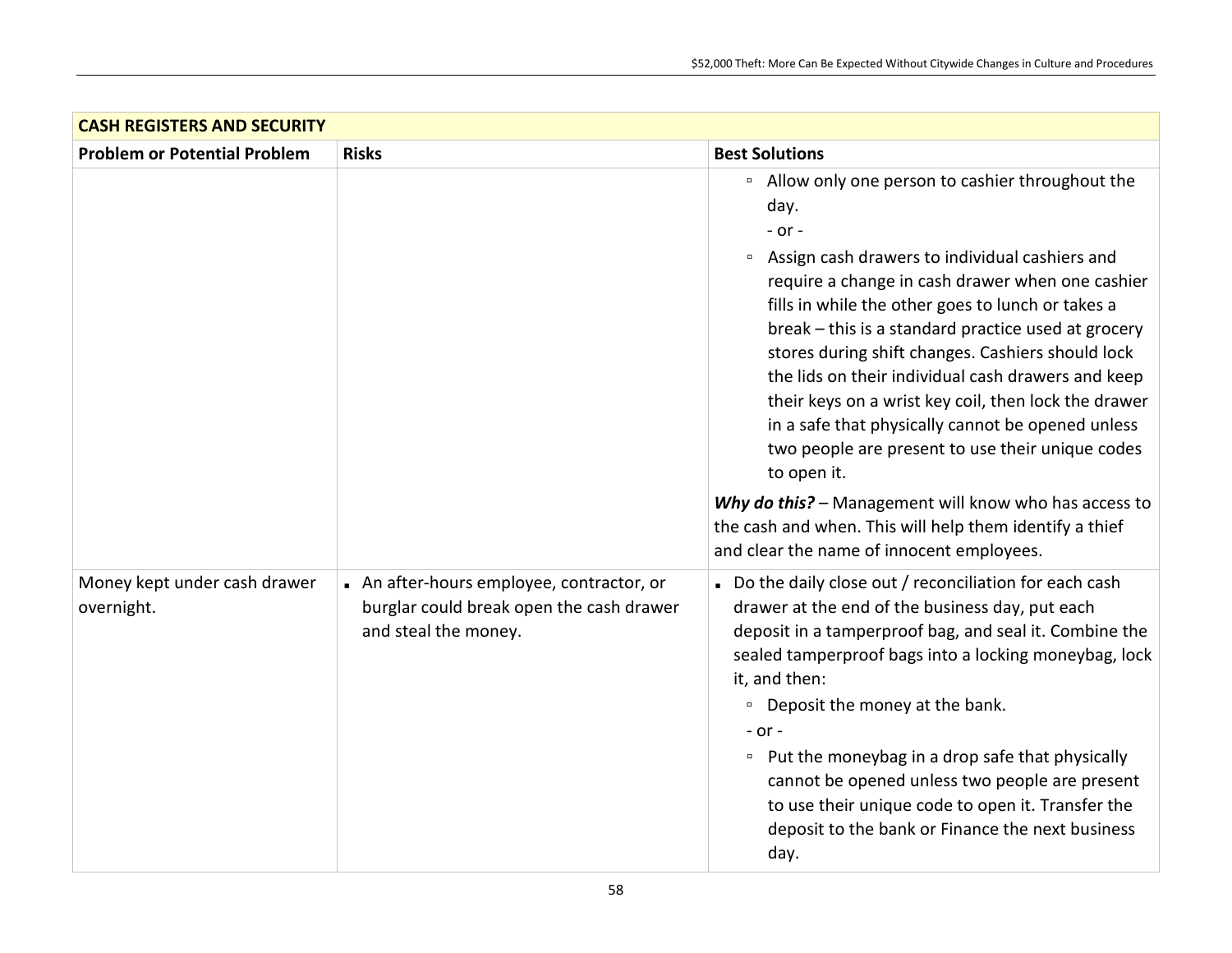| <b>CASH REGISTERS AND SECURITY</b>                                                                                       |                                                                                                                                                                                                                                                                                                          |                                                                                                                                                                                                                                                                                                                                                                                                                                                                                                                                                                                                                                                      |
|--------------------------------------------------------------------------------------------------------------------------|----------------------------------------------------------------------------------------------------------------------------------------------------------------------------------------------------------------------------------------------------------------------------------------------------------|------------------------------------------------------------------------------------------------------------------------------------------------------------------------------------------------------------------------------------------------------------------------------------------------------------------------------------------------------------------------------------------------------------------------------------------------------------------------------------------------------------------------------------------------------------------------------------------------------------------------------------------------------|
| <b>Problem or Potential Problem</b>                                                                                      | <b>Risks</b>                                                                                                                                                                                                                                                                                             | <b>Best Solutions</b>                                                                                                                                                                                                                                                                                                                                                                                                                                                                                                                                                                                                                                |
|                                                                                                                          |                                                                                                                                                                                                                                                                                                          | Why do this? - Management will know who has access to<br>the cash and when. This will help them identify a thief<br>and clear the name of innocent employees. This also<br>secures money so that it cannot be taken during a<br>burglary.                                                                                                                                                                                                                                                                                                                                                                                                            |
| Staff sometimes leave the office<br>door unlocked when they leave<br>to attend to program activities.                    | A visitor, contractor, or other employee<br>from another division/department could:<br><sup>□</sup> Get access to the cash drawer,<br>especially if the key is in the register<br>and/or the cash drawer is not locked.<br>Steal records with sensitive information<br>$\Box$<br>or other city property. | Lock the office when unattended so that it is limited to<br>only staff with necessary and assigned access.<br>- Place an easy-to-read sign where customers will see it<br>explaining why someone is absent and instructions on<br>what to do. Include specific return times, e.g., be back<br>in five minutes, not vague statements, e.g., be back<br>shortly.<br>Why do this? - Management will know who has access to<br>the cash, other city property, and customer information.<br>This will help them identify a thief and clear the name of<br>innocent employees. This also keeps sensitive materials<br>from being stolen or seen by others. |
| Keys to cash register, safes,<br>and/or money-collection systems<br>are kept in open areas on hooks<br>or in containers. | Anyone who enters the open area could get<br>the keys and steal cash: other employees,<br>vendors onsite to do repairs, customers left<br>unattended, and so on. This access makes it<br>difficult to identify who stole money and<br>prosecute the thief. It also makes honest<br>people look guilty.   | . Use cash registers that require two keys: one for the<br>cashier for regular cashiering operations and one for<br>the supervisor for programming and voiding a<br>transaction. Then require cashiers and supervisors to<br>keep their keys on a wrist key coil during their shift.<br>• Use money-collection systems (for example,<br>unattended ticketing machines) that require two keys<br>for access.<br>. Use a safe that requires two different codes to open it<br>and, preferably, that can store multiple codes so that<br>every cashier and supervisor has his or her own unique<br>code, and:                                           |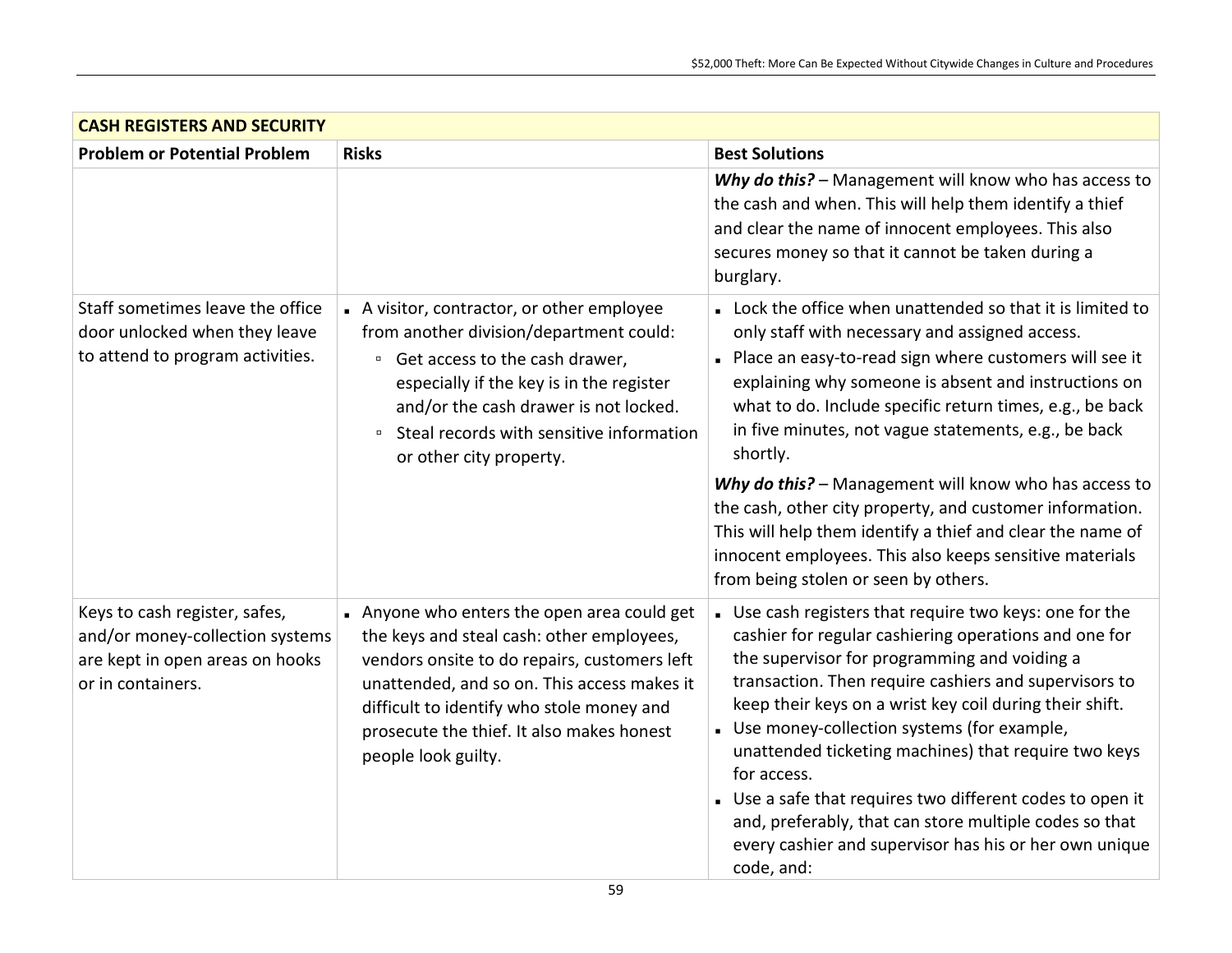| <b>CASH REGISTERS AND SECURITY</b>                                  |                                                                                                                                                                                                                                                                                                                                                    |                                                                                                                                                                                                                                                                                                                                                                                                                                                                                                                                                                                                                                                                                                                                                                                                                                                                                              |
|---------------------------------------------------------------------|----------------------------------------------------------------------------------------------------------------------------------------------------------------------------------------------------------------------------------------------------------------------------------------------------------------------------------------------------|----------------------------------------------------------------------------------------------------------------------------------------------------------------------------------------------------------------------------------------------------------------------------------------------------------------------------------------------------------------------------------------------------------------------------------------------------------------------------------------------------------------------------------------------------------------------------------------------------------------------------------------------------------------------------------------------------------------------------------------------------------------------------------------------------------------------------------------------------------------------------------------------|
| <b>Problem or Potential Problem</b>                                 | <b>Risks</b>                                                                                                                                                                                                                                                                                                                                       | <b>Best Solutions</b>                                                                                                                                                                                                                                                                                                                                                                                                                                                                                                                                                                                                                                                                                                                                                                                                                                                                        |
|                                                                     |                                                                                                                                                                                                                                                                                                                                                    | Lock the cash register keys in this safe during<br>$\Box$<br>nonoperating hours.<br>Lock the keys to money-collection systems in this<br>$\Box$<br>safe until it is time to collect the money.<br>Keep the backup key to the safe used for opening<br>$\Box$<br>it if the batteries fail or someone forgets their<br>code in the custody of a manager who does not<br>have access to the location where the registers<br>and safe are kept.<br><sup>□</sup> Make it a clear policy that cashiers and supervisors<br>should never share their codes and that doing so<br>will lead to disciplinary action.<br>Clear out an employee's code as soon as he or she<br>$\blacksquare$<br>no longer requires access to the safe.<br>Change codes at least annually.<br>$\Box$<br>Why do this? - Management will know who has access to<br>the cash, other city property, and customer information. |
|                                                                     |                                                                                                                                                                                                                                                                                                                                                    | This will help them identify a thief and clear the name of<br>innocent employees. This also keeps sensitive materials<br>from being stolen or seen by others.                                                                                                                                                                                                                                                                                                                                                                                                                                                                                                                                                                                                                                                                                                                                |
| Keys to cash register and/or safe<br>not marked "do not duplicate." | • Staff could make copies of keys and either<br>gain access to cash, other city property, and<br>customer information when alone, or give<br>the key to someone else for that purpose.<br>• Staff could make copies of keys thinking it is<br>a good idea to have a spare and then<br>management will not be aware of how many<br>keys are in use. | Mark all keys with "do not duplicate" to serve as a<br>deterrent against making copies.<br>Use safes that use codes rather than keys, require two<br>different codes to open them, and, preferably, that can<br>store multiple codes so that every cashier and<br>supervisor has his or her own unique code, and:<br><sup>□</sup> Keep the backup key to the safe used for opening<br>it if the batteries fail or someone forgets their                                                                                                                                                                                                                                                                                                                                                                                                                                                      |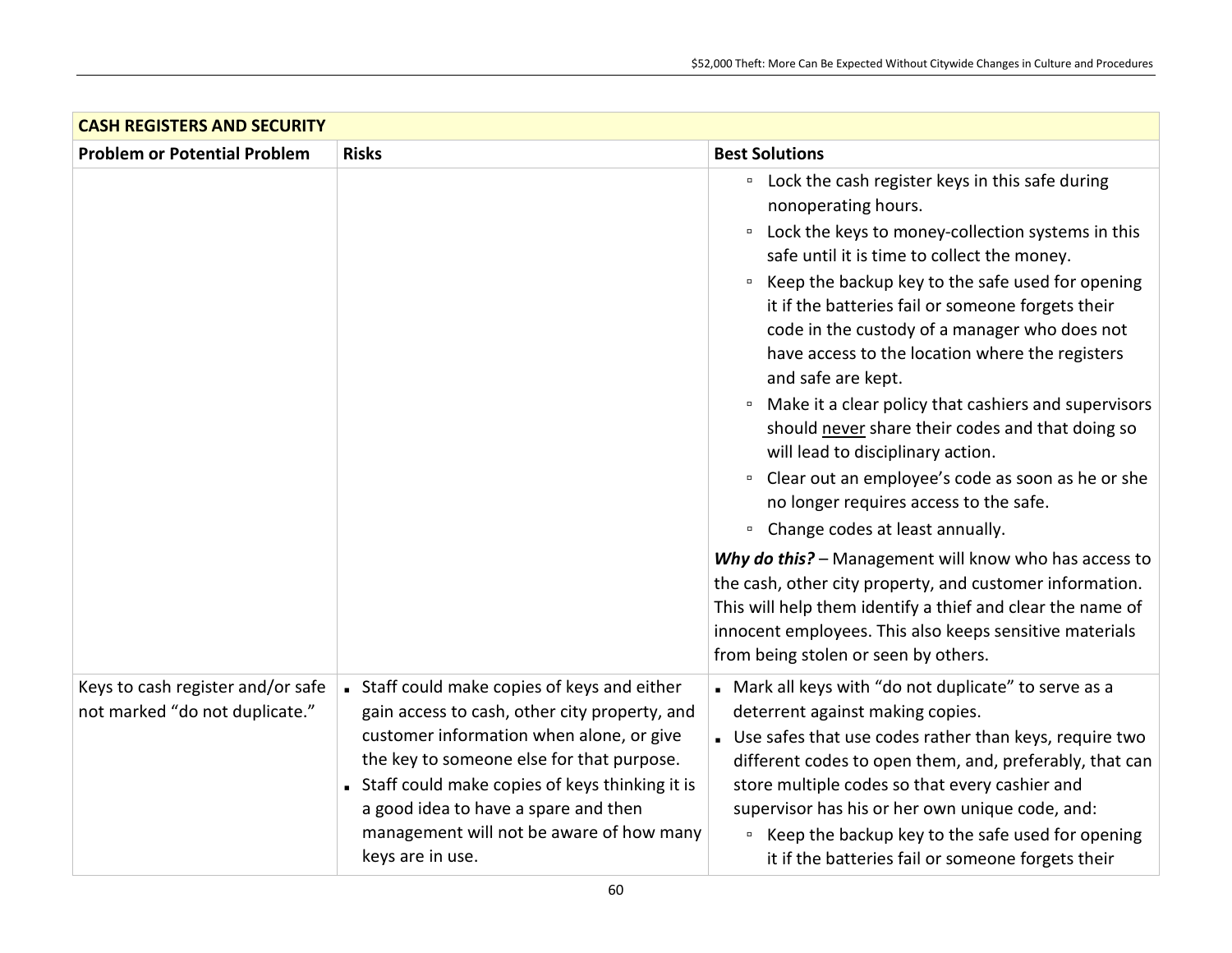| <b>CASH REGISTERS AND SECURITY</b>                                                                                          |                                                                                                                                                                                            |                                                                                                                                                                                                                                                                                                                                                                                                         |
|-----------------------------------------------------------------------------------------------------------------------------|--------------------------------------------------------------------------------------------------------------------------------------------------------------------------------------------|---------------------------------------------------------------------------------------------------------------------------------------------------------------------------------------------------------------------------------------------------------------------------------------------------------------------------------------------------------------------------------------------------------|
| <b>Problem or Potential Problem</b>                                                                                         | <b>Risks</b>                                                                                                                                                                               | <b>Best Solutions</b>                                                                                                                                                                                                                                                                                                                                                                                   |
|                                                                                                                             |                                                                                                                                                                                            | code in the custody of a manager who does not<br>have access to the location where the registers<br>and safe are kept.<br>Make it a clear policy that cashiers and supervisors<br>$\Box$<br>should never share their codes and that doing so<br>will lead to disciplinary action.                                                                                                                       |
|                                                                                                                             |                                                                                                                                                                                            | Clear out an employee's code as soon as he or she<br>$\Box$<br>no longer requires access to the safe.<br>Change codes at least annually.<br>$\Box$                                                                                                                                                                                                                                                      |
|                                                                                                                             |                                                                                                                                                                                            | Why do this? - Management will know who has access to<br>the cash, other city property, and customer information.<br>This will help them identify a thief and clear the name of<br>innocent employees. This also keeps sensitive materials<br>from being stolen or seen by others.                                                                                                                      |
| No panic buttons.                                                                                                           | Employees are not able to call for help as<br>soon as they need it. This increases the risk<br>to their safety and makes it more likely that<br>a thief or violent offender will get away. | - Install panic buttons at all sites that perform cash-<br>handling functions.<br>Why do this? - This provides employees with better<br>security and allows them to call for help faster without<br>raising suspicion. This will also help the police catch the<br>criminal.                                                                                                                            |
| Cashiers are instructed to retain<br>counterfeit money and<br>fraudulent credit cards from<br>customers trying to use them. | - Employee safety is at risk. Someone<br>intentionally using counterfeit money or a<br>fraudulent credit card may become hostile<br>and act violently.                                     | Have cashiers tell the customer that they believe the<br>money or credit card is fraudulent and they are unable<br>to accept it as payment. Offer to surrender it to police<br>on the customer's behalf, but return the money or card<br>to the customer if the customer declines the offer.<br>Notify the police and submit a report, along with as<br>much of the customer's information as possible. |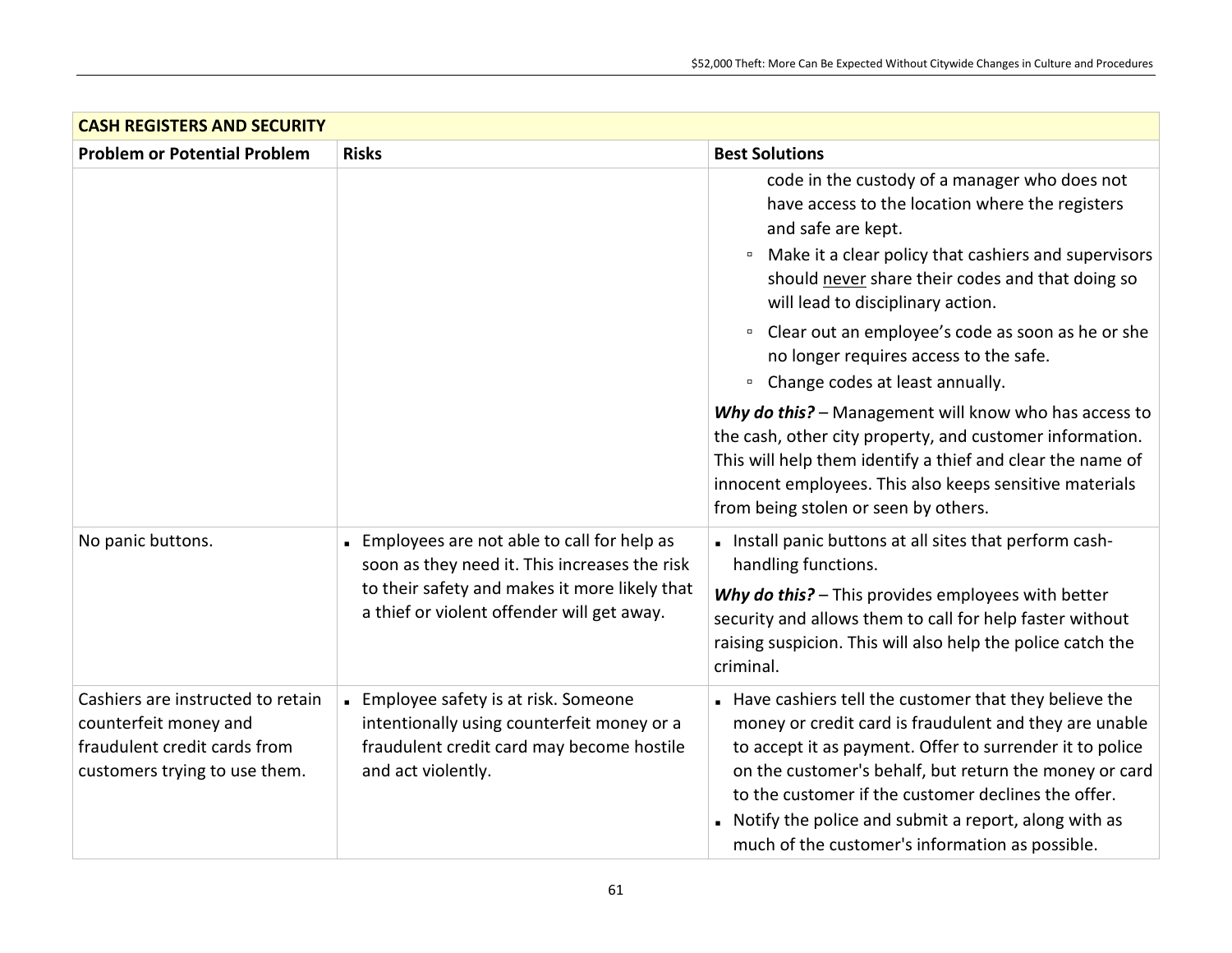| <b>CASH REGISTERS AND SECURITY</b>                           |                                                                                                                                                                                                                                                                                                                                                                                                                                                                                         |                                                                                                                                                                                                                                                                                                                                                                                                                                                                                                                                                                                                                                                                                                                                                                                                                                                |
|--------------------------------------------------------------|-----------------------------------------------------------------------------------------------------------------------------------------------------------------------------------------------------------------------------------------------------------------------------------------------------------------------------------------------------------------------------------------------------------------------------------------------------------------------------------------|------------------------------------------------------------------------------------------------------------------------------------------------------------------------------------------------------------------------------------------------------------------------------------------------------------------------------------------------------------------------------------------------------------------------------------------------------------------------------------------------------------------------------------------------------------------------------------------------------------------------------------------------------------------------------------------------------------------------------------------------------------------------------------------------------------------------------------------------|
| <b>Problem or Potential Problem</b>                          | <b>Risks</b>                                                                                                                                                                                                                                                                                                                                                                                                                                                                            | <b>Best Solutions</b>                                                                                                                                                                                                                                                                                                                                                                                                                                                                                                                                                                                                                                                                                                                                                                                                                          |
|                                                              |                                                                                                                                                                                                                                                                                                                                                                                                                                                                                         | Ask the police what they recommend as further action<br>to take to protect the City against the use of<br>counterfeit bills and fraudulent credit cards, and to<br>improve employee safety.<br>Why do this? - This improves employee safety.                                                                                                                                                                                                                                                                                                                                                                                                                                                                                                                                                                                                   |
| Cash register area (e.g., office)<br>secured but unattended. | - Customers will not understand where<br>everyone is and will get frustrated because<br>they need assistance or want to pay for a<br>service.<br>. Customers could decide they will no longer<br>use City services and programs because they<br>believe the City provides poor service.<br>- Customers may justify not paying<br>outstanding bills by saying, "no one was<br>around when I went to pay my bill!"<br>• Customers may take other City assets that<br>are at the facility. | Hire dedicated cashiers who are not involved with<br>program operations so that cash register areas are<br>attended at all times during working hours by someone<br>who has a good understanding of cash-handling<br>practices.<br>$-$ or $-$<br>• For locations that have few transactions throughout<br>the day, place an easy-to-read sign where customers<br>will see it explaining why someone is absent and<br>instructions on what to do. Include specific return<br>times, not vague statements such as "be back shortly."<br>Why do this? - The City will collect more revenue and<br>keep customers from getting frustrated and upset, which<br>reduces the number of complaints staff have to handle.<br>Customers will be pleased with the service they received<br>and may encourage others to use City services and<br>programs. |
| Safe requires only one person to<br>open.                    | Staff could access the safe when alone and<br>take the cash or other city property, and<br>deny that they accessed the safe. Their<br>ability to deny they accessed the safe is<br>increased when keys can be duplicated<br>and/or codes are shared: If suspected of                                                                                                                                                                                                                    | . Use safes that require two people to be present to<br>open them using their own unique codes and,<br>preferably, that can store multiple codes so that every<br>cashier and supervisor has his or her own unique code,<br>and:                                                                                                                                                                                                                                                                                                                                                                                                                                                                                                                                                                                                               |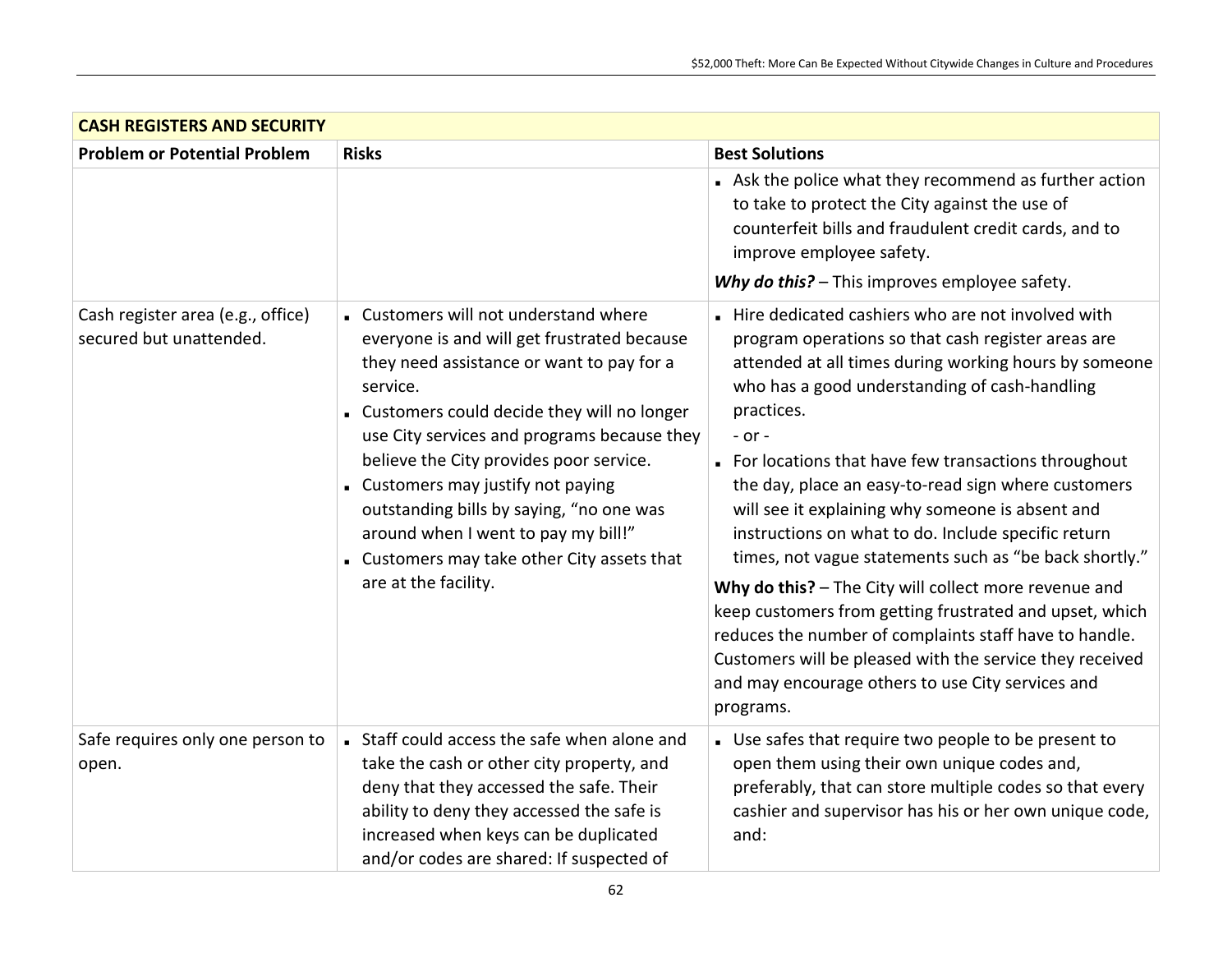| <b>CASH REGISTERS AND SECURITY</b>                                            |                                                                                                                                                                                                                                                                                                                                                                                                                                   |                                                                                                                                                                                                                                                                                                                                                                                                                                                                                                                                                                                                                                                                                                                                                                                        |
|-------------------------------------------------------------------------------|-----------------------------------------------------------------------------------------------------------------------------------------------------------------------------------------------------------------------------------------------------------------------------------------------------------------------------------------------------------------------------------------------------------------------------------|----------------------------------------------------------------------------------------------------------------------------------------------------------------------------------------------------------------------------------------------------------------------------------------------------------------------------------------------------------------------------------------------------------------------------------------------------------------------------------------------------------------------------------------------------------------------------------------------------------------------------------------------------------------------------------------------------------------------------------------------------------------------------------------|
| <b>Problem or Potential Problem</b>                                           | <b>Risks</b>                                                                                                                                                                                                                                                                                                                                                                                                                      | <b>Best Solutions</b>                                                                                                                                                                                                                                                                                                                                                                                                                                                                                                                                                                                                                                                                                                                                                                  |
|                                                                               | theft, they can claim that many other people<br>have a key or that they gave their password<br>to others, which makes it difficult to prove<br>their guilt (or innocence).<br>Makes it difficult to identify who stole<br>money and prosecute the thief. It also<br>makes honest people look guilty.                                                                                                                              | Keep the backup key to the safe used for opening<br>$\Box$<br>it if the batteries fail or someone forgets their<br>code in the custody of a manager that does not<br>have access to the location where the registers<br>and safe are kept.<br>Make it a clear policy that cashiers and supervisors<br>$\Box$<br>should never share their codes and that doing so<br>will lead to disciplinary action.<br>Clear out an employee's code as soon as he or she<br>$\blacksquare$<br>no longer requires access to the safe.<br>Change codes at least annually.<br>$\Box$<br>Why do this? - Management will keep City money secure<br>and know who has access to cash and other city property<br>and when. This will help them identify a thief and clear<br>the name of innocent employees. |
| Safe combination not changed<br>periodically and/or after staffing<br>change. | Money and other city assets could be stolen<br>because:<br>More people have the code than<br>$\blacksquare$<br>necessary.<br>A disgruntled employee no longer<br>$\blacksquare$<br>working for the City will know how to<br>open the safe and find a way to take<br>advantage of that fact.<br>This access makes it difficult to identify who<br>stole money and prosecute the thief. It also<br>makes honest people look guilty. | Change combinations:<br>At least once a year.<br>$\Box$<br>Immediately after there are staffing changes.<br>$\Box$<br>Immediately after someone who usually does not<br>$\Box$<br>have access is given a temporary code, for<br>example, to cover for someone on vacation.<br>Why do this? - Management will keep City money secure<br>and know who has access to the cash and other city<br>property and when. This will help them identify a thief<br>and clear the name of innocent employees.                                                                                                                                                                                                                                                                                      |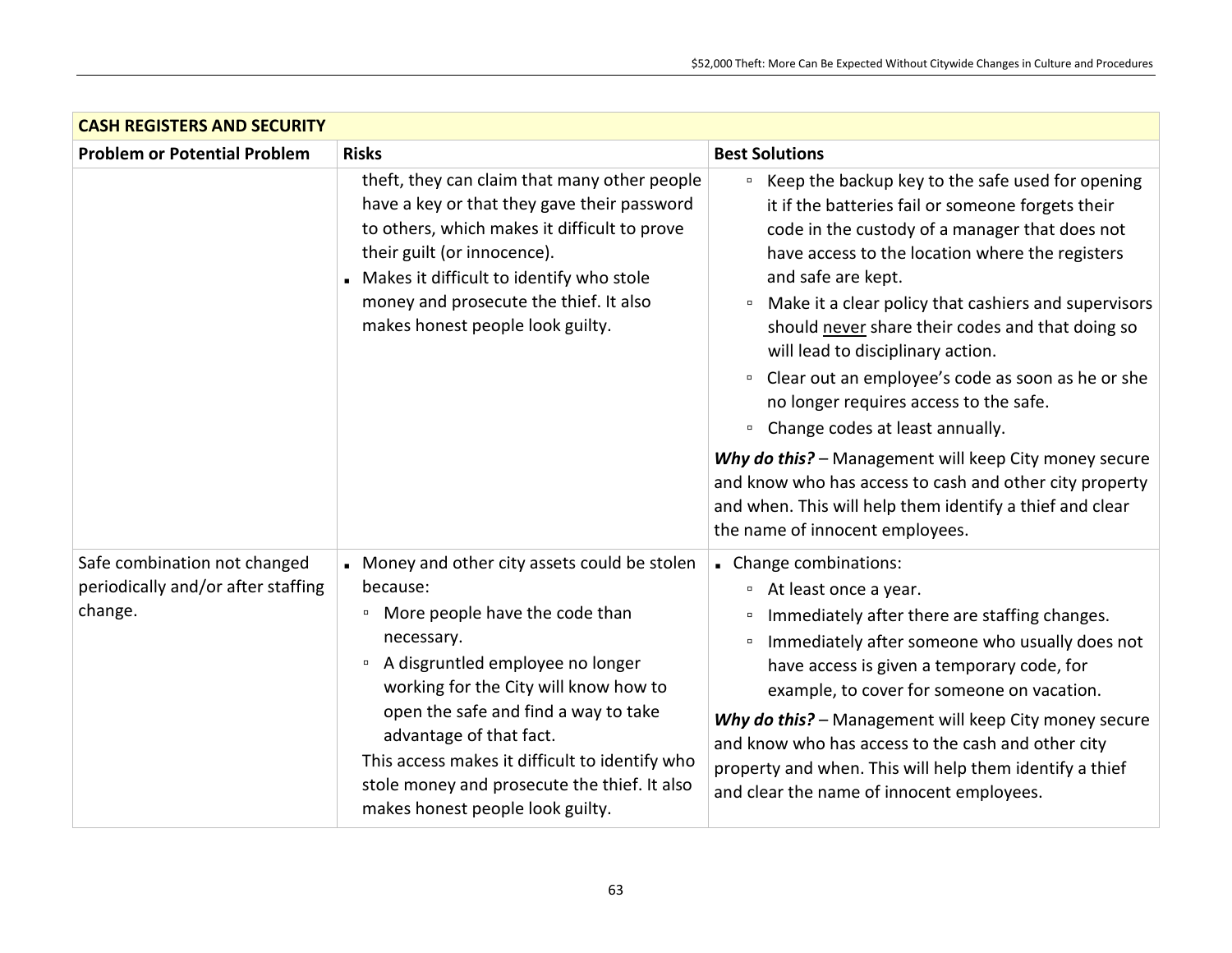| <b>CASH REGISTERS AND SECURITY</b>                                             |                                                                                                                                                                                                                                                                                                                                                                                                                                                                               |                                                                                                                                                                                                                                                                                                                                                                                                                                                                                                                                                                                                                                                                                                                                                                                                                   |
|--------------------------------------------------------------------------------|-------------------------------------------------------------------------------------------------------------------------------------------------------------------------------------------------------------------------------------------------------------------------------------------------------------------------------------------------------------------------------------------------------------------------------------------------------------------------------|-------------------------------------------------------------------------------------------------------------------------------------------------------------------------------------------------------------------------------------------------------------------------------------------------------------------------------------------------------------------------------------------------------------------------------------------------------------------------------------------------------------------------------------------------------------------------------------------------------------------------------------------------------------------------------------------------------------------------------------------------------------------------------------------------------------------|
| <b>Problem or Potential Problem</b>                                            | <b>Risks</b>                                                                                                                                                                                                                                                                                                                                                                                                                                                                  | <b>Best Solutions</b>                                                                                                                                                                                                                                                                                                                                                                                                                                                                                                                                                                                                                                                                                                                                                                                             |
| Staff who might transport money<br>to Finance have key to<br>moneybag.         | The transporter could:<br>Take out the deposit and alter it,<br>$\Box$<br>including creating forged deposit<br>documents to cover the theft.<br>Claim to have been robbed while<br>$\Box$<br>transporting the money and steal the<br>City's deposit.<br>This access makes it difficult to identify who<br>stole money and prosecute the thief. It also<br>makes honest people look guilty.                                                                                    | Moneybags should have no more than two keys:<br>• One kept by the final recipient of the moneybag,<br>i.e., Finance or the bank.<br>One kept at the cash-handling location in a safe<br>$\Box$<br>that requires two people present to open it and<br>retrieve the key to lock the moneybag.<br>• Supervisors and cashiers should verify together that<br>everything has been added to the moneybag before<br>locking it. This will help prevent a need to reopen to<br>the bag to add an item. Only in rare occasions should<br>the moneybag need to be opened at the cash-handling<br>location once it is locked.<br>Why do this? - Management will keep City money secure<br>and know who has access to the cash and when. This will<br>help them identify a thief and clear the name of innocent<br>employees. |
| Safe combination given to<br>supervisor who is not supposed<br>to have access. | Provides the supervisor the opportunity to<br>access the safe to steal cash. This access<br>makes it difficult to identify who stole<br>money and prosecute the thief. It also<br>makes honest people look guilty.<br>Indicates that staff do not understand the<br>risks involved with giving out their codes,<br>e.g., they could be falsely accused of theft.<br>Indicates that staff believe that supervisors<br>are allowed to have their subordinates'<br>combinations. | Under normal operating conditions, never share codes<br>or combinations with anyone, not even a supervisor or<br>manager.<br>In the case of an emergency, an employee may give his<br>or her safe combination or code to the supervisor or<br>manager, but the following conditions must be met:<br>Supervisor or manager should state that there is an<br>$\Box$<br>emergency.<br>Supervisor or manager and employee should send a<br>$\Box$<br>message to another manager or colleague<br>describing what happened and when.                                                                                                                                                                                                                                                                                    |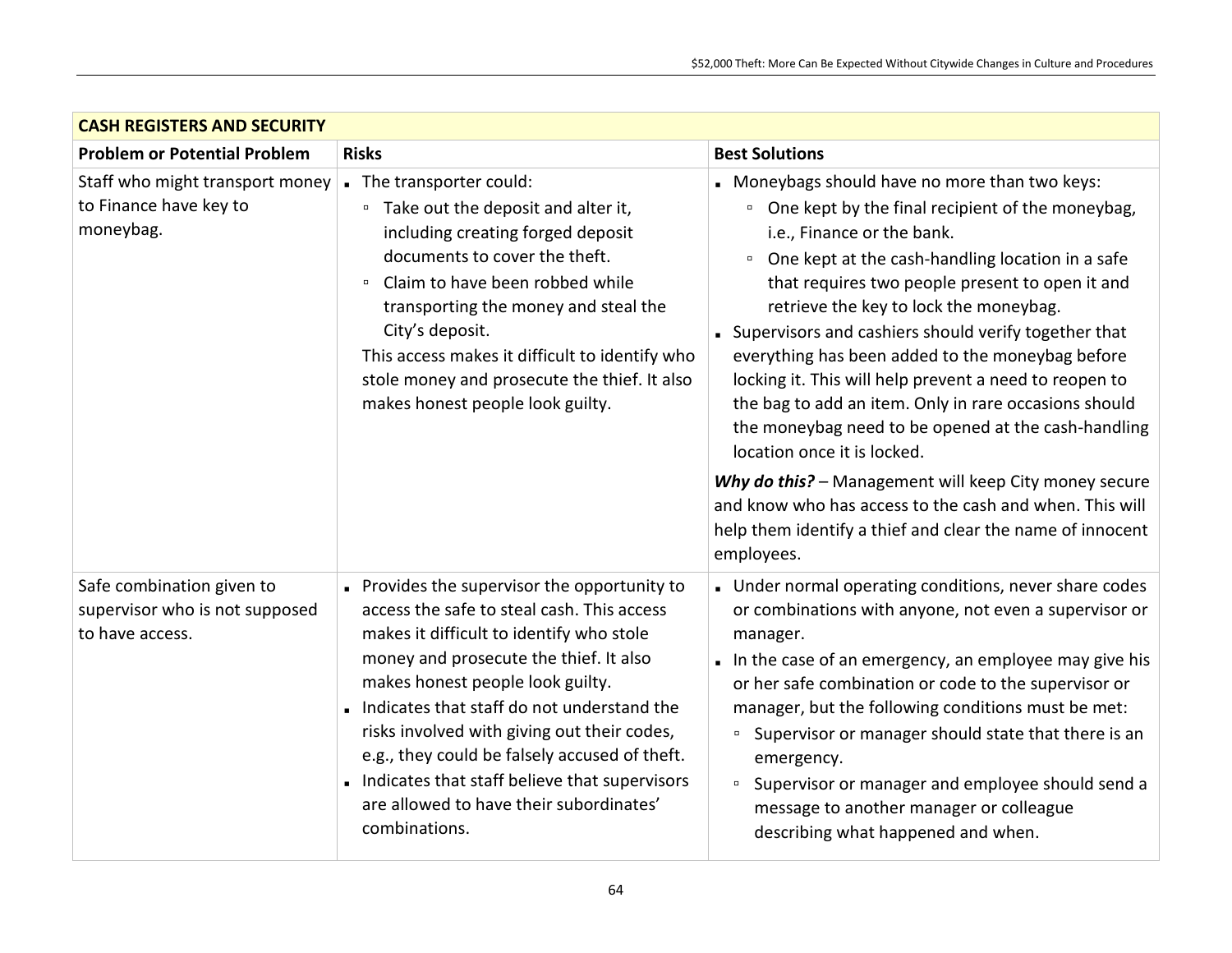| <b>CASH REGISTERS AND SECURITY</b>                                                                                                                                                                                                                                                                                                                                                                                                                                                                                                                                                                                                                                                                                            |                                                                                                                                                                                                                                                                                                                                                                                                                                                                                                                                                                                                                                                                                                                                                                                                                                                                                                                                  |                                                                                                                                                                                                                        |
|-------------------------------------------------------------------------------------------------------------------------------------------------------------------------------------------------------------------------------------------------------------------------------------------------------------------------------------------------------------------------------------------------------------------------------------------------------------------------------------------------------------------------------------------------------------------------------------------------------------------------------------------------------------------------------------------------------------------------------|----------------------------------------------------------------------------------------------------------------------------------------------------------------------------------------------------------------------------------------------------------------------------------------------------------------------------------------------------------------------------------------------------------------------------------------------------------------------------------------------------------------------------------------------------------------------------------------------------------------------------------------------------------------------------------------------------------------------------------------------------------------------------------------------------------------------------------------------------------------------------------------------------------------------------------|------------------------------------------------------------------------------------------------------------------------------------------------------------------------------------------------------------------------|
| <b>Problem or Potential Problem</b>                                                                                                                                                                                                                                                                                                                                                                                                                                                                                                                                                                                                                                                                                           | <b>Risks</b>                                                                                                                                                                                                                                                                                                                                                                                                                                                                                                                                                                                                                                                                                                                                                                                                                                                                                                                     | <b>Best Solutions</b>                                                                                                                                                                                                  |
|                                                                                                                                                                                                                                                                                                                                                                                                                                                                                                                                                                                                                                                                                                                               |                                                                                                                                                                                                                                                                                                                                                                                                                                                                                                                                                                                                                                                                                                                                                                                                                                                                                                                                  | Employee should change his or her combination or<br>$\Box$<br>code as soon as she or he returns to work and, at<br>that time, perform a check of cash with another<br>person present to check for missing money.       |
|                                                                                                                                                                                                                                                                                                                                                                                                                                                                                                                                                                                                                                                                                                                               |                                                                                                                                                                                                                                                                                                                                                                                                                                                                                                                                                                                                                                                                                                                                                                                                                                                                                                                                  | Why do this? - Management will know who has access to<br>the cash and when. This will help them identify a thief<br>and clear the name of innocent employees. An employee<br>will be protected from false accusations. |
| Staff have excessive access to<br>- Allows an employee to falsify records. He or<br>the City's financial system, and a<br>she could:<br>backup cashier has full access to<br><sup>o</sup> Move money in accounts to hide theft.<br>standalone accounting system<br>□ Void or delete a transaction so that there<br>(i.e., is the system<br>is no record of it and pocket the cash.<br>administrator).<br>Adjust a customer's account so that the<br>$\Box$<br>customer pays less for services either as a<br>favor for a friend or to steal the<br>difference between what the customer<br>paid and the adjusted amount.<br>Under these circumstances, management or<br>other staff would not be able to detect the<br>crime. | For all accounting and recordkeeping systems:<br>Put system restrictions in place so that the person<br>$\Box$<br>given administrative access cannot perform actual<br>transactions.<br>Limit system access so that staff cannot perform<br>$\Box$<br>tasks that would allow them commit and conceal<br>theft, e.g., cashier cannot also perform voids.<br>- Have a manager review accounts to check for<br>unauthorized adjustments. This can be done on a<br>sampling and periodic basis, e.g., 10 different accounts<br>every month.<br>Have management perform periodic reviews of access<br>reports on an irregular basis to ensure access is limited<br>as required. Performing the reviews on an irregular<br>basis helps catch someone who changes his or her<br>access rights to perform illicit activity and then changes<br>it back before reviews are done.<br>Why do this? - Management will be able to ensure that |                                                                                                                                                                                                                        |
|                                                                                                                                                                                                                                                                                                                                                                                                                                                                                                                                                                                                                                                                                                                               |                                                                                                                                                                                                                                                                                                                                                                                                                                                                                                                                                                                                                                                                                                                                                                                                                                                                                                                                  | customers pay the correct amount due for services and<br>programs, and that the City receives the revenue for the<br>services and programs it provides.                                                                |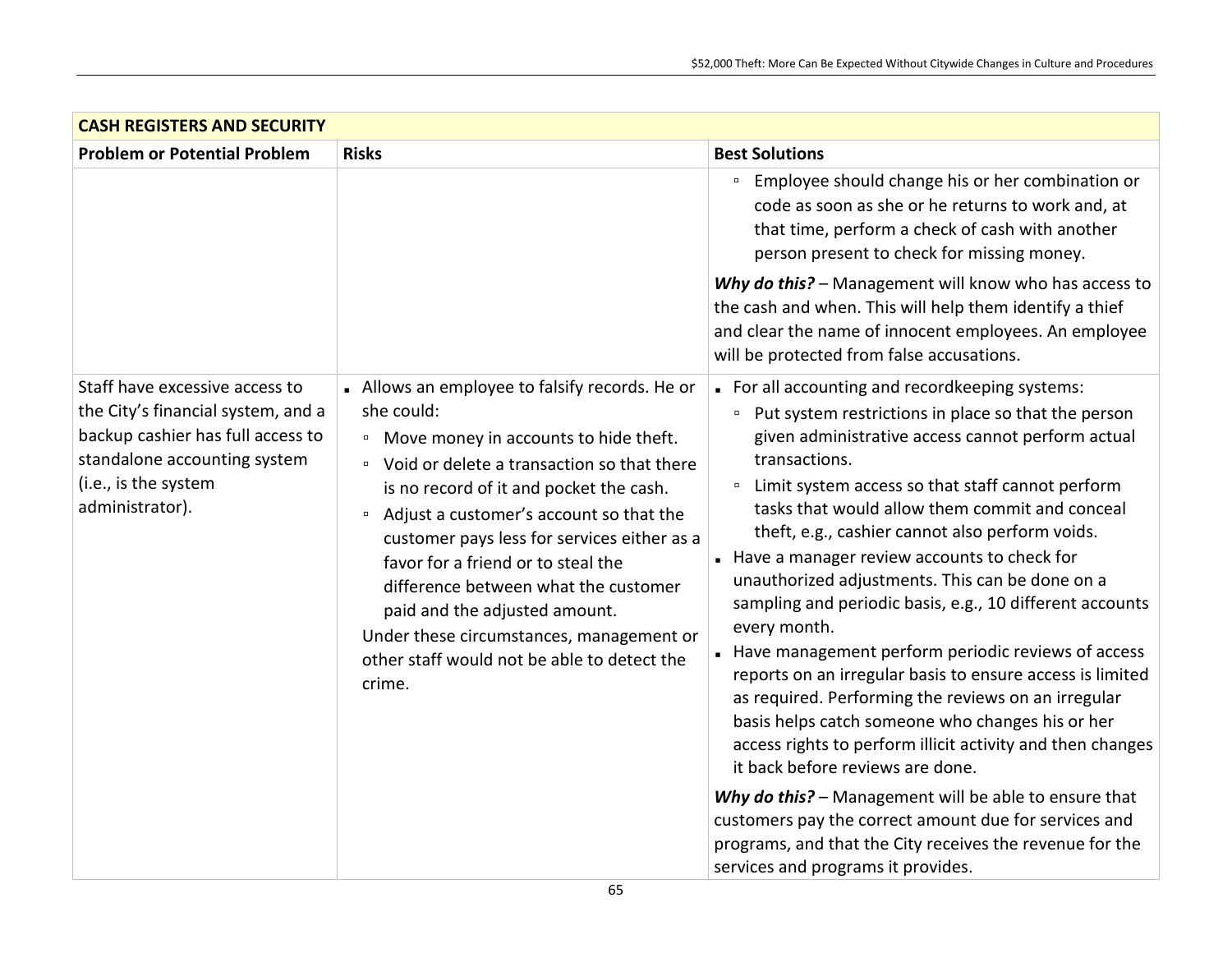| <b>CASH REGISTERS AND SECURITY</b>                                                                                                                                                                                                                                                                                                                                                                                                                |                                                                                                                                                                                                                                                                                                                                                                                                                                                                                                                                                                                                 |  |
|---------------------------------------------------------------------------------------------------------------------------------------------------------------------------------------------------------------------------------------------------------------------------------------------------------------------------------------------------------------------------------------------------------------------------------------------------|-------------------------------------------------------------------------------------------------------------------------------------------------------------------------------------------------------------------------------------------------------------------------------------------------------------------------------------------------------------------------------------------------------------------------------------------------------------------------------------------------------------------------------------------------------------------------------------------------|--|
| <b>Problem or Potential Problem</b><br><b>Risks</b>                                                                                                                                                                                                                                                                                                                                                                                               | <b>Best Solutions</b>                                                                                                                                                                                                                                                                                                                                                                                                                                                                                                                                                                           |  |
| Someone could commit and hide theft, steal<br>Too many people, including<br>former employees, have keys<br>documents containing sensitive information<br>and alarm codes to access cash-<br>(e.g., credit card numbers), or improperly<br>use City facilities. Excessive access makes it<br>handling locations.<br>difficult to identify someone who committed<br>a crime and prosecute the offender. It also<br>makes honest people look guilty. | . Allow only current employees who require access to<br>cash-handling locations to have keys and alarm codes.<br>This is accomplished by:<br>Changing alarm codes at least once a year and<br>$\Box$<br>whenever there are staffing changes.<br>Stamping keys with "do not duplicate" as previously<br>$\Box$<br>discussed.<br>Obtaining keys from employees who leave the cash-<br>$\Box$<br>handling function.<br>Why do this? - Management is able to restrict access to<br>cash, sensitive information, and City facilities to only<br>those that require the access to perform their work. |  |

| <b>CASH HANDLING</b>                                                                                                                                                                                        |                                                                                                                                                                                                                                                                                             |                                                                                                                                                                                                                                          |
|-------------------------------------------------------------------------------------------------------------------------------------------------------------------------------------------------------------|---------------------------------------------------------------------------------------------------------------------------------------------------------------------------------------------------------------------------------------------------------------------------------------------|------------------------------------------------------------------------------------------------------------------------------------------------------------------------------------------------------------------------------------------|
| <b>Problem or Potential Problem</b>                                                                                                                                                                         | <b>Risks</b>                                                                                                                                                                                                                                                                                | <b>Best Solutions</b>                                                                                                                                                                                                                    |
| Cash-handling operations allow<br>one person to perform tasks that<br>should be done with someone<br>else present to verify the work<br>(when counting cash, when<br>dropping and retrieving from<br>safe). | An employee is given the opportunity to<br>commit and conceal theft.<br>Employees could make mistakes that are<br>harder to identify later.<br>Honest employees may be falsely suspected<br>of theft or error because no one else was<br>around to verify that they followed<br>procedures. | Have two people jointly count cash and drop and<br>retrieve cash to/from a safe.<br>Why do this? - Management reduces the opportunity for<br>theft and staff can help catch errors early. Staff are<br>protected from false accusations. |
| Checks not endorsed upon<br>receipt.                                                                                                                                                                        | Anyone with access to the check could take<br>it and deposit it into a noncity account, or<br>reuse it. This is made more likely when some<br>of the others problems cited above exist,                                                                                                     | . Endorse all checks as soon as they are received with a<br>"for-deposit-only" stamp that includes the City's bank<br>information, including account number, and identifies<br>the City location where the check was received.           |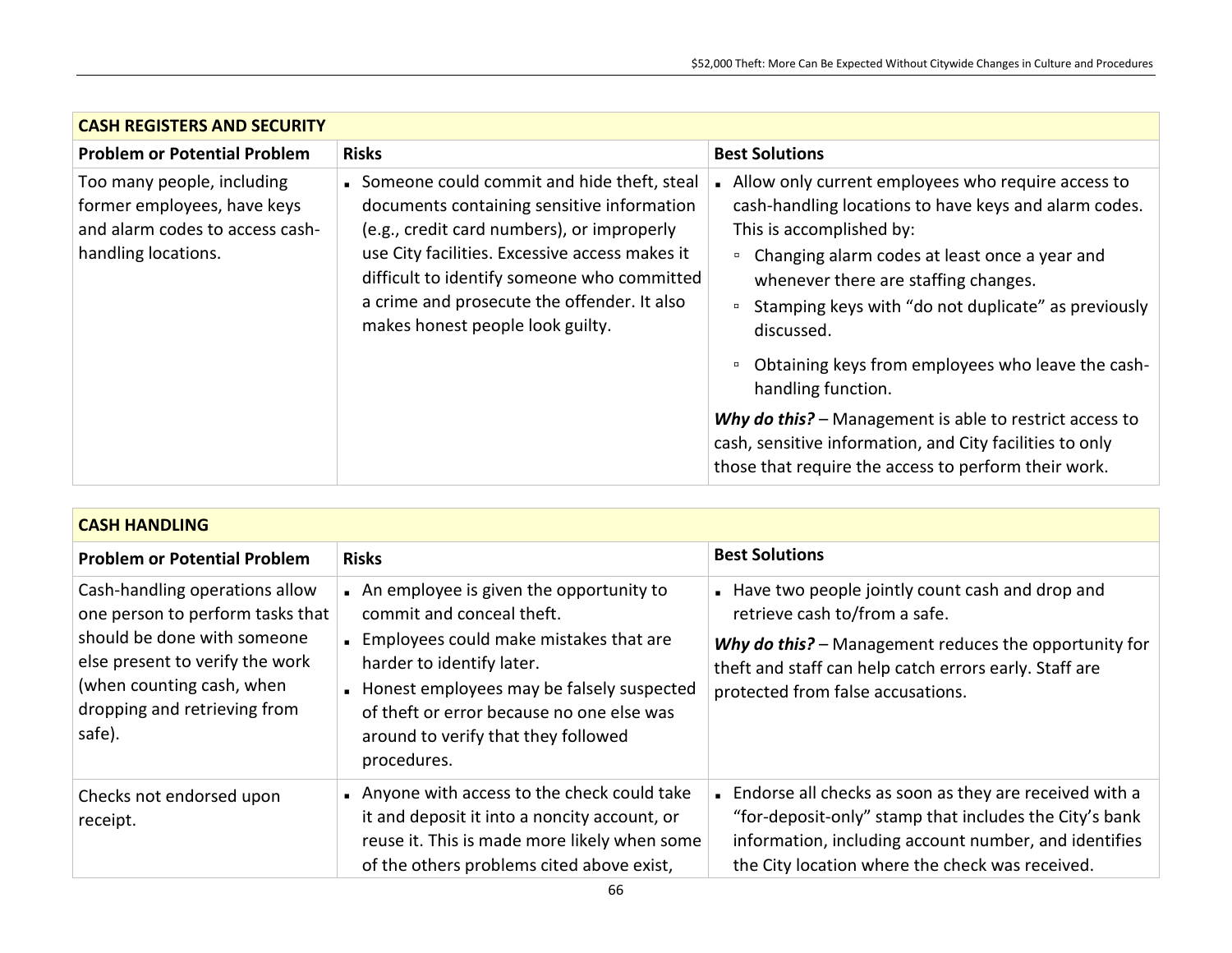| <b>CASH HANDLING</b>                                                                                                                                                                                             |                                                                                                                                                                                                                                                                                                                                                                                                                         |                                                                                                                                                                                                                                                                                                                                                                                                                                                                                                                                                                                                                   |
|------------------------------------------------------------------------------------------------------------------------------------------------------------------------------------------------------------------|-------------------------------------------------------------------------------------------------------------------------------------------------------------------------------------------------------------------------------------------------------------------------------------------------------------------------------------------------------------------------------------------------------------------------|-------------------------------------------------------------------------------------------------------------------------------------------------------------------------------------------------------------------------------------------------------------------------------------------------------------------------------------------------------------------------------------------------------------------------------------------------------------------------------------------------------------------------------------------------------------------------------------------------------------------|
| <b>Problem or Potential Problem</b>                                                                                                                                                                              | <b>Risks</b>                                                                                                                                                                                                                                                                                                                                                                                                            | <b>Best Solutions</b>                                                                                                                                                                                                                                                                                                                                                                                                                                                                                                                                                                                             |
|                                                                                                                                                                                                                  | e.g., deposits are kept under money drawers<br>overnight and employees perform critical<br>cash-handling activities alone.                                                                                                                                                                                                                                                                                              | Why do this? - Management ensures money is deposited<br>into a legitimate City account and used for only City<br>programs and services.                                                                                                                                                                                                                                                                                                                                                                                                                                                                           |
| Damage deposit checks are not<br>deposited; they are held and<br>returned after event. (Customers<br>are required to pay a deposit<br>when renting City facilities to pay<br>for any damages that may<br>occur.) | • Check may not be valid and the City would<br>not find this out until after the damage is<br>done, which would make recovery more<br>difficult.<br>• Checks are more vulnerable to theft and<br>misuse because someone could alter the<br>checks as described in the previous box. The<br>risk is even higher when checks are not<br>immediately endorsed.<br>City accounting records are incomplete and<br>misstated. | Record the check to the City's accounting system and<br>deposit the check.<br>• Verify that the check cleared before allowing use of<br>City facilities.<br>- Allow for and encourage the use of payment cards to<br>accept deposit payments so there is immediate<br>verification that the customer has the funds to cover<br>damages.<br>Use Accounts Payable to refund the deposit after<br>assessing the facilities after the event and deducting<br>what is necessary to cover damages.<br>Why do this? - Management ensures it collects money to<br>pay for damages and provides an accounting trail of the |
|                                                                                                                                                                                                                  |                                                                                                                                                                                                                                                                                                                                                                                                                         | transaction. Customer money is protected from theft.                                                                                                                                                                                                                                                                                                                                                                                                                                                                                                                                                              |
| Checks are accepted made<br>payable to the facility rather<br>than the City of Berkeley.                                                                                                                         | Bank may not accept the check and the City<br>will not be able to collect for programs and<br>services already rendered.                                                                                                                                                                                                                                                                                                | Accept only checks made payable to the City of<br>Berkeley.<br>Provide an easy-to-see and read sign for customers at<br>cashiering locations stating that checks must be made<br>payable to the City of Berkeley.<br>Promote the use of payment cards to reduce the use of<br>checks.                                                                                                                                                                                                                                                                                                                             |
|                                                                                                                                                                                                                  |                                                                                                                                                                                                                                                                                                                                                                                                                         | Why do this? - Management ensures that it collects the<br>City's revenue.                                                                                                                                                                                                                                                                                                                                                                                                                                                                                                                                         |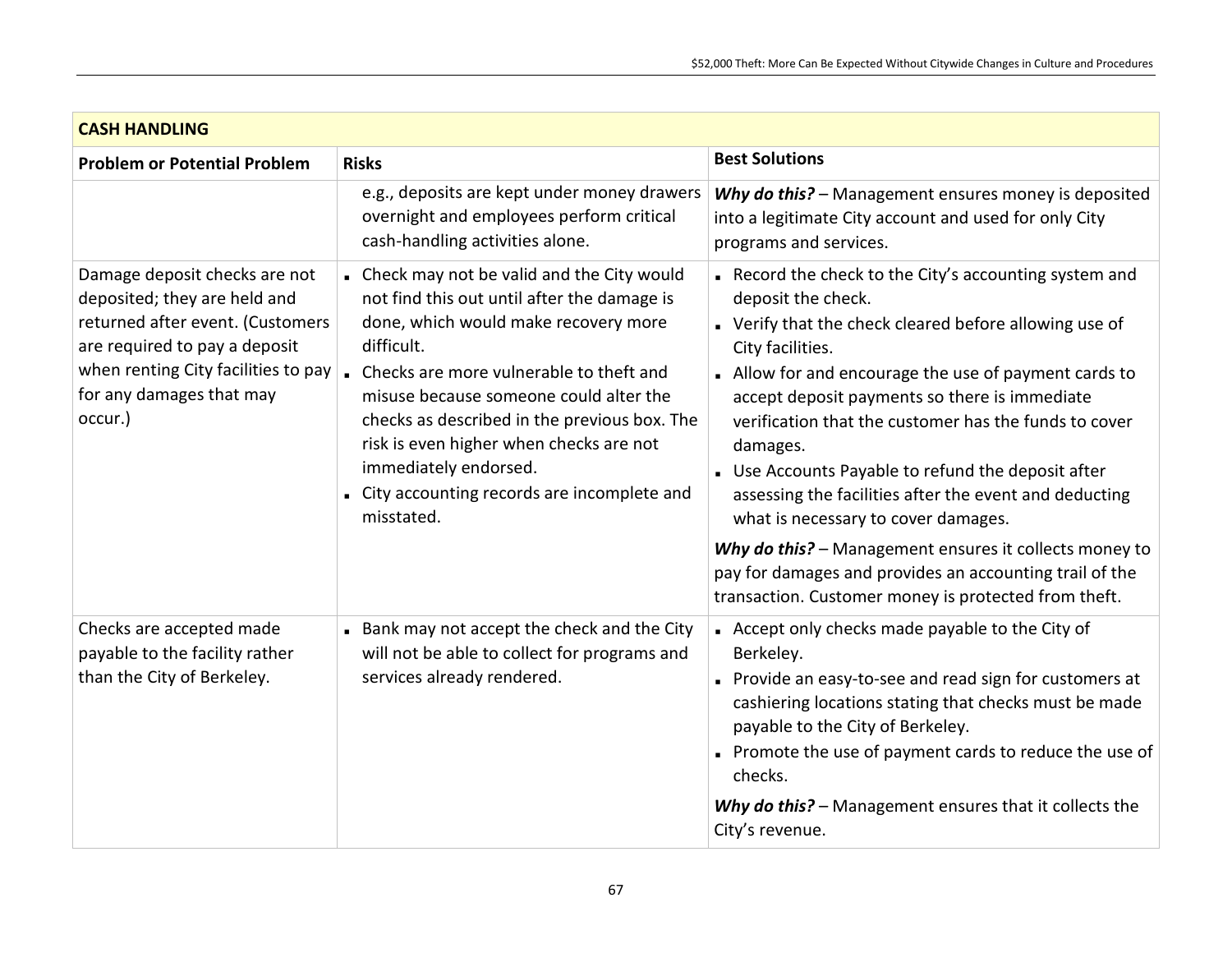| <b>CASH HANDLING</b>                                                                                                     |                                                                                                                                                                                   |                                                                                                                                                                                                                                                                                                                                                                                                                                                                                                               |
|--------------------------------------------------------------------------------------------------------------------------|-----------------------------------------------------------------------------------------------------------------------------------------------------------------------------------|---------------------------------------------------------------------------------------------------------------------------------------------------------------------------------------------------------------------------------------------------------------------------------------------------------------------------------------------------------------------------------------------------------------------------------------------------------------------------------------------------------------|
| <b>Problem or Potential Problem</b>                                                                                      | <b>Risks</b>                                                                                                                                                                      | <b>Best Solutions</b>                                                                                                                                                                                                                                                                                                                                                                                                                                                                                         |
| No review and approval of voids<br>at time they occur.                                                                   | An employee may create a fake void to steal<br>cash.                                                                                                                              | . Ensure cashiers cannot perform voids.<br>. Require a supervisor to review a void at the time it<br>occurs to validate its necessity.<br>• Write a clear reason for the void on the register receipt<br>and require both the supervisor and cashier to sign it.<br>. Use cash registers that require a second key to go into<br>void mode and allow only a supervisor or manager to<br>have access to this key.<br>• Write all voids in a journal and clearly and fully<br>describe the reason for the void. |
|                                                                                                                          |                                                                                                                                                                                   | Why do this? - Prevents an employee from using voids as<br>a way to steal cash. Helps management identify an<br>employee that may need training or practices that need<br>to be fixed because they cause errors.                                                                                                                                                                                                                                                                                              |
| No change fund and no credit<br>card capabilities; customers<br>must be turned away if they do<br>not have exact change. | - City loses revenue because customers are<br>turned away.<br>. Customers become frustrated or angry.<br>. City is viewed as inefficient and outdated in<br>its service delivery. | Require the use of change funds.<br>Provide payment card capabilities at all cash-collection<br>sites.<br>Why do this? - City maximizes its revenue opportunities<br>and provides better customer service. Customers are<br>satisfied with the service they receive.                                                                                                                                                                                                                                          |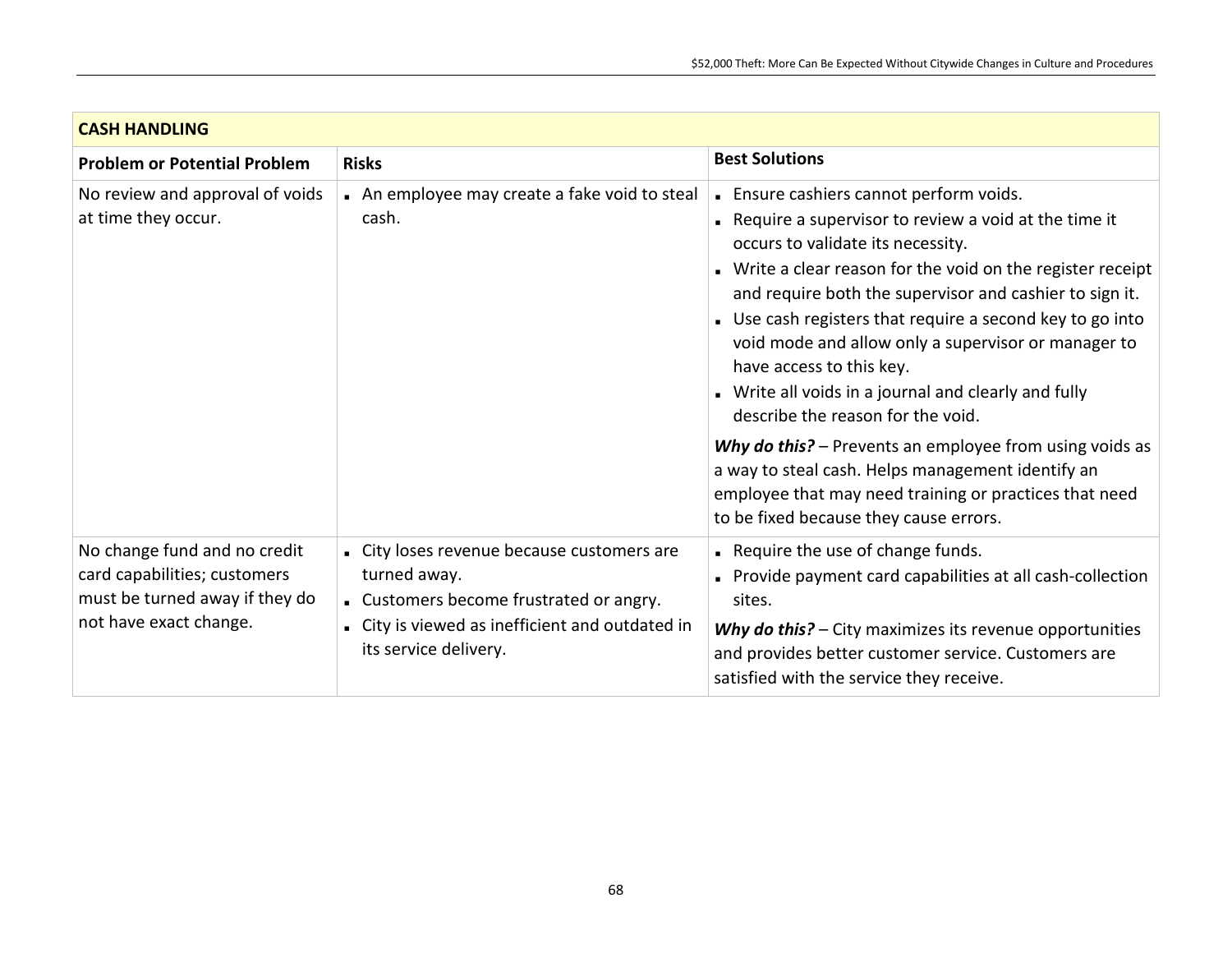| <b>CASH HANDLING</b>                                                                                                                                                                                        |                                                                                                                                                                                                                                         |                                                                                                                                                                                                                                                                                                                                                                                            |
|-------------------------------------------------------------------------------------------------------------------------------------------------------------------------------------------------------------|-----------------------------------------------------------------------------------------------------------------------------------------------------------------------------------------------------------------------------------------|--------------------------------------------------------------------------------------------------------------------------------------------------------------------------------------------------------------------------------------------------------------------------------------------------------------------------------------------------------------------------------------------|
| <b>Problem or Potential Problem</b>                                                                                                                                                                         | <b>Risks</b>                                                                                                                                                                                                                            | <b>Best Solutions</b>                                                                                                                                                                                                                                                                                                                                                                      |
| No sign notifying customers that<br>they are to receive a receipt and<br>whom to call if they do not<br>receive one; or a sign that<br>notifies the customer that they<br>should receive a receipt but does | . Customers will not have proof of payment.<br>An employee could charge a customer full<br>price but record only a portion and pocket<br>the difference.<br>. Customers will not know whom to contact if<br>they are refused a receipt. | • Always hand receipts to customers after each<br>transaction. Do not ask them if they want it first.<br>Provide an easy-to-see and read sign at all cash<br>collection sites telling customers they should expect to<br>get a receipt and what number in the Finance Office to<br>call if they do not get one.                                                                            |
| not state whom to contact if<br>they don't.                                                                                                                                                                 |                                                                                                                                                                                                                                         | Why do this? - Management reduces opportunity for<br>theft and customers will have proof of purchase if they<br>have problems with service or program delivery, or need<br>a refund.                                                                                                                                                                                                       |
| Accounting receipts are not<br>sequentially numbered.                                                                                                                                                       | • An employee could steal cash by omitting<br>transactions from the day's deposit and the<br>missing transaction may not be found<br>because management does not have an<br>efficient way to identify gaps in receipts.                 | - Issue all receipts in sequential order.<br>Review receipts to look for gaps.<br>Why do this? - Management reduces opportunity for<br>theft.                                                                                                                                                                                                                                              |
| No user IDs associated with<br>some transactions in Marina<br>Program                                                                                                                                       | . Employees can hide theft and other<br>inappropriate transactions, e.g., making<br>adjustments to cover up an error.<br>Management cannot identify who<br>performed the work.                                                          | Require systems to associate user IDs with all<br>transactions.<br>Immediately investigate any instances in which a<br>transaction does not have a user ID associated with it<br>and correct the problem.<br>Why do this? - Management is able to trace transactions<br>to the employees that performed them and reduces the<br>opportunity for theft or other inappropriate transactions. |
| Transactions recorded in two<br>systems: cash register and<br>ActiveNetwork participant<br>management software.                                                                                             | . Employees do double the work.<br>• Chance of making an error increases by<br>forgetting to add a transaction into the<br>second system:                                                                                               | . Use the payment-acceptance capabilities in<br>ActiveNetwork to capture and record all transactions<br>so that there is only one point-of-sale system in use.                                                                                                                                                                                                                             |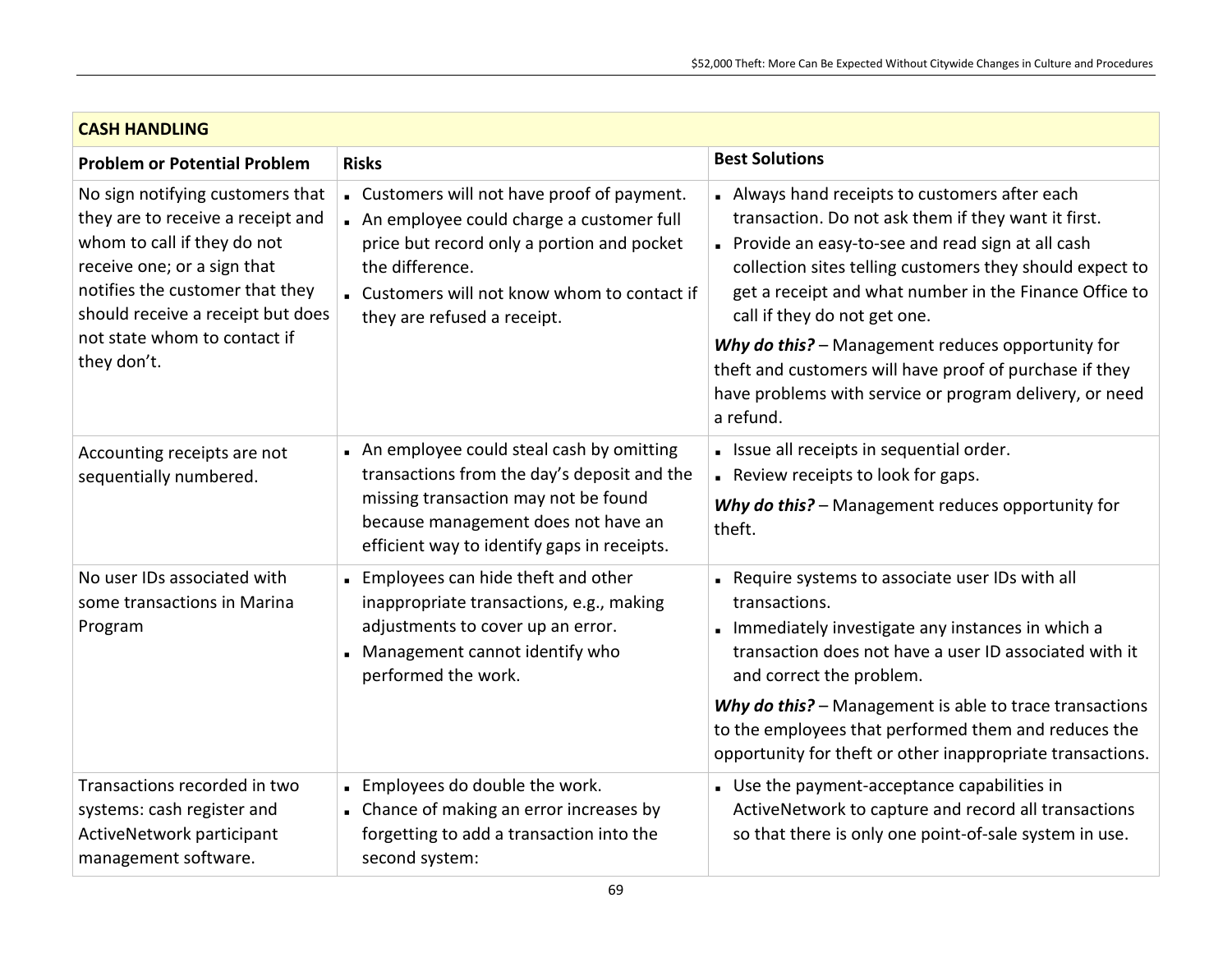| <b>CASH HANDLING</b>                                                                    |                                                                                                                                                                                                                                                                                                                                                                                                                                                                                                          |                                                                                                                                                                                                                                                                                    |
|-----------------------------------------------------------------------------------------|----------------------------------------------------------------------------------------------------------------------------------------------------------------------------------------------------------------------------------------------------------------------------------------------------------------------------------------------------------------------------------------------------------------------------------------------------------------------------------------------------------|------------------------------------------------------------------------------------------------------------------------------------------------------------------------------------------------------------------------------------------------------------------------------------|
| <b>Problem or Potential Problem</b>                                                     | <b>Risks</b>                                                                                                                                                                                                                                                                                                                                                                                                                                                                                             | <b>Best Solutions</b>                                                                                                                                                                                                                                                              |
|                                                                                         | Management gets two different sets of<br>$\Box$<br>information.<br>Activity records are incomplete.<br>$\Box$<br>Customers are not signed up for the<br>$\Box$<br>classes they paid for.<br>Not enough staff are scheduled to cover<br>$\Box$<br>programs.                                                                                                                                                                                                                                               | Why do this? - Management will have more reliable<br>information for budgeting and staffing needs. Customers<br>will receive better service. Employees will be able to use<br>their time to perform other important tasks.                                                         |
| Reservation recorded but<br>payment not accepted if only<br>one employee in the office. | - City may not receive payment for services<br>and programs it provides because:<br>Customers never pay for the service or<br>$\Box$<br>program.<br>Increases opportunity for theft because<br>$\Box$<br>an employee could pocket the money and<br>claim that he or she did not receive the<br>payment.                                                                                                                                                                                                  | Accept payment at the time the reservation is made.<br>• Use security cameras in cash-collection areas to<br>monitor activity.<br>Why do this? - Management reduces the opportunity for<br>theft and errors. The City receives the revenue it is due<br>for programs and services. |
| Payment cards are not accepted<br>as form of payment.                                   | - Customers attempting to pay their bills are<br>turned away. This increases the likelihood<br>that the City will not collect all its due<br>revenue.<br>Increases the use of checks, which are a less<br>reliable form of payment because customers<br>may not have sufficient funds in their bank<br>accounts. This increases the amount of work<br>for Finance staff who have to adjust<br>accounting records and reduces the amount<br>of revenue the City collects for the services<br>it provides. | • Allow for the use of payment cards at all cash-location<br>sites.<br>Why do this? - Provides better customer service, helps<br>ensure that the City receives all its due revenue, and<br>reduces the amount of work done to reverse checks<br>because of nonsufficient funds.    |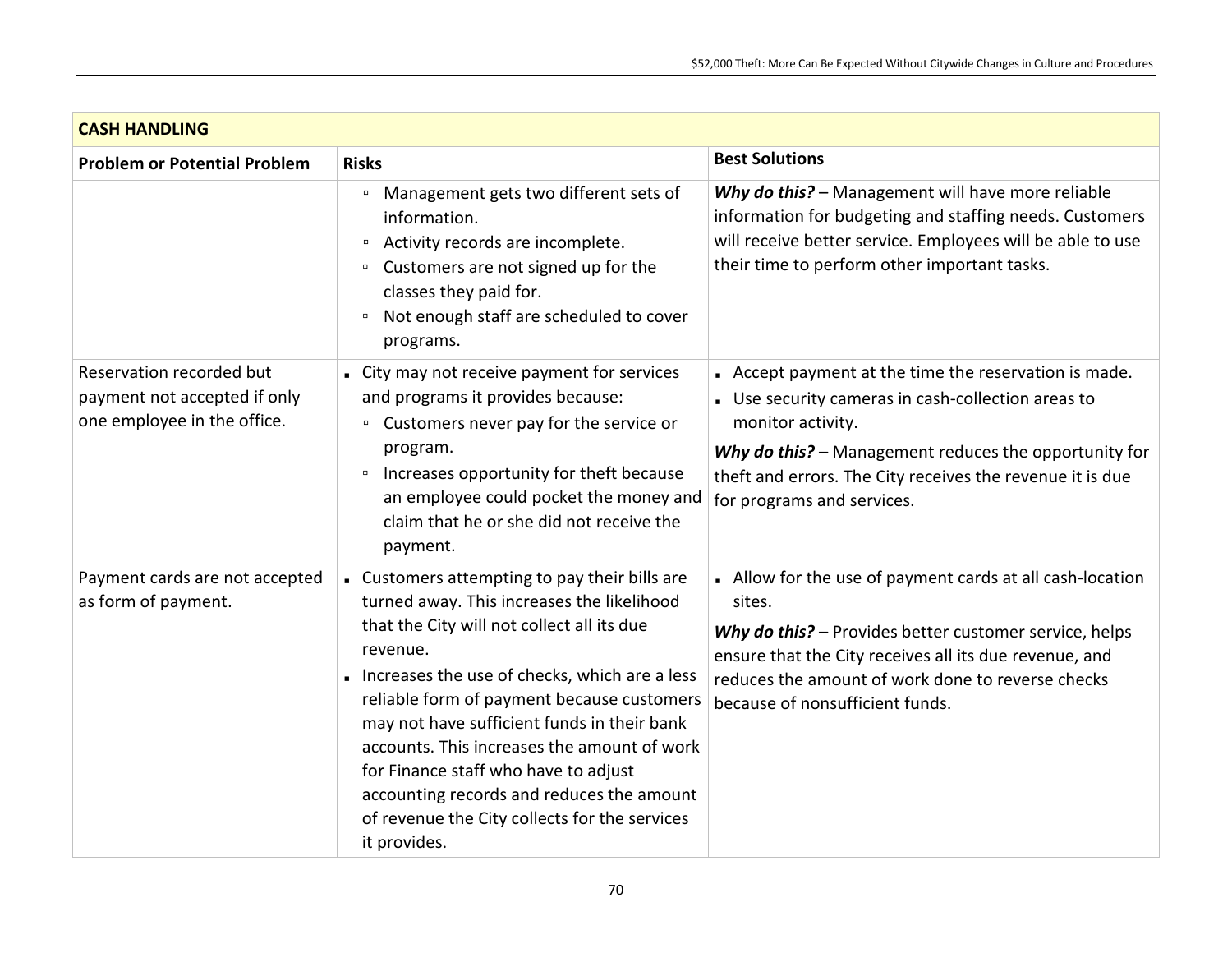| <b>CASH HANDLING</b>                |                                                                                                                                                                                                           |                       |
|-------------------------------------|-----------------------------------------------------------------------------------------------------------------------------------------------------------------------------------------------------------|-----------------------|
| <b>Problem or Potential Problem</b> | <b>Risks</b>                                                                                                                                                                                              | <b>Best Solutions</b> |
|                                     | • Sends a message that the City is less<br>sophisticated in its operations and is not<br>able to provide the level of customer service<br>expected because payment cards are a<br>common form of payment. |                       |

| <b>CLOSE-OUTS AND DEPOSITS</b>                                           |                                                                                                                                                                                                                                                                                                   |                                                                                                                                                                                                                                                |
|--------------------------------------------------------------------------|---------------------------------------------------------------------------------------------------------------------------------------------------------------------------------------------------------------------------------------------------------------------------------------------------|------------------------------------------------------------------------------------------------------------------------------------------------------------------------------------------------------------------------------------------------|
| <b>Problem or Potential Problem</b>                                      | <b>Risks</b>                                                                                                                                                                                                                                                                                      | <b>Best Solutions</b>                                                                                                                                                                                                                          |
| No completion of a daily<br>closeout when there has been no<br>activity. | Management does not have evidence<br>supporting the lack of activity.<br>An employee could claim there was no<br>activity and steal the day's deposit. This is<br>more likely when a location does not use<br>sequential receipting and reconcile receipt<br>numbers to account for transactions. | Prepare closeout documents daily, even when no<br>transactions were recorded, to show that there was no<br>activity.<br>Why do this? - Management and employees have proof<br>that there were no receipts and that no deposits are<br>missing. |
| Register not closed out; receipts<br>left in cash register overnight.    | An after-hours employee, contractor, or<br>burglar could break open the cash register<br>and steal the money.                                                                                                                                                                                     | • Close out registers every day and prepare the daily<br>deposit.<br>• Secure all money in the safe overnight and during non-<br>business hours.<br>Why do this? - Management reduces the opportunity for<br>theft.                            |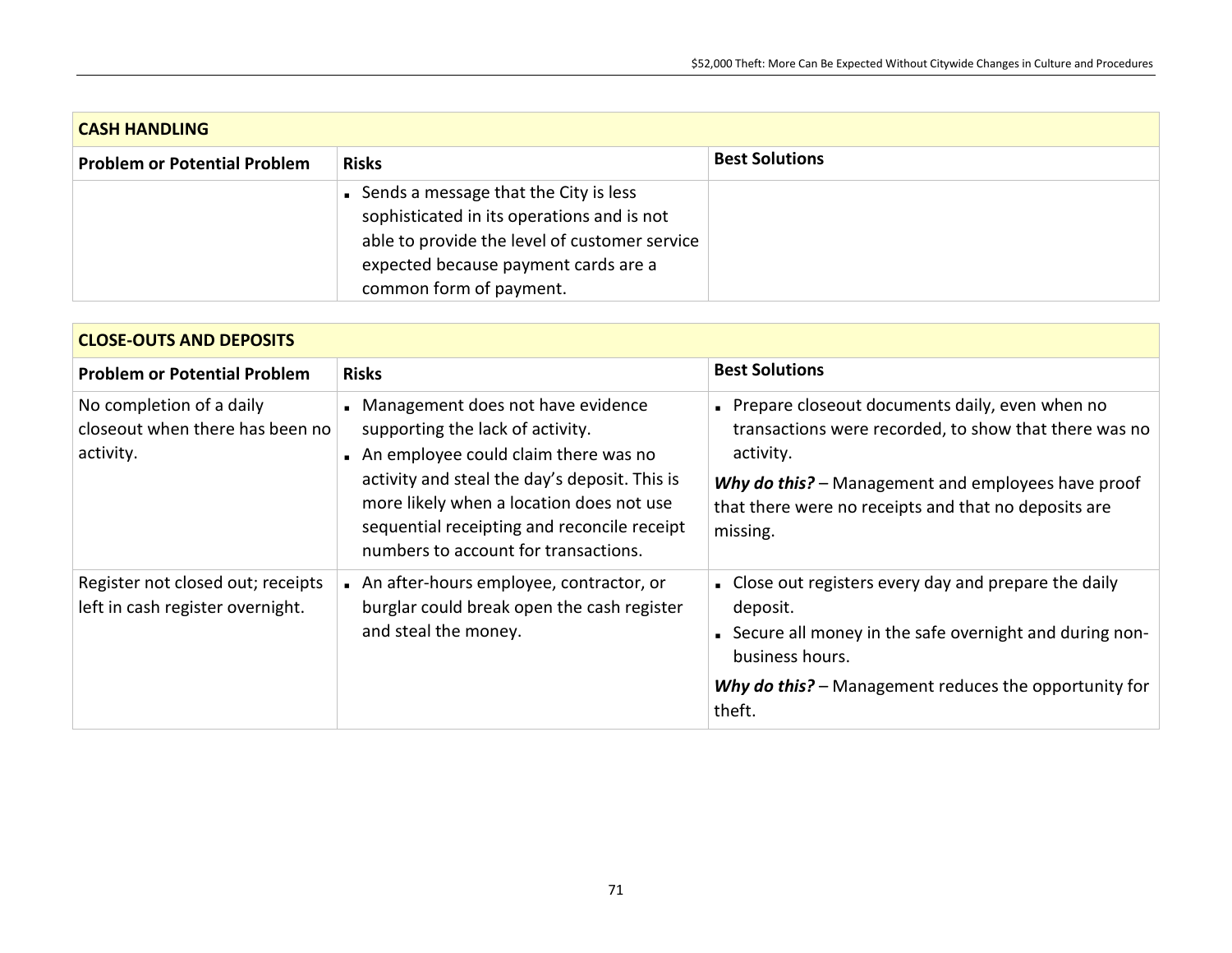| <b>CLOSE-OUTS AND DEPOSITS</b>                                                                                            |                                                                                                                                                                                                                                                                 |                                                                                                                                                                                                                                                                                                                                                                                                                                                                                                                                                                                                                                                                                                                                                               |
|---------------------------------------------------------------------------------------------------------------------------|-----------------------------------------------------------------------------------------------------------------------------------------------------------------------------------------------------------------------------------------------------------------|---------------------------------------------------------------------------------------------------------------------------------------------------------------------------------------------------------------------------------------------------------------------------------------------------------------------------------------------------------------------------------------------------------------------------------------------------------------------------------------------------------------------------------------------------------------------------------------------------------------------------------------------------------------------------------------------------------------------------------------------------------------|
| <b>Problem or Potential Problem</b>                                                                                       | <b>Risks</b>                                                                                                                                                                                                                                                    | <b>Best Solutions</b>                                                                                                                                                                                                                                                                                                                                                                                                                                                                                                                                                                                                                                                                                                                                         |
| Daily closeouts not always done<br>with a witness (e.g., a supervisor)<br>present or not always signed by<br>the witness. | An employee could take cash from the<br>deposit or make mistakes that go unnoticed.<br>Honest employees could be accused of theft<br>when there is a cash shortage.<br>There is no verification that someone else<br>was present to witness the daily closeout. | . Require cashier and a supervisor to be present when<br>counting cash: cashier should count the money and the<br>supervisor should witness the count.<br>Have both parties sign off on the daily closeout<br>documents.<br>• Keep a list of signatures and compare those signatures<br>against daily closeout documents to look for forgery.<br>Why do this? - Management reduces the opportunity for<br>theft and receives assurance that the deposit is correct.<br>Honest employees are protected from false accusations.                                                                                                                                                                                                                                 |
| Staff use their own money to<br>cover shortages.                                                                          | Employees conceal theft and errors.<br>Management cannot identify theft and staff<br>that need training.<br>. Employees that do this feel its okay to take<br>the City's money later because they have<br>covered shortages in the past.                        | I Identify how much a cash drawer is over or short on a<br>separate line on the daily cash-count form.<br>- Clearly and fully document the reason for a shortage or<br>overage.<br>• Monitor cash shortages and overages to identify<br>possible theft and training needs.<br>Discuss frequent shortages and overages with staff and<br>supervisors to make it clear this is monitored and help<br>identify and correct the problems that are causing the<br>shortages and overages.<br>Why do this? - Management reduces the likelihood of<br>theft, identifies staff who need training, and addresses<br>practices and procedures that cause errors to occur.<br>Employees understand that using the City's money and<br>replacing it later is still theft. |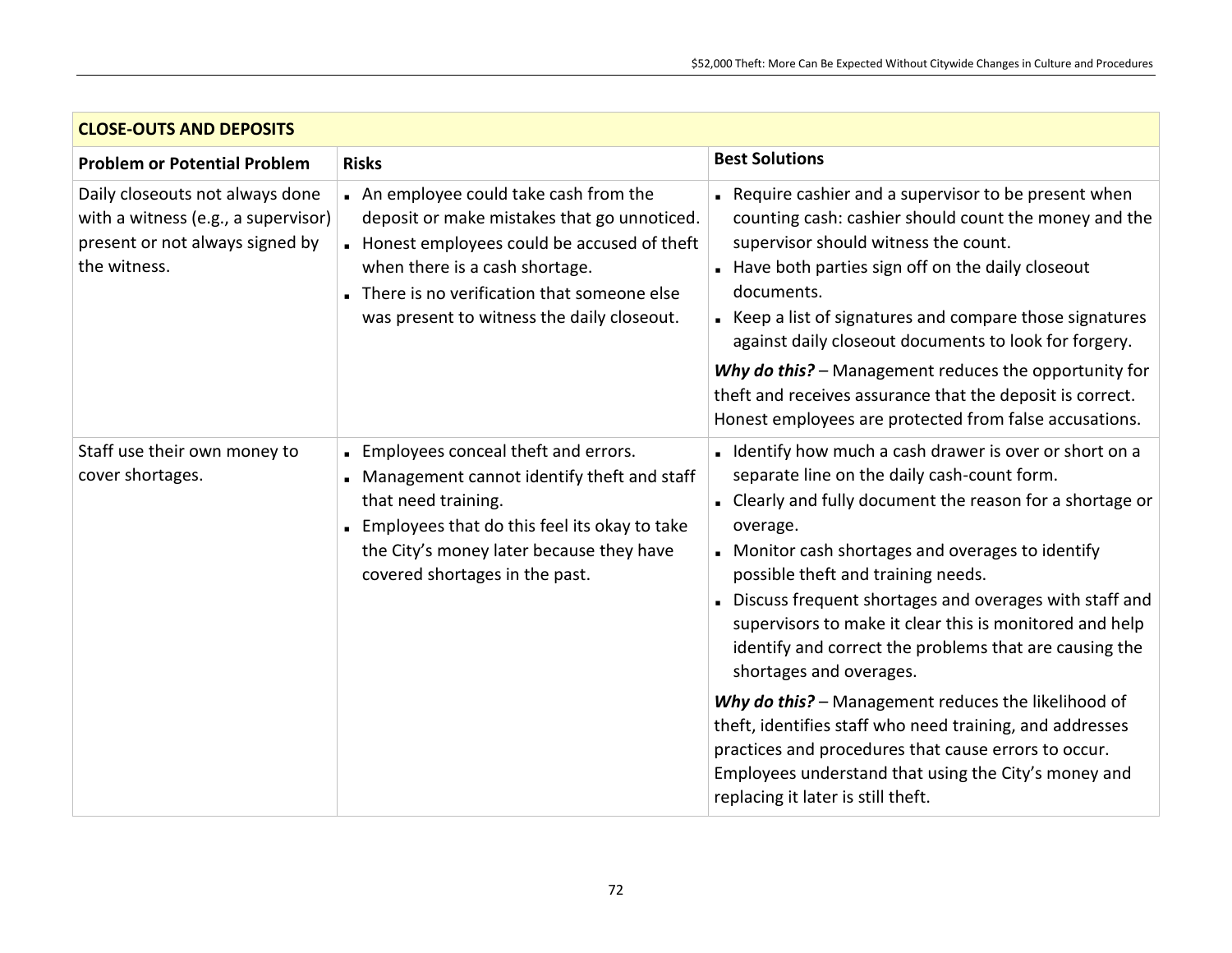| <b>CLOSE-OUTS AND DEPOSITS</b>                                                                                                                                                                                                                                                                                                                    |                                                                                                                                                                                                                                                                                                                                                                                                                                    |                                                                                                                                                                                                                                                                                                                                                                                                                                                                                                                                                                                                                                                                                                                                                                                                                                               |
|---------------------------------------------------------------------------------------------------------------------------------------------------------------------------------------------------------------------------------------------------------------------------------------------------------------------------------------------------|------------------------------------------------------------------------------------------------------------------------------------------------------------------------------------------------------------------------------------------------------------------------------------------------------------------------------------------------------------------------------------------------------------------------------------|-----------------------------------------------------------------------------------------------------------------------------------------------------------------------------------------------------------------------------------------------------------------------------------------------------------------------------------------------------------------------------------------------------------------------------------------------------------------------------------------------------------------------------------------------------------------------------------------------------------------------------------------------------------------------------------------------------------------------------------------------------------------------------------------------------------------------------------------------|
| <b>Problem or Potential Problem</b>                                                                                                                                                                                                                                                                                                               | <b>Risks</b>                                                                                                                                                                                                                                                                                                                                                                                                                       | <b>Best Solutions</b>                                                                                                                                                                                                                                                                                                                                                                                                                                                                                                                                                                                                                                                                                                                                                                                                                         |
| Daily activity report captures<br>only cash and check transactions,<br>not payment card transactions.                                                                                                                                                                                                                                             | Management has incomplete and<br>fragmented information about the cash-<br>handling activity performed at each site.<br>Management is not clear on how much work<br>employees are doing because transactions<br>are not associated with the location at which<br>they perform their duties.                                                                                                                                        | Document all cash-handling activity on a single report<br>for each cash-handling location.<br>Why do this? - Management will have better information<br>for monitoring cash-handling activity associated with<br>each of its cash-handling locations.                                                                                                                                                                                                                                                                                                                                                                                                                                                                                                                                                                                         |
| Tamperproof bags and locking<br>moneybags not used to secure<br>and transport deposits, or<br>tamperproof bags used, but not<br>as intended (e.g., bags not used<br>in sequential order, bag numbers<br>not recorded in log, no<br>verification that no bags are<br>missing, sealed bags opened to<br>prepare bank deposits and<br>FUND\$ entry). | An employee could:<br>Tamper with deposits before or during<br>$\blacksquare$<br>transit without raising suspicion.<br>Claim to have been robbed while<br>$\blacksquare$<br>transporting the money and steal the<br>City's deposit.<br>This access makes it difficult to identify who<br>stole money and prosecute the thief. It also<br>makes honest people look guilty.<br>Thieves are not deterred from robbing an<br>employee. | • Use sequentially numbered tamperproof bags to<br>secure individual cashier transactions: place each<br>cashier's verified deposit in a tamperproof bag and seal<br>it.<br>. Use the tamperproof bags in sequential order and<br>record each in a log with the deposit total.<br>. Place all deposits into one locking moneybag for<br>transport; keep the key with the person on the<br>receiving end.<br>Have a supervisor not involved with cash-handling<br>activities:<br>Review the log for missing numbers and investigate<br>$\Box$<br>gaps.<br>Reconcile deposits to the City's financial system and<br>$\Box$<br>bank statements to the log.<br>- Allow only Finance or the bank to open the<br>tamperproof and moneybags.<br>Report evidence of tampering to management.<br>Why do this? - Management reduces the opportunity for |
|                                                                                                                                                                                                                                                                                                                                                   |                                                                                                                                                                                                                                                                                                                                                                                                                                    | theft. Locking moneybags serve as a deterrent because                                                                                                                                                                                                                                                                                                                                                                                                                                                                                                                                                                                                                                                                                                                                                                                         |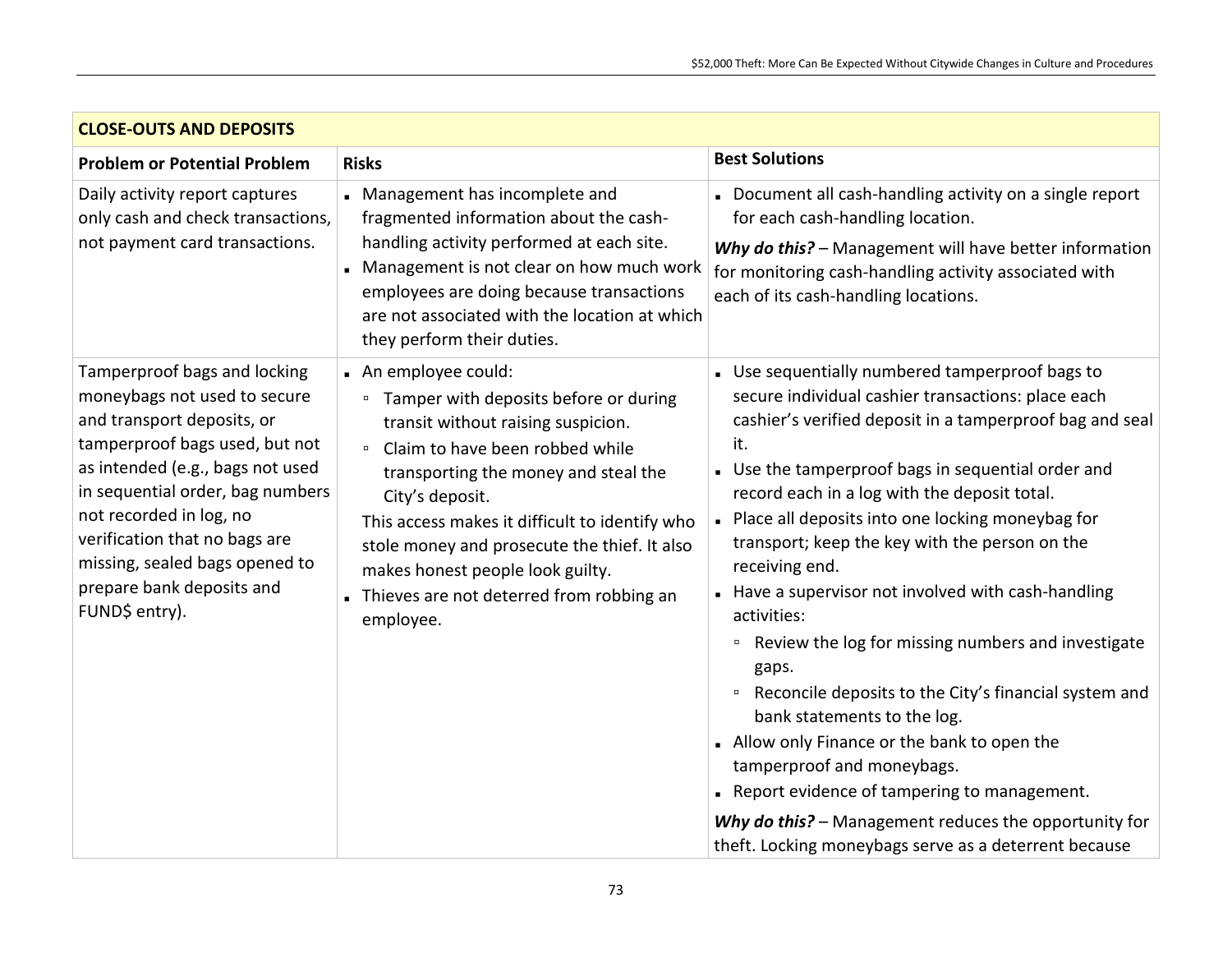| <b>CLOSE-OUTS AND DEPOSITS</b>      |                                                                                                                                                      |                                                                                                                                                                                                                                                                                                                                                                                                                                                                                                                                                                                                                                                                                                                                                                                                                                                                                                                                                                                                                                                                                                                                                 |
|-------------------------------------|------------------------------------------------------------------------------------------------------------------------------------------------------|-------------------------------------------------------------------------------------------------------------------------------------------------------------------------------------------------------------------------------------------------------------------------------------------------------------------------------------------------------------------------------------------------------------------------------------------------------------------------------------------------------------------------------------------------------------------------------------------------------------------------------------------------------------------------------------------------------------------------------------------------------------------------------------------------------------------------------------------------------------------------------------------------------------------------------------------------------------------------------------------------------------------------------------------------------------------------------------------------------------------------------------------------|
| <b>Problem or Potential Problem</b> | <b>Risks</b>                                                                                                                                         | <b>Best Solutions</b>                                                                                                                                                                                                                                                                                                                                                                                                                                                                                                                                                                                                                                                                                                                                                                                                                                                                                                                                                                                                                                                                                                                           |
|                                     |                                                                                                                                                      | they cannot be easily opened. Tamperproof bags confirm<br>that the deposit prepared by employees remained<br>unchanged up to the point it was delivered to Finance or<br>the bank.                                                                                                                                                                                                                                                                                                                                                                                                                                                                                                                                                                                                                                                                                                                                                                                                                                                                                                                                                              |
| No safe on site.                    | Employees have no place to secure cash or<br>other City property such as register keys.<br>This creates an opportunity for someone to<br>steal cash. | Install a safe at each cash-handling location. The safe<br>design should:<br><sup>□</sup> Be the same design at each cash-handling location<br>so that management has a clear understanding of<br>how it functions and can write one set of clear<br>procedures for staff to follow in using the safe.<br>Be able to store multiple codes so each cashier<br>$\Box$<br>and supervisor has his or her own unique code,<br>which only each individual knows.<br>Require two people to be present to open the<br>$\Box$<br>safe, with each using his or her own unique code.<br>Includes a drop slot for staff to place deposits in<br>$\Box$<br>until they can be transferred to Finance.<br>Keep the backup key for opening the safe in the<br>custody of a manager who does not have access to the<br>location where the safe is kept, to be used only if the<br>batteries fail or someone forgets their code.<br>Make it a clear policy that cashiers and supervisors<br>should never share their codes.<br>- Clear out an employee's code as soon as he or she no<br>longer requires access to the safe.<br>- Change codes at least annually. |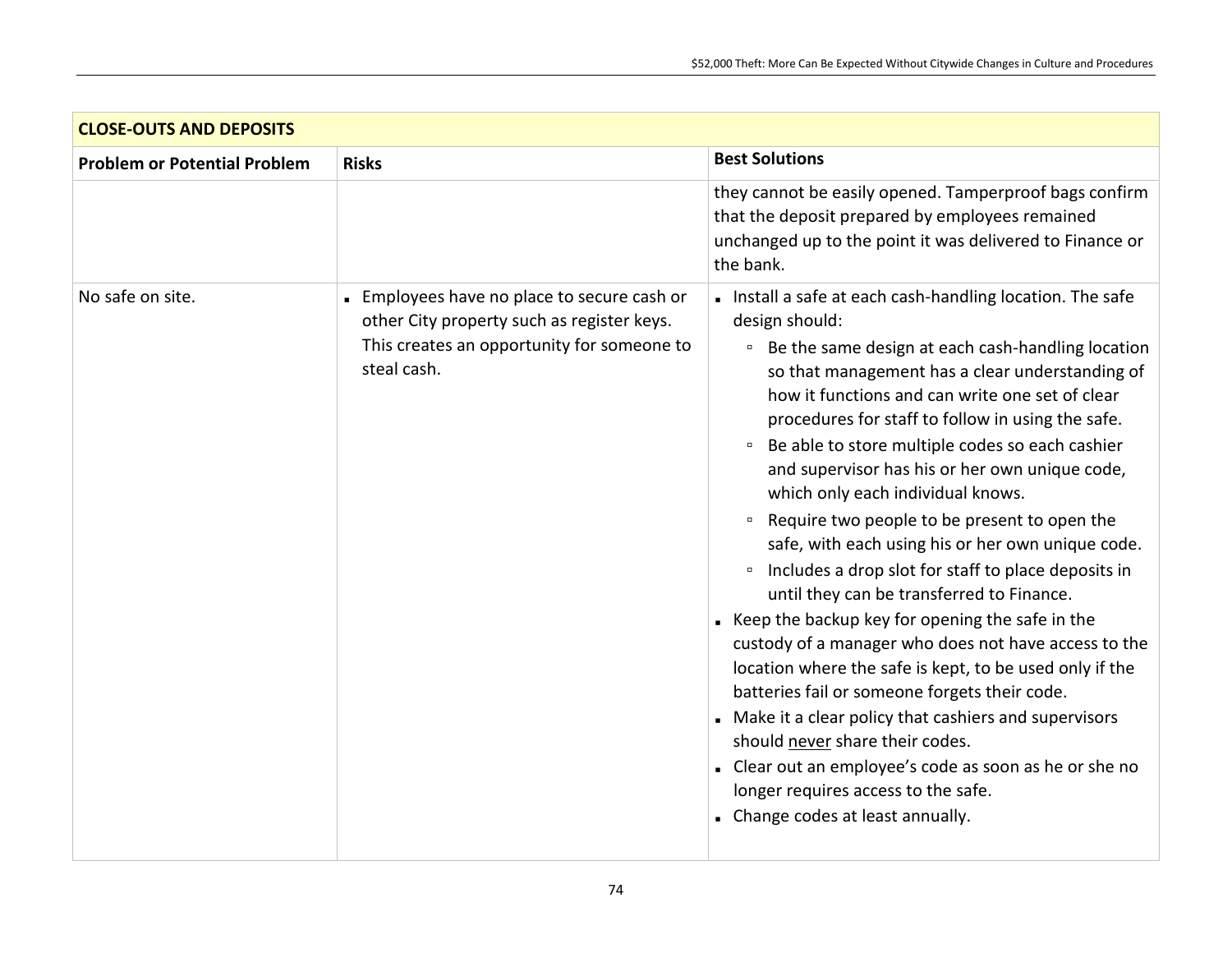| <b>CLOSE-OUTS AND DEPOSITS</b>                                                                     |                                                                                                                                                                                                |                                                                                                                                                                                                                                                                                                                                                                                                                                  |
|----------------------------------------------------------------------------------------------------|------------------------------------------------------------------------------------------------------------------------------------------------------------------------------------------------|----------------------------------------------------------------------------------------------------------------------------------------------------------------------------------------------------------------------------------------------------------------------------------------------------------------------------------------------------------------------------------------------------------------------------------|
| <b>Problem or Potential Problem</b>                                                                | <b>Risks</b>                                                                                                                                                                                   | <b>Best Solutions</b>                                                                                                                                                                                                                                                                                                                                                                                                            |
|                                                                                                    |                                                                                                                                                                                                | Why do this? - Management reduces the opportunity for<br>theft and will know who has access to the cash and other<br>city property and when. This will help them identify a<br>thief and clear the name of innocent employees.                                                                                                                                                                                                   |
| Staff do not deposit receipts as<br>often as required by A.R. 3.20.                                | Increases the amount of cash vulnerable to<br>theft.<br>Decreases the amount of time the money is<br>in the bank and available for use.<br>Decreases the amount of interest the City<br>earns. | Deposit cash by the end of the business day or by the<br>next business day at a minimum.<br>- Obtain an exception from Finance but only after<br>Finance has determined that the average weekly<br>receipts are low enough to warrant an exception, and<br>has assurance that the location requesting the<br>exception has the ability to secure and protect City<br>money from theft and loss until it can make the<br>deposit. |
|                                                                                                    |                                                                                                                                                                                                | Why do this? - Management reduces the amount of<br>money on hand, which reduces the money's vulnerability<br>to theft, increases how soon money is available for City<br>use, and maximizes the amount of interest the City earns.                                                                                                                                                                                               |
| Daily deposits not compared to<br>FUND\$ (City's financial system)<br>or other accounting systems. | Management is not able to identify theft or<br>other errors, for example, revenues<br>recorded to the wrong account.                                                                           | Require someone who does not directly perform cash<br>handling activities to reconcile all deposits to FUND\$<br>and standalone systems:<br><sup>□</sup> Weekly for cash-collection locations with high<br>levels of activity, e.g., \$500 or more collected<br>daily.<br><sup>□</sup> Twice a month for cash-collection locations with<br>moderate levels of activity, e.g., \$200 to \$499.99<br>collected daily.              |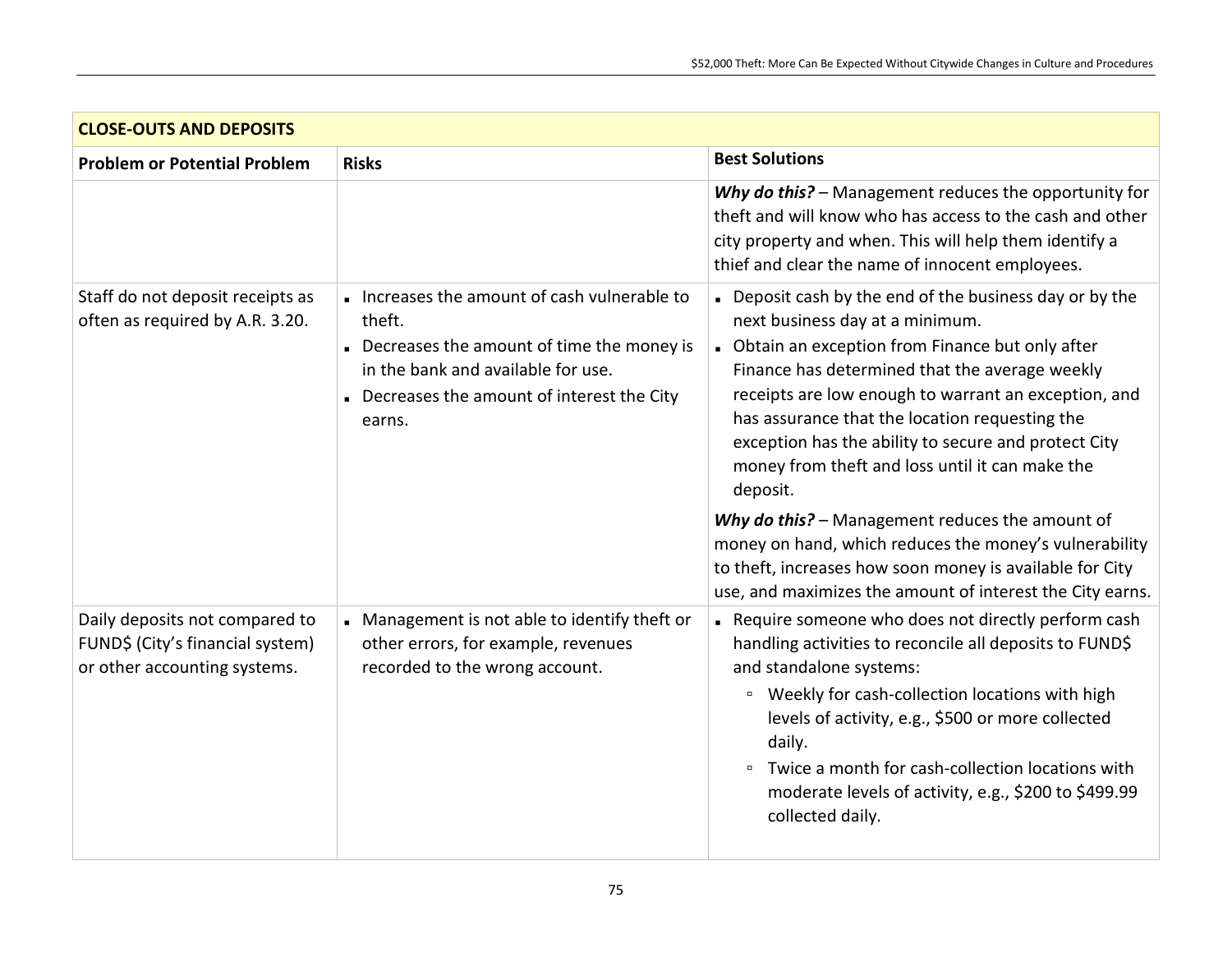| <b>CLOSE-OUTS AND DEPOSITS</b>                                                                       |                                                                                                                                                                                                                                                                                                                                        |                                                                                                                                                                                                                                                                                                                                                                |
|------------------------------------------------------------------------------------------------------|----------------------------------------------------------------------------------------------------------------------------------------------------------------------------------------------------------------------------------------------------------------------------------------------------------------------------------------|----------------------------------------------------------------------------------------------------------------------------------------------------------------------------------------------------------------------------------------------------------------------------------------------------------------------------------------------------------------|
| <b>Problem or Potential Problem</b>                                                                  | <b>Risks</b>                                                                                                                                                                                                                                                                                                                           | <b>Best Solutions</b>                                                                                                                                                                                                                                                                                                                                          |
|                                                                                                      |                                                                                                                                                                                                                                                                                                                                        | Monthly for cash-collection locations with low<br>$\Box$<br>levels of activity, e.g., less than \$200 collected<br>daily.<br>Why do this? - Management is able to deter theft and<br>identify errors and theft should it occur.                                                                                                                                |
| Staff closeout the register before<br>the end of the business day<br>because they do not have a safe | . Employees could steal cash by bypassing the<br>register for activity that occurs after the<br>close out.                                                                                                                                                                                                                             | Perform close outs after the end of the business day.<br>Provide a safe at each location that handles cash as<br>previously described.                                                                                                                                                                                                                         |
| onsite and must take deposit to<br>another location before the close<br>of business.                 | Employees could forget to record the<br>payment to the register entirely and<br>deposits will not reconcile causing staff and<br>management to spend time investigating<br>the error.<br>Receipts could be recorded to the following<br>day, skewing actually activity.<br>Employees may have to perform closeout<br>procedures twice. | Why do this? - Management will reduce opportunities<br>for theft and errors.                                                                                                                                                                                                                                                                                   |
| No safe access log.                                                                                  | Management does not have evidence that<br>safes are accessed with both a cashier and<br>supervisor present.<br>Employees could bypass procedures and not<br>have two people present when securing and<br>removing money to/from the safe.                                                                                              | . Use access logs that record the date, time, and amount<br>of deposit, and require both parties to be present<br>when making the deposit or removing the deposit and<br>to sign the log.<br>Perform periodic checks to verify that the log is used as<br>required and that two people are present when<br>securing and removing the deposit to/from the safe. |
|                                                                                                      |                                                                                                                                                                                                                                                                                                                                        | Why do this? - Management is able to confirm that<br>procedures are followed and that money is kept secure.                                                                                                                                                                                                                                                    |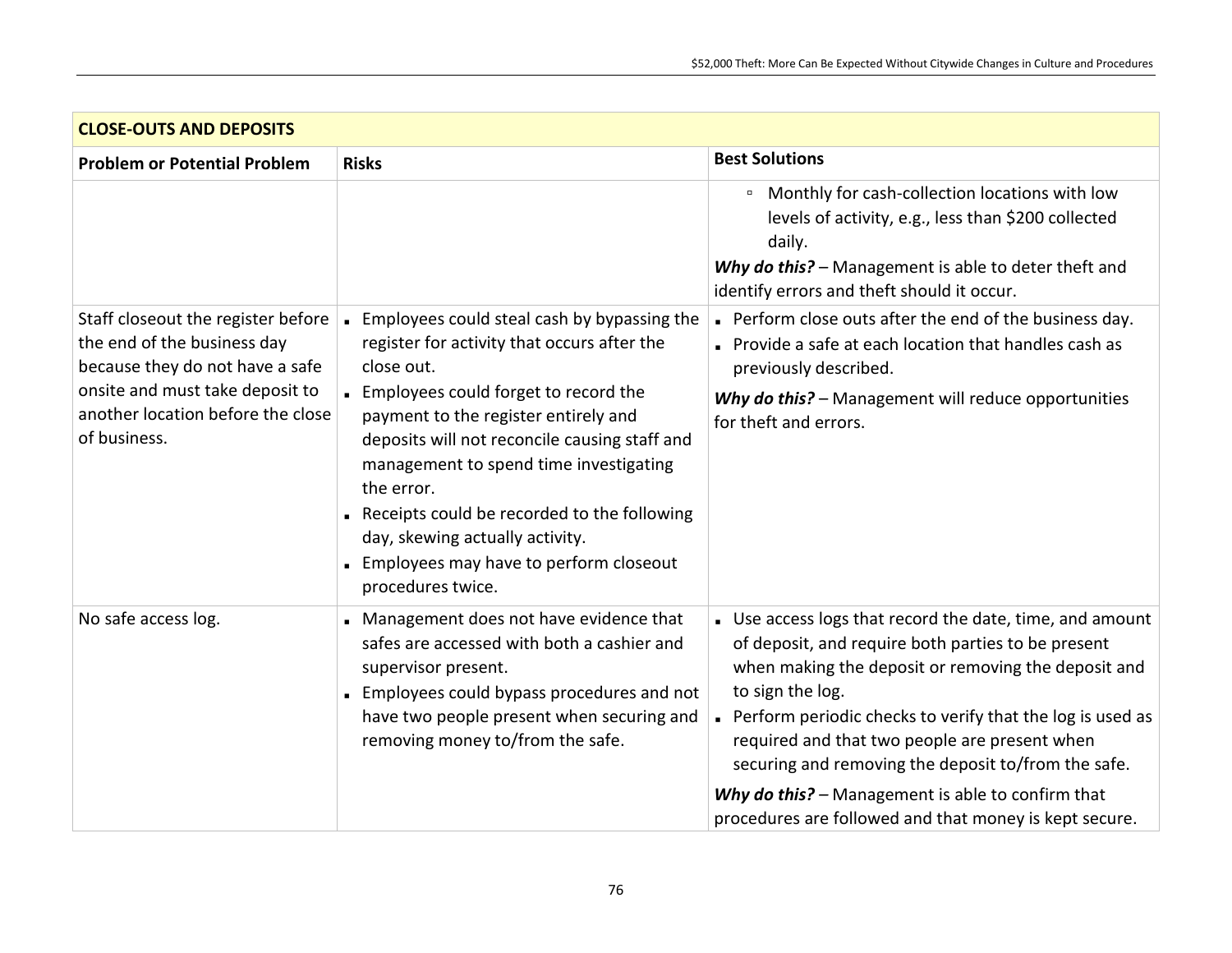| <b>STAFFING</b>                                                                                                                       |                                                                                                                                                                                                                                                                                                                    |                                                                                                                                                                                                                                                                                                                                                                                                                                                                                                                                                                                                                                                                                                                           |
|---------------------------------------------------------------------------------------------------------------------------------------|--------------------------------------------------------------------------------------------------------------------------------------------------------------------------------------------------------------------------------------------------------------------------------------------------------------------|---------------------------------------------------------------------------------------------------------------------------------------------------------------------------------------------------------------------------------------------------------------------------------------------------------------------------------------------------------------------------------------------------------------------------------------------------------------------------------------------------------------------------------------------------------------------------------------------------------------------------------------------------------------------------------------------------------------------------|
| <b>Problem or Potential Problem</b>                                                                                                   | <b>Risks</b>                                                                                                                                                                                                                                                                                                       | <b>Best Solutions</b>                                                                                                                                                                                                                                                                                                                                                                                                                                                                                                                                                                                                                                                                                                     |
| Staff lack qualifications for cash-<br>handling activities and do not<br>understand why they are asked<br>to perform certain tasks.   | • Staff are more likely to make mistakes or<br>bypass vital procedures, which puts the<br>City's money risk of theft or loss. They could<br>also put themselves at risk of false<br>accusations of theft and compromise their<br>safety.                                                                           | - Allow only staff with an understanding of cash-<br>handling management to handle cash.<br>Provide cash-handlers with training on cash-handling<br>policies, practices, and procedures, including<br>descriptions of why staff are required to perform<br>certain tasks.<br>Make it clear to staff that bypassing procedures<br>increases the risk of theft or loss, could put them under<br>scrutiny if money is stolen, or put their safety at risk.<br>Why do this? - Management has better assurance that<br>cash handlers have the skills to perform the necessary<br>tasks and that City money is protected. Staff are better<br>able to prove their innocence when theft occurs and keep<br>themselves from harm. |
| Job descriptions do not cite cash<br>handling as a responsibility and<br>many cash handlers have not<br>undergone a background check. | - Potential employees expected to handle<br>cash are not identified as individuals who<br>should undergo a thorough background<br>check before they are hired.<br>Employees handling cash may have a<br>criminal background in property theft or<br>have fiscal pressures that would lead them<br>to commit theft. | - Cash-handling responsibilities should be identified in<br>job descriptions for all positions with those<br>responsibilities.<br>Why do this? - Management will be able to identify<br>potential employees who should undergo a thorough<br>background check before being hired to handle cash. This<br>helps prevent management from hiring someone who<br>lacks the necessary integrity or aptitude to handle or<br>manage cash, and enforce City policies to safeguard City<br>assets and maximize revenue.                                                                                                                                                                                                           |